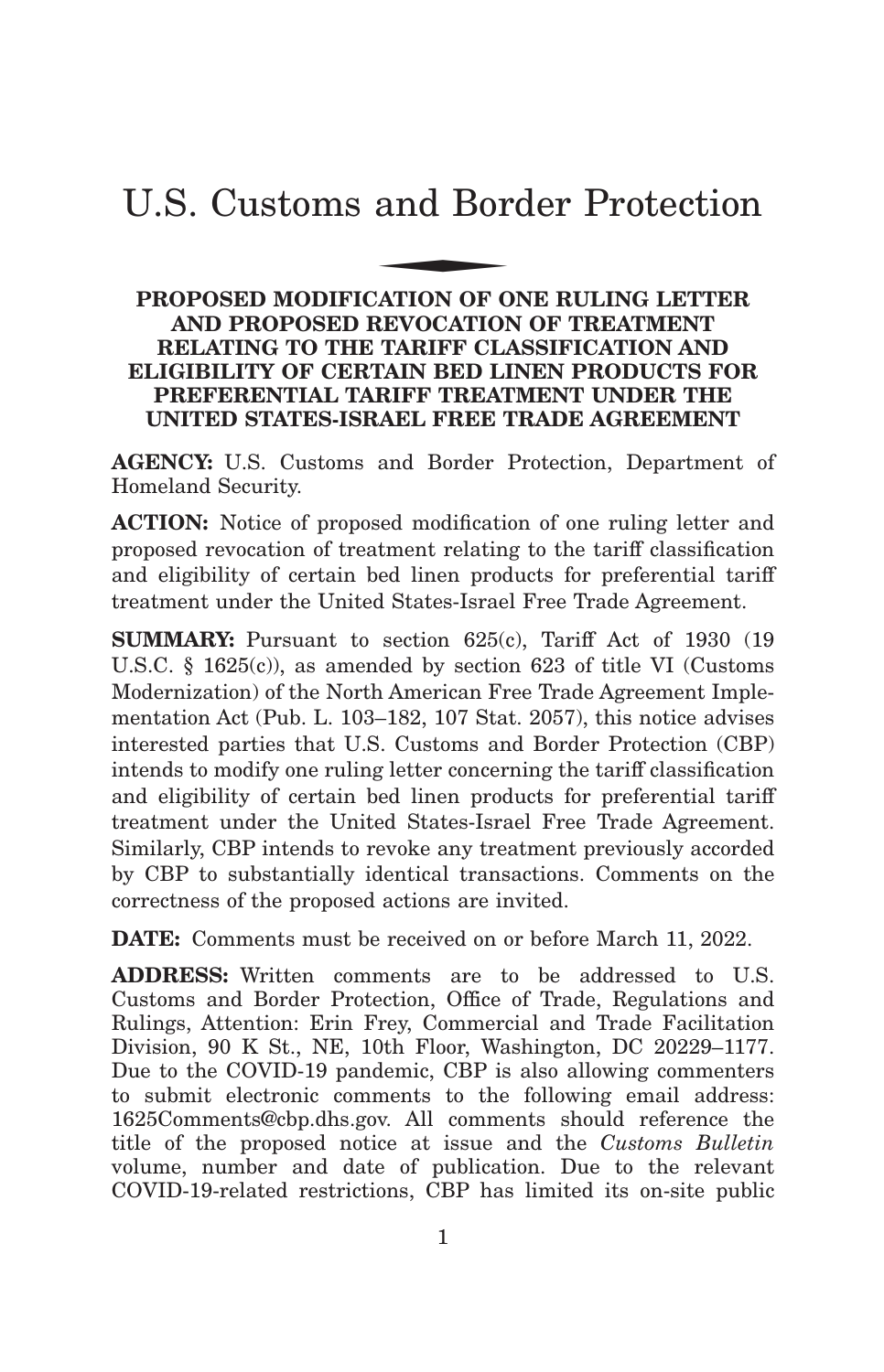inspection of public comments to 1625 notices. Arrangements to inspect submitted comments should be made in advance by calling Ms. Erin Frey at (202) 325–1757.

**FOR FURTHER INFORMATION CONTACT:** Tanya Secor, Food, Textiles, and Marking Branch, Regulations and Rulings, Office of Trade, at (202) 325–0062.

### **SUPPLEMENTARY INFORMATION:**

## **BACKGROUND**

Current customs law includes two key concepts: informed compliance and shared responsibility. Accordingly, the law imposes an obligation on CBP to provide the public with information concerning the trade community's responsibilities and rights under the customs and related laws. In addition, both the public and CBP share responsibility in carrying out import requirements. For example, under section 484 of the Tariff Act of 1930, as amended (19 U.S.C. § 1484), the importer of record is responsible for using reasonable care to enter, classify and value imported merchandise, and to provide any other information necessary to enable CBP to properly assess duties, collect accurate statistics, and determine whether any other applicable legal requirement is met.

Pursuant to 19 U.S.C. § 1625(c)(1), this notice advises interested parties that CBP is proposing to modify one ruling letter pertaining to the tariff classification and eligibility of certain bed linen products for preferential tariff treatment under the United States-Israel Free Trade Agreement ("U.S.-Israel FTA"). Although in this notice, CBP is specifically referring to New York Ruling Letter ("NY") N313390, dated August 21, 2020 (Attachment A), this notice also covers any rulings on this merchandise which may exist, but have not been specifically identified. CBP has undertaken reasonable efforts to search existing databases for rulings in addition to the one identified. No further rulings have been found. Any party who has received an interpretive ruling or decision (i.e., a ruling letter, internal advice memorandum or decision, or protest review decision) on the merchandise subject to this notice should advise CBP during the comment period.

Similarly, pursuant to 19 U.S.C.  $\S$  1625(c)(2), CBP is proposing to revoke any treatment previously accorded by CBP to substantially identical transactions. Any person involved in substantially identical transactions should advise CBP during this comment period. An importer's failure to advise CBP of substantially identical transactions or of a specific ruling not identified in this notice may raise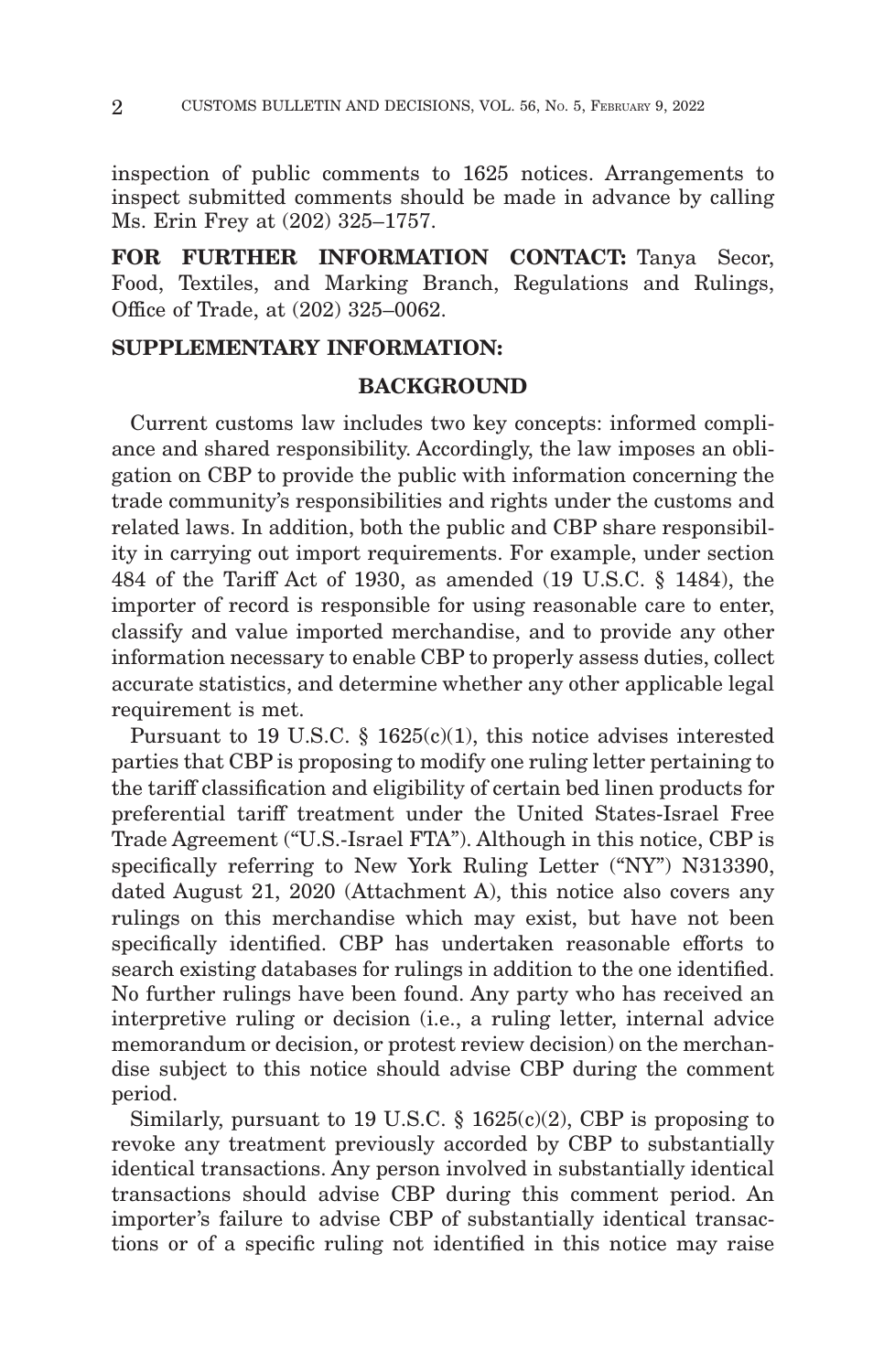issues of reasonable care on the part of the importer or its agents for importations of merchandise subsequent to the effective date of the final decision on this notice.

In NY N313390, CBP classified a bed linen set containing a pillow sham, duvet cover, flat sheet, fitted sheet, and pillowcases in heading 6302, HTSUS, specifically in subheading 6302.21.90, HTSUS, which provides for "Bed linen, table linen, toilet linen and kitchen linen: Other bed linen, printed: Of cotton: Other: Not napped" and in subheading 6302.31.90, HTSUS, which provides for "Bed linen, table linen, toilet linen and kitchen linen: Other bed linen: Of cotton: Other: Not napped." CBP has reviewed NY N313390 and has determined that it classified the wrong bed linen set composition and failed to address the eligibility of the bed linen products for preferential tariff treatment under the U.S.-Israel FTA. It is now CBP's position that the bed linen set containing a flat sheet, fitted sheet, and pillowcase does not qualify as a set under the HTSUS and must be entered individually. Additionally, the bed linen set containing a flat sheet, fitted sheet, and pillow sham does qualify as a set under the HTSUS and may be entered under one subheading. Classification remains in 6302.21.90, HTSUS, or 6302.31.90, HTSUS. Furthermore, it is now CBP's position that the flat sheet, fitted sheet, duvet cover, and the set containing sheets and pillow shams are not eligible for preferential tariff treatment under the U.S.-Israel FTA. The pillowcase and pillow sham, when entered individually, are eligible for preferential tariff treatment under the U.S.-Israel FTA.

Pursuant to 19 U.S.C.  $\S$  1625(c)(1), CBP is proposing to modify NY N313390 and to revoke or modify any other ruling not specifically identified to reflect the analysis contained in the proposed Headquarters Ruling Letter ("HQ") H315294, set forth as Attachment B to this notice. Additionally, pursuant to 19 U.S.C. § 1625(c)(2), CBP is proposing to revoke any treatment previously accorded by CBP to substantially identical transactions.

Before taking this action, consideration will be given to any written comments timely received.

Dated:

CRAIG T. CLARK, *Director Commercial and Trade Facilitation Division*

Attachments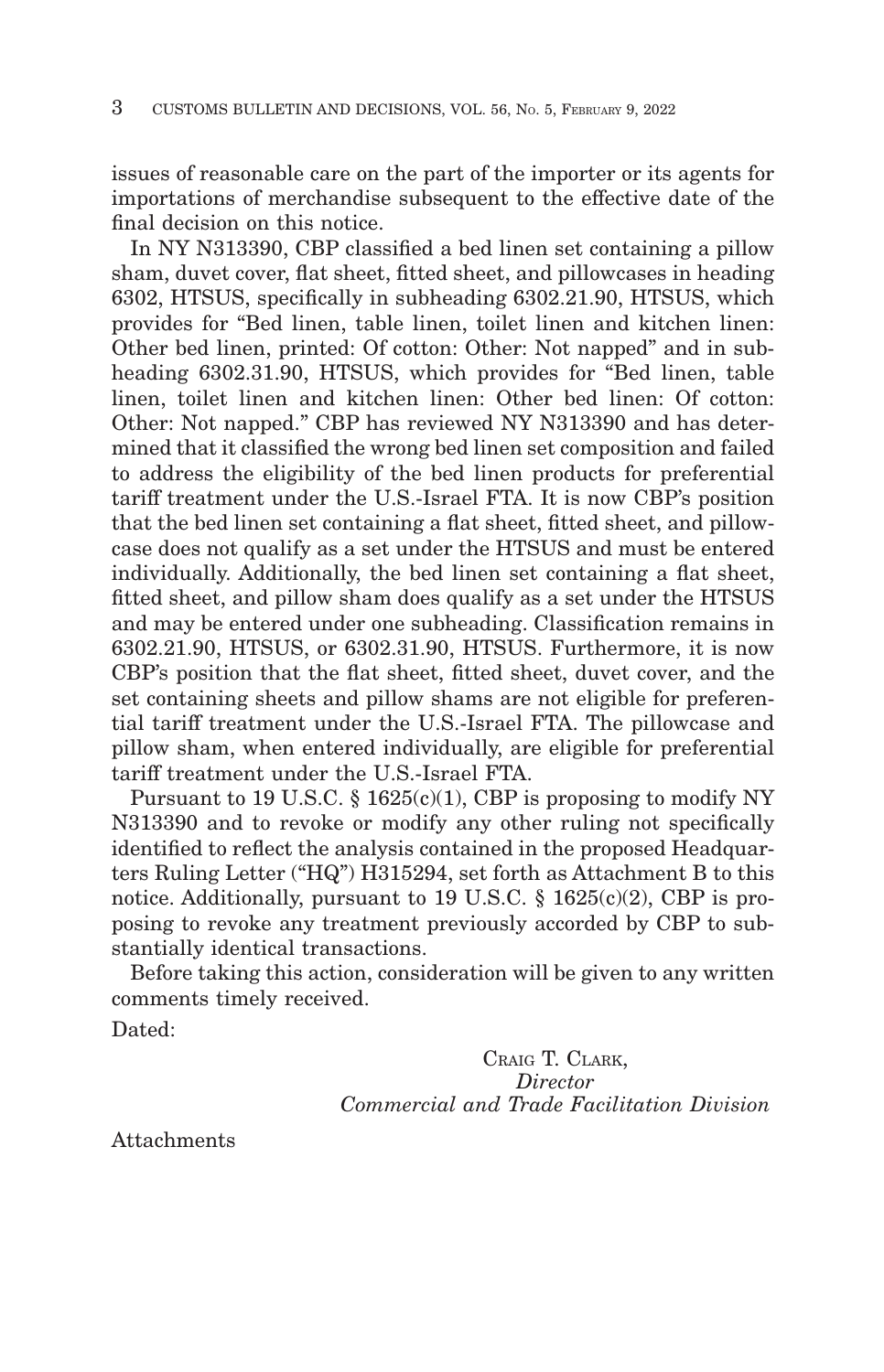HQ H315294 OT:RR:CTF:FTM H315294 TJS CATEGORY: Classification TARIFF NOs.: 6302.21.90; 6302.31.90; 6304.92.00

MS. SHIRLY STREZHEVSKY GOLDFARB SELIGMAN & CO. *98 YIGAL ALON STREET TEL AVIV, 6789141 ISRAEL*

RE: Modification of NY N313390; Bed Linen; U.S.-Israel Free Trade Agreement

DEAR MS. STREZHEVSKY:

This is in reference to your correspondence, dated October 20, 2020, requesting reconsideration of New York Ruling Letter ("NY") N313390, dated August 21, 2020, concerning U.S. Customs and Border Protection's ("CBP") tariff classification under the Harmonized Tariff Schedule of the United States ("HTSUS") and the country of origin marking of certain bed linen products imported from Israel. Upon review, we have determined that NY N313390 classified the incorrect bed linen set composition and failed to address whether the goods qualify for preferential tariff treatment under the United States-Israel Free Trade Agreement ("U.S.-Israel FTA"), as requested in your initial ruling request. We have determined NY N313390 to be correct with respect to the classification and the country of origin of the individual items. Thus, the pillowcase, fitted sheet, flat sheet, and duvet cover, when entered separately, remains classified in either subheading 6302.21.90 or 6302.31.90, HTSUS, and the pillow sham remains classified in subheading 6304.92.00, HTSUS. Furthermore, the country of origin of the flat sheet remains India and the country of origin of the pillowcase, fitted sheet, duvet cover, and pillow sham is Israel. Our decision takes into consideration supplemental submissions, dated November 16, 2020, and December 16, 2021. For the reasons set forth below, we hereby modify NY N313390.

#### **FACTS:**

The subject merchandise is bed linen consisting of pillowcases, fitted sheets, flat sheets, duvet covers, and pillow shams of 100% cotton woven (percale or satin weave) fabric. The fabric is not napped, and the finished items do not contain any embroidery, lace, braid, edging, trimming, piping or applique work. The items will be imported in sets or in individual packages. A set will include a fitted sheet, flat sheet, and either pillowcases or pillow shams, packaged together for retail sale. NY N313390 stated that the set would include the duvet cover, however, you clarify that the duvet cover will be packed separately.

NY N313390 described the manufacturing process as follows:

India:

- fabric is woven.
- fabric is bleached, dyed and/or printed.
- rolls of fabric are shipped to Israel.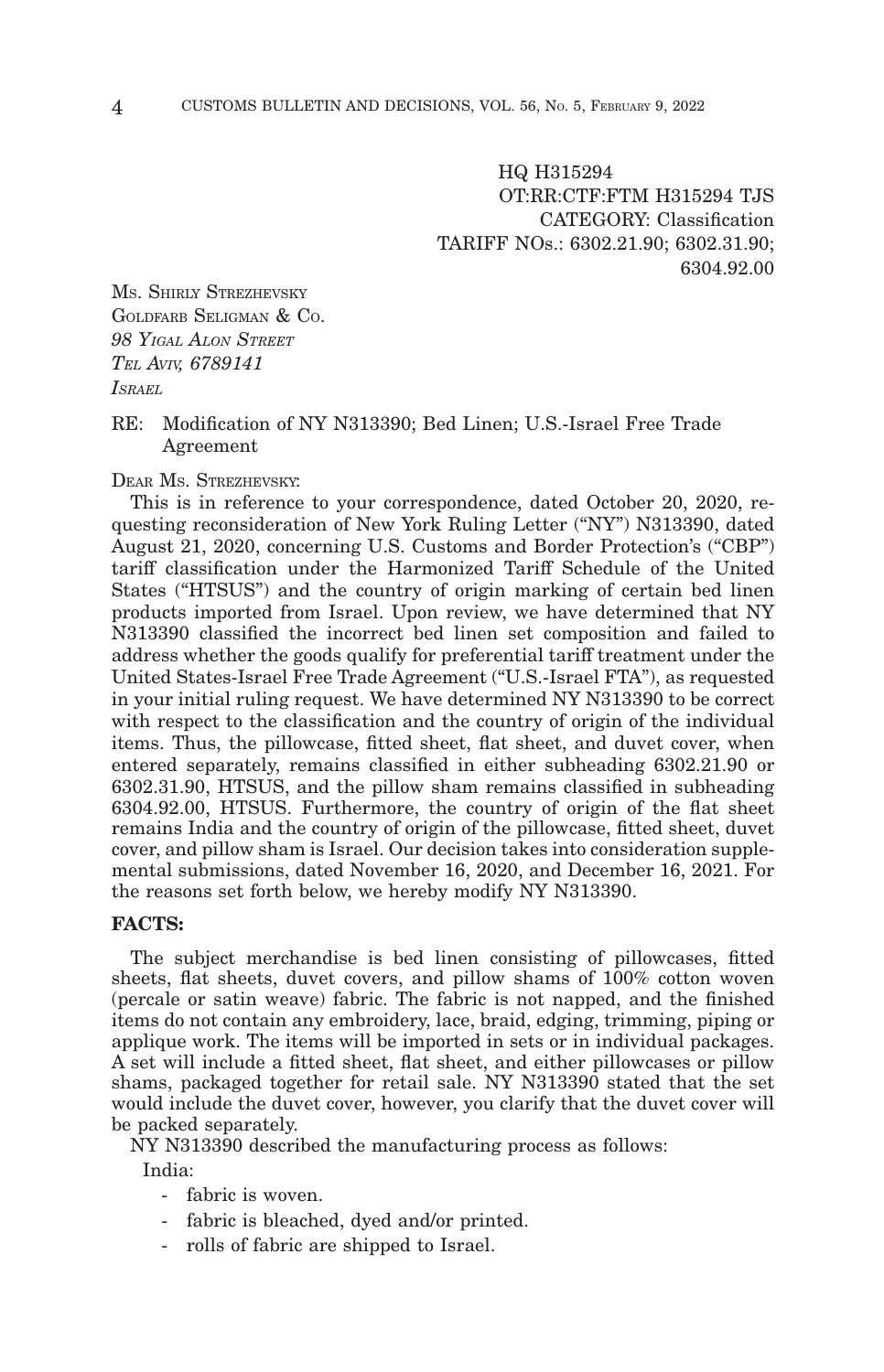Israel:

- fabrics are cut to size and shape of the various components. Specifically,
	- o duvet covers are cut to the needed size. (For purposes of this ruling we assume they will always be cut on all four sides.)
	- o pillowcases are made from one piece of fabric cut on all four sides.
	- o pillow shams are made from three pieces of fabric cut on all four sides.
	- o fitted sheets are cut to needed size on all four sides.
	- flat sheets are cut to needed size on all four sides.
- components are sewn/hemmed/elasticized, creating duvet covers, pillowcases, pillow shams, and sheets. Specifically,
	- o duvet covers are [folded over and] sewn [together] on three sides [leaving a partial opening on one side that is hemmed 5 centimeters]. Inner ties are added on all four corners to secure the comforter and eight buttons and buttonholes are added [at the opening].
	- o pillowcases are sewn to form a standard pillowcase with inner flap.
	- o pillow shams are sewn to form a standard sham with an overlapping opening on the back.
	- o fitted sheets are sewn around the edges incorporating an elastic string.
	- o flat sheets are sewn on all four sides with a 10 centimeter top hem and a 1.5 centimeter hem on the other edges.
- sheets and pillowcase are packaged together or separately, depending on the customer's order, and shipped directly to the United States.

NY N313390 classified the pillowcases, fitted sheets, flat sheets, and duvet covers under heading 6302, HTSUS, when entered separately. Specifically, when printed, these items are classified in subheading 6302.21.90, HTSUS, which provides for "Bed linen, table linen, toilet linen and kitchen linen: Other bed linen, printed: Of cotton: Other: Not napped." When not printed, these items are classified in subheading 6302.31.90, HTSUS, which provides for "Bed linen, table linen, toilet linen and kitchen linen: Other bed linen: Of cotton: Other: Not napped." NY N313390 classified the pillow shams in subheading 6304.92.00, HTSUS, which provides for "Other furnishing articles, excluding those of heading 9404: Other: Not knitted or crocheted, of cotton." Furthermore, CBP applied the rules of origin set forth in section 102.22, CBP Regulations (19 C.F.R. § 102.22), and determined that the pillowcase, fitted sheet, duvet cover, and pillow sham were substantially transformed in Israel, thereby becoming products of Israel. However, the Israeli processing did not substantially transform the flat sheet and consequently the country of origin of the flat sheet was India, where the fabric was woven.

In your November 16, 2020, submission you provided a costs breakdown of the manufacturing processes in Israel as follows: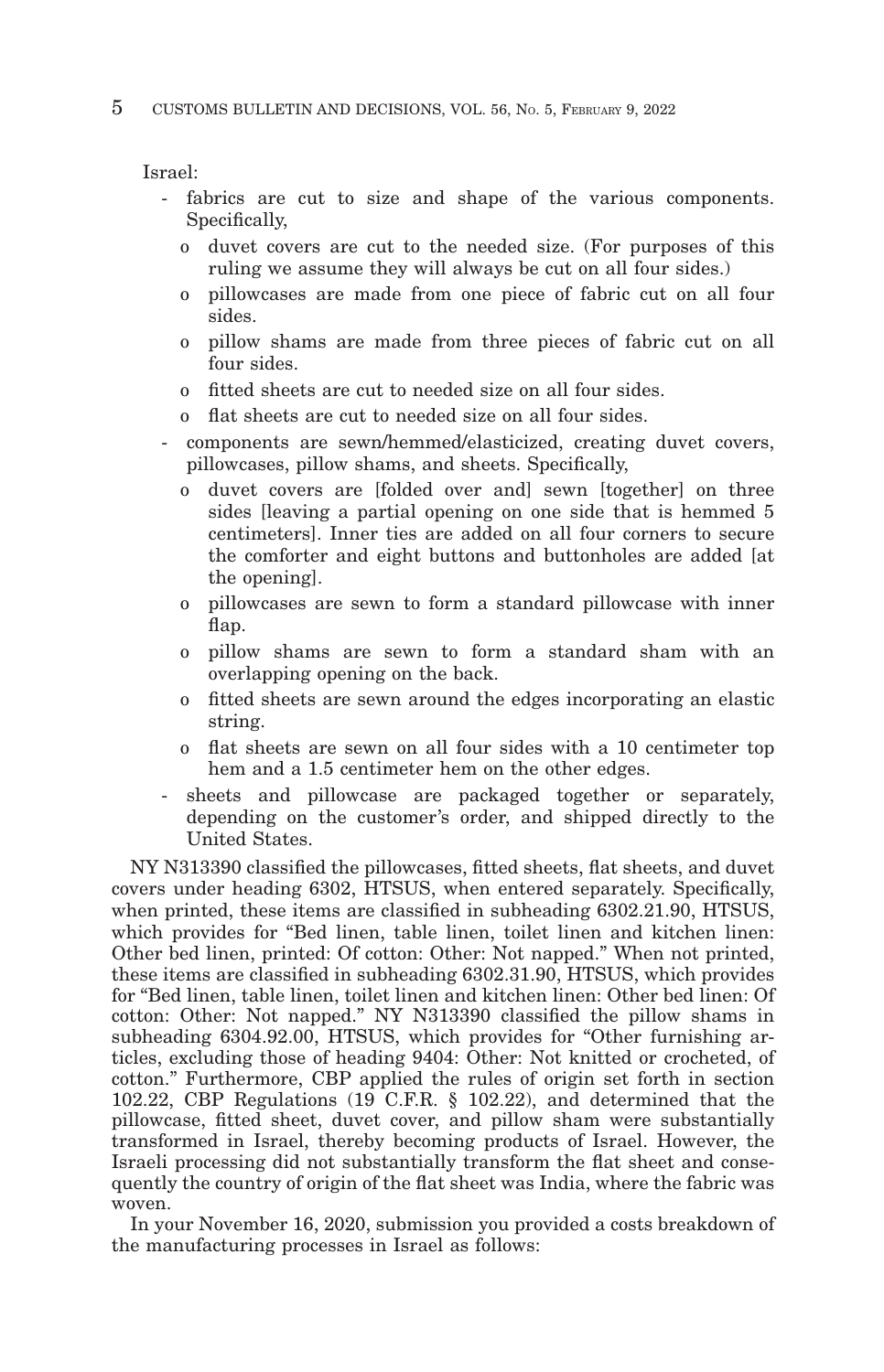|              | Processing cost in<br><b>Israel</b> | FOB price of the<br>product | Israeli added<br>content without<br>the fabric cost |
|--------------|-------------------------------------|-----------------------------|-----------------------------------------------------|
|              |                                     |                             | (in percentage)                                     |
| Duvet        | \$7.845                             | \$26.68                     | 29%                                                 |
| Pillowcase   | \$2.054                             | \$5.47                      | 38%                                                 |
| Pillow sham  | \$2.054                             | \$5.47                      | 38%                                                 |
| Fitted sheet | \$4.087                             | \$13.20                     | 31%                                                 |
| Flat sheet   | \$4.008                             | \$12.33                     | 33%                                                 |
|              |                                     |                             |                                                     |

#### **ISSUES:**

- (1) What is the tariff classification under the HTSUS of the bed linen when imported as a set containing a fitted sheet, a flat sheet, and either pillowcases or pillow shams?
- (2) Whether the bed linen imported into the United States from Israel is eligible for preferential tariff treatment under the U.S.-Israel FTA.

#### **LAW AND ANALYSIS:**

(1) Tariff Classification

Classification under the HTSUS is made in accordance with the General Rules of Interpretation (GRI). GRI 1 provides that the classification of goods shall be determined according to the terms of the headings of the tariff schedule and any relative section or chapter notes. In the event that the goods cannot be classified solely on the basis of GRI 1, and if the headings and legal notes do not otherwise require, the remaining GRI 2 through  $\ddot{6}$  may then be applied in order. Pursuant to GRI 6, classification at the subheading level uses the same rules, *mutatis mutandis*, as classification at the heading level.

The relevant 2021 HTSUS provisions are as follows:

| 6302:       | Bed linen, table linen, toilet linen and kitchen linen:    |
|-------------|------------------------------------------------------------|
|             | Other bed linen, printed:                                  |
| 6302.21:    | Of cotton:                                                 |
|             | Other:                                                     |
| 6302.21.90: | Not napped                                                 |
|             | Other bed linen:                                           |
| 6302.31:    | Of cotton:                                                 |
|             | Other:                                                     |
| 6302.31.90: | Not napped                                                 |
| 6304:       | Other furnishing articles, excluding those of heading 9404 |
|             | Other:                                                     |
| 6304.92.00: | Not knitted or crocheted, of cotton                        |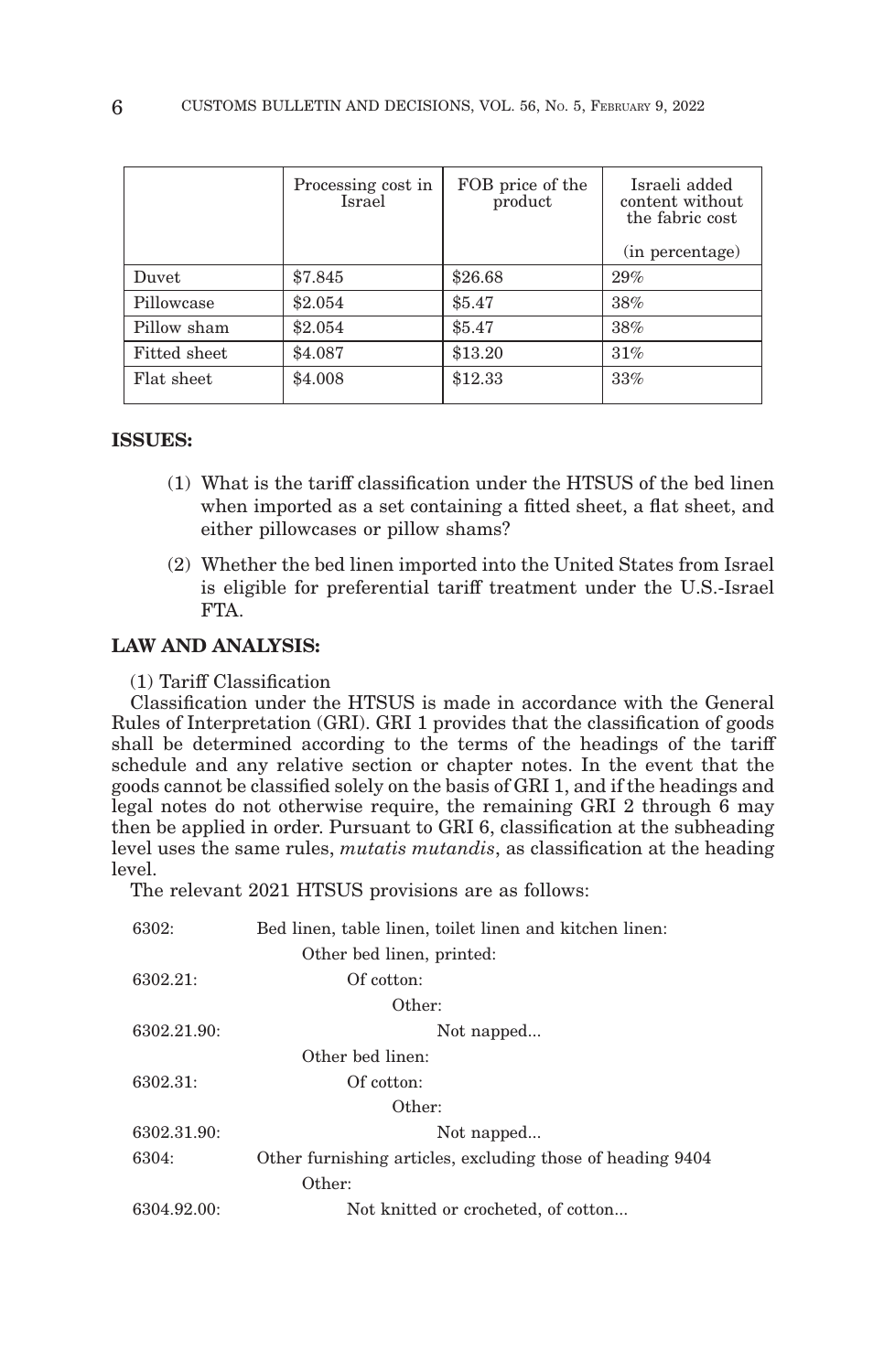#### 7 CUSTOMS BULLETIN AND DECISIONS, VOL. 56, NO. 5, FEBRUARY 9, 2022

GRI 3(a) and (b) provide as follows:

When, by application of rule 2(b) or for any other reason, goods are, *prima facie*, classifiable under two or more headings, classification shall be effected as follows:

- (a) The heading which provides the most specific description shall be preferred to headings providing a more general description. However, when two or more headings each refer to part only of the materials or substances contained in mixed or composite goods or to part only of the items in a set put up for retail sale, those headings are to be regarded as equally specific in relation to those goods, even if one of them gives a more complete or precise description of the goods.
- (b) Mixtures, composite goods consisting of different materials or made up of different components, and goods put up in sets for retail sale, which cannot be classified by reference to  $3(a)$ , shall be classified as if they consisted of the material or component which gives them their essential character, insofar as this criterion is applicable.

\* \* \* \* \*

In understanding the language of the HTSUS, the Explanatory Notes ("EN") of the Harmonized Commodity Description and Coding System may be utilized. The EN, although not dispositive or legally binding, provide a commentary on the scope of each heading, and are generally indicative of the proper interpretation of the Harmonized System at the international level. *See* T.D. 89–80, 54 Fed. Reg. 35127 (Aug. 23, 1989).

The EN to GRI 3(b) state in pertinent part:

- (VI) This second method relates only to:
	- (i) Mixtures.
	- (ii) Composite goods consisting of different materials.
	- (iii) Composite goods consisting of different components.
	- (iv) Goods put up in sets for retail sales. It applies only if Rule 3(a) fails.
- (VII) In all these cases the goods are to be classified as if they consisted of the material or component **which gives them their essential character**, insofar as this criterion is applicable.
- (VIII) The factor which determines essential character will vary as between different kinds of goods. It may, for example, be determined by the nature of the material or component, its bulk, quantity, weight or value, or by the role of a constituent material in relation to the use of the goods. [. . .]
- (X) For the purposes of this Rule, the term "goods put up in sets for retail sale" shall be taken to mean goods which:
	- (a) consist of at least two different articles which are, *prima facie*, classifiable in different headings. Therefore, for example, six fondue forks cannot be regarded as a set within the meaning of this Rule;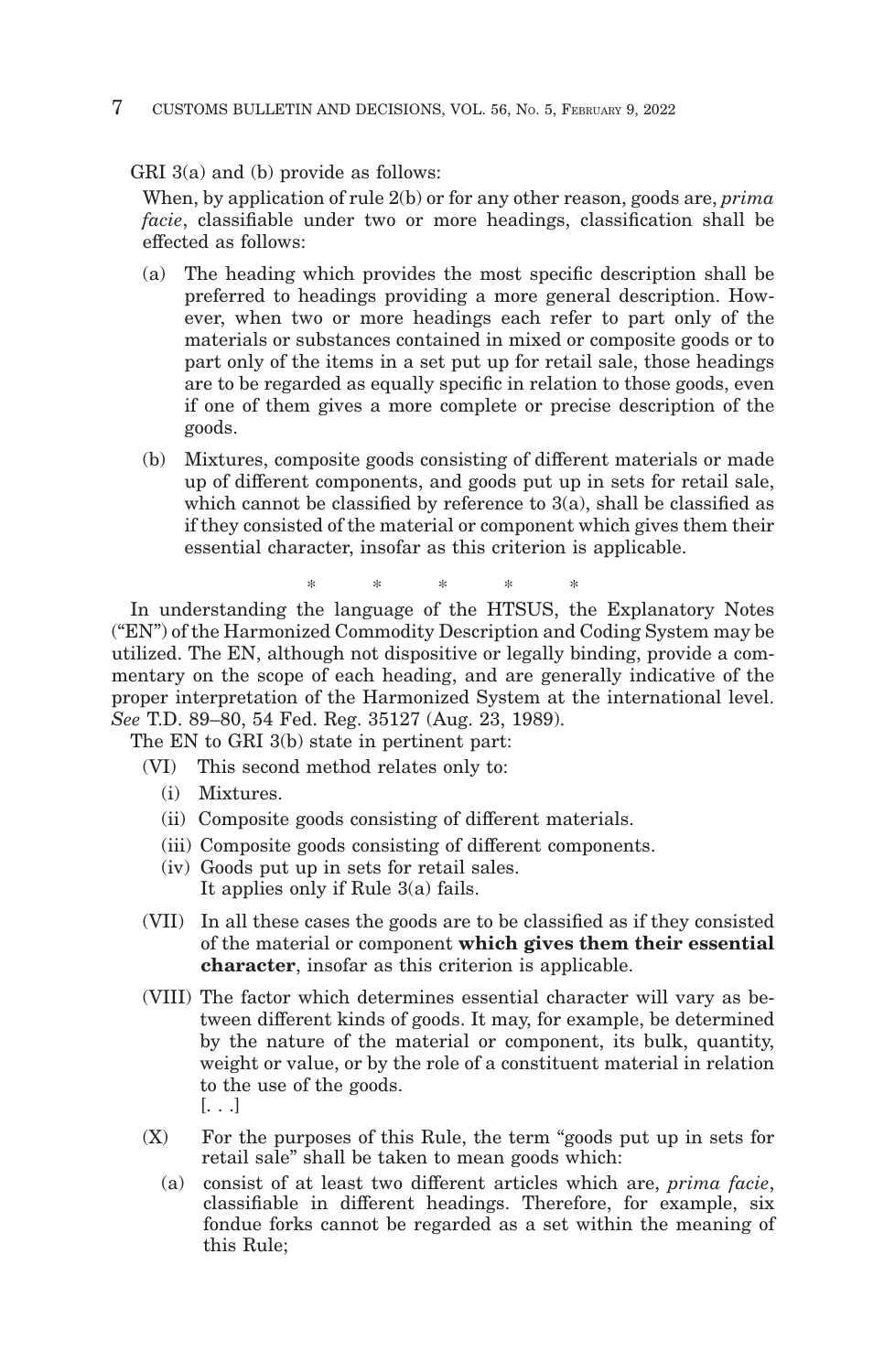- (b) consist of products or articles put up together to meet a particular need or carry out a specific activity; and
- (c) are put up in a manner suitable for sale directly to end users without repacking (e.g., in boxes or cases or on boards).

\* \* \* \* \* In the instant case, the linen set consists of a fitted sheet, a flat sheet, and either pillowcases or pillow shams. The set containing sheets and pillow shams meets the requirements of goods put up for retail sale. The set consists of at least two different articles classifiable in different headings because the set contains sheets of heading 6302 and pillow shams of heading 6304, HTSUS. The sheets and pillow shams are packaged together to carry out the specific activity of furnishing a bed and they are packaged for sale directly to users without repackaging. Thus, the set of sheets and pillow shams is a set per GRI 3(b). We find that the sheets impart the essential character to the set. This is consistent with previous CBP rulings wherein CBP classified a set of sheets and shams under the heading for sheets. *See, e.g.,* Headquarters Rulings Letter ("HQ") 955473 (June 23, 1994); NY F86161 (Apr. 25, 2000); and NY F84299 (Mar. 28, 2000). Therefore, the entire set is classified under heading 6302, HTSUS, and specifically in subheading 6302.21.90, HTSUS, when printed and 6302.31.90, HTSUS, when not printed.

The set containing sheets and pillowcases does not qualify as a good put up for retail sale because it does not meet the first requirement. Since the sheets and pillowcases are all classified in heading 6302, HTSUS, the set does not consist of at least two different articles classifiable in different headings. Nor do we have sets at the subheading level because the sheets and pillowcases are altogether classified in either subheading 6302.21.90 or 6302.31.90, HTSUS. Therefore, the pillowcases and sheets are not considered a "set" for classification purposes and will be classified separately in subheading  $6302.21.90$ , HTSUS, when printed and  $6302.31.90$ , HTSUS, when not printed.

(2) U.S.-Israel FTA

The U.S.-Israel FTA is implemented in the HTSUS in General Note ("GN") 8. Per GN 8(b), HTSUS, goods imported into the United States are eligible for duty-free treatment under the U.S.-Israel FTA if:

- (i) each article is the growth, product or manufacture of Israel or is a new or different article of commerce that has been grown, produced or manufactured in Israel;
- (ii) each article is imported directly from Israel (or directly from the West Bank, the Gaza Strip or a qualifying industrial zone as defined in general note  $3(a)(v)(\bar{G})$  to the tariff schedule) into the customs territory of the United States; and
- (iii) the sum of—
	- (A) the cost or value of materials produced in Israel, and including the cost or value of materials produced in the West Bank, the Gaza Strip or a qualifying industrial zone pursuant to general note  $3(a)(v)$  to the tariff schedule, plus
	- (B) the direct costs of processing operations performed in Israel, and including the direct costs of processing operations performed in the West Bank, the Gaza Strip or a qualifying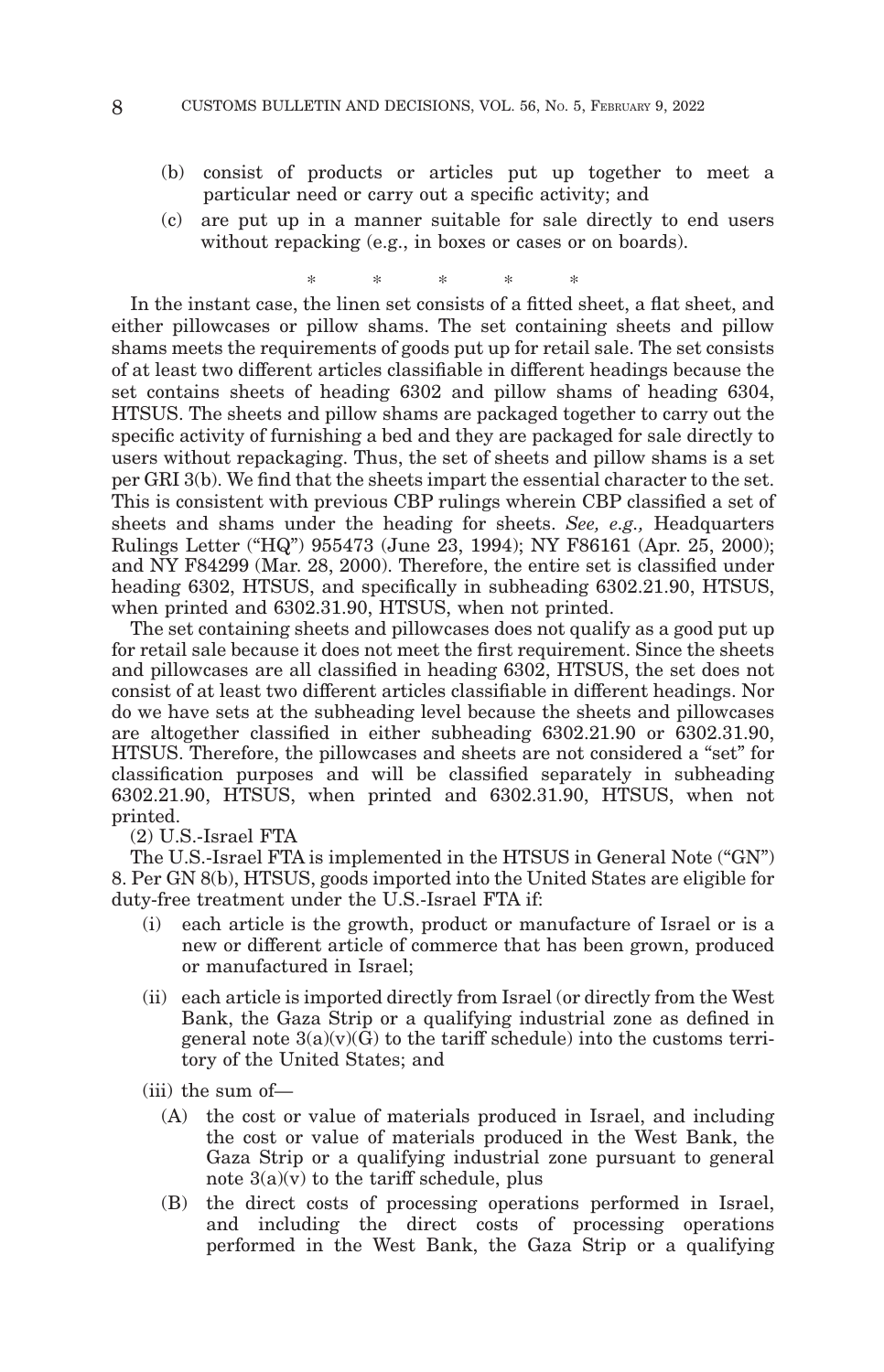industrial zone pursuant to general note  $3(a)(v)$  to the tariff schedule, is not less than 35 percent of the appraised value of each article at the time it is entered.

GN 8(c), HTSUS, provides in pertinent part as follows:

No goods may be considered to meet the requirements of subdivision  $(b)(i)$ of this note by virtue of having merely undergone—

(i) simple combining or packaging operations;

\*\*\*\* \*

Under the U.S.-Israel FTA, eligible articles which are the growth, product, or manufacture of Israel and are imported directly into the United States from Israel qualify for duty-free treatment provided the sum of 1) the cost or value of materials produced in Israel, plus 2) the direct costs of processing operations performed in Israel is not less than 35% of the appraised value of each article at the time it is entered. We initially note that, per your ruling request, the articles are imported directly from Israel to the United States without passing through the territory of any intermediate country and therefore meet GN 8(b)(ii), HTSUS.

#### "Product of" Requirement

Section 102.22, CBP Regulations (19 C.F.R. § 102.22), applies for the purposes of determining whether a textile or apparel product is considered a product of Israel. In NY N313390, CBP applied section 102.22 and determined that the duvet cover, fitted sheet, pillowcase, and pillow sham were products of Israel. However, CBP determined that the flat sheet was a product of India. Because the flat sheet is not a product of Israel, it does not meet GN 8(b)(i), HTSUS, and is therefore ineligible for preferential tariff treatment under the U.S.-Israel FTA.

GN 8(c)(i) provides that a good will not be considered to be a product of Israel by virtue of merely having undergone simple combining or packaging operations. *See also* 19 C.F.R. § 102.22(c)(2). As discussed above, the set consisting of sheets and a pillow sham is classified as a set under a single subheading pursuant to GRI 3(b). Since this set includes a flat sheet, which is not a product of Israel and is simply packaged together with the fitted sheet and pillow sham, the set as a whole is not considered a product of Israel. Therefore, the set is ineligible to receive preferential tariff treatment under the U.S.-Israel FTA. *See* Treasury Decision 91–7, 25 Cust. B. & Dec. No. 2 (1991). *See also* HQ 963453 (Feb. 26, 2001) (determining that a set consisting of a towel, brush, and retriever was ineligible for preferential tariff treatment under the U.S.-Israel FTA as one item in the set was not a product of Israel).

#### 35% Value-Content Requirement

We must next determine whether the duvet cover, fitted sheet, pillowcase, and pillow sham meet the 35% value-content requirement. GN 8(b)(iii), HTSUS, requires that the cost or value of materials produced in Israel plus the direct costs of processing equal not less than 35% of the appraised value of the good at the time it is entered. Based on the costs breakdown you provided, only the pillowcase and pillow sham meet the 35% value-content requirement without taking into consideration the imported fabric. Therefore, the pillowcase and pillow sham are eligible for preferential tariff treatment under the U.S.-Israel FTA.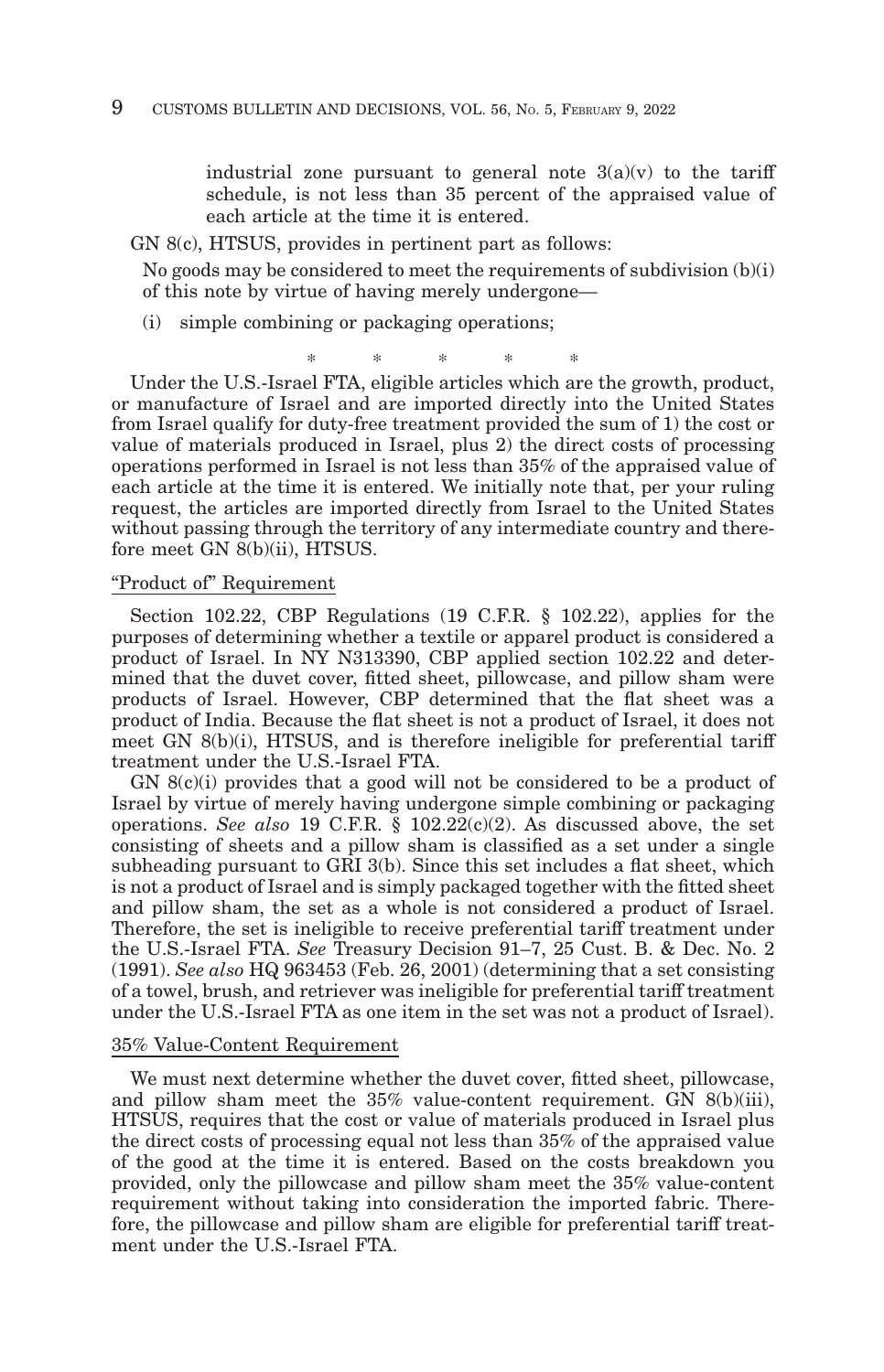The remaining question is whether the duvet cover and fitted sheet meet the 35% value-content requirement. If an article is produced from materials which are imported into Israel, as in this case, the cost or value of those imported materials may be counted toward the 35% value-content requirement only if they undergo a double substantial transformation in Israel. Here, the fabric from India may be considered as part of the value of material produced in Israel for purposes of the 35% value-content requirement, provided the foreign fabric is substantially transformed in Israel and this different product is then transformed into yet another new and different product which is exported directly to the United States. You believe that the processing in Israel constitutes a double substantial transformation and that the imported fabric and the direct costs of processing operations performed in Israel meet the 35% value-content requirement for duty-free treatment under the U.S.-Israel FTA. As support, you cite HQ 559810, dated August 16, 1996, NY C87902, dated June 16, 1998, NY N009941, dated May 8, 2007, and NY 805935, dated February 13, 1995.

In HQ 559810, CBP considered sweatshirts assembled in Israel from a variety of components. The sweatshirts were produced from fabric, a precut embroidered front panel, and rib trim from China. In Israel, the fabric was cut to shape and the rib trim was cut to length and/or width. With regard to the fabric used for the sleeves and back panel of the sweatshirts, CBP determined that the cutting to shape of the imported Chinese fabric substantially transformed the foreign fabric into a new and different intermediate article, ready to be put into the stream of commerce, where they could be bought and sold. While the assembly operation of sewing the sleeves and back panel of the sweatshirt into a finished sweatshirt was not complex enough to constitute a substantial transformation by itself, CBP ascertained that the overall processing operations (i.e., cutting and sewing) performed in Israel were substantial. For this reason, and in view of the production in Israel of distinct articles of commerce in the form of a sweatshirt, CBP held that the double substantial transformation requirement was satisfied with respect to the sleeves and the back panel. However, CBP held that the precut front panel and the rib trim underwent only one substantial transformation.

NY C87902 involved a welder's top and pants assembled in Israel from fabric exported from third country. In Israel, the fabric was cut to shape into panels, pockets, collars, belt loops, and waistbands and then the components were assembled by sewing and hemming. CBP held that the cutting to shape of the imported fabric substantially transformed the foreign fabric into new and different articles of commerce, and that the cut-to-shape components were intermediate articles of commerce ready to enter the stream of commerce where they could be bought and sold. Although the assembly operation was not complex enough to constitute a substantial transformation by itself, CBP ascertained that the overall processing operations (i.e., cutting and sewing) performed in Israel were substantial and therefore the fabric used for these items could be considered towards satisfying the 35% value-content requirement. Furthermore, CBP determined that the processing in Israel was not the type of minimal "pass-through" operation that should be disqualified from receiving duty-free treatment under the U.S.-Israel FTA.

NY N009941 involved a woman's dress produced of fabric from Hong Kong and Korea and cut and assembled in Sri Lanka. In that ruling, similar to NY C87902, CBP determined that the assembly operation of sewing the component parts into a finished dress was not complex enough to constitute a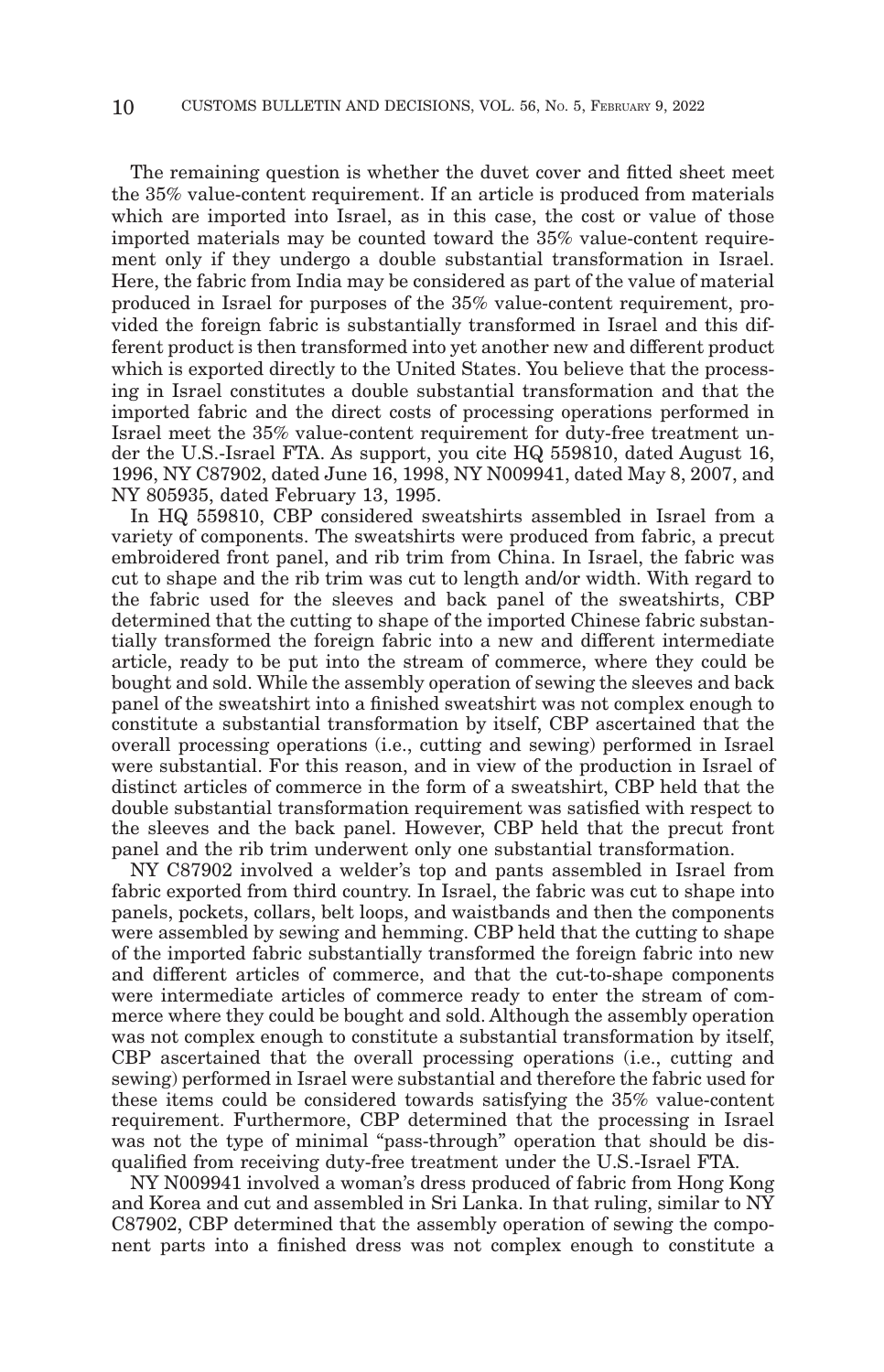substantial transformation by itself. Nevertheless, the overall processing operations (i.e., cutting and sewing) performed in Sri Lanka satisfied the double substantial transformation requirement for purposes of duty-free treatment under the Generalized System of Preferences.

NY 805935 involved a comforter cover and a pillow. In that ruling, the fabric was woven, printed or dyed, and finished in Indonesia and then shipped to Israel where it was cut and sewn to form the products. CBP held that both the comforter cover and the pillow sham underwent a substantial transformation in Israel under 19 C.F.R. § 12.130 (the predecessor to section 102.22). We note that this ruling addresses country of origin and not double substantial transformation for the 35% value-content requirement under the U.S.-Israel FTA.

In the instant case, we find that the Israeli cutting and sewing operations which involve cutting fabric to length and width in straight lines, attaching elastic, ties, and buttons, and hemming—is significantly simpler than the cutting and sewing operations in HQ 559810, NY C87902, and NY N009941, which involved cutting specific shapes and sewing the components into garments. As indicated by these cases, CBP has consistently held that cutting specific pattern pieces for garments amounts to a substantial manufacturing operation. Conversely, CBP has held that cutting simple geometric shapes, which merely involves cutting straight lines, does not amount to a substantial manufacturing operation. For example, HQ 557672, dated April 29, 1994, involved fabric that was produced in Pakistan, cut to length and width in Puerto Rico, and then shipped to the Dominican Republic where the components were sewn and hemmed into sheets and pillowcases. CBP determined that cutting the fabric involved straight line cuts and did not rise to the complexity of cutting shaped pattern pieces for wearing apparel. Moreover, CBP held that even before the cutting operation, the fabric was readily identifiable as being intended for sheets and pillowcases. Thus, the Puerto Rican cutting operation did not substantially transform the imported fabric into a product of the United States. Similarly, HQ 957314, dated March 27, 1995, addressed a scenario wherein fabric for a fitted sheet was woven and precut in Indonesia and then transported to Malaysia or Singapore where it was elasticized and sewn into a finished fitted sheet. CBP determined that attaching the elastic and the subsequent finishing operations were simple and did not substantially transform the precut fabric. Therefore, the country of origin of the fitted sheet was Indonesia.

We find that the cutting and sewing operations in Israel do not result in a double substantial transformation because neither the cutting nor the sewing, by itself, constitutes a single substantial transformation. We find that the Israeli processing does not transform the imported fabric into distinct intermediate articles ready to enter commerce, but altogether transforms the fabric into duvet covers and fitted sheets. Accordingly, the full cost or value of the imported fabric is not included towards the 35% value-content requirement for purposes of qualifying for preferential duty treatment under the U.S.-Israel FTA. Based on the costs breakdown you provided, the duvet cover and fitted sheet do not meet the 35% value-content requirement. Therefore, the duvet cover and fitted sheet are not eligible for preferential tariff treatment under the U.S.-Israel FTA.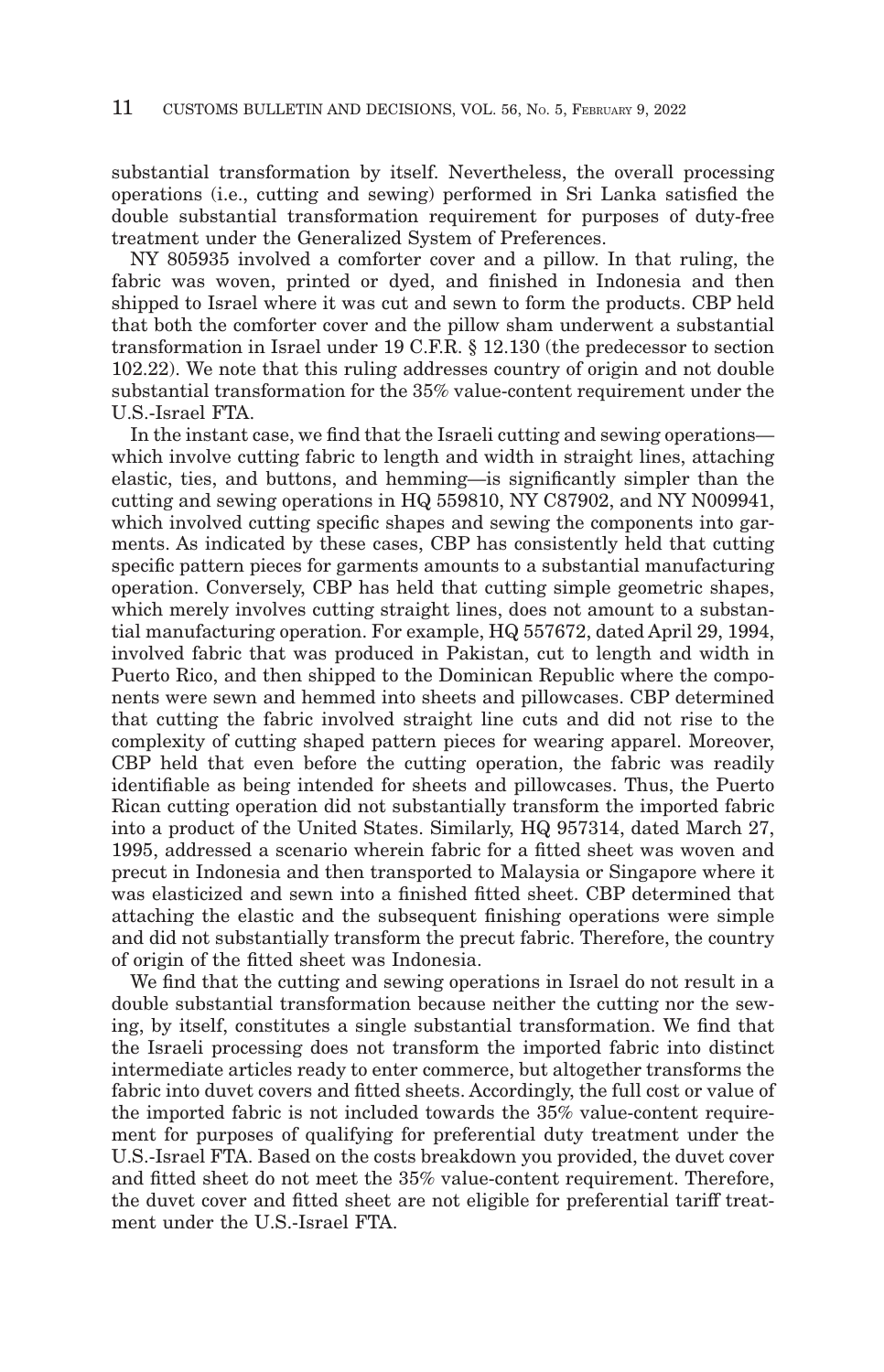#### **HOLDING:**

By application of GRI 1 and 3, the set containing flat sheets, fitted sheets, and pillowcases will be classified on an individual basis. When printed, each component is classified in subheading 6302.21.90, HTSUS, which provides for "Bed linen, table linen, toilet linen and kitchen linen: Other bed linen, printed: Of cotton: Other: Not napped." When not printed, these items are classified in subheading 6302.31.90, HTSUS, which provides for "Bed linen, table linen, toilet linen and kitchen linen: Other bed linen: Of cotton: Other: Not napped." The set containing flat sheets, fitted sheets, and pillow shams will be classified as a set in subheading 6302.21.90, HTSUS, when printed, and in subheading 6302.31.90, HTSUS, when not printed. The column one, general rate of duty is 6.7% *ad valorem*.

Based on the information provided, the flat sheet, fitted sheet, duvet cover, and the set containing sheets and pillow shams are not eligible for preferential tariff treatment under the U.S.-Israel FTA. The pillowcase and pillow sham, when entered individually, are eligible for preferential tariff treatment under the U.S.-Israel FTA.

#### **EFFECT ON OTHER RULINGS:**

NY N313390, dated August 21, 2020, is hereby MODIFIED.

*Sincerely,*

CRAIG T. CLARK, *Director Commercial and Trade Facilitation Division* CR<br>
Commercial and<br>
CHE CHAPTE

#### **19 CFR CHAPTER I**

## **NOTIFICATION OF TEMPORARY TRAVEL RESTRICTIONS APPLICABLE TO LAND PORTS OF ENTRY AND FERRIES SERVICE BETWEEN THE UNITED STATES AND CANADA**

**AGENCY:** Office of the Secretary, U.S. Department of Homeland Security; U.S. Customs and Border Protection, U.S. Department of Homeland Security.

**ACTION:** Notification of temporary travel restrictions.

**SUMMARY:** This Notification announces the decision of the Secretary of Homeland Security (''Secretary''), after consulting with interagency partners, to temporarily restrict travel by certain noncitizens into the United States at land ports of entry, including ferry terminals (''land POEs'') along the United States-Canada border. These restrictions only apply to noncitizens who are neither U.S. nationals nor lawful permanent residents ("noncitizen non-LPRs"). Under the temporary restrictions, DHS will allow processing for entry into the United States of only those noncitizen non-LPRs who are fully vac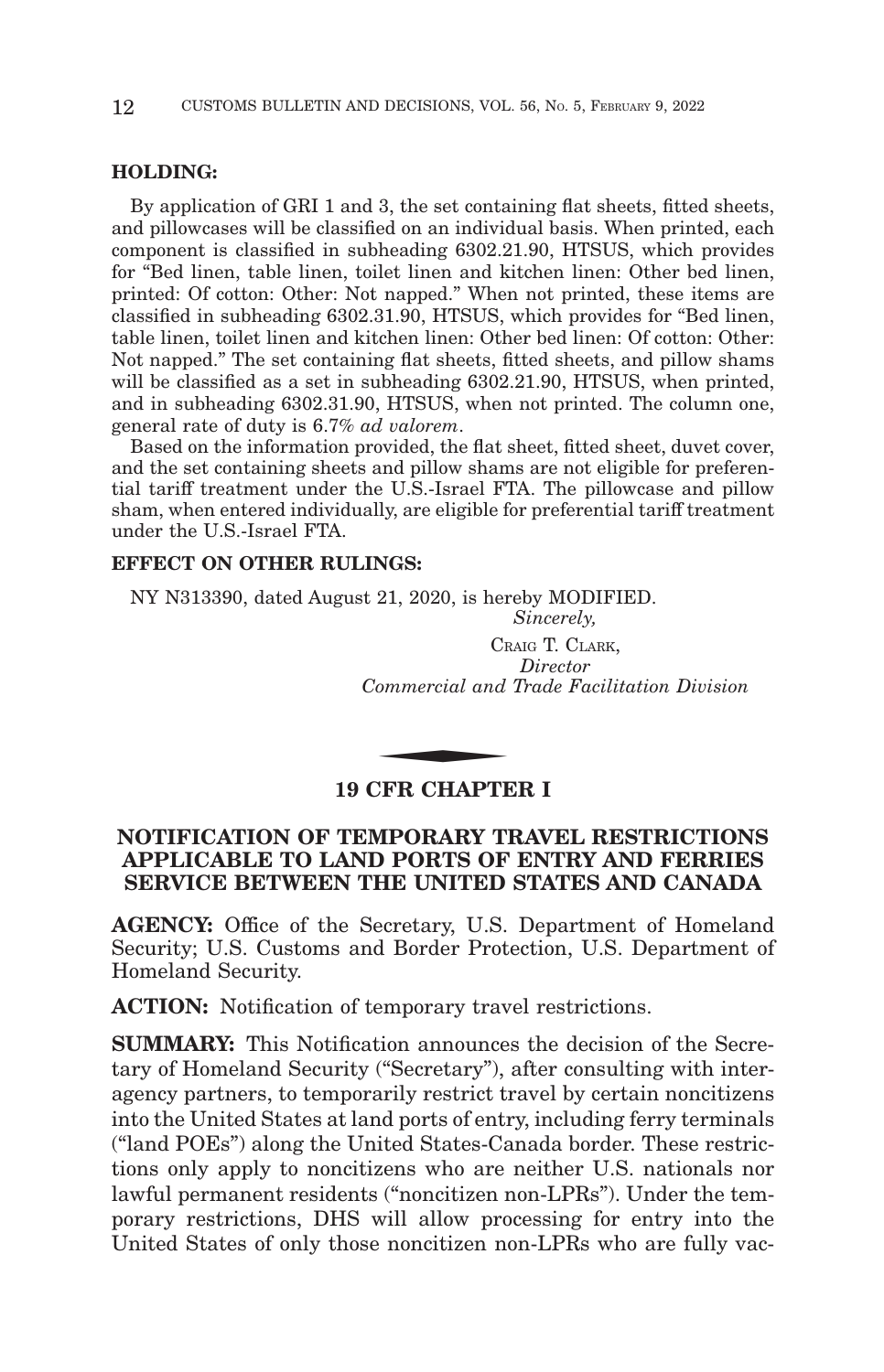cinated against COVID–19 and can provide proof of being fully vaccinated against COVID–19 upon request. The restrictions provide for limited exceptions, largely consistent with the limited exceptions currently available with respect to COVID–19 vaccination in the international air travel context. Unlike past actions of this type, this Notification does not contain an exception for essential travel.

**DATES:** These restrictions go into effect at 12 a.m. Eastern Standard Time (EST) on January 22, 2022, and will remain in effect until 11:59 p.m. Eastern Daylight Time (EDT) on April 21, 2022, unless amended or rescinded prior to that time.

**FOR FURTHER INFORMATION CONTACT:** Petra Horne, Office of Field Operations, U.S. Customs and Border Protection (CBP), 202–325–1517.

## **SUPPLEMENTARY INFORMATION:**

## **Background**

On March 24, 2020, the Department of Homeland Security (''DHS'') published a Notification of its decision to temporarily limit the travel of certain noncitizen non-LPRs into the United States at land POEs along the United States-Canada border to "essential travel," as further defined in that document.<sup>1</sup> The March 24, 2020 Notification described the developing circumstances regarding the COVID–19 pandemic and stated that, given the outbreak, continued transmission, and spread of the virus associated with COVID–19 within the United States and globally, DHS had determined that the risk of continued transmission and spread of the virus associated with COVID–19 between the United States and Canada posed a ''specific threat to human life or national interests.'' Under the March 24, 2020 Notification, DHS continued to allow certain categories of travel, described as "essential travel." Essential travel included travel to attend educational institutions, travel to work in the United States, travel for emergency response and public health purposes, and travel for lawful cross-border trade. Essential travel also included travel by U.S. citizens and lawful permanent residents returning to the United States.

From March 2020 through October 2021, in consultation with interagency partners, DHS reevaluated and ultimately extended the restrictions on non-essential travel each month. The most recent action of this type, published on October 21, 2021, continued the

<sup>&</sup>lt;sup>1</sup> 85 FR 16548 (Mar. 24, 2020). That same day, DHS also published a Notification of its decision to temporarily limit the travel of certain noncitizen non-LPR persons into the United States at land POEs along the United States-Mexico border to "essential travel," as further defined in that document. 85 FR 16547 (Mar. 24, 2020).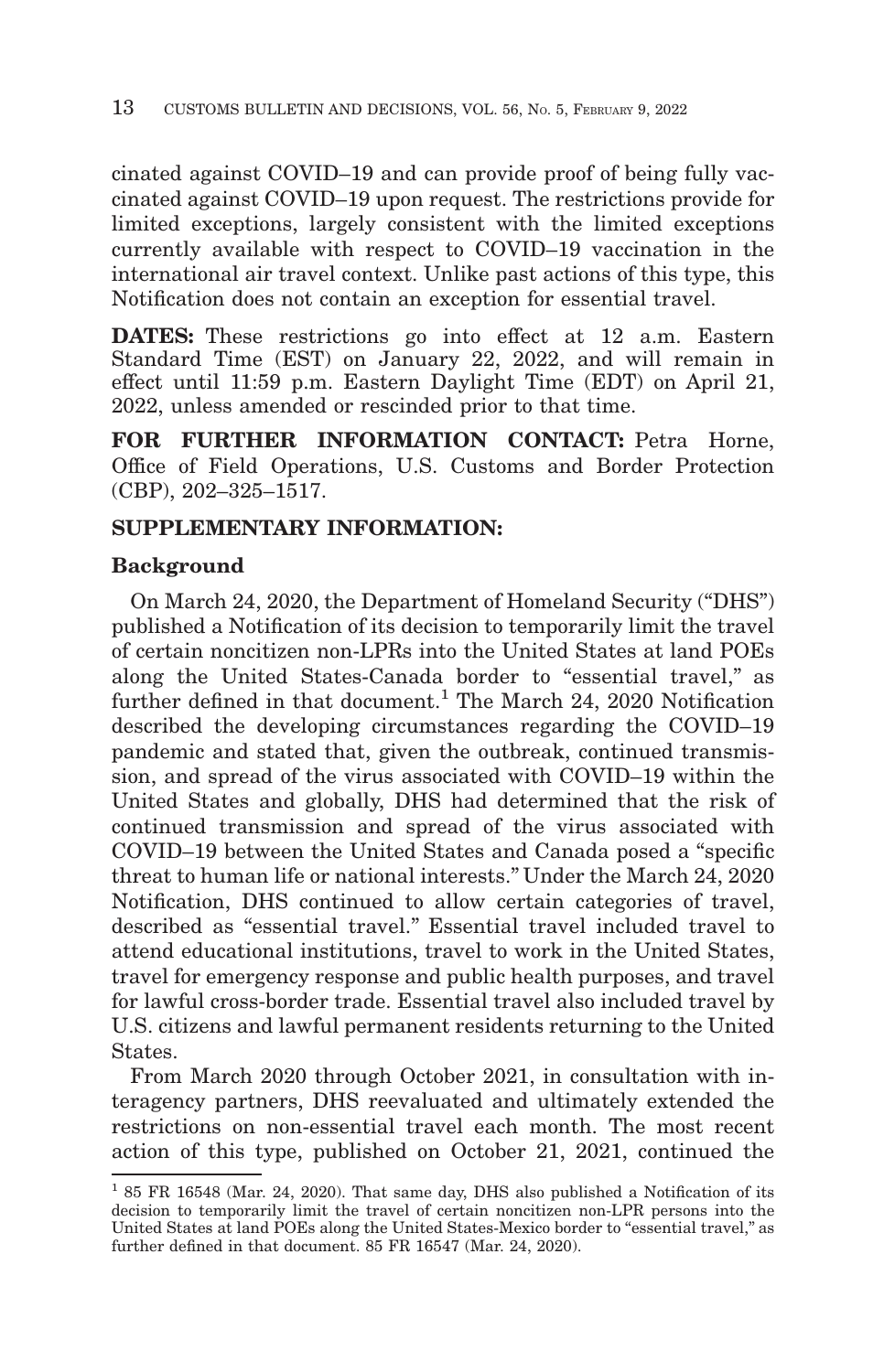restrictions until 11:59 p.m. EST on January 21,  $2022<sup>2</sup>$  In that document, DHS acknowledged that notwithstanding the continuing threat to human life or national interests posed by COVID–19—as well as recent increases in case levels, hospitalizations, and deaths due to the Delta variant—COVID–19 vaccines are effective against Delta and other known COVID–19 variants. These vaccines protect people from becoming infected with and severely ill from COVID–19 and significantly reduce the likelihood of hospitalization and death. DHS also acknowledged the White House COVID–19 Response Coordinator's September 2021 announcement regarding the United States' plans to revise standards and procedures for incoming international air travel to enable the air travel of travelers fully vaccinated against COVID–19 beginning in early November 2021.3 DHS further stated that the Secretary intended to do the same with respect to certain travelers seeking to enter the United States from Mexico and Canada at land POEs to align the treatment of different types of travel and allow those who are fully vaccinated against COVID–19 to travel to the United States for non-essential reasons.<sup>4</sup>

On October 29, 2021, following additional announcements regarding changes to the international air travel policy by the President of the United States and the Centers for Disease Control and Prevention ("CDC"), $5$  DHS announced that beginning November 8, 2021, non-essential travel of noncitizen non-LPRs would be permitted through land POEs, provided that the traveler is fully vaccinated against COVID–19 and can provide proof of full COVID–19 vaccina-

<sup>2</sup>*See* 86 FR 58218 (Oct. 21, 2021) (extending restrictions for the United States-Canada border); 86 FR 58216 (Oct. 21, 2021) (extending restrictions for the United States-Mexico border).

<sup>3</sup>*See* Press Briefing by Press Secretary Jen Psaki (Sept. 20, 2021), *https:// www.whitehouse.gov/briefing-room/press-briefings/2021/09/20/press-briefing-by-press*secretary-jen-psaki-september-20-2021/ <sup>("</sup>As was announced in a call earlier today . . . [w]e—starting in . . . early November [will] be putting in place strict protocols to prevent the spread of COVID–19 from passengers flying internationally into the United States by requiring that adult foreign nationals traveling to the United States be fully vaccinated.''). <sup>4</sup>*See* 86 FR 58218; 86 FR 58216.

<sup>5</sup> Changes to requirements for travel by air were implemented by, *inter alia,* Presidential Proclamation 10294 of October 25, 2021, 86 FR 59603 (Oct. 28, 2021) (Presidential Proclamation), and a related CDC order, 86 FR 61224 (Nov. 5, 2021) (CDC Order). *See also* CDC, *Requirement for Proof of Negative COVID–19 Test or Recovery from COVID–19 for All Air Passengers Arriving in the United States, https://www.cdc.gov/quarantine/pdf/Global-Testing-Order-10–25–21-p.pdf* (Oct. 25, 2021); *Requirement for Airlines and Operators to Collect Contact Information for All Passengers Arriving into the United States, https:// www.cdc.gov/quarantine/pdf/CDC-Global-Contact-Tracing-Order-10–25–2021-p.pdf* (Oct. 25, 2021). CDC later amended its testing order following developments related to the Omicron variant. *See* CDC, *Requirement for Proof of Negative COVID–19 Test Result or Recovery from COVID–19 for All Airline Passengers Arriving into the United States, https://www.cdc.gov/quarantine/pdf/Amended-Global-Testing-Order\_12–02–2021-p.pdf* (Dec. 2, 2021).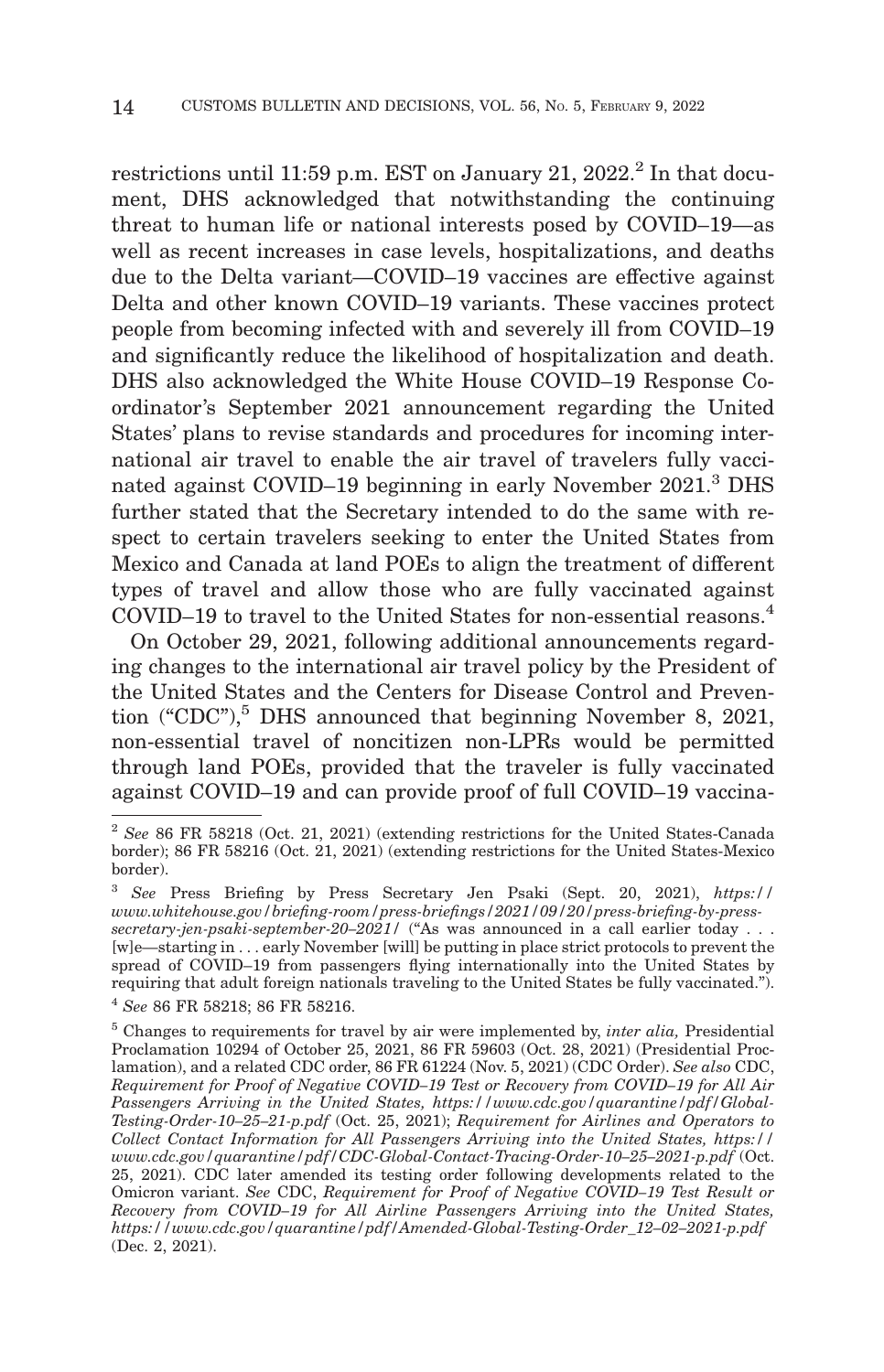tion status.<sup>6</sup> DHS also announced that beginning in January 2022, inbound noncitizen non-LPRs traveling to the United States via land POEs—whether for essential or non-essential reasons—would be required to be fully vaccinated against COVID–19 and provide proof of full COVID–19 vaccination status.<sup>7</sup>

DHS has continued to monitor and respond to the COVID–19 pandemic. On December 14, 2021, at DHS's request, CDC provided a memorandum to DHS describing the current status of the COVID–19 public health emergency. The CDC memorandum warned of ''case counts and deaths due to COVID–19 continuing to increase around the globe and the emergence of new and concerning variants,'' and emphasized that ''[v]accination is the single most important measure for reducing risk for SARS–CoV–2 transmission and avoiding severe illness, hospitalization, and death.''8 Given these considerations, CDC recommended that proof of COVID–19 vaccination requirements be expanded to cover both essential and non-essential noncitizen non-LPR travelers.

According to CDC, studies indicate that individuals vaccinated against COVID–19 are five times less likely to be infected with COVID–19 and more than eight times less likely to require hospitalization than those who are unvaccinated. Further, unvaccinated people are 14 times more likely to die from COVID–19 than those who are vaccinated. Such increases in hospitalization and death rates strain critical healthcare resources, which in some parts of the United States may be in short supply.<sup>9</sup> As CDC wrote, "proof of vaccination of travelers helps protect the health and safety of both the personnel at

<sup>6</sup>*See, e.g.,* DHS, Fact Sheet: Guidance for Travelers to Enter the U.S. at Land Ports of Entry and Ferry Terminals, *https://www.dhs.gov/news/2021/10/29/fact-sheet-guidancetravelers-enter-us-land-ports-entry-and-ferry-terminals* (updated Nov. 23, 2021). *See also* 86 FR 72842 (Dec. 23, 2021) (describing the announcement with respect to Canada); 86 FR 72843 (Dec. 23, 2021) (describing the announcement with respect to Mexico).

<sup>7</sup>*See* DHS, DHS Releases Details for Fully Vaccinated, Non-Citizen Travelers to Enter the U.S. at Land and Ferry Border Crossings, *https://www.dhs.gov/news/2021/10/29/ dhs-releases-details-fully-vaccinated-non-citizen-travelers-enter-us-land-and-ferry* (Oct. 29, 2021); DHS, Fact Sheet: Guidance for Travelers to Enter the U.S. at Land Ports of Entry and Ferry Terminals, *https://www.dhs.gov/news/2021/10/29/fact-sheet-guidancetravelers-enter-us-land-ports-entry-and-ferry-terminals* (updated Nov. 23, 2021); *see also* DHS, Frequently Asked Questions: Guidance for Travelers to Enter the U.S., *https:// www.dhs.gov/news/2021/10/29/frequently-asked-questions-guidance-travelers-enter-us* (updated Nov. 23, 2021).

<sup>8</sup>*See* Memorandum from CDC to CBP re Public Health Recommendation for Proof of COVID–19 Vaccination at U.S. Land Borders (Dec. 14, 2021).

<sup>&</sup>lt;sup>9</sup> At the time of the memorandum, CDC noted that the Delta variant was still the predominant variant in the United States, but that ongoing research indicated that the Omicron variant may spread more easily than the original SARS–CoV–2 virus. CDC noted that further studies are underway to assess concerns about whether the Omicron variant may have increased transmissibility, confer resistance to therapeutics, or partially escape infection- or vaccine-induced immunity.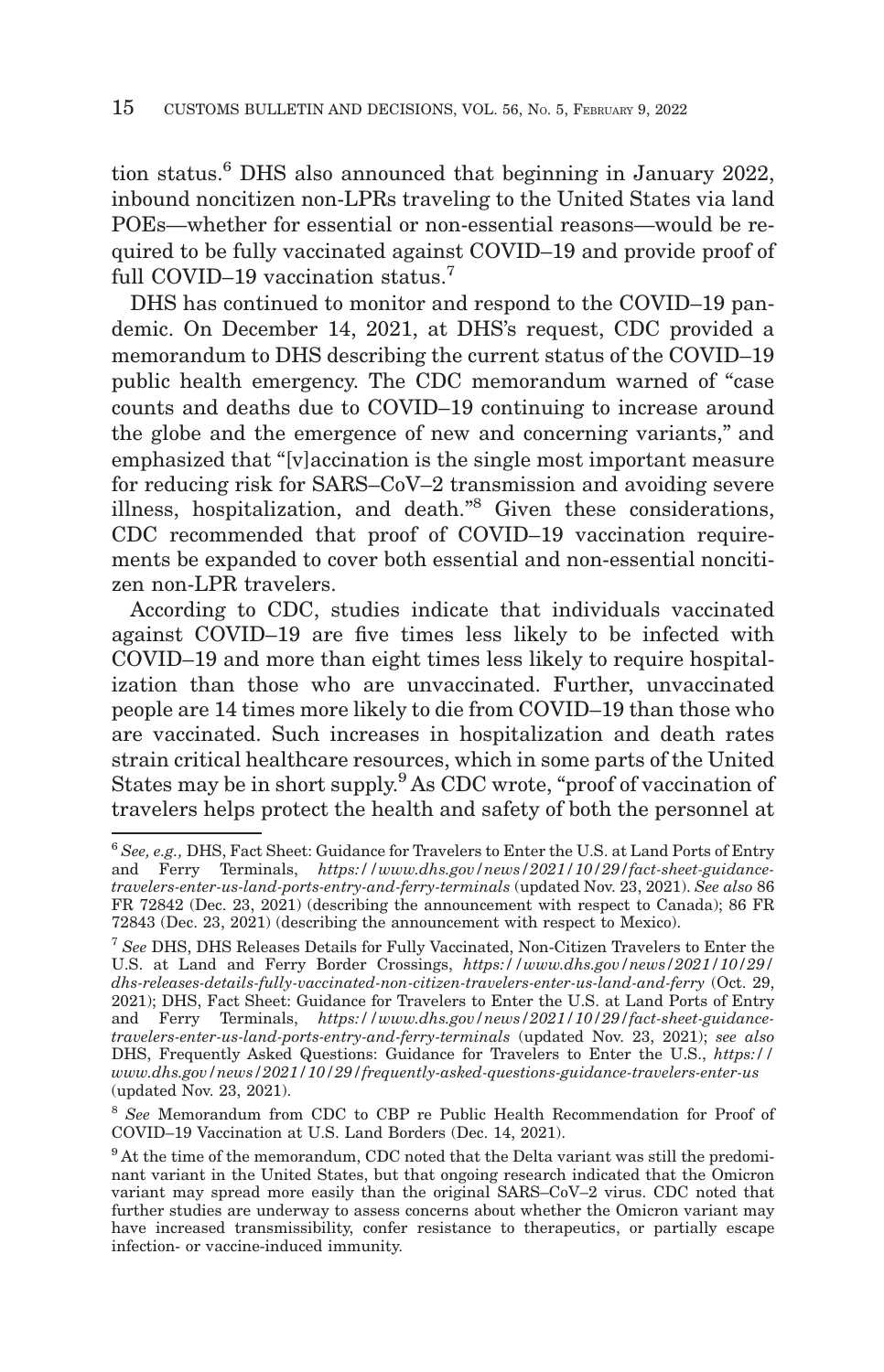the border and other travelers, as well as U.S. destination communities. Border security and transportation security work is part of the nation's critical infrastructure and presents unique challenges for ensuring the health and safety of personnel and travelers.''

CDC's memorandum also acknowledged that because of operational considerations, requirements at land POEs may differ from those implemented for air travel. CDC recognized the operational challenges, as described by DHS, with imposing a testing requirement at land POEs, and noted key differences between land travel and air travel with respect to the volume of travel, predictability, and infrastructure involved.<sup>10</sup> In the absence of required pre-entry COVID–19 testing, CDC described a proof of COVID–19 vaccination requirement as "essential as a matter of public health."<sup>11</sup>

In a January 14, 2022 update, also at the request of DHS, CDC confirmed its prior recommendation. Specifically, CDC noted the ''rapid increase'' of COVID–19 cases across the United States that have contributed to high levels of community transmission and increased rates of new hospitalizations and deaths. According to CDC, between January 5 and January 11, 2022, the seven-day average for new hospital admissions of patients with confirmed COVID–19 increased by 24 percent over the prior week, and the seven-day average for new COVID–19-related deaths rose to 2,991, an increase of 33.7 percent compared to the prior week. CDC emphasized that this increase has exacerbated the strain on the United States' healthcare system and again urged that ''[v]accination of the broadest number of people best protects all individuals and preserves the United States' critical infrastructure, including healthcare systems and essential workforce." CDC thus urged "the most comprehensive requirements" possible for proof of vaccination'' and specifically recommended against exceptions for specific worker categories as a public health matter.<sup>12</sup>

DHS has conferred with interagency partners, taken into account all relevant factors, including economic considerations and CDC's public health input, and concludes that a broad COVID–19 vaccination requirement at land POEs is necessary and appropriate. In

<sup>&</sup>lt;sup>10</sup> CBP assesses that a testing option is not operationally feasible given the significant number of land border crossers that go back on forth on a daily, or near-daily basis, for work or school. A negative COVID–19 test requirement would mean that such individuals would have to get tested just about every day. This is not currently feasible, given the cost and supply constraints, particularly in smaller rural locations. Further, CBP reports additional operational challenges associated with verifying test results, given the wide variation in documentation.

<sup>11</sup>*See* Memorandum from CDC to CBP (Dec. 14, 2021).

<sup>12</sup> Memorandum from CDC to CBP re Public Health Recommendation for Proof of COVID–19 Vaccination at U.S. Land Borders—Addendum (Jan. 18, 2022).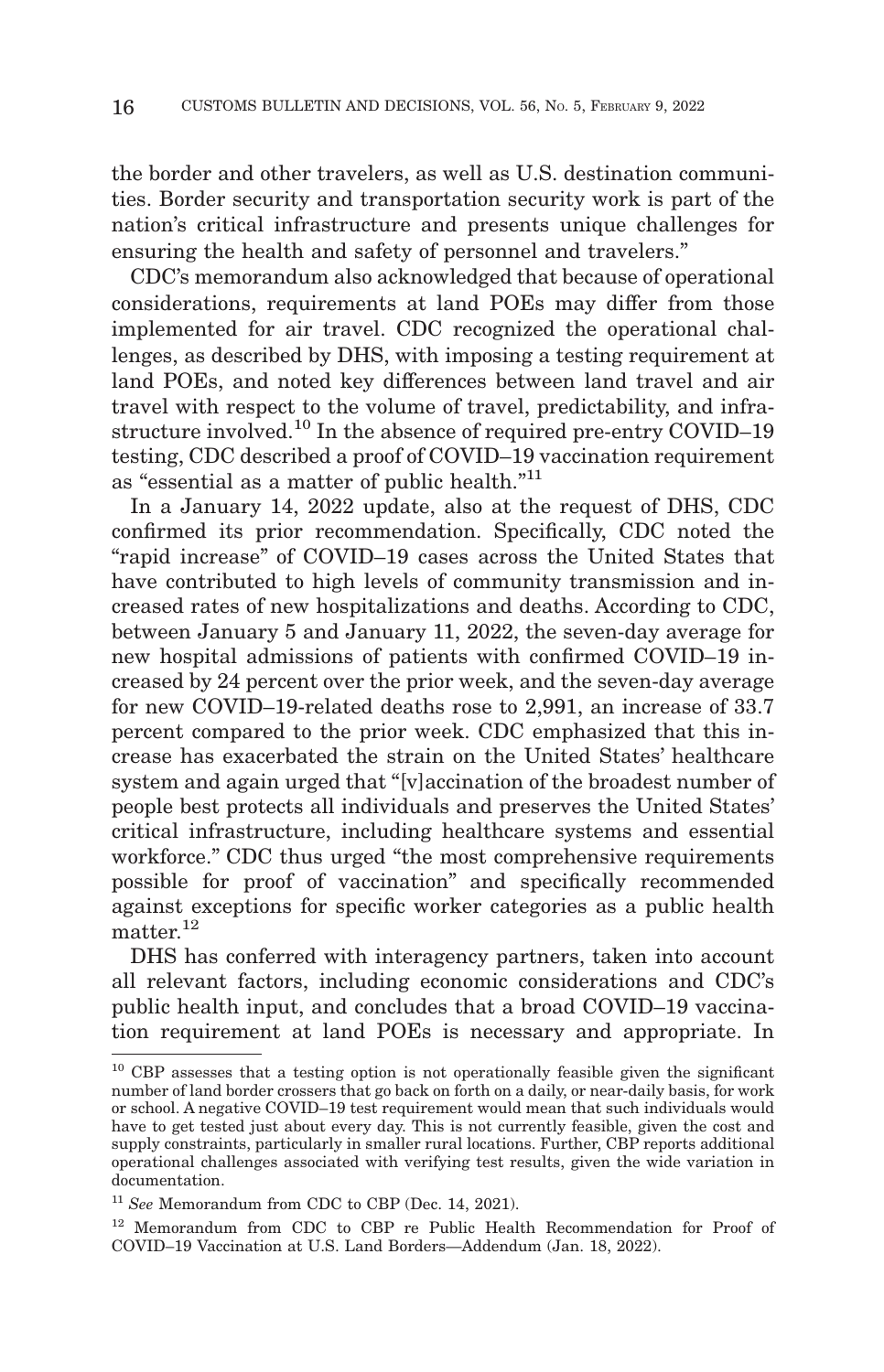particular, DHS notes that, according to the information provided by CDC, those who are not fully vaccinated against COVID–19 have proven to be more likely to be infected by COVID–19, to spread COVID–19 to others, to suffer severe symptoms, and to require the use of scarce hospital resources. DHS acknowledges that in past actions of this type, it has continued to allow essential travel by certain noncitizen non-LPRs who are not fully vaccinated against COVID–19. The assessment has, however, changed in light of the following two factors: (1) The rapid increase of COVID–19 cases; and (2) the increasing availability of COVID–19 vaccines.

With respect to the increasing availability of COVID–19 vaccines, at this point, COVID–19 vaccines—which according to CDC are ''the single most important measure" for responding to  $\text{COVID-19}^{13}$ —are widely available and have been increasingly available for months. In Canada, 77.1 percent of the entire population is now fully vaccinated against COVID–19, while 87.8 percent of individuals 12 years and older are fully vaccinated against COVID–19.14 In Mexico, 55.9 percent of the population is fully vaccinated against  $\text{COVID}-19$ ,  $^{15}$  while as of October 2021, 72 percent of those living in border regions were fully vaccinated against COVID–19.<sup>16</sup> In October 2021, DHS announced its intention to expand the temporary travel restrictions applicable to land POEs by applying the COVID–19 vaccination requirement to those traveling for essential reasons, thus recognizing the importance of fair notice and allowing ample time for noncitizen non-LPR essential travelers to get fully vaccinated against COVID– 19. For these reasons, DHS believes that it is now necessary and appropriate to align COVID–19 vaccine restrictions at land POEs to current U.S. government policy governing incoming international air travel.17

Moreover, COVID–19 cases continue to increase rapidly across the United States, as described below. This surge is currently driven by the Omicron variant, which CDC's Nowcast model projects may account for approximately 98.3 percent of cases.18 On January 5, 2022,

<sup>13</sup>*See* Memorandum from CDC to CBP (Dec. 14, 2021).

<sup>14</sup> Canadian statistics may be found at: *https://health-infobase.canada.ca/covid-19/ vaccination-coverage/* (Jan. 17, 2022).

<sup>15</sup> Mexican statistics may be found at: *https://ourworldindata.org/covidvaccinations?country=MEX* (Jan. 17, 2022).

<sup>16</sup> Government of Mexico briefing for the NSC-led Mexico-U.S. International Travel Working Group, October 2021.

 $^{17}$  For a discussion of the current U.S. government policy regarding international air travel, *see, supra,* n. 45.

<sup>18</sup> Variant Proportions, Centers for Disease Control and Prevention, *https://covid.cdc.gov/ covid-data-tracker/#variant-proportions* (week ending Jan. 8, 2022).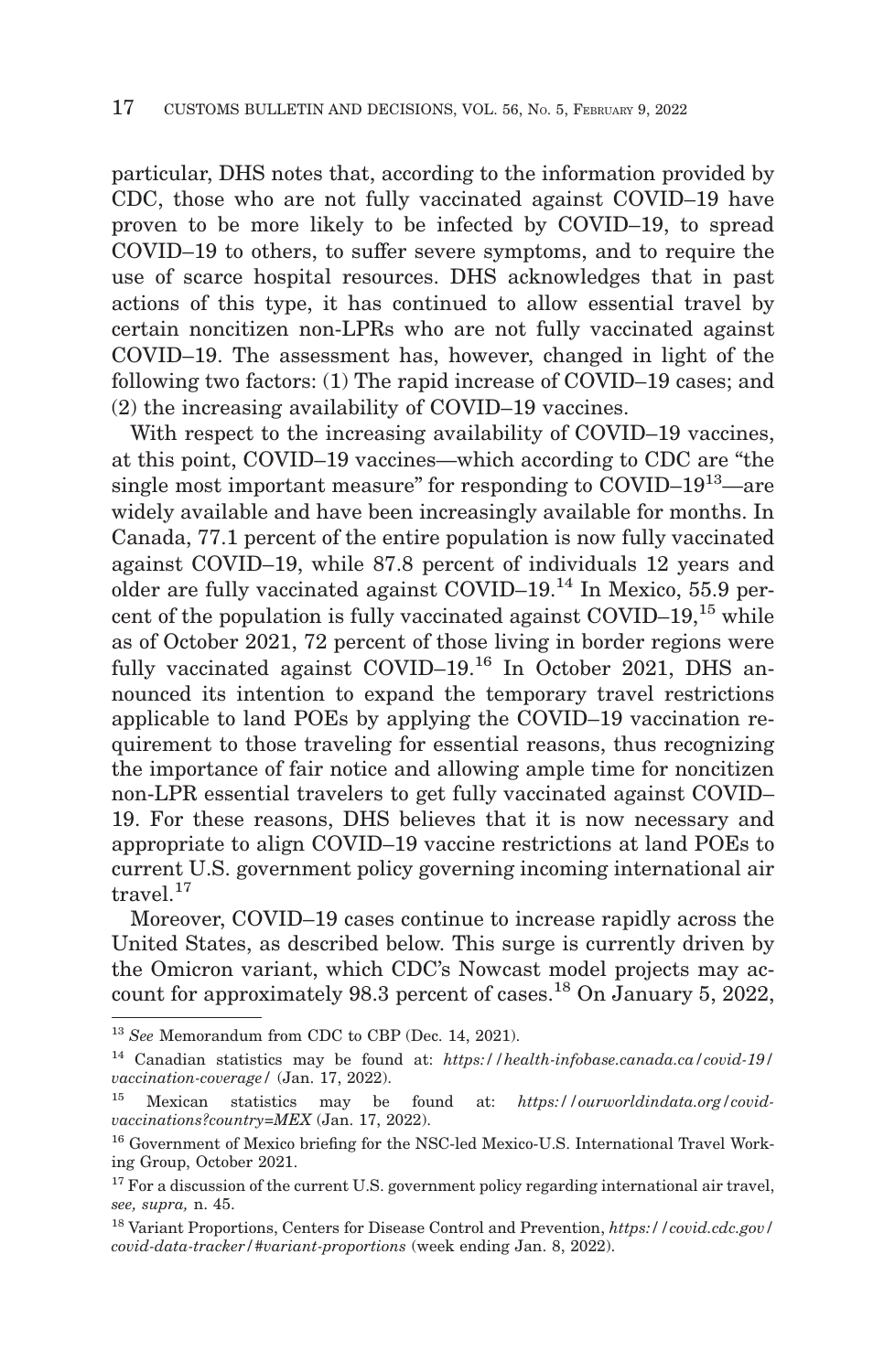705,264 new COVID–19 cases were reported, more than double the peak in January 2021. Communities across the United States are now experiencing high levels of community transmission, and hospitalizations and deaths are also on the rise.<sup>19</sup> This surge underscores the need for the policy that DHS previously announced, and is an important reason why DHS, in consultation with interagency partners, is declining to implement broad exceptions for certain categories of travelers.

In reaching this conclusion, DHS weighed the concerns of industry and, in particular, firms employing or relying on long-haul truck drivers and persons engaged in freight rail operations.<sup>20</sup> DHS carefully considered alternative approaches, including exceptions for these categories of workers. As a public health matter, CDC strongly discouraged additional exceptions, particularly in light of the current increase in COVID–19 cases and related resulting strains on the healthcare system. Even if such workers do not engage in extended interaction with others, they still engage in activities that involve contact with others, thereby increasing the risk of contributing to community spread of COVID–19. Such workers also may enter the United States after contracting COVID–19, become seriously ill after arrival, and require scarce healthcare resources as a result. Given CDC's recommendation, and after extensive consultation with interagency partners, DHS has determined that such activities do not warrant an exception from these restrictions because these persons still present a public health risk. A COVID–19 vaccination requirement at land POEs helps protect the health and safety of the personnel at the border, other travelers, and the U.S. communities where these persons may be traveling and spending time among the public. A COVID–19 vaccination requirement for these individuals also reduces burdens on local healthcare resources in U.S. communities. This approach aligns the U.S. COVID–19 policies applicable to land POEs with air travel restrictions that require noncitizen non-LPRs traveling by air to the United States for both essential and nonessential reasons to be fully vaccinated against COVID–19 and provide related proof of vaccination, with very few exceptions. This approach also aligns with new travel restrictions imposed by Canada

<sup>&</sup>lt;sup>19</sup> COVID Data Tracker Weekly Review: Interpretive Summary for the Centers for Disease Control and Prevention, *COVID Data Tracker Weekly Review: Interpretive Summary for January 7, 2022, https://www.cdc.gov/coronavirus/2019-ncov/covid-data/covidview/ index.html* (Jan. 7, 2022).

<sup>&</sup>lt;sup>20</sup> DHS acknowledges that past actions of this type exempted freight rail, but DHS notes that the considerations applicable to other forms of travel previously designated as essential apply equally in the freight rail context.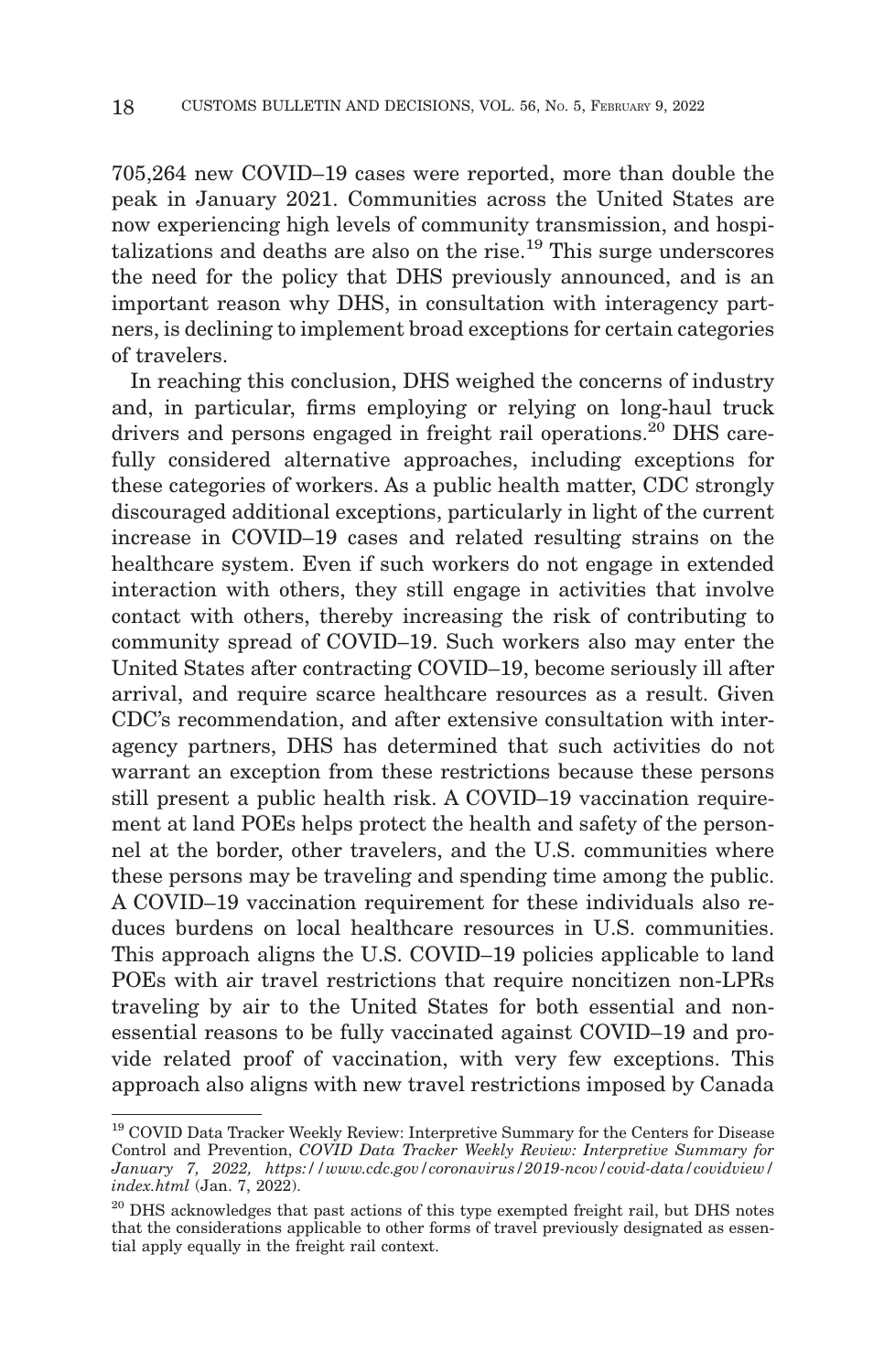on January 15, 2022, which similarly impose a COVID–19 vaccination requirement on cross-border travel, with no exception for truck drivers or freight rail operators.<sup>21</sup>

DHS also acknowledges concerns among some industry stakeholders that this policy, however necessary to protect the American public, could disrupt cross-border economic activity. In consultation with interagency partners, DHS has carefully considered these concerns. DHS has conferred with interagency partners and determined that these concerns are outweighed by the competing public health concerns and the wide availability of COVID–19 vaccines, coupled with the growing body of evidence that employment-related COVID–19 vaccine mandates result in high levels of COVID–19 vaccine acceptance among employees.<sup>22</sup> A recent White House analysis highlights the ways in which COVID–19 vaccine requirements that cover whole industries or sectors can be particularly effective in persuading employees to become fully vaccinated against COVID–19.23 The incentive effects of industry-wide requirements, as well as the introduction of a range of other policies intended to incentivize vaccination against

<sup>22</sup>*See, e.g.,* David Koenig, Associated Press, American, Alaska, JetBlue join growing list of airlines requiring employees to be vaccinated against COVID–19, *https:// www.usatoday.com/story/travel/airline-news/2021/10/02/american-joins-list-airlinesrequiring-employee-vaccinations/5968626001/* (Oct. 2, 2021) (''United Airlines took an early and tough stance to require vaccination. United said Thursday that 320 of its 67,000 U.S. employees faced termination for not getting vaccinated or seeking a medical or religious exemption by a deadline earlier in the week.''); Novant Health, Novant Health update on mandatory COVID–19 vaccination program for employees, *https:// www.novanthealth.org/home/about-us/newsroom/press-releases/newsid33987/2576/ novant-health-update-on-mandatory-covid-19-vaccination-program-for-employees.aspx* (Sept. 21, 2021) (''Today, 98.6% of more than 35,000 team members are compliant with Novant Health's mandatory COVID–19 vaccination program.''); Houston Methodist, Houston Methodist Requires COVID–19 Vaccine for Credentialed Doctors, *https:// www.houstonmethodist.org/leading-medicine-blog/articles/2021/jun/houston-methodistrequires-covid-19-vaccine-for-credentialed-doctors/* (June 8, 2021) (''As of June 1, more than 99% of the system's 26,000 employees and physicians have received the vaccine'' following issuance of a vaccine mandate in April 2021); Alison Kosik, CNN Business, 96% of Tyson's Active Workers are Vaccinated, CNN (Oct. 26, 2021), *https://www.cnn.com/2021/10/26/ business/tyson-covid-vaccine/index.html* (''Tyson's President and CEO Donnie King said in a blog post 'we couldn't be happier to say that, as of today, over 96% of our active team members are vaccinated—or nearly 60,000 more than when we made the announcement on August 3.' ''). *See also generally* Dave Muoio, Fierce Healthcare, How many employees have hospitals lost to vaccine mandates? Here are the numbers so far, *https:// www.fiercehealthcare.com/hospitals/how-many-employees-have-hospitals-lost-to-vaccinemandates-numbers-so-far* (last updated Jan. 5, 2022) (collecting examples).

<sup>23</sup>*See* White House Report: Vaccination Requirements Are Helping Vaccinate More People, Protect Americans from COVID–19, and Strengthen the Economy (Oct. 7, 2021).

<sup>21</sup> Public Health Agency of Canada website *Requirements for Truckers entering Canada in effect as of January 15, 2022, https://www.Canada.ca/en/public-health/news/2022/01/ requirements-for-truckers-entering-canada-in-effect-as-of-january-15–2022.html;* Public Health Agency of Canada website: *Minimizing the Risk of Exposure to COVID–19 in Canada Order (Prohibition of Entry into Canada from the United States),* Section 10 of order is the provision that went into place on 15 January 2022, *https://orders-incouncil.canada.ca/attachment.php?attach=41322&lang=en.*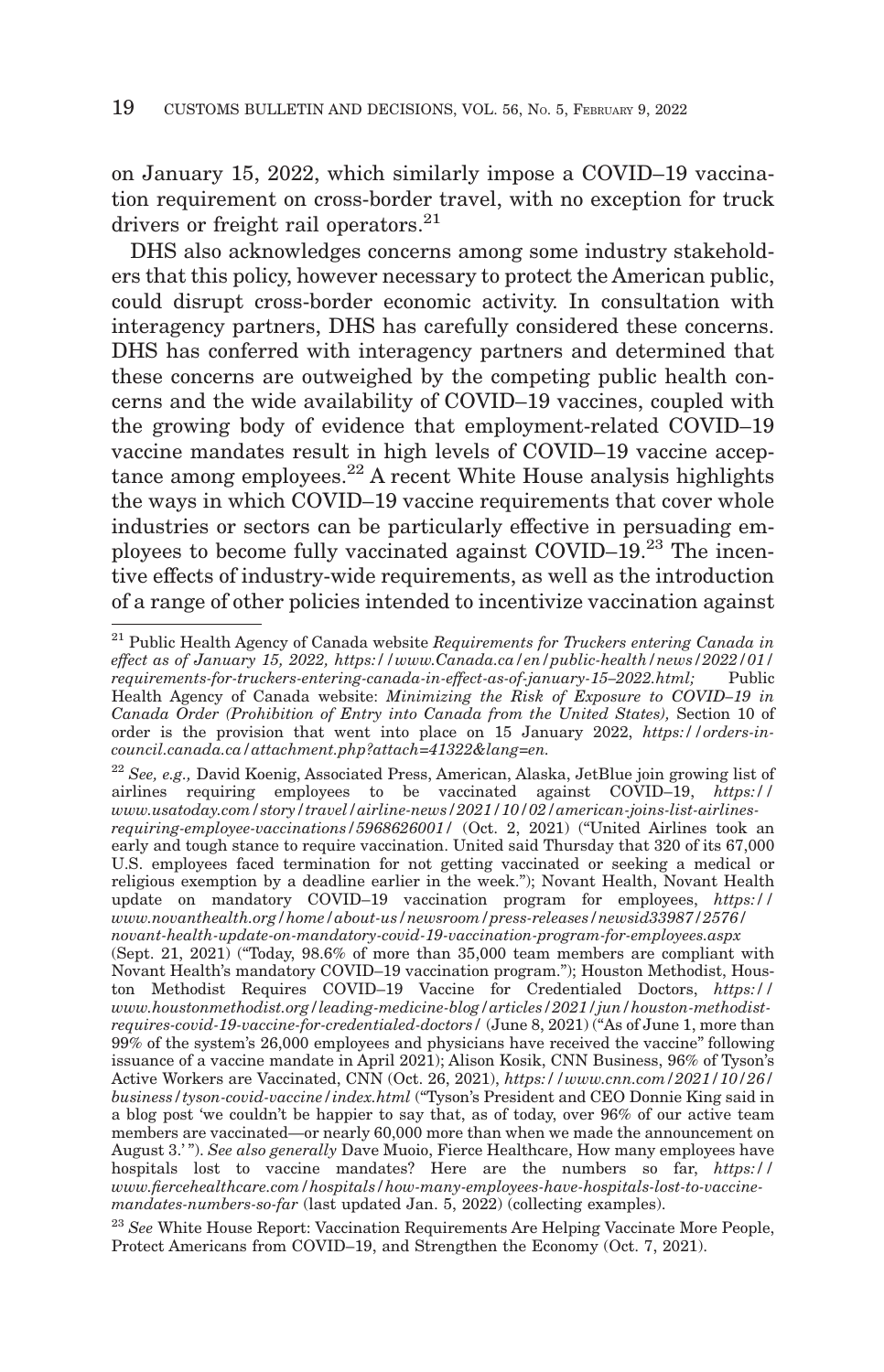COVID–19, reduce the likelihood of a significant disruption in crossborder economic activity, while protecting public health. $^{24}$ 

DHS acknowledges that some persons engaged in essential travel, in particular long-haul truck drivers and persons engaged in freight rail operations, do not engage in work-related activities that involve extended exposure to others in congregate settings. However, there are also important differences between (1) commercial truck, rail, and ferry operators; and (2) air crews and sea crew members traveling pursuant to a C–1 or D nonimmigrant visa. In the international air travel context, under the Presidential Proclamation 10294 of October 25,  $2021^{25}$  ("the Presidential Proclamation"), as implemented by CDC's Amended Order Implementing Presidential Proclamation on Advancing the Safe Resumption of Global Travel During the COVID–19 Pandemic<sup>26</sup> and Technical Instructions<sup>27</sup> ("the CDC Order''), commercial air crews are excepted from COVID–19 vaccination requirements only if they follow industry standard protocols for the prevention of COVID–19 as set forth in relevant Safety Alerts for Operators ("SAFO") issued by the Federal Aviation Administration.<sup>28</sup> SAFO 20009 includes a range of measures for air crew to protect their health and the health of others. Sea crew members traveling pursuant to a C–1 or D nonimmigrant visa are similarly excepted from international air travel COVID–19 vaccine requirements only if they adhere to all industry standard protocols for the prevention of COVID–19, as set forth in relevant CDC guidance for crew member health.<sup>29</sup> Importantly, unvaccinated noncitizen mariners must take a predeparture COVID–19 test within one day of travel and show a

25 86 FR 59603 (Oct. 28, 2021).

26 86 FR 61224 (Nov. 5, 2021).

<sup>&</sup>lt;sup>24</sup> On October 30, 2021, the Government of Canada imposed a separate domestic mandate on federally regulated railways, and their rail crew and track employees, along with air and marine operators. Each organization is required to have a process for employee attestation of their vaccination status; provide a description of consequences for employees who do not comply or who falsify information; and meet standards consistent with the approach taken by the Government of Canada for the Core Public Administration. *See* Transport Canada, *Mandatory COVID–19 vaccination requirements for federally regulated transportation employees and travellers, https://www.canada.ca/en/transport-canada/news/2021/10/ mandatory-covid-19-vaccination-requirements-for-federally-regulated-transportationemployees-and-travellers.html* (updated Oct. 30, 2021).

 $27$  CDC, Technical Instructions for Implementing Presidential Proclamation Advancing the Safe Resumption of Global Travel During the COVID–19 Pandemic and CDC's Order, *https://www.cdc.gov/quarantine/order-safe-travel/technical-instructions.html* (last reviewed Nov. 30, 2021).

<sup>28 86</sup> FR 61224 (Nov. 5, 2021) (citing FAA, SAFO 20009, COVID–19: Updated Interim Occupational Health and Safety Guidance for Air Carriers and Crews, *https:// www.faa.gov/other\_visit/aviation\_industry/airline\_operators/airline\_safety/safo/ all\_safos/media/2020/SAFO20009.pdf* (last updated May 25, 2021)).

<sup>29</sup> Information on maritime COVID–19 guidance may be found at: *https://www.cdc.gov/ quarantine/index.html.*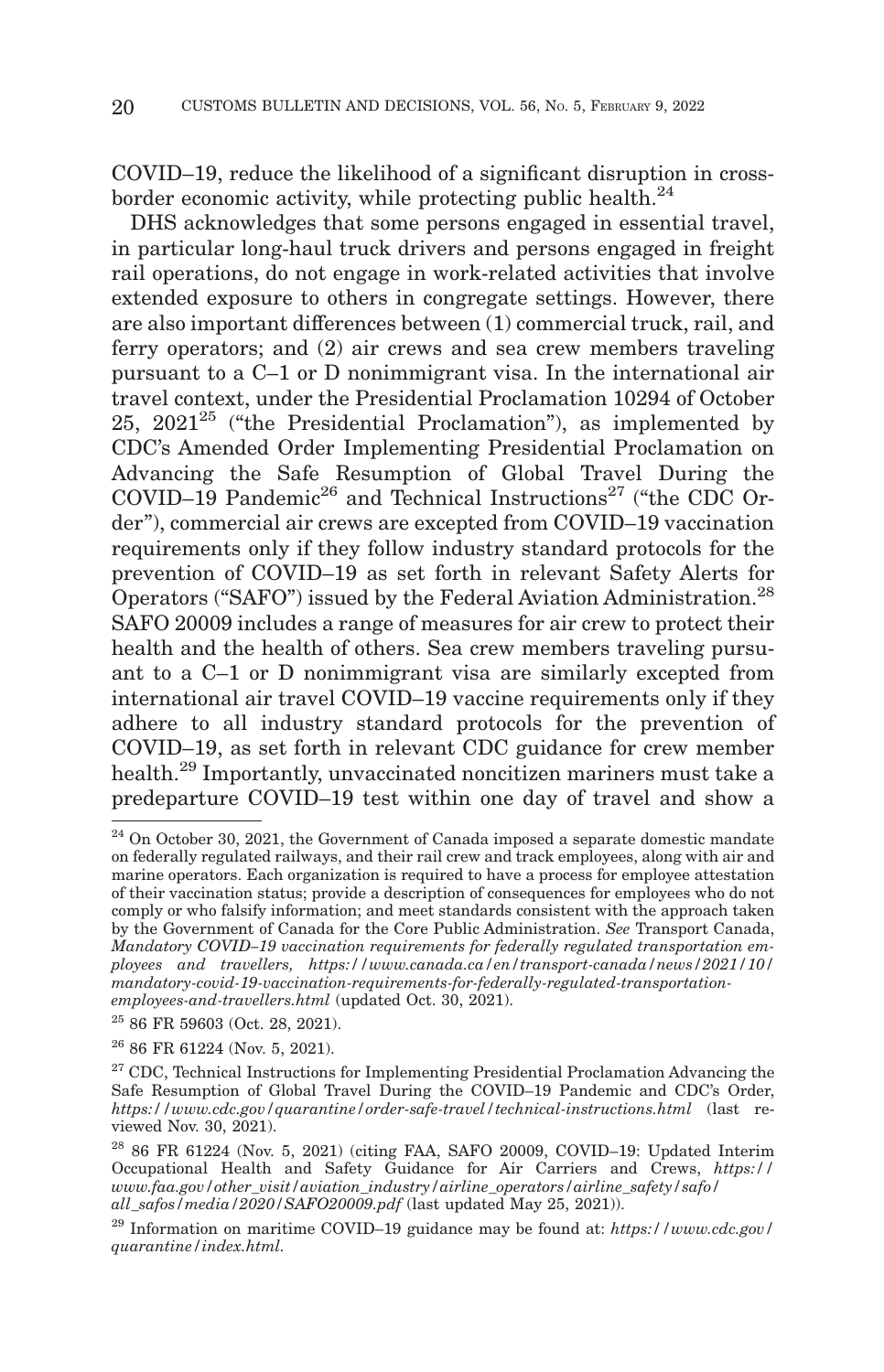negative result prior to boarding a plane, attest that they will selfquarantine upon arrival in the United States, and have access to shipboard quarantine options as needed.<sup>30</sup> Currently, commercial truck drivers and freight rail and ferry operators are not subject to similar industry-wide requirements. They are therefore not amenable to parallel treatment at this time.

DHS, in consultation with its interagency partners, also has considered the operational effect of these requirements. While these changes potentially bring risk of increased wait times at land POEs in the passenger and commercial environments and delays in cargo shipments if vaccinated truck drivers and persons engaged in freight rail operations are unavailable, DHS projects minimal, short-term operational impacts as travelers become familiar with the new requirements. The enforcement of these requirements will mirror the enforcement practices implemented for non-essential travel restrictions on November 8, 2021 which yielded minimal operational disruptions. This assessment is based in part on observations from the implementation of the November 8, 2021 Title 19 restrictions and on the successful implementation of similar requirements by the Canadian government on January 15, 2022.

## **Notice of Action**

Following consultation with CDC and other interagency partners, and after having considered and weighed the relevant factors, I have determined that the risk of continued transmission and spread of the virus associated with COVID–19 between the United States and Canada, including the associated burden on already stressed healthcare resources, poses an ongoing ''specific threat to human life or national interests.'' Accordingly, and consistent with the authority granted in 19 U.S.C. 1318(b)(1)(C) and (b)(2), $^{31}$  I have determined, in consultation with interagency partners, that land POEs along the

<sup>30</sup>*See* CDC, *Requirement for Proof of COVID–19 Vaccination for Air Passengers, https:// www.cdc.gov/coronavirus/2019-ncov/travelers/proof-of-vaccination.html* (last updated Dec. 21, 2021); *see also, e.g.,* CDC, *Technical Instructions for CDC's COVID–19 Program for Cruise Ships Operating in U.S. Waters, https://www.cdc.gov/quarantine/cruise/ management/technical-instructions-for-cruise-ships.html* (updated Jan. 14, 2022) and *Interim Guidance for Ships on Managing Suspected or Confirmed Cases of Coronavirus Disease 2019 (COVID–19), https://www.cdc.gov/quarantine/maritime/recommendationsfor-ships.html* (Updated Nov. 5, 2021). As noted above, DHS considered but rejected a testing requirement due to operational considerations. DHS notes that sea crew members are not excepted under this Notification.

 $^{31}$  19 U.S.C. 1318(b)(1)(C) provides that "[n]otwithstanding any other provision of law, the Secretary of the Treasury, when necessary to respond to a national emergency declared under the National Emergencies Act (50 U.S.C. 1601 *et seq.*) or to a specific threat to human life or national interests," is authorized to "[t]ake any . . . action that may be necessary to respond directly to the national emergency or specific threat.'' On March 1, 2003, certain functions of the Secretary of the Treasury were transferred to the Secretary of Homeland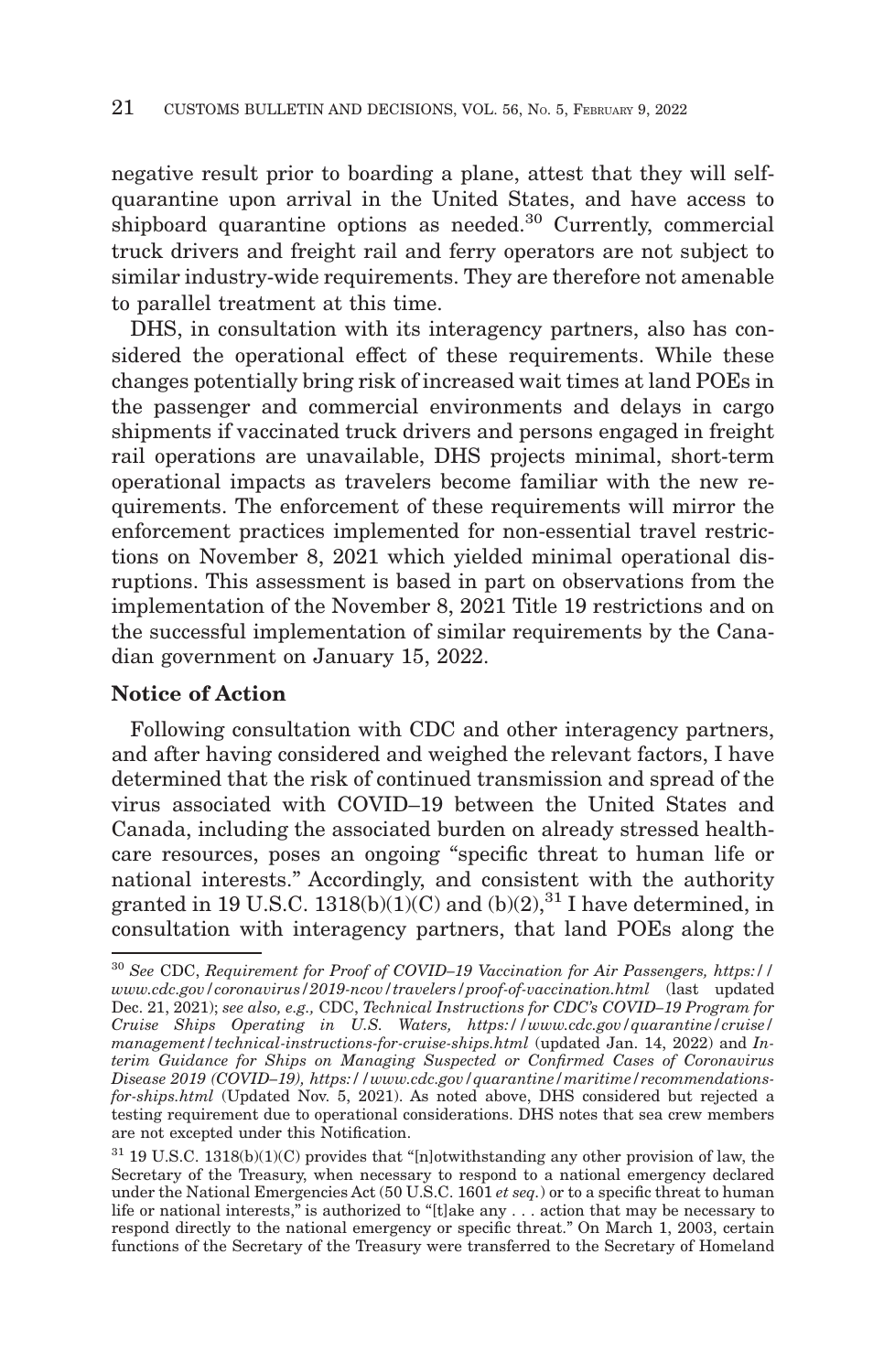United States-Canada border will continue to suspend normal operations and will allow processing for entry into the United States of only those noncitizen non-LPRs who are "fully vaccinated against COVID–19'' and can provide ''proof of being fully vaccinated against COVID–19'' upon request, as those terms are defined under the Presidential Proclamation and CDC Order. This action does not apply to U.S. citizens, U.S. nationals, lawful permanent residents of the United States, or American Indians who have a right by statute to pass the borders of, or enter into, the United States. In addition, I hereby authorize exceptions to these restrictions for the following categories of noncitizen non-LPRs:<sup>32</sup>

- Certain categories of persons on diplomatic or official foreign government travel as specified in the CDC Order;
- persons under 18 years of age;
- certain participants in certain COVID–19 vaccine trials as specified in the CDC Order;
- persons with medical contraindications to receiving a COVID–19 vaccine as specified in the CDC Order;
- persons issued a humanitarian or emergency exception by the Secretary of Homeland Security;
- persons with valid nonimmigrant visas (excluding B–1 [business] or B–2 [tourism] visas) who are citizens of a country with limited COVID–19 vaccine availability, as specified in the CDC Order;
- members of the U.S. Armed Forces or their spouses or children (under 18 years of age) as specified in the CDC Order; and,

Security. *See* 6 U.S.C. 202(2), 203(1). Under 6 U.S.C. 212(a)(1), authorities "related to Customs revenue functions'' were reserved to the Secretary of the Treasury. To the extent that any authority under section 1318(b)(1) was reserved to the Secretary of the Treasury, it has been delegated to the Secretary of Homeland Security. *See* Treas. Dep't Order No. 100–16 (May 15, 2003), 68 FR 28322 (May 23, 2003). Additionally, 19 U.S.C. 1318(b)(2) provides that ''[n]otwithstanding any other provision of law, the Commissioner of U.S. Customs and Border Protection, when necessary to respond to a specific threat to human life or national interests, is authorized to close temporarily any Customs office or port of entry or take any other lesser action that may be necessary to respond to the specific threat.'' Congress has vested in the Secretary of Homeland Security the ''functions of all officers, employees, and organizational units of the Department,'' including the Commissioner of CBP. 6 U.S.C. 112(a)(3).

 $32$  The exceptions to this temporary restriction are generally aligned with those outlined in the Presidential Proclamation and further described in the CDC Order, with modifications to account for the unique nature of land border operations where advance passenger information is largely not available.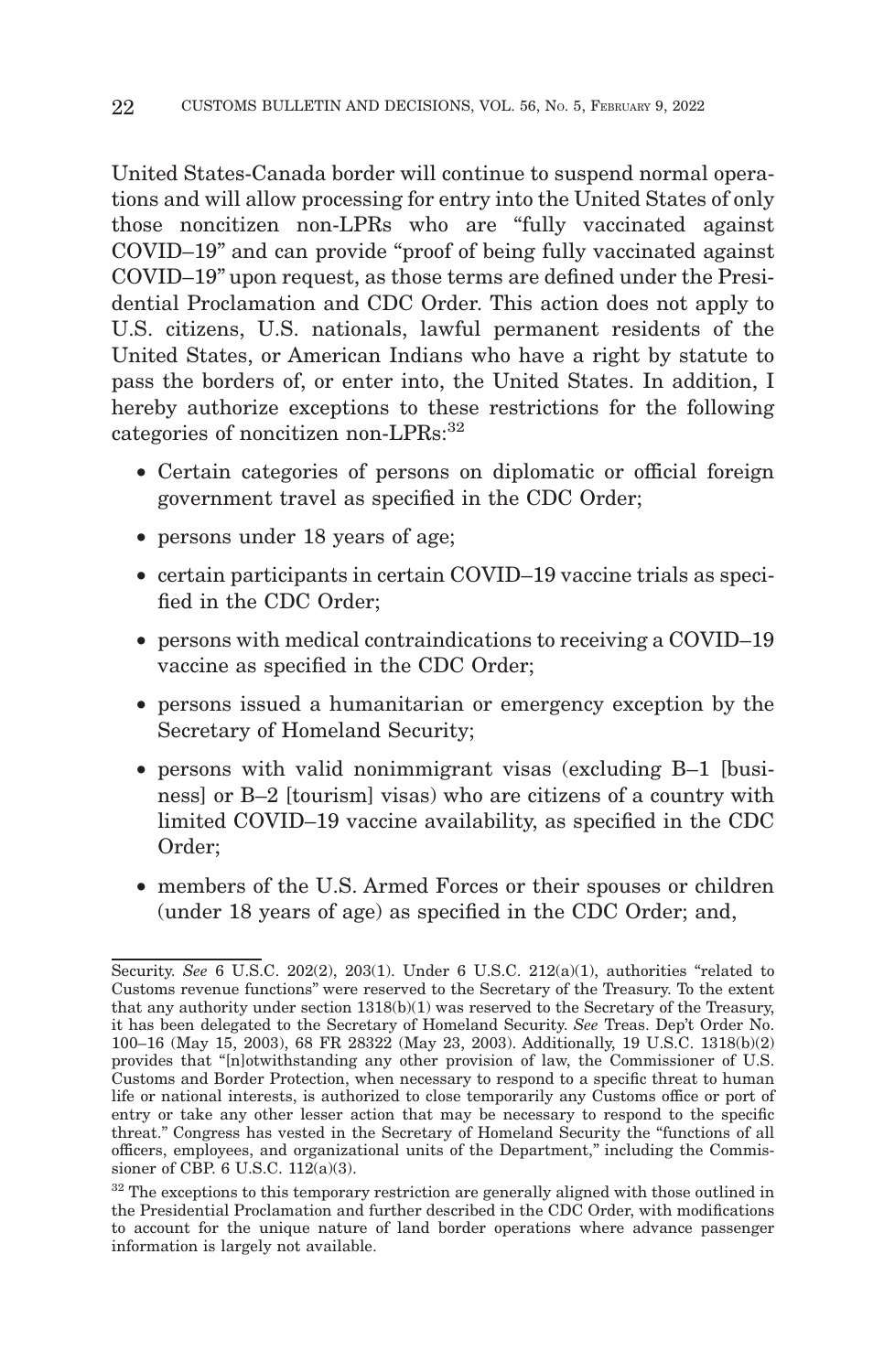• persons whose entry would be in the U.S. national interest, as determined by the Secretary of Homeland Security.

In administering such exceptions, DHS will not require the Covered Individual Attestation currently in use by CDC for noncitizens who are nonimmigrants seeking to enter the United States by air travel, or similar form, but DHS may, in its discretion, require any person invoking an exception to provide proof of eligibility consistent with documentation requirements in CDC's Technical Instructions.<sup>33</sup>

This Notification does not apply to air or sea travel between the United States and Canada. This Notification does apply to passenger/ freight rail, passenger ferry travel, and pleasure boat travel between the United States and Canada. These restrictions are temporary in nature and shall remain in effect until the date indicated on this Notification, unless modified or rescinded at any point prior to that date, including to conform these restrictions to any intervening changes in the Presidential Proclamation and implementing CDC orders. In conjunction with interagency partners, I will closely monitor the effect of the requirements discussed herein, especially as they relate to any potential impacts on the supply chain and will, as needed and warranted, exercise my authority in support of the U.S. national interest.

I intend for this Notification and the restrictions discussed herein to be given effect to the fullest extent allowed by law; in the event that a court of competent jurisdiction stays, enjoins, or sets aside any aspect of this action, on its face or with respect to any person, entity, or class thereof, any portion of this action not determined by the court to be invalid or unenforceable should otherwise remain in effect for the duration stated above.

This action is not a rule subject to notice and comment under the Administrative Procedure Act (APA). It is exempt from notice and comment requirements because it concerns ongoing discussions with Canada and Mexico on how best to control COVID–19 transmission over our shared borders and therefore directly "involve[s] . . . a . . . foreign affairs function of the United States.'' Even if this action were subject to notice and comment, there is good cause to dispense with prior public notice and the opportunity to comment. Given the public health emergency caused by COVID–19, including the rapidly evolving circumstances associated with elevated rates of infection due to

<sup>33</sup> CDC, Technical Instructions for Implementing Presidential Proclamation Advancing the Safe Resumption of Global Travel During the COVID–19 Pandemic and CDC's Order, *https://www.cdc.gov/quarantine/order-safe-travel/technical-instructions.html* (last reviewed Nov. 30, 2021).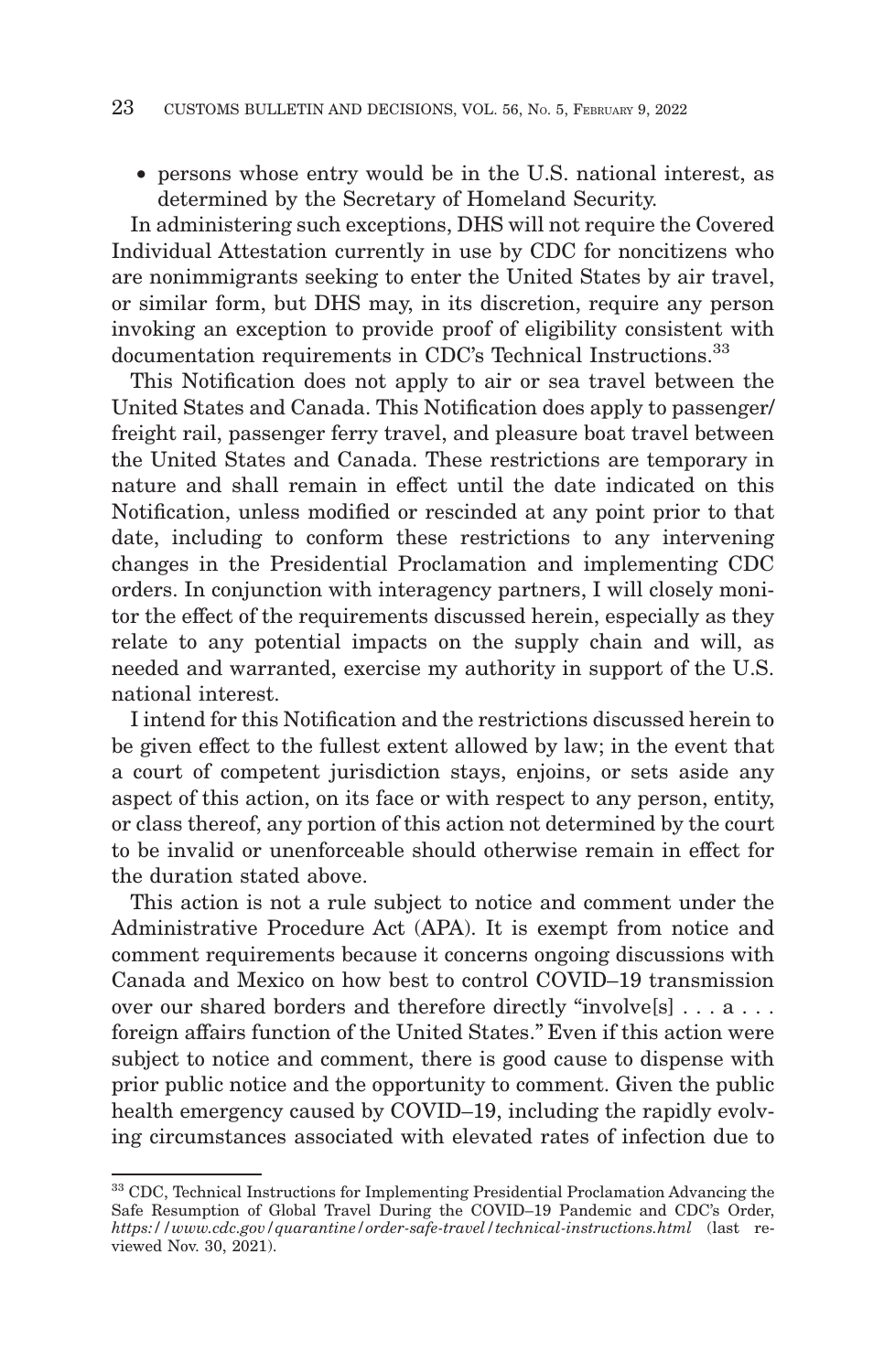the Omicron variant, it would be impracticable and contrary to the public health, and the public interest, to delay the issuance and effective date of this action.

The CBP Commissioner is hereby directed to prepare and distribute appropriate guidance to CBP personnel on the implementation of the temporary measures set forth in this Notification. Further, the CBP Commissioner may, on an individualized basis and for humanitarian or emergency reasons or for other purposes in the national interest, permit the processing of travelers to the United States who would otherwise be subject to the restrictions announced in this Notification.

ALEJANDRO N. MAYORKAS, *Secretary, U.S. Department of Homeland Security.* ALEJANI

[Published in the Federal Register, January 24, 2022 (85 FR 03429)]

## **19 CFR CHAPTER I**

## **NOTIFICATION OF TEMPORARY TRAVEL RESTRICTIONS APPLICABLE TO LAND PORTS OF ENTRY AND FERRIES SERVICE BETWEEN THE UNITED STATES AND MEXICO**

**AGENCY:** Office of the Secretary, U.S. Department of Homeland Security; U.S. Customs and Border Protection, U.S. Department of Homeland Security.

**ACTION:** Notification of temporary travel restrictions.

**SUMMARY:** This Notification announces the decision of the Secretary of Homeland Security ("Secretary"), after consulting with interagency partners, to temporarily restrict travel by certain noncitizens into the United States at land ports of entry, including ferry terminals (''land POEs'') along the United States-Mexico border. These restrictions only apply to noncitizens who are neither U.S. nationals nor lawful permanent residents ("noncitizen non-LPRs"). Under the temporary restrictions, DHS will allow processing for entry into the United States of only those noncitizen non-LPRs who are fully vaccinated against COVID–19 and can provide proof of being fully vaccinated against COVID–19 upon request. The restrictions provide for limited exceptions, largely consistent with the limited exceptions currently available with respect to COVID–19 vaccination in the international air travel context. Unlike past actions of this type, this Notification does not contain an exception for essential travel.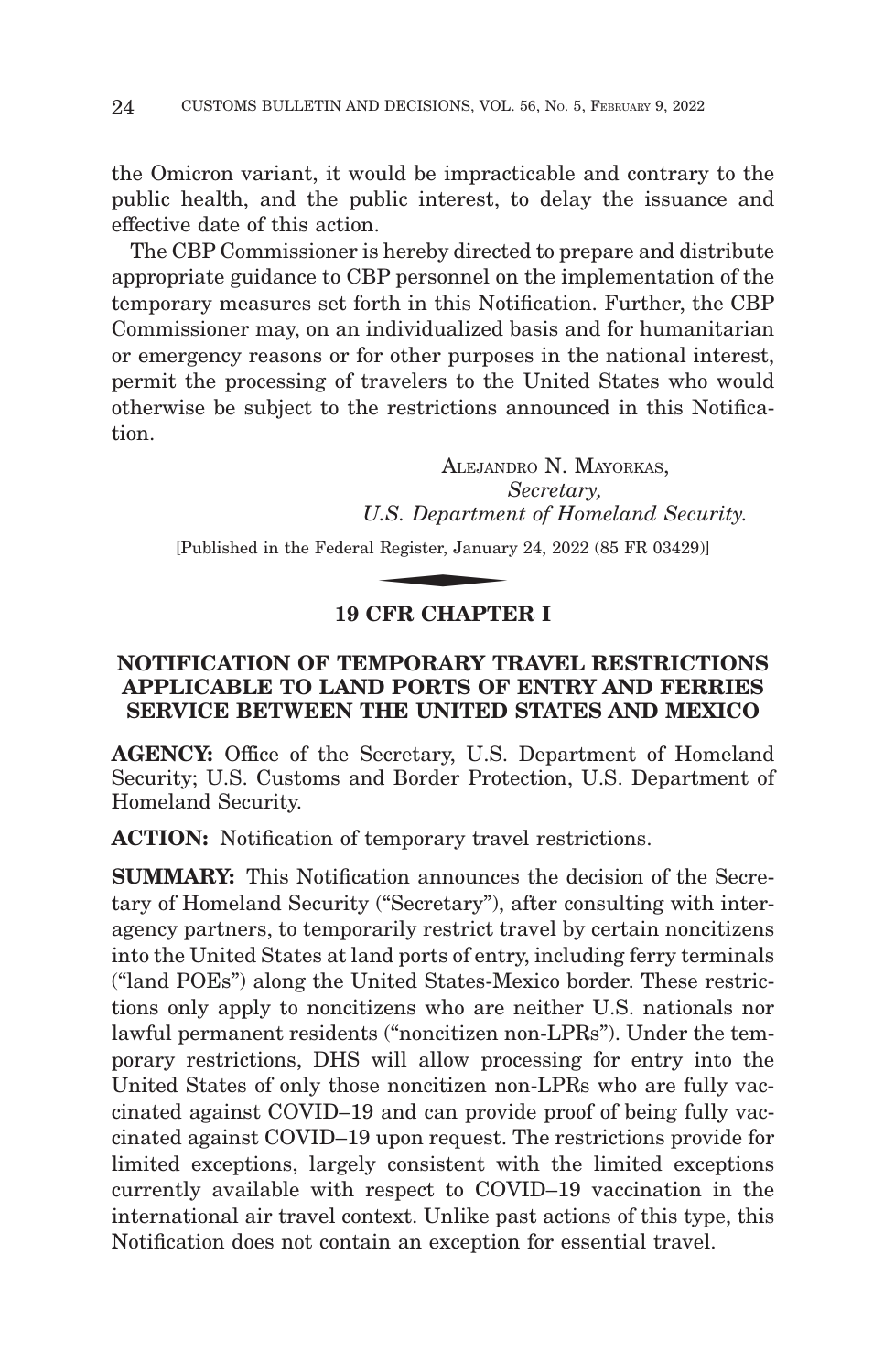**DATES:** These restrictions go into effect at 12 a.m. Eastern Standard Time (EST) on January 22, 2022, and will remain in effect until 11:59 p.m. Eastern Daylight Time (EDT) on April 21, 2022, unless amended or rescinded prior to that time.

**FOR FURTHER INFORMATION CONTACT:** Petra Horne, Office of Field Operations, U.S. Customs and Border Protection (CBP), 202–325–1517.

## **SUPPLEMENTARY INFORMATION:**

## **Background**

On March 24, 2020, the Department of Homeland Security (''DHS'') published a Notification of its decision to temporarily limit the travel of certain noncitizen non-LPRs into the United States at land POEs along the United States-Mexico border to "essential travel." as further defined in that document.<sup>1</sup> The March 24, 2020 Notification described the developing circumstances regarding the COVID–19 pandemic and stated that, given the outbreak, continued transmission, and spread of the virus associated with COVID–19 within the United States and globally, DHS had determined that the risk of continued transmission and spread of the virus associated with COVID–19 between the United States and Mexico posed a ''specific threat to human life or national interests.'' Under the March 24, 2020 Notification, DHS continued to allow certain categories of travel, described as ''essential travel.'' Essential travel included travel to attend educational institutions, travel to work in the United States, travel for emergency response and public health purposes, and travel for lawful cross-border trade. Essential travel also included travel by U.S. citizens and lawful permanent residents returning to the United States.

From March 2020 through October 2021, in consultation with interagency partners, DHS reevaluated and ultimately extended the restrictions on non-essential travel each month. The most recent action of this type, published on October 21, 2021, continued the restrictions until 11:59 p.m. EST on January 21, 2022.<sup>2</sup> In that document, DHS acknowledged that notwithstanding the continuing threat to human life or national interests posed by COVID–19—as well as recent increases in case levels, hospitalizations, and deaths

 $185$  FR 16547 (Mar. 24, 2020). That same day, DHS also published a Notification of its decision to temporarily limit the travel of certain noncitizen non-LPR persons into the United States at land POEs along the United States-Canada border to "essential travel," as further defined in that document. 85 FR 16548 (Mar. 24, 2020).

<sup>2</sup>*See* 86 FR 58218 (Oct. 21, 2021) (extending restrictions for the United States-Canada border); 86 FR 58216 (Oct. 21, 2021) (extending restrictions for the United States-Mexico border).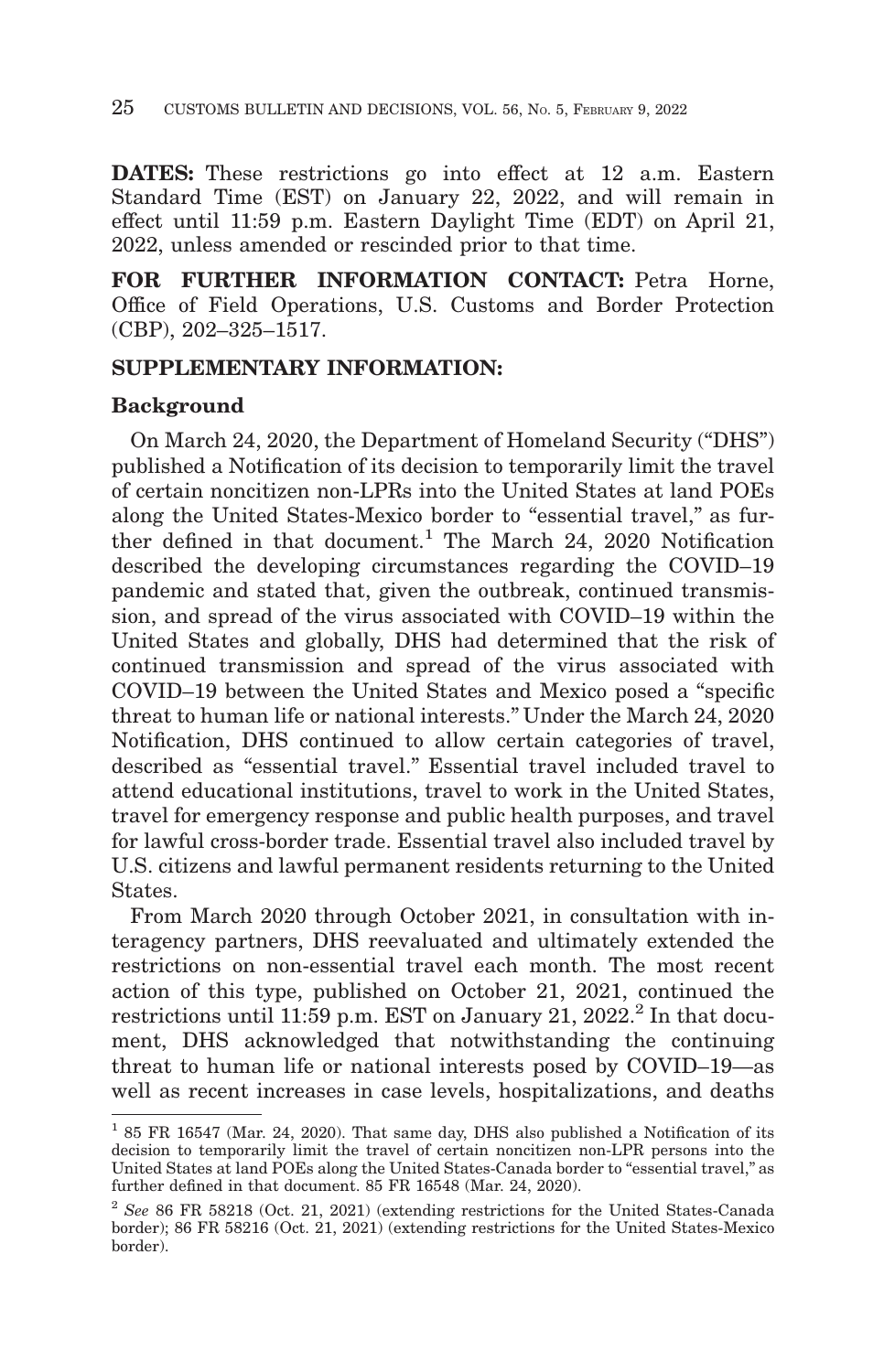due to the Delta variant—COVID–19 vaccines are effective against Delta and other known COVID–19 variants. These vaccines protect people from becoming infected with and severely ill from COVID–19 and significantly reduce the likelihood of hospitalization and death. DHS also acknowledged the White House COVID–19 Response Coordinator's September 2021 announcement regarding the United States' plans to revise standards and procedures for incoming international air travel to enable the air travel of travelers fully vaccinated against COVID–19 beginning in early November 2021.3 DHS further stated that the Secretary intended to do the same with respect to certain travelers seeking to enter the United States from Mexico and Canada at land POEs to align the treatment of different types of travel and allow those who are fully vaccinated against COVID–19 to travel to the United States for non-essential reasons.<sup>4</sup>

On October 29, 2021, following additional announcements regarding changes to the international air travel policy by the President of the United States and the Centers for Disease Control and Prevention ("CDC"), $5$  DHS announced that beginning November 8, 2021, non-essential travel of noncitizen non-LPRs would be permitted through land POEs, provided that the traveler is fully vaccinated against COVID–19 and can provide proof of full COVID–19 vaccination status.<sup>6</sup> DHS also announced that beginning in January 2022, inbound noncitizen non-LPRs traveling to the United States via land POEs—whether for essential or non-essential reasons—would be re-

<sup>3</sup>*See* Press Briefing by Press Secretary Jen Psaki (Sept. 20, 2021), *https:// www.whitehouse.gov/briefing-room/press-briefings/2021/09/20/press-briefing-by-press*secretary-jen-psaki-september-20-2021/ <sup>("</sup>As was announced in a call earlier today . . . [w]e—starting in . . . early November [will] be putting in place strict protocols to prevent the spread of COVID–19 from passengers flying internationally into the United States by requiring that adult foreign nationals traveling to the United States be fully vaccinated.''). <sup>4</sup>*See* 86 FR 58218; 86 FR 58216.

<sup>5</sup> Changes to requirements for travel by air were implemented by, *inter alia,* Presidential Proclamation 10294 of October 25, 2021, 86 FR 59603 (Oct. 28, 2021) (Presidential Proclamation), and a related CDC order, 86 FR 61224 (Nov. 5, 2021) (CDC Order). *See also* CDC, *Requirement for Proof of Negative COVID–19 Test or Recovery from COVID–19 for All Air Passengers Arriving in the United States, https://www.cdc.gov/quarantine/pdf/Global-Testing-Order-10–25–21-p.pdf* (Oct. 25, 2021); *Requirement for Airlines and Operators to Collect Contact Information for All Passengers Arriving into the United States, https:// www.cdc.gov/quarantine/pdf/CDC-Global-Contact-Tracing-Order-10–25–2021-p.pdf* (Oct. 25, 2021). CDC later amended its testing order following developments related to the Omicron variant. *See* CDC, *Requirement for Proof of Negative COVID–19 Test Result or Recovery from COVID–19 for All Airline Passengers Arriving into the United States, https://www.cdc.gov/quarantine/pdf/Amended-Global-Testing-Order\_12–02–2021-p.pdf* (Dec. 2, 2021).

<sup>6</sup>*See, e.g.,* DHS, Fact Sheet: Guidance for Travelers to Enter the U.S. at Land Ports of Entry and Ferry Terminals, *https://www.dhs.gov/news/2021/10/29/fact-sheet-guidancetravelers-enter-us-land-ports-entry-and-ferry-terminals* (updated Nov. 23, 2021). *See also* 86 FR 72842 (Dec. 23, 2021) (describing the announcement with respect to Canada); 86 FR 72843 (Dec. 23, 2021) (describing the announcement with respect to Mexico).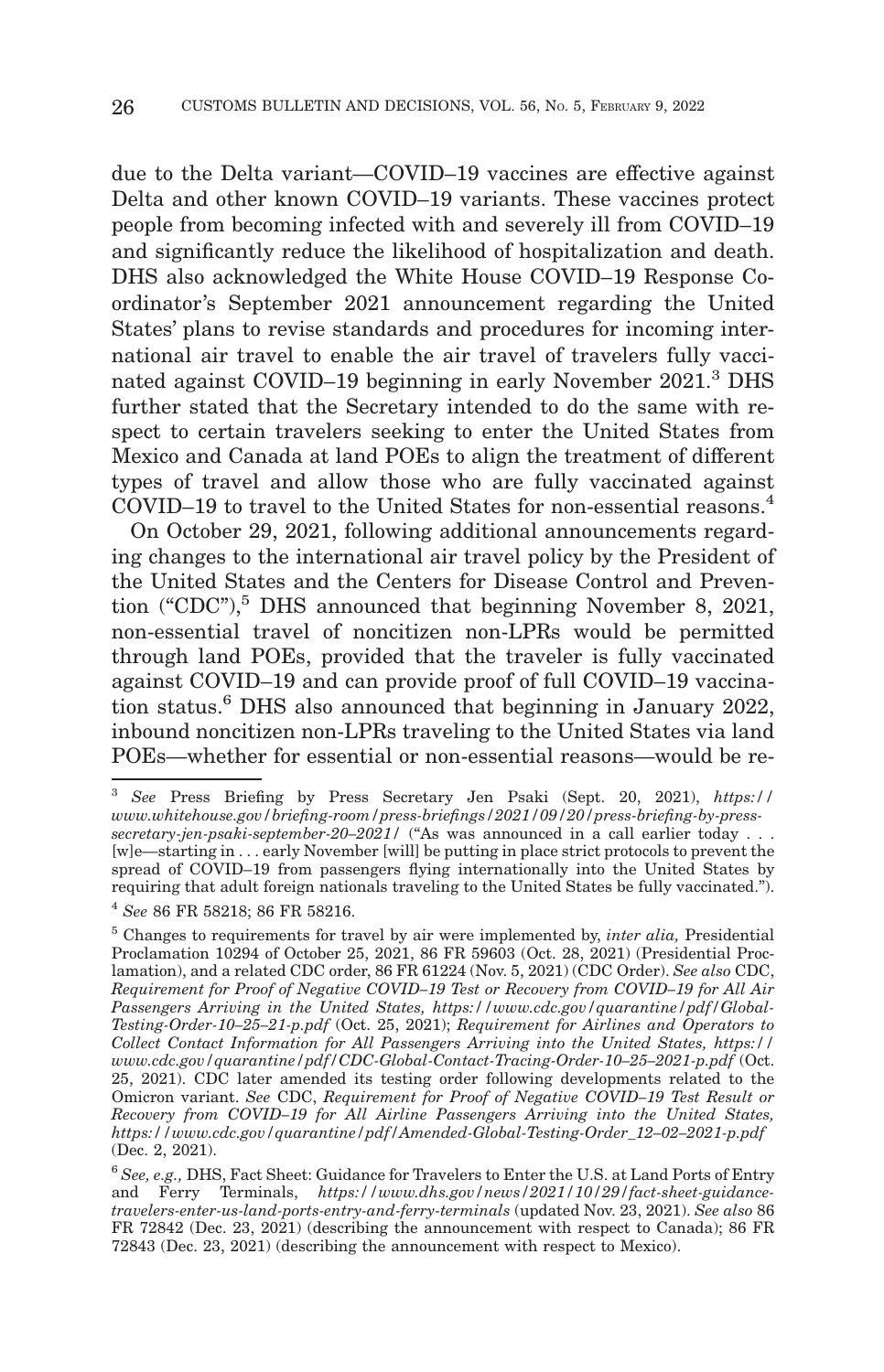quired to be fully vaccinated against COVID–19 and provide proof of full COVID–19 vaccination status.<sup>7</sup>

DHS has continued to monitor and respond to the COVID–19 pandemic. On December 14, 2021, at DHS's request, CDC provided a memorandum to DHS describing the current status of the COVID–19 public health emergency. The CDC memorandum warned of ''case counts and deaths due to COVID–19 continuing to increase around the globe and the emergence of new and concerning variants,'' and emphasized that ''[v]accination is the single most important measure for reducing risk for SARS–CoV–2 transmission and avoiding severe illness, hospitalization, and death.''8 Given these considerations, CDC recommended that proof of COVID–19 vaccination requirements be expanded to cover both essential and non-essential noncitizen non-LPR travelers.

According to CDC, studies indicate that individuals vaccinated against COVID–19 are five times less likely to be infected with COVID–19 and more than eight times less likely to require hospitalization than those who are unvaccinated. Further, unvaccinated people are 14 times more likely to die from COVID–19 than those who are vaccinated. Such increases in hospitalization and death rates strain critical healthcare resources, which in some parts of the United States may be in short supply.<sup>9</sup> As CDC wrote, "proof of vaccination of travelers helps protect the health and safety of both the personnel at the border and other travelers, as well as U.S. destination communities. Border security and transportation security work is part of the nation's critical infrastructure and presents unique challenges for ensuring the health and safety of personnel and travelers.''

CDC's memorandum also acknowledged that because of operational considerations, requirements at land POEs may differ from those implemented for air travel. CDC recognized the operational chal-

<sup>7</sup>*See* DHS, DHS Releases Details for Fully Vaccinated, Non-Citizen Travelers to Enter the U.S. at Land and Ferry Border Crossings, *https://www.dhs.gov/news/2021/10/29/ dhs-releases-details-fully-vaccinated-non-citizen-travelers-enter-us-land-and-ferry* (Oct. 29, 2021); DHS, Fact Sheet: Guidance for Travelers to Enter the U.S. at Land Ports of Entry and Ferry Terminals, *https://www.dhs.gov/news/2021/10/29/fact-sheet-guidancetravelers-enter-us-land-ports-entry-and-ferry-terminals* (updated Nov. 23, 2021); *see also* DHS, Frequently Asked Questions: Guidance for Travelers to Enter the U.S., *https:// www.dhs.gov/news/2021/10/29/frequently-asked-questions-guidance-travelers-enter-us* (updated Nov. 23, 2021).

<sup>8</sup>*See* Memorandum from CDC to CBP re Public Health Recommendation for Proof of COVID–19 Vaccination at U.S. Land Borders (Dec. 14, 2021).

<sup>&</sup>lt;sup>9</sup> At the time of the memorandum, CDC noted that the Delta variant was still the predominant variant in the United States, but that ongoing research indicated that the Omicron variant may spread more easily than the original SARS–CoV–2 virus. CDC noted that further studies are underway to assess concerns about whether the Omicron variant may have increased transmissibility, confer resistance to therapeutics, or partially escape infection- or vaccine-induced immunity.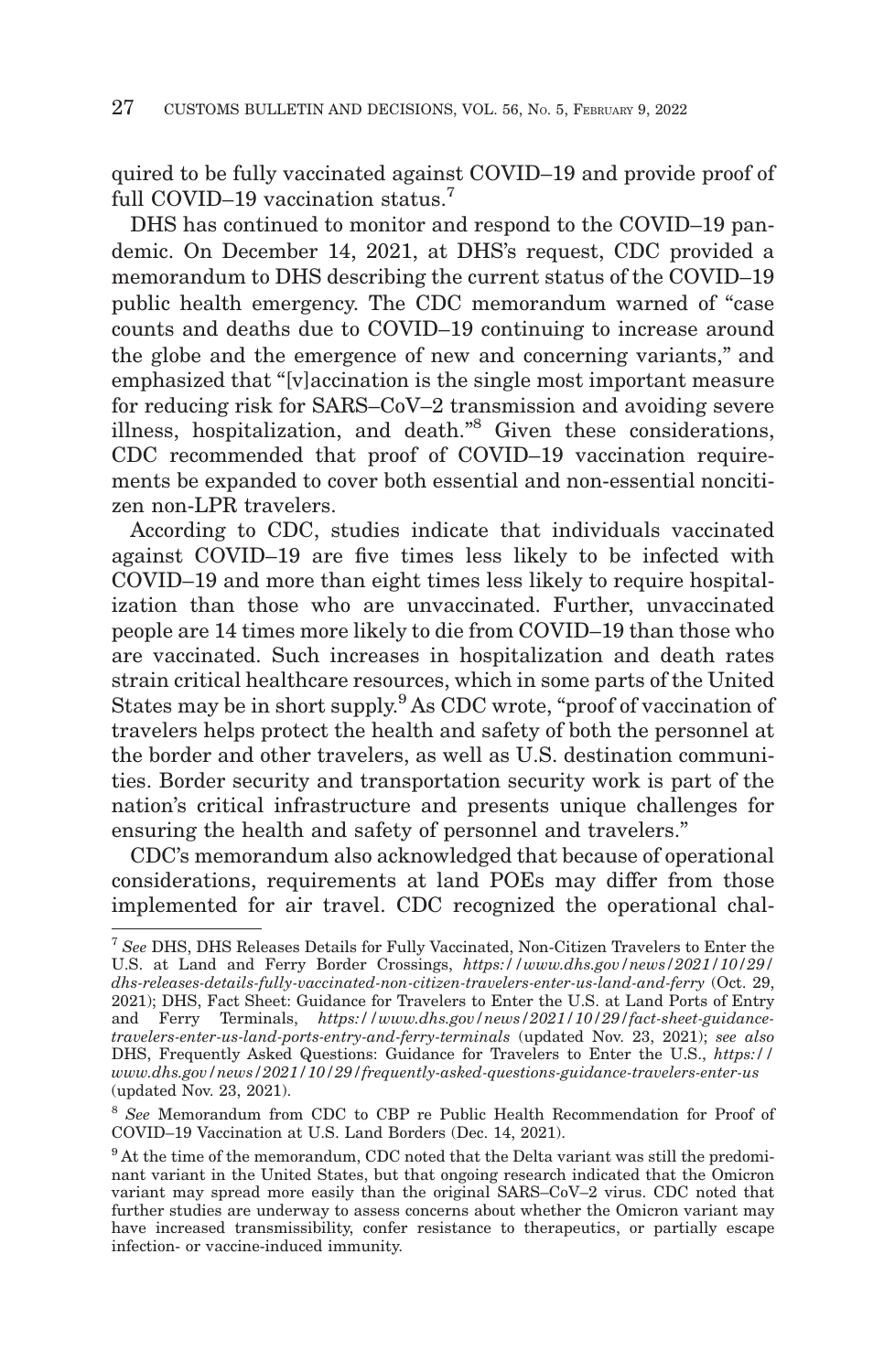lenges, as described by DHS, with imposing a testing requirement at land POEs, and noted key differences between land travel and air travel with respect to the volume of travel, predictability, and infrastructure involved.10 In the absence of required pre-entry COVID–19 testing, CDC described a proof of COVID–19 vaccination requirement as "essential as a matter of public health." $11$ 

In a January 14, 2022 update, also at the request of DHS, CDC confirmed its prior recommendation. Specifically, CDC noted the ''rapid increase'' of COVID–19 cases across the United States that have contributed to high levels of community transmission and increased rates of new hospitalizations and deaths. According to CDC, between January 5 and January 11, 2022, the seven-day average for new hospital admissions of patients with confirmed COVID–19 increased by 24 percent over the prior week, and the seven-day average for new COVID–19-related deaths rose to 2,991, an increase of 33.7 percent compared to the prior week. CDC emphasized that this increase has exacerbated the strain on the United States' healthcare system and again urged that ''[v]accination of the broadest number of people best protects all individuals and preserves the United States' critical infrastructure, including healthcare systems and essential workforce." CDC thus urged "the most comprehensive requirements" possible for proof of vaccination'' and specifically recommended against exceptions for specific worker categories as a public health matter.<sup>12</sup>

DHS has conferred with interagency partners, taken into account all relevant factors, including economic considerations and CDC's public health input, and concludes that a broad COVID–19 vaccination requirement at land POEs is necessary and appropriate. In particular, DHS notes that, according to the information provided by CDC, those who are not fully vaccinated against COVID–19 have proven to be more likely to be infected by COVID–19, to spread COVID–19 to others, to suffer severe symptoms, and to require the use of scarce hospital resources. DHS acknowledges that in past actions of this type, it has continued to allow essential travel by certain noncitizen non-LPRs who are not fully vaccinated against

<sup>&</sup>lt;sup>10</sup> CBP assesses that a testing option is not operationally feasible given the significant number of land border crossers that go back on forth on a daily, or near-daily basis, for work or school. A negative COVID–19 test requirement would mean that such individuals would have to get tested just about every day. This is not currently feasible, given the cost and supply constraints, particularly in smaller rural locations. Further, CBP reports additional operational challenges associated with verifying test results, given the wide variation in documentation.

<sup>11</sup>*See* Memorandum from CDC to CBP (Dec. 14, 2021).

<sup>12</sup> Memorandum from CDC to CBP re Public Health Recommendation for Proof of COVID–19 Vaccination at U.S. Land Borders—Addendum (Jan. 18, 2022).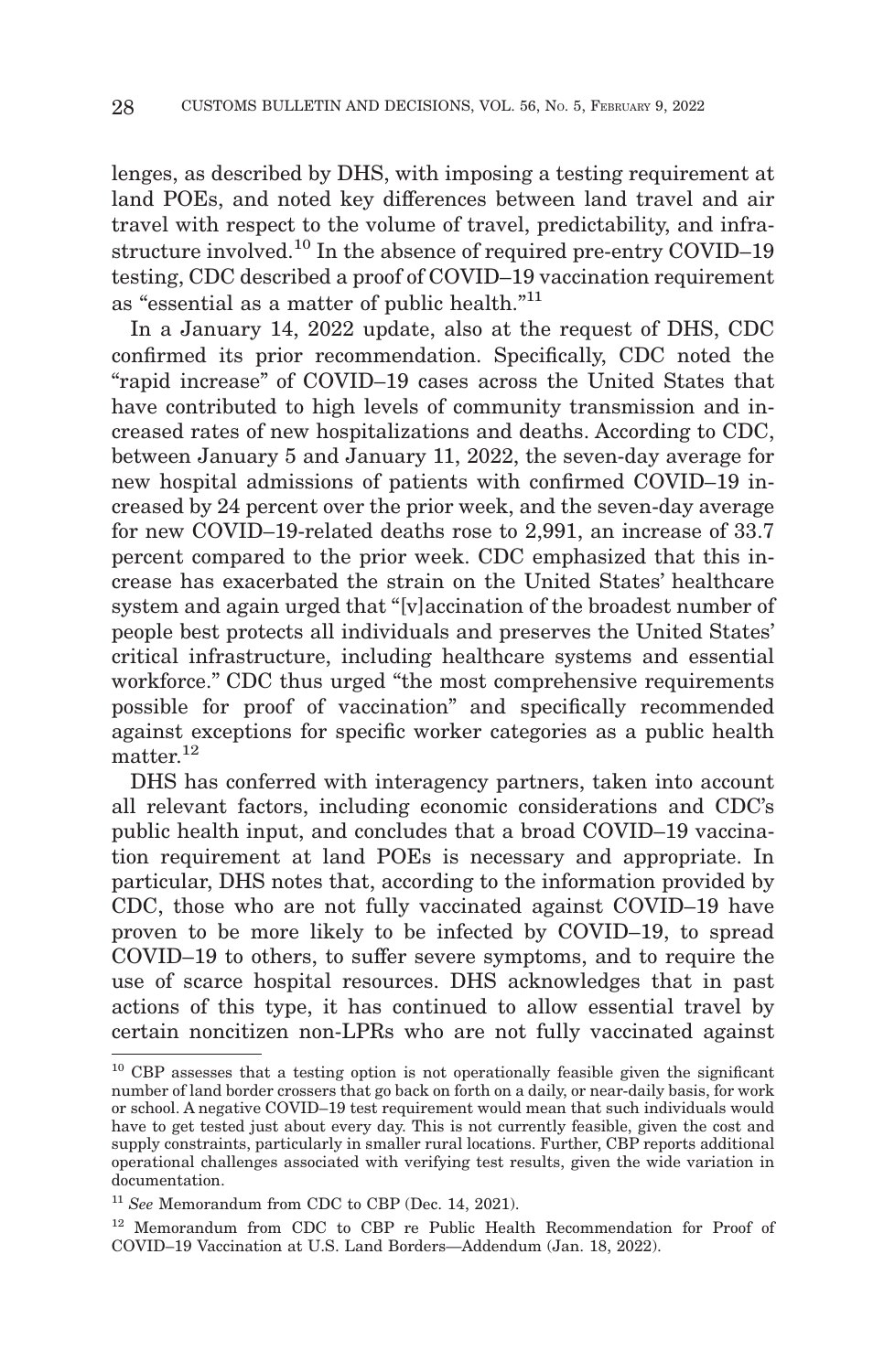COVID–19. The assessment has, however, changed in light of the following two factors: (1) The rapid increase of COVID–19 cases; and (2) the increasing availability of COVID–19 vaccines.

With respect to the increasing availability of COVID–19 vaccines, at this point, COVID–19 vaccines—which according to CDC are ''the single most important measure" for responding to  $\text{COVID}-19^{13}$ —are widely available and have been increasingly available for months. In Canada, 77.1 percent of the entire population is now fully vaccinated against COVID–19, while 87.8 percent of individuals 12 years and older are fully vaccinated against COVID–19.14 In Mexico, 55.9 percent of the population is fully vaccinated against COVID–19, $^{15}$  while as of October 2021, 72 percent of those living in border regions were fully vaccinated against COVID–19.<sup>16</sup> In October 2021, DHS announced its intention to expand the temporary travel restrictions applicable to land POEs by applying the COVID–19 vaccination requirement to those traveling for essential reasons, thus recognizing the importance of fair notice and allowing ample time for noncitizen non-LPR essential travelers to get fully vaccinated against COVID–19. For these reasons, DHS believes that it is now necessary and appropriate to align COVID–19 vaccine restrictions at land POEs to current U.S. government policy governing incoming international air travel.<sup>17</sup>

Moreover, COVID–19 cases continue to increase rapidly across the United States, as described below. This surge is currently driven by the Omicron variant, which CDC's Nowcast model projects may account for approximately 98.3 percent of cases.<sup>18</sup> On January 5, 2022, 705,264 new COVID–19 cases were reported, more than double the peak in January 2021. Communities across the United States are now experiencing high levels of community transmission, and hospitalizations and deaths are also on the rise.19 This surge underscores

<sup>13</sup>*See* Memorandum from CDC to CBP (Dec. 14, 2021).

<sup>14</sup> Canadian statistics may be found at: *https://health-infobase.canada.ca/covid-19/ vaccination-coverage/* (Jan. 17, 2022).

<sup>15</sup> Mexican statistics may be found at: *https://ourworldindata.org/covidvaccinations?country=MEX* (Jan. 17, 2022).

<sup>16</sup> Government of Mexico briefing for the NSC-led Mexico-U.S. International Travel Working Group, October 2021.

 $17$  For a discussion of the current U.S. government policy regarding international air travel, *see, supra,* n. 45.

<sup>18</sup> Variant Proportions, Centers for Disease Control and Prevention, *https://covid.cdc.gov/ covid-data-tracker/#variant-proportions* (week ending Jan. 8, 2022).

<sup>19</sup> COVID Data Tracker Weekly Review: Interpretive Summary for the Centers for Disease Control and Prevention, *COVID Data Tracker Weekly Review: Interpretive Summary for January 7, 2022, https://www.cdc.gov/coronavirus/2019-ncov/covid-data/covidview/ index.html* (Jan. 7, 2022).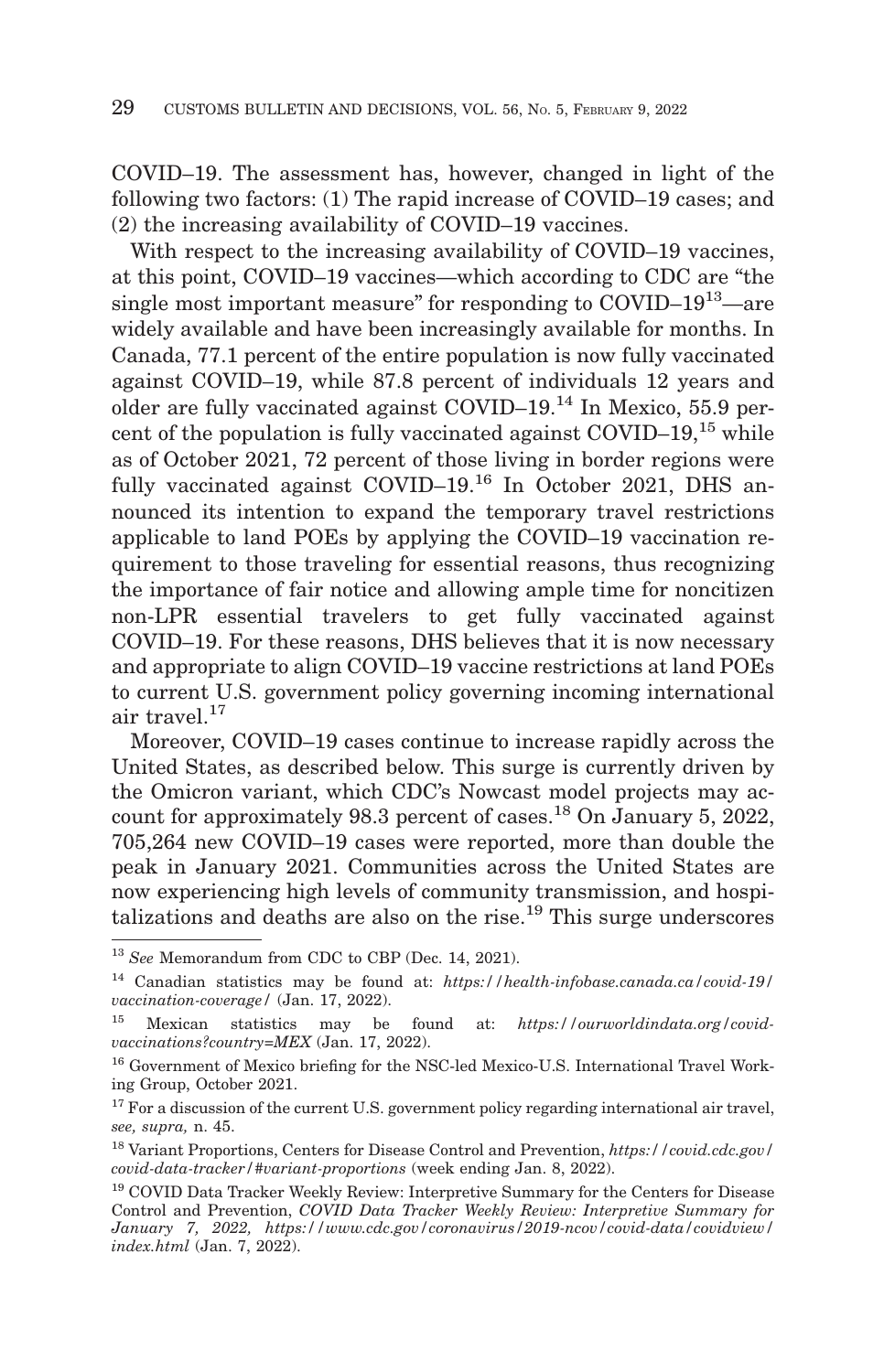the need for the policy that DHS previously announced, and is an important reason why DHS, in consultation with interagency partners, is declining to implement broad exceptions for certain categories of travelers.

In reaching this conclusion, DHS weighed the concerns of industry and, in particular, firms employing or relying on long-haul truck drivers and persons engaged in freight rail operations.<sup>20</sup> DHS carefully considered alternative approaches, including exceptions for these categories of workers. As a public health matter, CDC strongly discouraged additional exceptions, particularly in light of the current increase in COVID–19 cases and related resulting strains on the healthcare system. Even if such workers do not engage in extended interaction with others, they still engage in activities that involve contact with others, thereby increasing the risk of contributing to community spread of COVID–19. Such workers also may enter the United States after contracting COVID–19, become seriously ill after arrival, and require scarce healthcare resources as a result. Given CDC's recommendation, and after extensive consultation with interagency partners, DHS has determined that such activities do not warrant an exception from these restrictions because these persons still present a public health risk. A COVID–19 vaccination requirement at land POEs helps protect the health and safety of the personnel at the border, other travelers, and the U.S. communities where these persons may be traveling and spending time among the public. A COVID–19 vaccination requirement for these individuals also reduces burdens on local healthcare resources in U.S. communities. This approach aligns the U.S. COVID–19 policies applicable to land POEs with air travel restrictions that require noncitizen non-LPRs traveling by air to the United States for both essential and nonessential reasons to be fully vaccinated against COVID–19 and provide related proof of vaccination, with very few exceptions. This approach also aligns with new travel restrictions imposed by Canada on January 15, 2022, which similarly impose a COVID–19 vaccination requirement on cross-border travel, with no exception for truck drivers or freight rail operators.<sup>21</sup>

<sup>&</sup>lt;sup>20</sup> DHS acknowledges that past actions of this type exempted freight rail, but DHS notes that the considerations applicable to other forms of travel previously designated as essential apply equally in the freight rail context.

<sup>21</sup> Public Health Agency of Canada website *Requirements for Truckers entering Canada in effect as of January 15, 2022, https://www.Canada.ca/en/public-health/news/2022/01/ requirements-for-truckers-entering-canada-in-effect-as-of-january-15–2022.html;* Health Agency of Canada website: *Minimizing the Risk of Exposure to COVID–19 in Canada Order (Prohibition of Entry into Canada from the United States),* Section 10 of order is the provision that went into place on 15 January 2022, *https://orders-incouncil.canada.ca/attachment.php?attach=41322&lang=en*.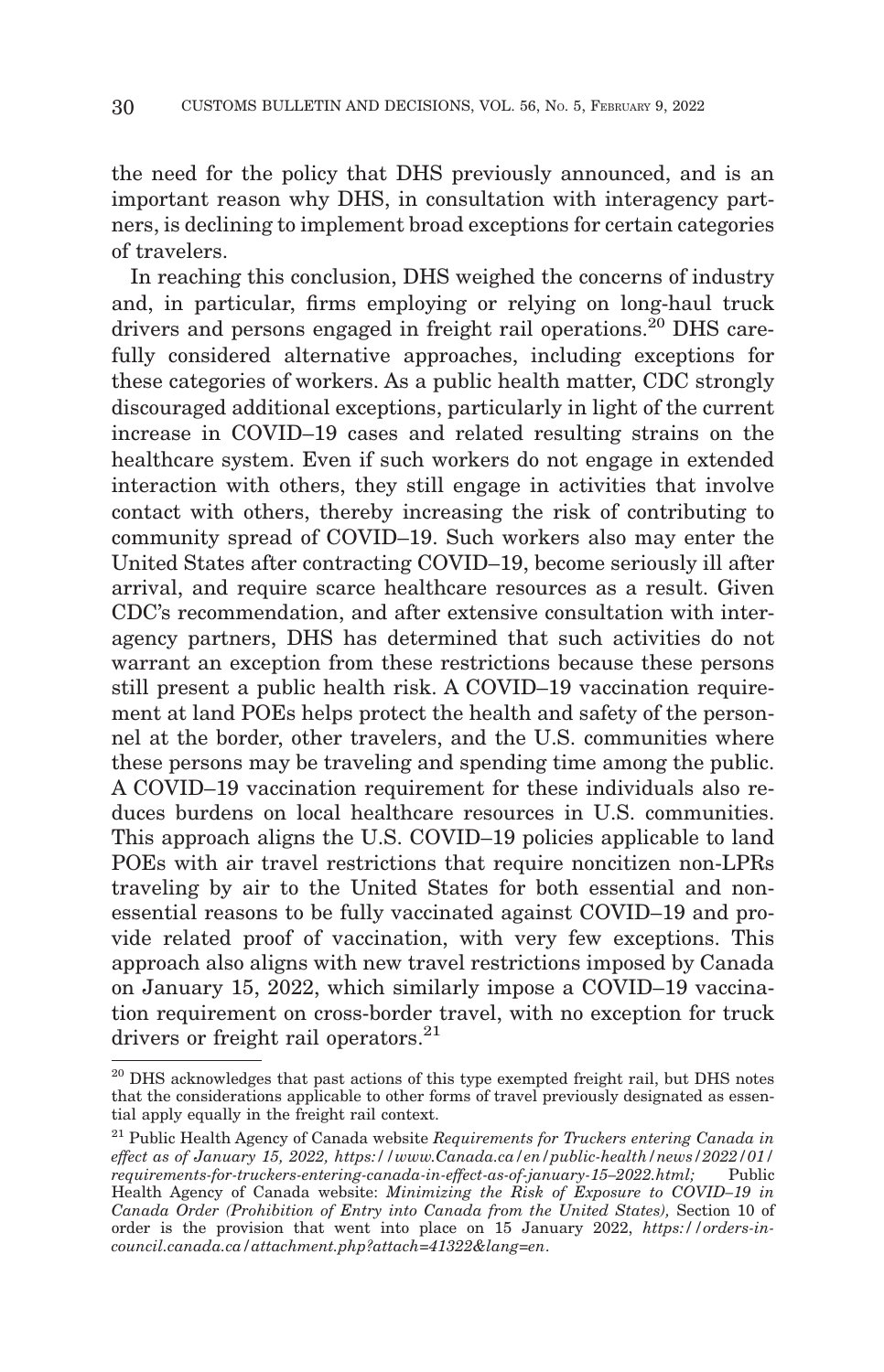DHS also acknowledges concerns among some industry stakeholders that this policy, however necessary to protect the American public, could disrupt cross-border economic activity. In consultation with interagency partners, DHS has carefully considered these concerns. DHS has conferred with interagency partners and determined that these concerns are outweighed by the competing public health concerns and the wide availability of COVID–19 vaccines, coupled with the growing body of evidence that employment-related COVID–19 vaccine mandates result in high levels of COVID–19 vaccine acceptance among employees. $^{22}$  A recent White House analysis highlights the ways in which COVID–19 vaccine requirements that cover whole industries or sectors can be particularly effective in persuading employees to become fully vaccinated against COVID–19.23 The incentive effects of industry-wide requirements, as well as the introduction of a range of other policies intended to incentivize vaccination against COVID–19, reduce the likelihood of a significant disruption in crossborder economic activity, while protecting public health. $^{24}$ 

<sup>22</sup>*See, e.g.,* David Koenig, Associated Press, American, Alaska, JetBlue join growing list of airlines requiring employees to be vaccinated against COVID–19, *https:// www.usatoday.com/story/travel/airline-news/2021/10/02/american-joins-list-airlinesrequiring-employee-vaccinations/5968626001/* (Oct. 2, 2021) (''United Airlines took an early and tough stance to require vaccination. United said Thursday that 320 of its 67,000 U.S. employees faced termination for not getting vaccinated or seeking a medical or religious exemption by a deadline earlier in the week.''); Novant Health, Novant Health update on mandatory COVID–19 vaccination program for employees, *https:// www.novanthealth.org/home/about-us/newsroom/press-releases/newsid33987/2576/ novant-health-update-on-mandatory-covid-19-vaccination-program-for-employees.aspx* (Sept. 21, 2021) (''Today, 98.6% of more than 35,000 team members are compliant with Novant Health's mandatory COVID–19 vaccination program.''); Houston Methodist, Houston Methodist Requires COVID–19 Vaccine for Credentialed Doctors, *https:// www.houstonmethodist.org/leading-medicine-blog/articles/2021/jun/houston-methodistrequires-covid-19-vaccine-for-credentialed-doctors/* (June 8, 2021) (''As of June 1, more than 99% of the system's 26,000 employees and physicians have received the vaccine'' following issuance of a vaccine mandate in April 2021); Alison Kosik, CNN Business, 96% of Tyson's Active Workers are Vaccinated, CNN (Oct. 26, 2021), *https://www.cnn.com/2021/10/26/ business/tyson-covid-vaccine/index.html* (''Tyson's President and CEO Donnie King said in a blog post 'we couldn't be happier to say that, as of today, over 96% of our active team members are vaccinated—or nearly 60,000 more than when we made the announcement on August 3.''). *See also generally* Dave Muoio, Fierce Healthcare, How many employees have hospitals lost to vaccine mandates? Here are the numbers so far, *https:// www.fiercehealthcare.com/hospitals/how-many-employees-have-hospitals-lost-to-vaccinemandates-numbers-so-far* (last updated Jan. 5, 2022) (collecting examples).

<sup>23</sup>*See* White House Report: Vaccination Requirements Are Helping Vaccinate More People, Protect Americans from COVID–19, and Strengthen the Economy (Oct. 7, 2021).

<sup>&</sup>lt;sup>24</sup> On October 30, 2021, the Government of Canada imposed a separate domestic mandate on federally regulated railways, and their rail crew and track employees, along with air and marine operators. Each organization is required to have a process for employee attestation of their vaccination status; provide a description of consequences for employees who do not comply or who falsify information; and meet standards consistent with the approach taken by the Government of Canada for the Core Public Administration. *See* Transport Canada, *Mandatory COVID–19 vaccination requirements for federally regulated transportation*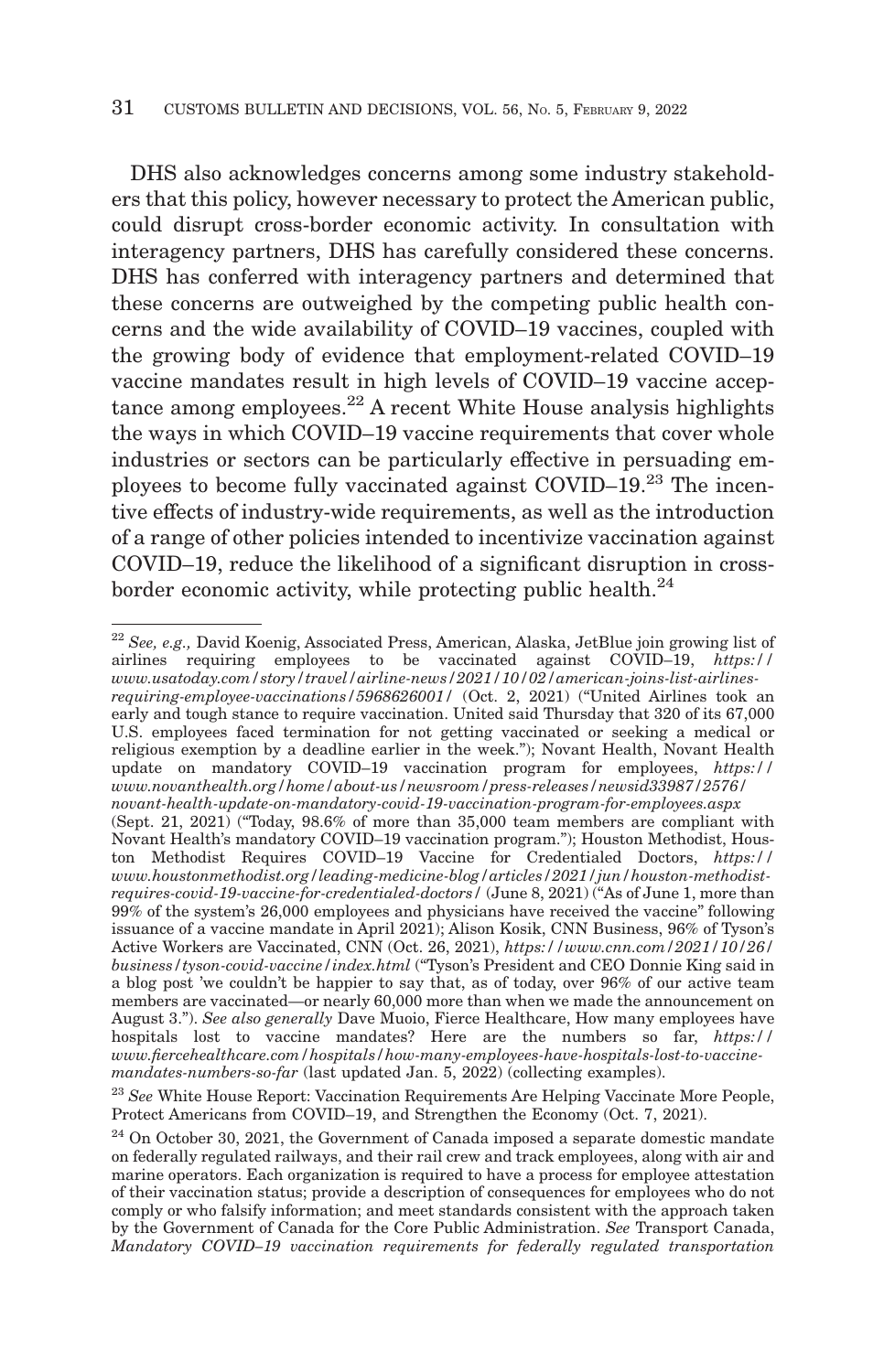DHS acknowledges that some persons engaged in essential travel, in particular long-haul truck drivers and persons engaged in freight rail operations, do not engage in work-related activities that involve extended exposure to others in congregate settings. However, there are also important differences between (1) commercial truck, rail, and ferry operators; and (2) air crews and sea crew members traveling pursuant to a C–1 or D nonimmigrant visa. In the international air travel context, under the Presidential Proclamation 10294 of October 25,  $2021^{25}$  ("the Presidential Proclamation"), as implemented by CDC's Amended Order Implementing Presidential Proclamation on Advancing the Safe Resumption of Global Travel During the COVID–19 Pandemic<sup>26</sup> and Technical Instructions<sup>27</sup> ("the CDC Order''), commercial air crews are excepted from COVID–19 vaccination requirements only if they follow industry standard protocols for the prevention of COVID–19 as set forth in relevant Safety Alerts for Operators ("SAFO") issued by the Federal Aviation Administration.<sup>28</sup> SAFO 20009 includes a range of measures for air crew to protect their health and the health of others. Sea crew members traveling pursuant to a C–1 or D nonimmigrant visa are similarly excepted from international air travel COVID–19 vaccine requirements only if they adhere to all industry standard protocols for the prevention of COVID–19, as set forth in relevant CDC guidance for crew member health.<sup>29</sup> Importantly, unvaccinated noncitizen mariners must take a predeparture COVID–19 test within one day of travel and show a negative result prior to boarding a plane, attest that they will selfquarantine upon arrival in the United States, and have access to shipboard quarantine options as needed.<sup>30</sup> Currently, commercial

*employees and travellers, https://www.canada.ca/en/transport-canada/news/2021/10/ mandatory-covid-19-vaccination-requirements-for-federally-regulated-transportationemployees-and-travellers.html* (updated Oct. 30, 2021).

 $2586$  FR 59603 (Oct. 28, 2021).

<sup>26 86</sup> FR 61224 (Nov. 5, 2021).

 $27$  CDC, Technical Instructions for Implementing Presidential Proclamation Advancing the Safe Resumption of Global Travel During the COVID–19 Pandemic and CDC's Order, *https://www.cdc.gov/quarantine/order-safe-travel/technical-instructions.html* (last reviewed Nov. 30, 2021).

 $2886$  FR 61224 (Nov. 5, 2021) (citing FAA, SAFO 20009, COVID–19: Updated Interim Occupational Health and Safety Guidance for Air Carriers and Crews, *https:// www.faa.gov/other\_visit/aviation\_industry/airline\_operators/airline\_safety/safo/ all\_safos/media/2020/SAFO20009.pdf* (last updated May 25, 2021)).

<sup>29</sup> Information on maritime COVID–19 guidance may be found at: *https://www.cdc.gov/ quarantine/index.html.*

<sup>30</sup>*See* CDC, *Requirement for Proof of COVID–19 Vaccination for Air Passengers, https:// www.cdc.gov/coronavirus/2019-ncov/travelers/proof-of-vaccination.html* (last updated Dec. 21, 2021); *see also, e.g.,* CDC, *Technical Instructions for CDC's COVID–19 Program for*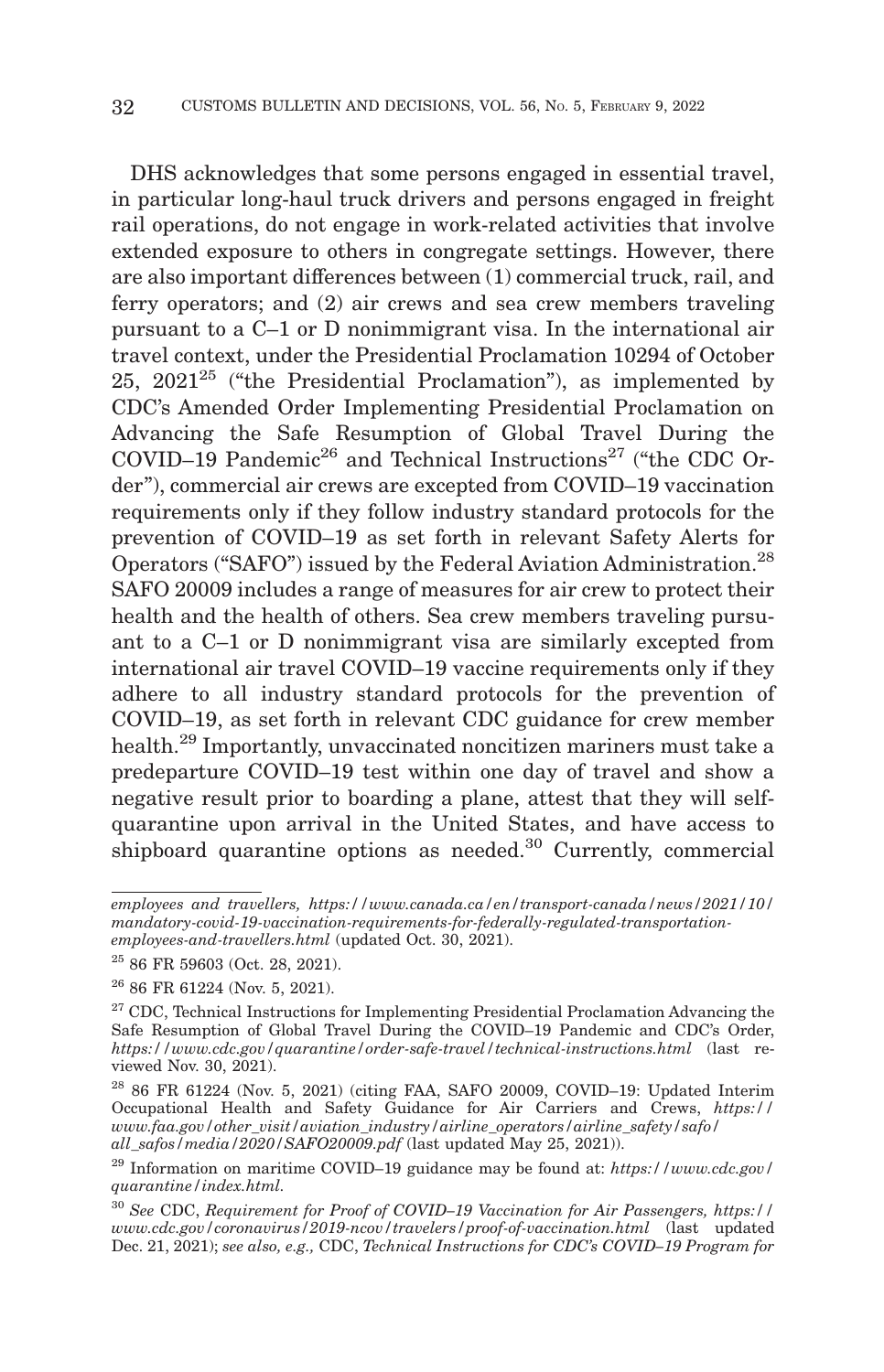truck drivers and freight rail and ferry operators are not subject to similar industry-wide requirements. They are therefore not amenable to parallel treatment at this time.

DHS, in consultation with its interagency partners, also has considered the operational effect of these requirements. While these changes potentially bring risk of increased wait times at land POEs in the passenger and commercial environments and delays in cargo shipments if vaccinated truck drivers and persons engaged in freight rail operations are unavailable, DHS projects minimal, short-term operational impacts as travelers become familiar with the new requirements. The enforcement of these requirements will mirror the enforcement practices implemented for non-essential travel restrictions on November 8, 2021 which yielded minimal operational disruptions. This assessment is based in part on observations from the implementation of the November 8, 2021, Title 19 restrictions and on the successful implementation of similar requirements by the Canadian government on January 15, 2022.

## **Notice of Action**

Following consultation with CDC and other interagency partners, and after having considered and weighed the relevant factors, I have determined that the risk of continued transmission and spread of the virus associated with COVID–19 between the United States and Mexico, including the associated burden on already stressed healthcare resources, poses an ongoing ''specific threat to human life or national interests.'' Accordingly, and consistent with the authority granted in 19 U.S.C. 1318(b)(1)(C) and (b)(2),  $^{31}$  I have determined, in

*Cruise Ships Operating in U.S. Waters, https://www.cdc.gov/quarantine/cruise/ management/technical-instructions-for-cruise-ships.html* (updated Jan. 14, 2022) and *Interim Guidance for Ships on Managing Suspected or Confirmed Cases of Coronavirus Disease 2019 (COVID–19), https://www.cdc.gov/quarantine/maritime/recommendationsfor-ships.html* (Updated Nov. 5, 2021). As noted above, DHS considered but rejected a testing requirement due to operational considerations. DHS notes that sea crew members are not excepted under this Notification.

 $31$  19 U.S.C. 1318(b)(1)(C) provides that "[n]otwithstanding any other provision of law, the Secretary of the Treasury, when necessary to respond to a national emergency declared under the National Emergencies Act (50 U.S.C. 1601 *et seq.*) or to a specific threat to human life or national interests," is authorized to "[t]ake any . . . action that may be necessary to respond directly to the national emergency or specific threat.'' On March 1, 2003, certain functions of the Secretary of the Treasury were transferred to the Secretary of Homeland Security. *See* 6 U.S.C. 202(2), 203(1). Under 6 U.S.C. 212(a)(1), authorities "related to Customs revenue functions'' were reserved to the Secretary of the Treasury. To the extent that any authority under section 1318(b)(1) was reserved to the Secretary of the Treasury, it has been delegated to the Secretary of Homeland Security. *See* Treas. Dep't Order No. 100–16 (May 15, 2003), 68 FR 28322 (May 23, 2003). Additionally, 19 U.S.C. 1318(b)(2) provides that ''[n]otwithstanding any other provision of law, the Commissioner of U.S. Customs and Border Protection, when necessary to respond to a specific threat to human life or national interests, is authorized to close temporarily any Customs office or port of entry or take any other lesser action that may be necessary to respond to the specific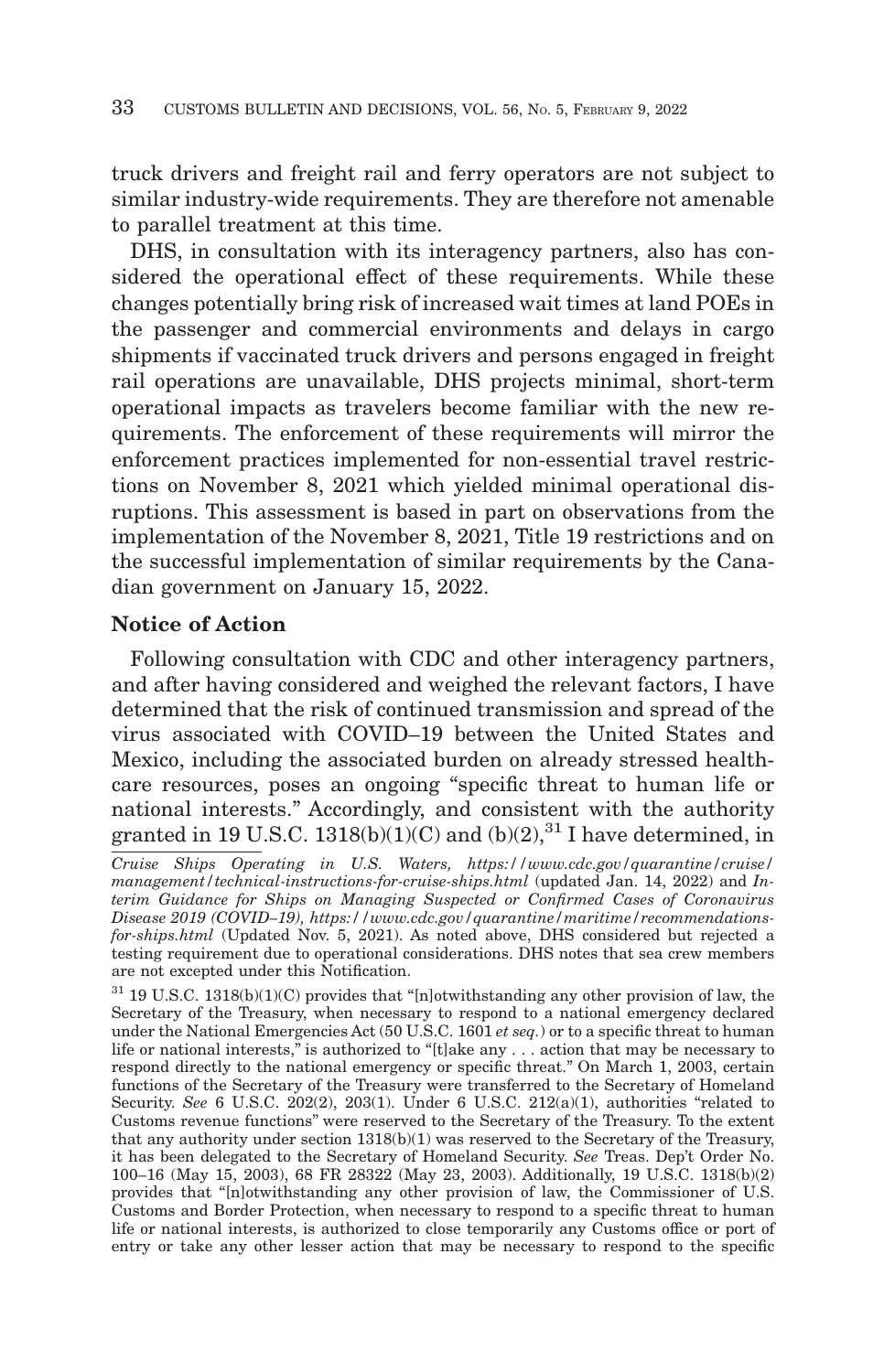consultation with interagency partners, that land POEs along the United States-Mexico border will continue to suspend normal operations and will allow processing for entry into the United States of only those noncitizen non-LPRs who are ''fully vaccinated against COVID–19'' and can provide ''proof of being fully vaccinated against COVID–19'' upon request, as those terms are defined under the Presidential Proclamation and CDC Order. This action does not apply to U.S. citizens, U.S. nationals, lawful permanent residents of the United States, or American Indians who have a right by statute to pass the borders of, or enter into, the United States. In addition, I hereby authorize exceptions to these restrictions for the following categories of noncitizen non-LPRs: 32

- Certain categories of persons on diplomatic or official foreign government travel as specified in the CDC Order;
- persons under 18 years of age;
- certain participants in certain COVID–19 vaccine trials as specified in the CDC Order;
- persons with medical contraindications to receiving a COVID–19 vaccine as specified in the CDC Order;
- persons issued a humanitarian or emergency exception by the Secretary of Homeland Security;
- persons with valid nonimmigrant visas (excluding B–1 [business] or B–2 [tourism] visas) who are citizens of a country with limited COVID–19 vaccine availability, as specified in the CDC Order;
- members of the U.S. Armed Forces or their spouses or children (under 18 years of age) as specified in the CDC Order; and,
- persons whose entry would be in the U.S. national interest, as determined by the Secretary of Homeland Security.

In administering such exceptions, DHS will not require the Covered Individual Attestation currently in use by CDC for noncitizens who are nonimmigrants seeking to enter the United States by air travel, or similar form, but DHS may, in its discretion, require any person

threat.'' Congress has vested in the Secretary of Homeland Security the ''functions of all officers, employees, and organizational units of the Department,'' including the Commissioner of CBP. 6 U.S.C. 112(a)(3).

<sup>&</sup>lt;sup>32</sup> The exceptions to this temporary restriction are generally aligned with those outlined in the Presidential Proclamation and further described in the CDC Order, with modifications to account for the unique nature of land border operations where advance passenger information is largely not available.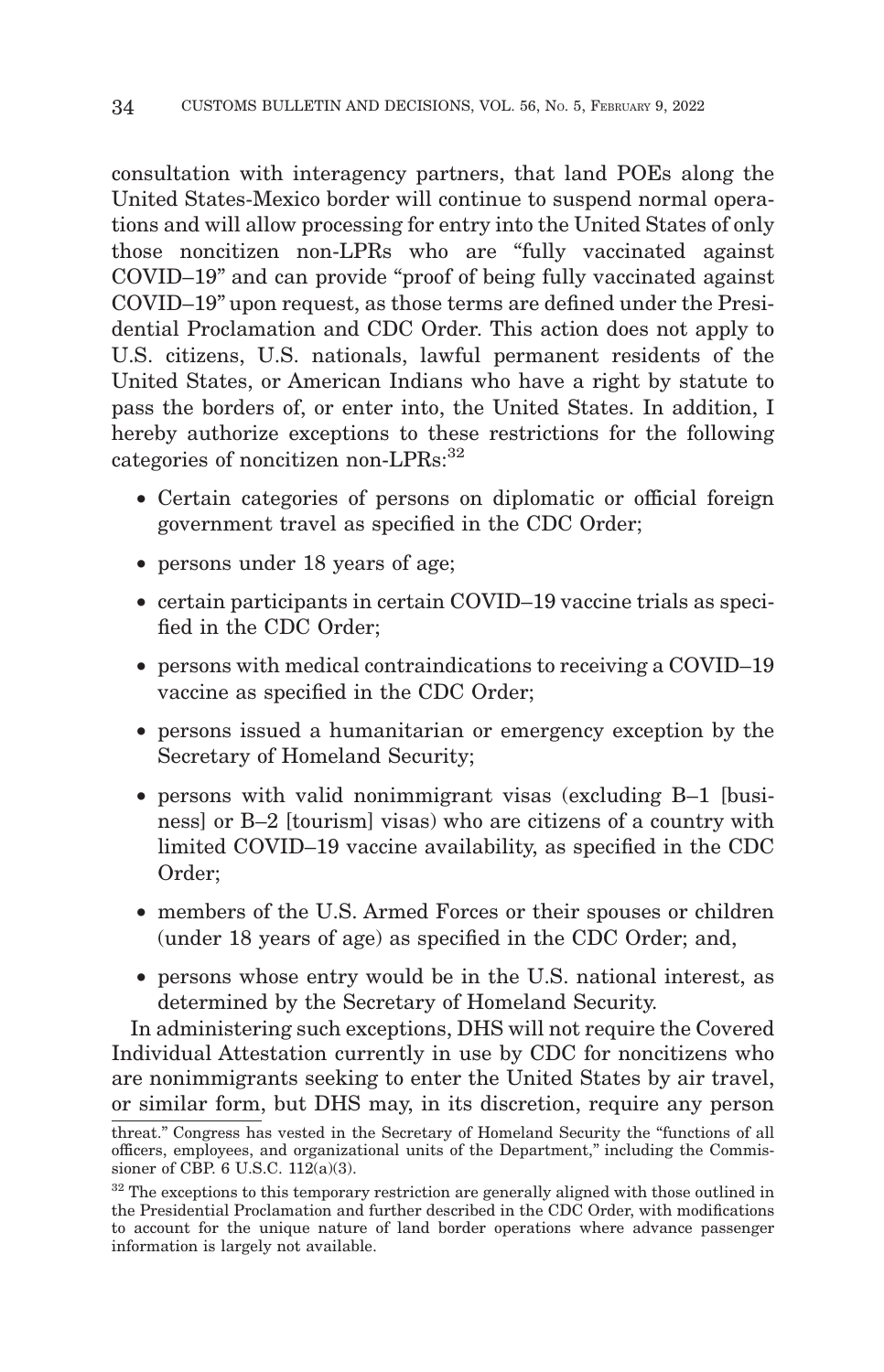invoking an exception to provide proof of eligibility consistent with documentation requirements in CDC's Technical Instructions.<sup>33</sup>

This Notification does not apply to air or sea travel between the United States and Mexico. This Notification does apply to passenger/ freight rail, passenger ferry travel, and pleasure boat travel between the United States and Mexico. These restrictions are temporary in nature and shall remain in effect until the date indicated on this Notification, unless modified or rescinded at any point prior to that date, including to conform these restrictions to any intervening changes in the Presidential Proclamation and implementing CDC orders. In conjunction with interagency partners, I will closely monitor the effect of the requirements discussed herein, especially as they relate to any potential impacts on the supply chain and will, as needed and warranted, exercise my authority in support of the U.S. national interest.

I intend for this Notification and the restrictions discussed herein to be given effect to the fullest extent allowed by law; in the event that a court of competent jurisdiction stays, enjoins, or sets aside any aspect of this action, on its face or with respect to any person, entity, or class thereof, any portion of this action not determined by the court to be invalid or unenforceable should otherwise remain in effect for the duration stated above.

This action is not a rule subject to notice and comment under the Administrative Procedure Act (APA). It is exempt from notice and comment requirements because it concerns ongoing discussions with Canada and Mexico on how best to control COVID–19 transmission over our shared borders and therefore directly "involve[s] . . . a . . . foreign affairs function of the United States.'' Even if this action were subject to notice and comment, there is good cause to dispense with prior public notice and the opportunity to comment. Given the public health emergency caused by COVID–19, including the rapidly evolving circumstances associated with elevated rates of infection due to the Omicron variant, it would be impracticable and contrary to the public health, and the public interest, to delay the issuance and effective date of this action.

The CBP Commissioner is hereby directed to prepare and distribute appropriate guidance to CBP personnel on the implementation of the temporary measures set forth in this Notification. Further, the CBP Commissioner may, on an individualized basis and for humanitarian or emergency reasons or for other purposes in the national interest,

<sup>33</sup> CDC, Technical Instructions for Implementing Presidential Proclamation Advancing the Safe Resumption of Global Travel During the COVID–19 Pandemic and CDC's Order, *https://www.cdc.gov/quarantine/order-safe-travel/technical-instructions.html* (last reviewed Nov. 30, 2021).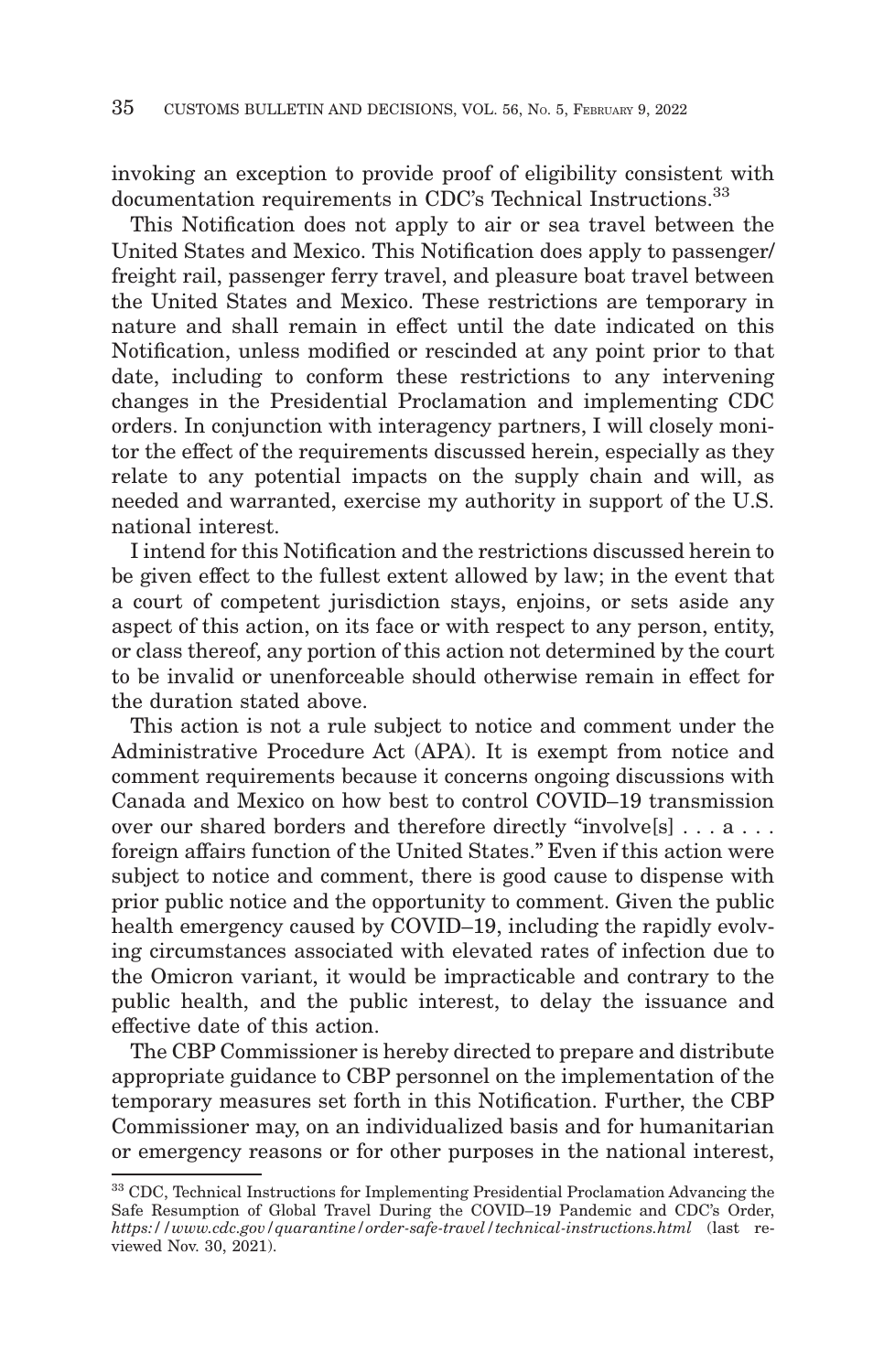permit the processing of travelers to the United States who would otherwise be subject to the restrictions announced in this Notification.

ALEJANDRO N. MAYORKAS, *Secretary, U.S. Department of Homeland Security.* ALEJANI

[Published in the Federal Register, January 24, 2022 (85 FR 03425)]

## **RECORD OF VESSEL FOREIGN REPAIR OR EQUIPMENT PURCHASE (CBP FORM 226)**

**AGENCY:** U.S. Customs and Border Protection (CBP), Department of Homeland Security.

**ACTION:** 60-Day notice and request for comments; revision of an existing collection of information.

**SUMMARY:** The Department of Homeland Security, U.S. Customs and Border Protection will be submitting the following information collection request to the Office of Management and Budget (OMB) for review and approval in accordance with the Paperwork Reduction Act of 1995 (PRA). The information collection is published in the **Federal Register** to obtain comments from the public and affected agencies.

**DATES:** Comments are encouraged and must be submitted (no later than March 28, 2022) to be assured of consideration.

**ADDRESSES:** Written comments and/or suggestions regarding the item(s) contained in this notice must include the OMB Control Number 1651–0027 in the subject line and the agency name. Please use the following method to submit comments:

Email. Submit comments to: *CBP\_PRA@cbp.dhs.gov.*

Due to COVID–19-related restrictions, CBP has temporarily suspended its ability to receive public comments by mail.

**FOR FURTHER INFORMATION CONTACT:** Requests for additional PRA information should be directed to Seth Renkema, Chief, Economic Impact Analysis Branch, U.S. Customs and Border Protection, Office of Trade, Regulations and Rulings, 90 K Street NE, 10th Floor, Washington, DC 20229–1177, Telephone number 202–325–0056 or via email *CBP\_PRA@cbp.dhs.gov.* Please note that the contact information provided here is solely for questions regarding this notice. Individuals seeking information about other CBP programs should contact the CBP National Customer Service Center at 877–227–5511, (TTY) 1–800–877–8339, or CBP website at *https:// www.cbp.gov/*.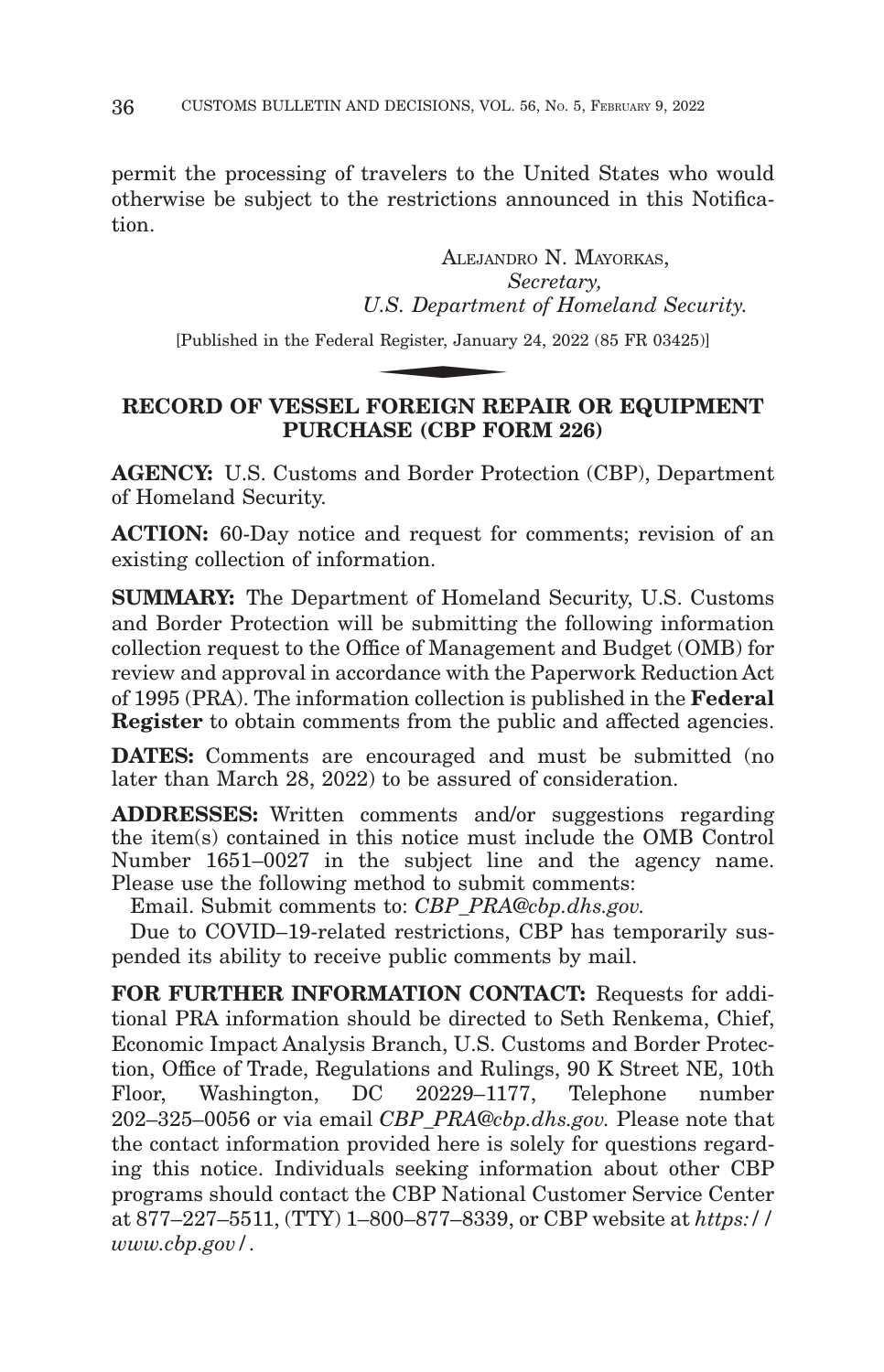**SUPPLEMENTARY INFORMATION:** CBP invites the general public and other Federal agencies to comment on the proposed and/or continuing information collections pursuant to the Paperwork Reduction Act of 1995 (44 U.S.C. 3501 *et seq.*). This process is conducted in accordance with 5 CFR 1320.8. Written comments and suggestions from the public and affected agencies should address one or more of the following four points: (1) Whether the proposed collection of information is necessary for the proper performance of the functions of the agency, including whether the information will have practical utility; (2) the accuracy of the agency's estimate of the burden of the proposed collection of information, including the validity of the methodology and assumptions used; (3) suggestions to enhance the quality, utility, and clarity of the information to be collected; and (4) suggestions to minimize the burden of the collection of information on those who are to respond, including through the use of appropriate automated, electronic, mechanical, or other technological collection techniques or other forms of information technology, *e.g.,* permitting electronic submission of responses. The comments that are submitted will be summarized and included in the request for approval. All comments will become a matter of public record.

# **Overview of This Information Collection**

**Title:** Record of Vessel Foreign Repair or Equipment Purchase.

**OMB Number:** 1651–0027.

**Form Number:** CBP Form 226.

**Current Actions:** Revision of an existing information collection.

**Type of Review:** Revision.

## **Affected Public:** Businesses.

**Abstract:** 19 U.S.C. 1466(a) provides for a 50 percent *ad valorem* duty assessed on a vessel master or owner for any repairs, purchases, or expenses incurred in a foreign country by a commercial vessel registered in the United States. CBP Form 226, Record of Vessel Foreign Repair or Equipment Purchase, is used by the master or owner of a vessel to declare and file entry on equipment, repairs, parts, or materials purchased for the vessel in a foreign country. This information enables CBP to assess duties on these foreign repairs, parts, or materials. CBP Form 226 is provided for by 19 CFR 4.7 and 4.14 and is accessible at: *https://www.cbp.gov/document/forms/form-226 record-vessel-foreign-repair-or-equipment-purchase*.

*Proposed Change:*

This form is anticipated to be submitted electronically as part of the maritime forms automation project through the Vessel Entrance and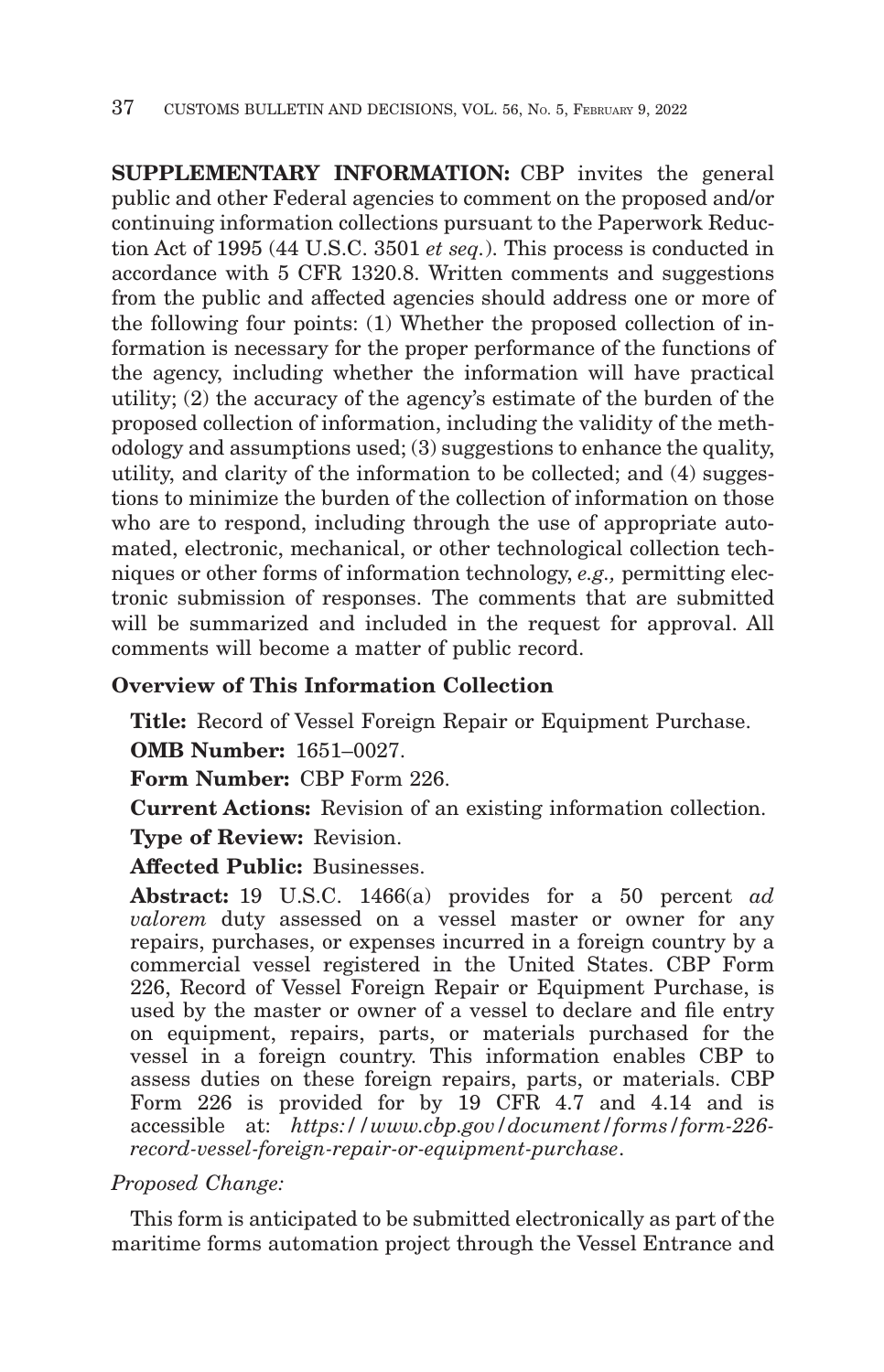Clearance System (VECS), which will eliminate the need for any paper submission of any vessel entrance or clearance requirements under the above referenced statutes and regulations. VECS will still collect and maintain the same data, but will automate the capture of data to reduce or eliminate redundancy with other data collected by CBP.

*Type of Information Collection:* Record of Vessel Foreign Repair or Equipment Purchase.

**Estimated Number of Respondents:** 421.

**Estimated Number of Annual Responses per Respondent:** 27. **Estimated Number of Total Annual Responses:** 11,788.

**Estimated Time per Response:** 2 hours.

**Estimated Total Annual Burden Hours:** 23,576.

Dated: January 24, 2022.

SETH D. RENKEMA, *Branch Chief, Economic Impact Analysis Branch, U.S. Customs and Border Protection.*

[Published in the Federal Register, January 27, 2022 (85 FR 04262)]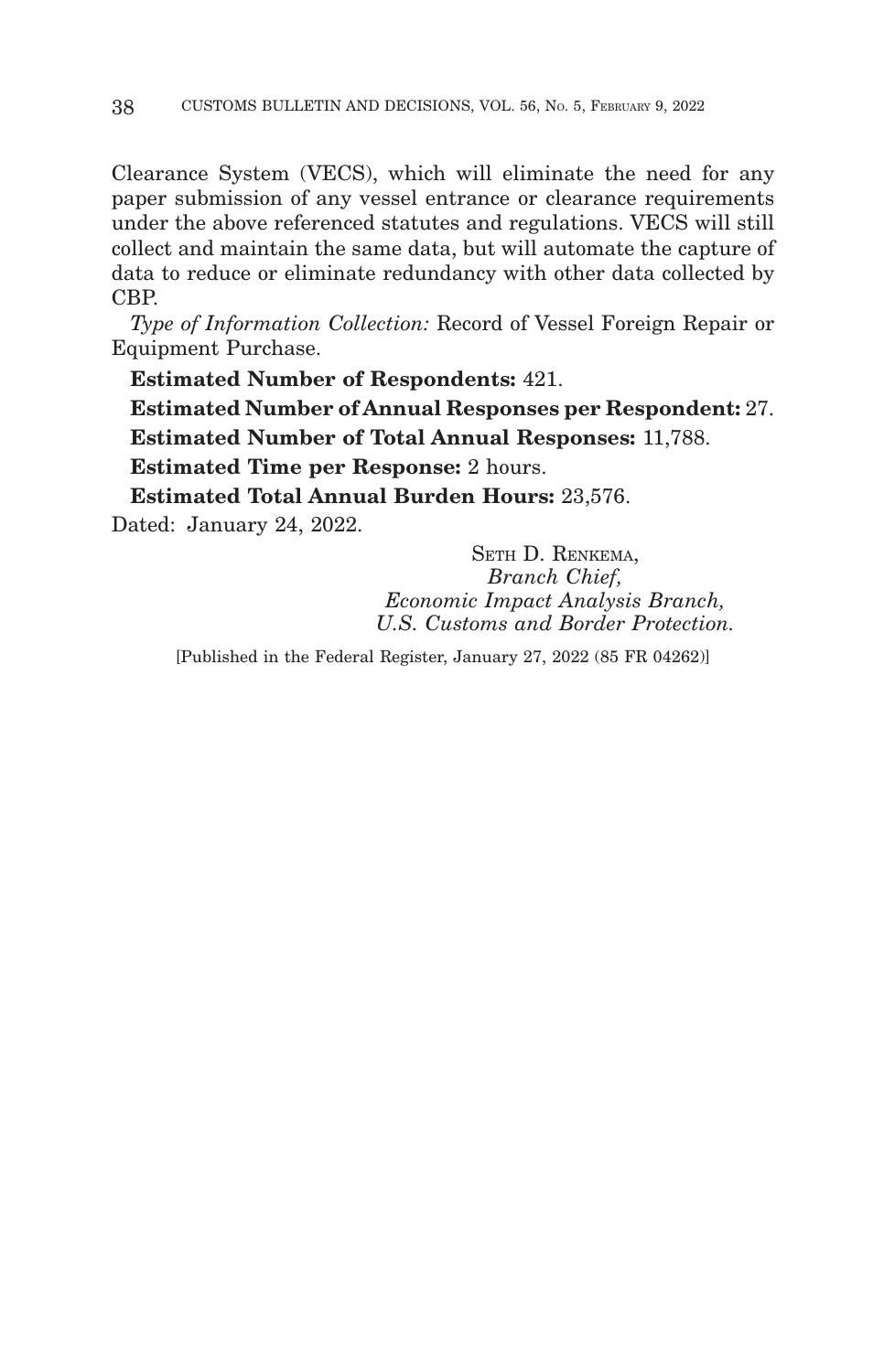# U.S. Court of International Trade f Interna

Slip Op. 22–5

NEXTEEL Co., LTD. et al., Plaintiff and Consolidated Plaintiffs, and HUSTEEL CO., LTD. and HYUNDAI STEEL COMPANY, Plaintiff-Intervenors, v. UNITED STATES, Defendant, and CALIFORNIA STEEL INDUSTRIES, INC. et al., Defendant-Intervenors and Consolidated Defendant-Intervenors.

> Before: Claire R. Kelly, Judge Consol. Court No. 20–03898

[Denying the motion to stay.]

Dated: January 21, 2022

*Elizabeth J. Drake* Schagrin Associates of Washington, D.C. for defendantintervenors California Steel Industries, Inc. and Welspun Tubular LLC USA. Also on the brief were *Roger B. Schagrin*, and *Michelle R. Avrutin*.

*J. David Park* Arnold & Porter Kay Scholer LLP of Washington, D.C. for plaintiff NEXTEEL Co., Ltd. Also on the brief were *Henry D. Almond*, *Daniel R. Wilson*, *Leslie C. Bailey*, and *Kang Woo Lee*.

*Jeffery M. Winton* Winton & Chapman PLLC of Washington, D.C. for consolidated plaintiff SeAH Steel Corporation. Also on the brief were *Michael J. Chapman*, *Amrietha Nellan*, *Vi Mai*, and *Jooyoun Jeong.*

*Jarrod M. Goldfeder* Trade Pacific PLLC, of Washington, D.C. for consolidated plaintiff and plaintiff-intervenor Hyundai Steel Company. Also on the brief was *Robert G. Gosselink*.

*Donald B. Cameron* Morris, Manning & Martin, LLP of Washington D.C. for plaintiff-intervenor Husteel Co., Ltd. Also on the brief were *Julie C. Mendoza*, *R. Will Planert*, *Brady W. Mills*, *Mary S. Hodgins*, *Eugene Degnan*, *Edward J. Thomas III*, and *Jordan L. Fleischer*.

## *OPINION AND ORDER*

## **Kelly, Judge:**

Before the court is Defendant-Intervenors California Steel Industries, Inc.'s ("CSI") and Welspun Tubular LLC USA's ("Welspun") partial consent motion to stay proceedings pending the final disposition of *Hyundai Steel Co. v. United States*, Fed. Cir. Appeal No. 21–1748. Partial Consent Mot. to Stay, Jan. 13, 2022, ECF No. 84 ("Mot. to Stay"). For the reasons that follow, CSI's and Welspun's motion to stay is denied.

# **BACKGROUND**

Plaintiff NEXTEEL Co., Ltd. ("Nexteel") commenced this action pursuant to 516A(d) of the Tariff Act of 1930, as amended, 19 U.S.C.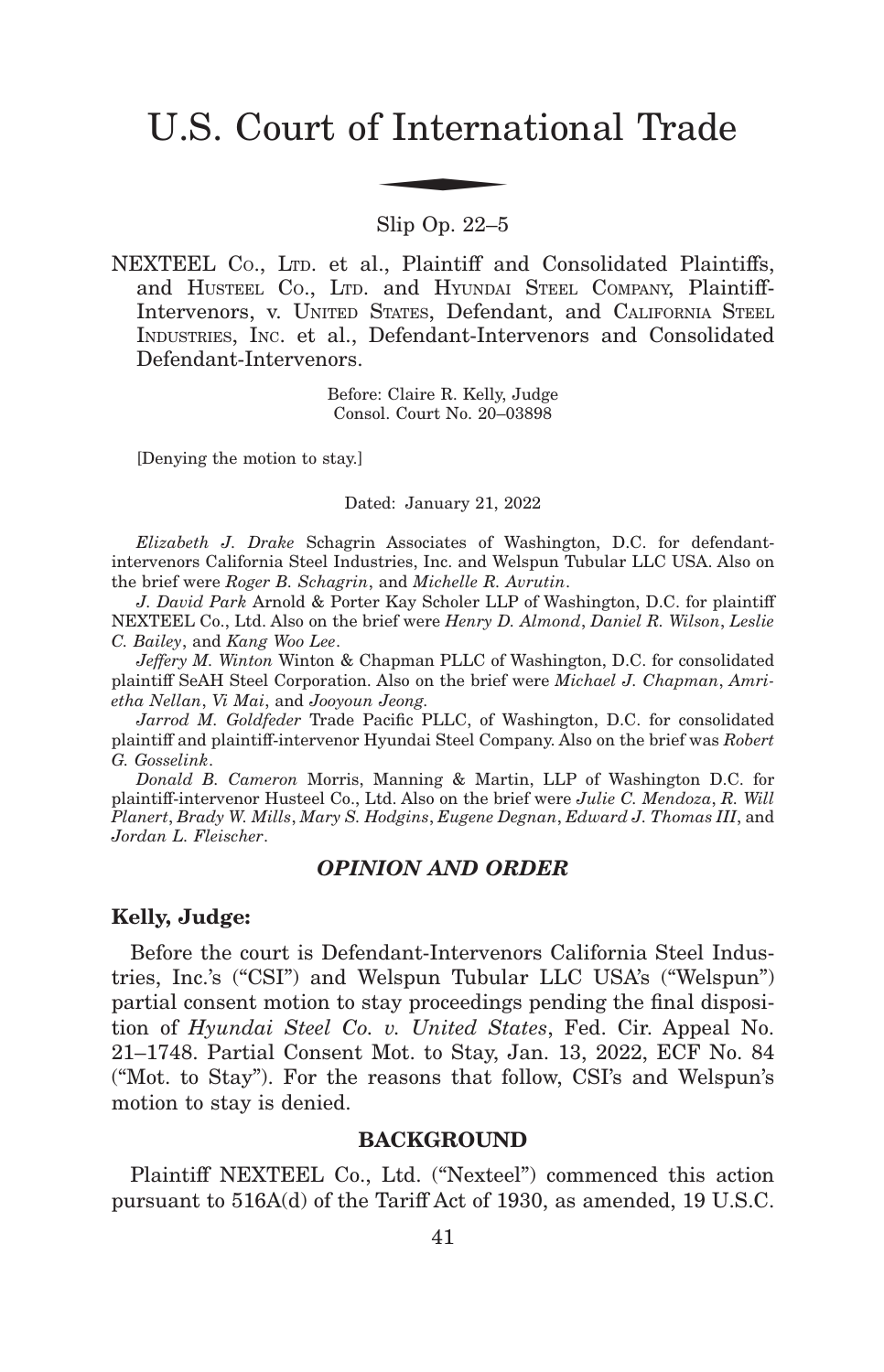$$1516a(d)$  and 28 U.S.C.  $$2631(c)<sup>1</sup>$  contesting certain aspects of Commerce final results of the third administrative review of the antidumping duty ("ADD") order on welded line pipe from the Republic of Korea ("WLP from Korea").<sup>2</sup> *See* Summons, Mar. 30, 2020, ECF No. 1; Compl., Dec. 11, 2020, ECF No. 11; *see also* [WLP from Korea], 85 Fed. Reg 76,517 (Dep't Commerce Nov. 30, 2020) (Final Results of [ADD] Admin. Review; 2018–2018) ("*Final Results*"). On May 24, 2021, Nexteel, Husteel Co., Ltd. ("Husteel"), SeAh Steel Corporation ("SeAH"), and Hyundai Steel Company ("Hyundai") (collectively "Plaintiffs"), motioned for judgment on the agency record pursuant to U.S. Court of International Trade Rule 56.2. ECF Nos. 58–63. Among the issues raised was Commerce's decision to apply a particular market situation ("PMS") adjustment when it conducted the salesbelow-cost test to calculate normal value. Pl.-Intervenor [Husteel's] Br. in Supp. of Mot. for J. Agency Record 7–10, May 24, 2021, ECF No. 58–2; Memo. in Supp. of Pl. and Consol. Pl. [Nexteel]'s R. 56. 2 Mot. for J. Agency Record 18–21, May 24, 2021, ECF No. 60–2; Br. of [SeAH] in Supp. of R. 56.2 Mot. for J. Agency Record 5–8, May 24, 2021, ECF No. 62–1; Memo. in Supp. of Mot. of Consol. Pl. and Pl.-Intervenor [Hyundai], for J. Agency Record 7–9, May 24, 2021, ECF No. 63–1. The case is fully briefed, *see* ECF Nos. 69–71, 74–77, and the court has scheduled Oral Argument for February 4, 2022. Order, Nov. 19. 2021, ECF No. 83.

Contemporaneously, the United States Court of Appeals for the Federal Circuit ("Court of Appeals") held that the Trade Preferences Extension Act of 2015 did not enable Commerce to apply a PMS adjustment to the calculation of costs of production under the salesbelow-cost test when calculating normal value. *Hyundai Steel Co. v. United States*, 19 F.4th 1346, 1352–1356 (Fed. Cir. 2021). Welspun, the appellant in *Hyundai*, filed a motion to extend the time to file a petition for a rehearing en banc until February 8, 2022. Mot. to Stay at 2; *see also* Def.-Appellant [Welspun]'s Unopposed Mot. for an Ex-

<sup>1</sup> Further citations to the Tariff Act of 1930, as amended, are to the relevant provisions of Title 19 of the U.S. Code, 2018 edition.

<sup>2</sup> On January 21, 2021 the court granted a motion for consolidation. Order on Consent Mot. to Consol. Cases, Jan. 21, 2021, ECF No. 50 (consolidating *NEXTEEL Co. Ltd. v. United States*, Ct. No. 20–03898, *SeAH Steel Corporation v. United States*, Ct. No. 20–3935, and *Hyundai Steel Company v. United States*, Ct. No. 20–03940 under *NEXTEEL Co., Ltd. v. United States*, Ct. No. 20–3898); Def.'s Mot. to Consol. Cases, Jan. 7, 2021, ECF No. 26. The court issued several orders granting motions to intervene. ECF Nos. 18 (designating Husteel Co., Ltd. as a plaintiff-intervenor), 46 (designating Hyundai Steel Company as a plaintiff-intervenor), 47 (designating CSI and Welspun as defendant-intervenors), 48 (designating American Cast Iron Pipe Company and Stupp Corporation as defendantintervenors), 51 (designating Maverick Tube Corporation and IPSCO Tubulars Inc. as defendant-intervenors), 54 (designating CSI and Welspun as defendant-intervenors in member Ct. Nos. 20–03935 and 20–03940).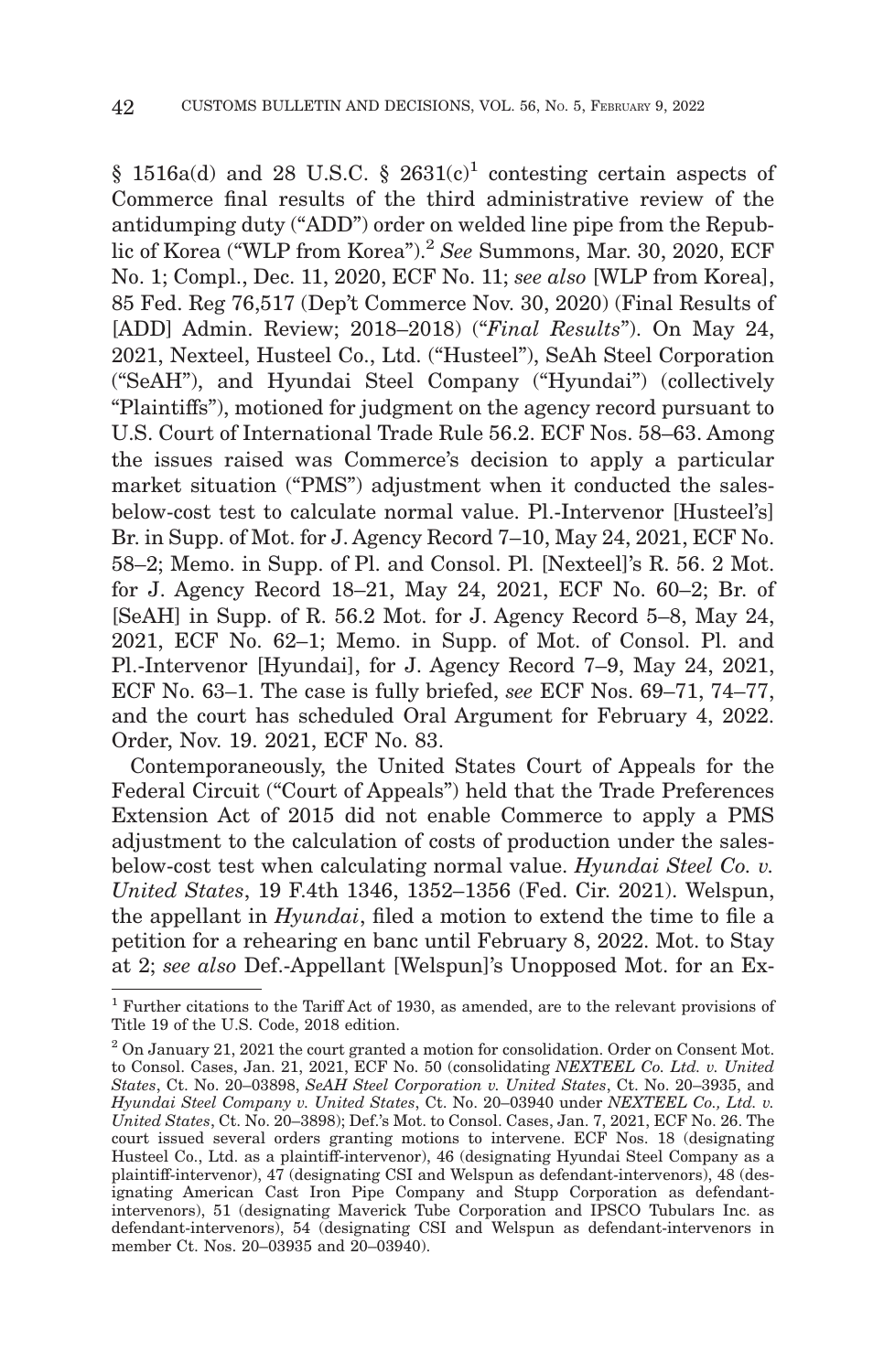tension of Time, *Hyundai Steel Co. v. United States*, No. 21–1748 (Fed. Cir. Dec. 28, 2021), ECF No. 72 ("Welspun's Mot. to Extend"). The Court of Appeals granted Welspun's motion on January 3, 2022. Mot. to Stay at 2; *see also* Order, *Hyundai Steel Co. v. United States*, No. 21–1748 (Fed. Cir. Jan. 3, 2022), ECF No. 74. On January 13, 2022 CSI and Welspun filed a motion to stay these proceedings until the final disposition of *Hyundai*. Mot. to Stay. On January 20, 2022, Plaintiffs filed their joint opposition to the Mot. to Stay. Pls.' Joint Opp. To [Mot. to Stay.], Jan. 20, 2022, ECF No. 85. ("Pls.' Resp.")

## **JURISDICTION AND STANDARD OF REVIEW**

This court has jurisdiction according to 19 U.S.C. §  $1516a(a)(2)(B)(iii)$  and 28 U.S.C. § 1581(c).

The power to stay proceedings "is incidental to the power inherent in every court to control the disposition of the causes on its docket with economy of time and effort for itself, for counsel and for litigants." *Landis v. North American Co.*, 299 U.S. 248, 254 (1936). Although the decision to grant or deny a stay rests within the court's sound discretion, courts must weigh and maintain an even balance between competing interest when deciding whether a stay is appropriate. *See id*. at 254–55; *see also Cherokee Nation v. United States*, 124 F.3d 1413, 1416 (Fed. Cir. 1997) (citations omitted). If there is "even a fair possibility that [a] stay" will do damage to the opposing party, the movant "must make out a clear case of hardship or inequity in being required to go forward[.]" *See Landis*, 299 U.S. at 255.

#### **DISCUSSION**

CSI and Welspun submit that granting the stay would promote judicial economy because *Hyundai* concerns Commerce's statutory authority to make a PMS adjustment when conducting the salesbelow-cost test, an issue virtually identical to an issue before this court, and the Court of Appeals' decision in *Hyundai* will "dictate the outcome of this appeal." Mot. to Stay at 1. Furthermore, CSI and Welspun argue that a stay will not cause undue harm or prejudice. *Id.* at 2. Plaintiffs argue that CSI and Welspun failed to show any hardship or inequity that would follow if the case proceeded in the normal course, however a stay would materially injure Plaintiffs. Pls.' Resp. at 2, 6. Plaintiffs also argue that granting a stay does not serve the public interest of "just, speedy, and inexpensive determination of every action and proceeding," the Court's paramount obligation. *Id.* at 7 (quoting U.S. Ct. of Int'l Trade R. 1).

On a motion to stay, the court considers whether the proposed stay promotes judicial economy. *See*, *e.g.*, *Diamond Sawblades Mfrs' Coal.*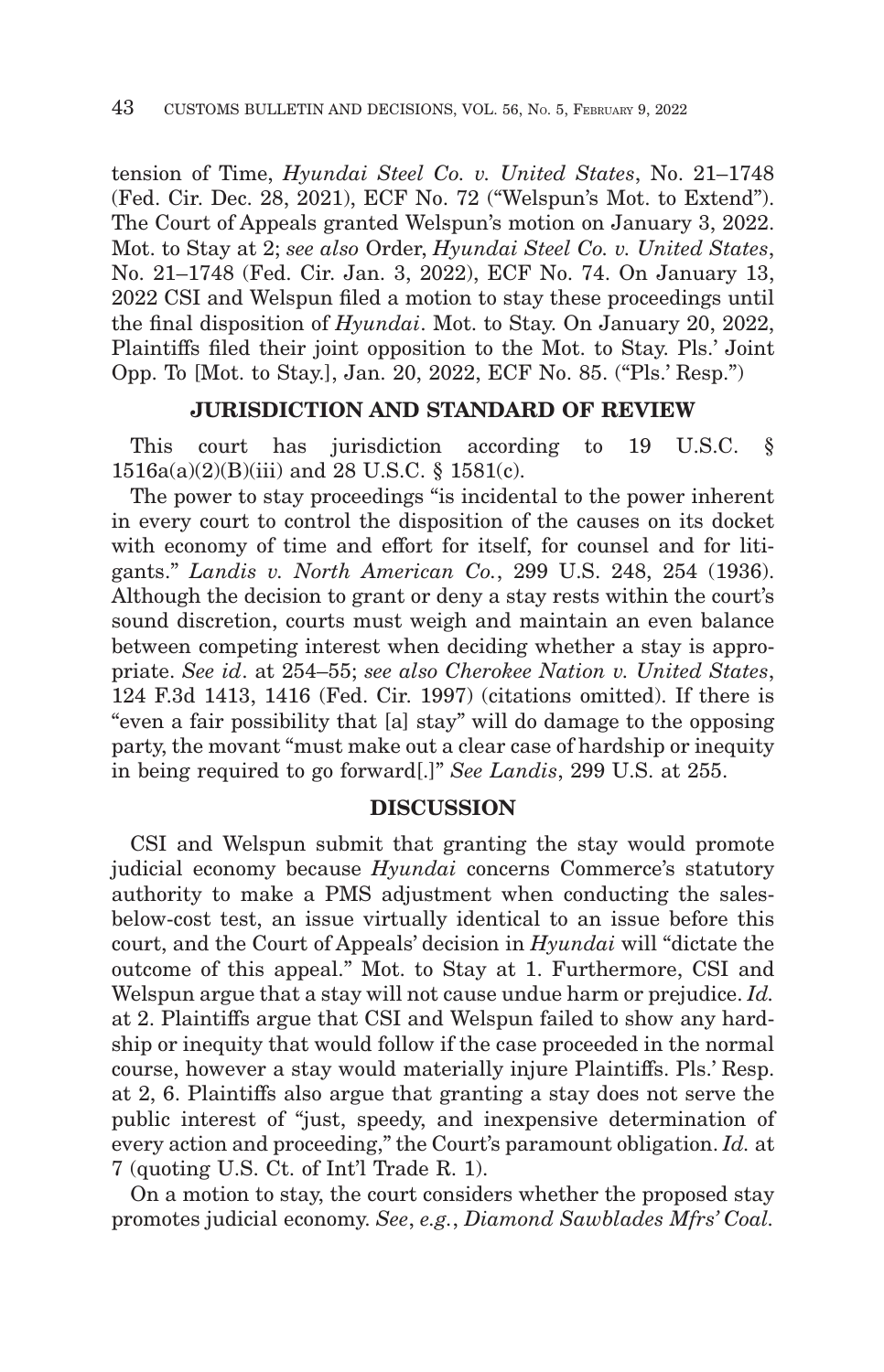*v. United States*, 34 CIT 404, 406–08 (2010). Generally, speculative claims regarding the possible impact of a future decision on the disposition of the case at bar do not suffice to warrant a stay. *See e.g.*, *Georgetown Steel Co. v. United States*, 27 CIT 550, 552–56 (2003) (denying a motion to stay pending resolution of an appeal with speculative relevance to the case at bar); *Ethan Allen Global, Inc. v. United States*, Slip Op. 14–76, 2014 WL 2898617 (Ct. Int'l Trade June 27, 2014) (denying a motion to stay pending the final resolution of a petition for a writ of certiorari to the U.S. Supreme Court). However, the court has granted stays pending ongoing litigation of issues that are central to the court's decision. *See e.g.*, *RHI Refractories Liaoning Co. v. United States*, 35 CIT 407, 411–12 (2011) (granting a stay pending ongoing litigation of an important question of law before the Court of Appeals).

Here CSI's and Welspun's suggestion that a stay will promote judicial economy is speculative. CSI and Welspun are hopeful that the Court of Appeals will reverse course on the statutory issue recently decided in *Hyundai*. Yet, the Court of Appeals has not granted rehearing. Indeed, rehearing has yet to be sought.<sup>3</sup> Thus far Welspun has only requested additional time to petition for rehearing. *See* Welspun's Mot. to Extend at 2, *Hyundai Steel Co. v. United States*, No. 21–1748 (Fed. Cir. Dec. 28, 2021), ECF No. 72 (requesting an extension of time "to allow adequate time for Welspun to determine whether a petition for rehearing or rehearing en banc is warranted in this appeal"). Therefore, the court cannot be certain that granting a stay at this time would serve any purpose other than to delay the resolution of this case in contravention of the Court's objective to ensure the "just, speedy, and inexpensive determination of every action and proceeding." U.S. Ct. of Int'l Trade R. 1.

Nor do CSI and Welspun point to any harm they will endure if the court denies the motion to stay. If rehearing is granted and the Court of Appeals reverses course on the issue at hand, the movants would be able to take advantage of that change either before this Court or the Court of Appeals. No party suggests otherwise. Without more, the court lacks a compelling reason to stay the case. *See Giorgio Foods, Inc. v. United States*, 37 CIT 152, 155 (2013).

#### **CONCLUSION**

For the foregoing reasons, it is

**ORDERED** that California Steel Industries Inc.'s and Welspun Tubular LLC USA's motion to stay is denied.

<sup>3</sup> CSI and Welspun assert that Welspun will be petitioning for rehearing. Mot. to Stay at 4.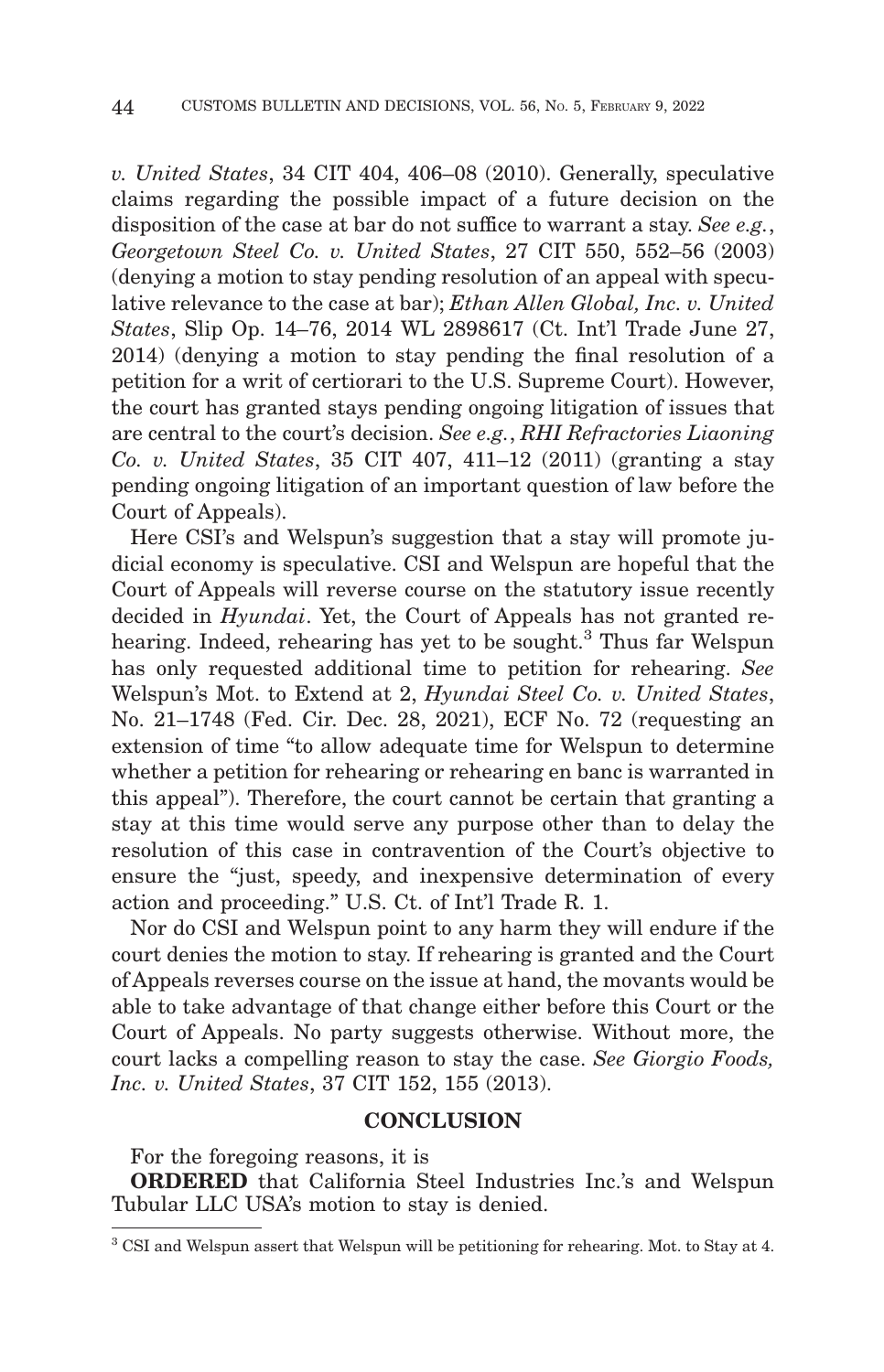Dated: January 21, 2022 New York, New York

*/s/ Claire R. Kelly*  $\frac{|s|}{\text{Clarree}}$ CLAIRE R. KELLY, JUDGE

Slip Op. 22–6

GUIZHOU TYRE CO., LTD. and GUIZHOU TYRE IMPORT AND EXPORT CO., LTD., et al., Plaintiffs, v. UNITED STATES, Defendant.

> Before: Timothy C. Stanceu, Judge Consol. Court No. 19–00031

[Remanding to the issuing agency final determinations resulting from an antidumping duty investigation of imports of certain truck and bus tires from the People's Republic of China.]

Dated: January 24, 2022

*Ned H. Marshak*, Grunfeld, Desiderio, Lebowitz, Silverman & Klestadt LLP, of New York, N.Y. and Washington, D.C., for plaintiffs Guizhou Tyre Co., Ltd. and Guizhou Tyre Import and Export Co., Ltd. With him on the brief were *Jordan C. Kahn*, *Elaine F. Wang*, and *Brandon M. Petelin*.

*Daniel L. Porter,* Curtis, Mallet-Prevost, Colt & Mosle, LLP, of Washington, D.C., for consolidated plaintiffs Shanghai Huayi Grp. Corp. Ltd., formerly known as Double Coin Holdings Ltd., and China Manufacturers Alliance LLC. With him on the brief were *James P. Durling* and *Kimberly Reynolds*.

*L. Misha Preheim*, Assistant Director, Commercial Litigation Branch, Civil Division, U.S. Department of Justice, of Washington, D.C., for defendant. With him on the brief were *Jeanne E. Davidson*, Director, Commercial Litigation Branch, Civil Division, U.S. Department of Justice, of Washington, D.C., and *Kara M. Westercamp*, Trial Attorney. Of counsel on the brief was *Elio Gonzalez*, Attorney, Office of the Chief Counsel for Trade Enforcement and Compliance, U.S. Department of Commerce, of Washington, D.C.

#### **OPINION AND ORDER**

## **Stanceu, Judge:**

Plaintiffs contest a final affirmative less-than-fair-value determination of the International Trade Administration, U.S. Department of Commerce ("Commerce" or the "Department") in an antidumping duty investigation of certain truck and bus tires from the People's Republic of China ("China" or the "PRC") and the resulting antidumping duty order. Before the court are plaintiffs' motions for judgment on the agency record. Concluding that the less-than-fair-value determination is contrary to law in certain respects, the court remands this determination to Commerce for reconsideration.

# **I. BACKGROUND**

#### **A. The Parties to this Consolidated Case**

There are two groups of plaintiffs in this consolidated action. One group, to which the court refers collectively as "Guizhou Tyre,"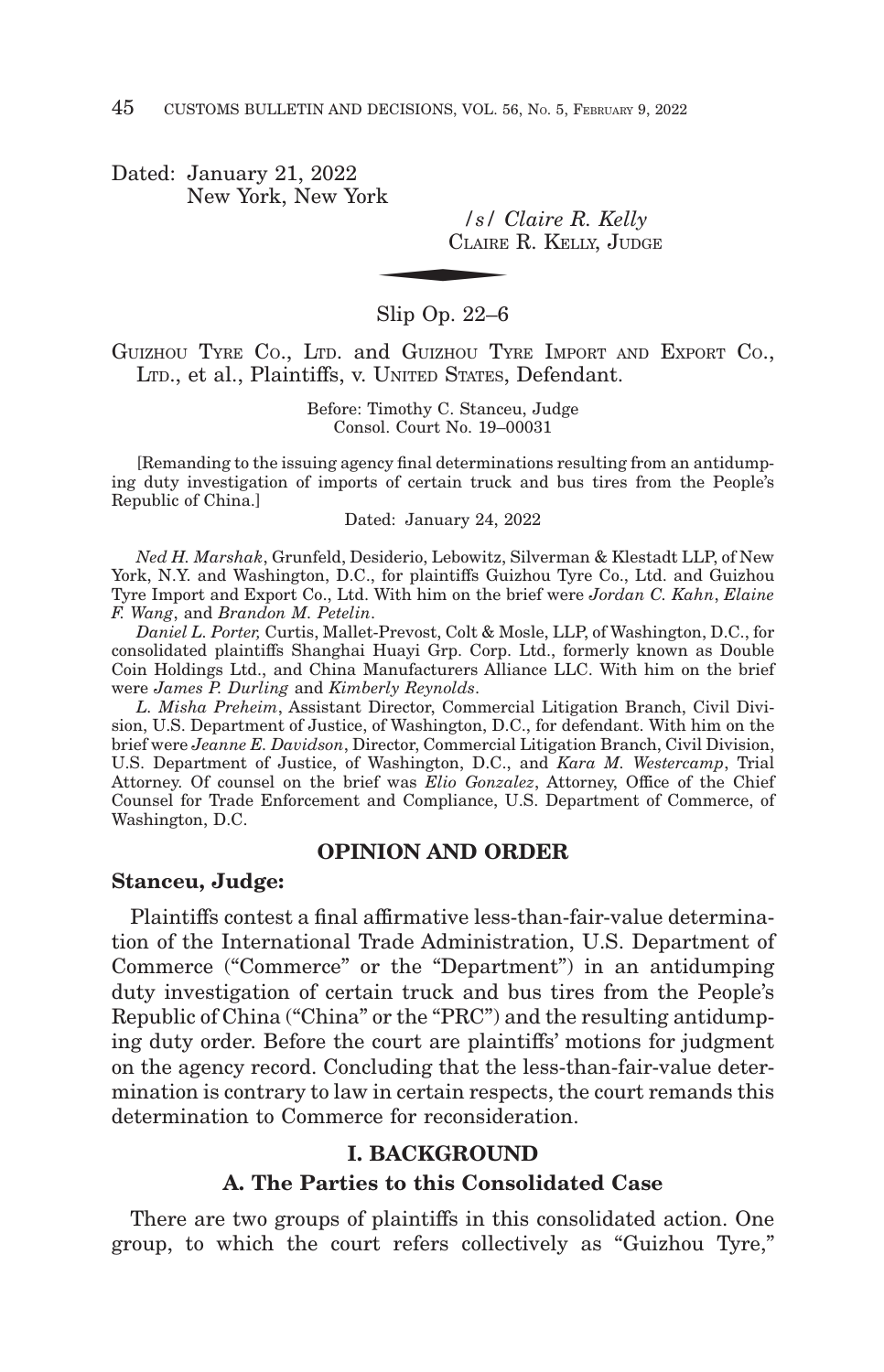consists of Guizhou Tyre Co., Ltd. ("GTC"), a Chinese producer of truck and bus tires, and its affiliated exporter, Guizhou Tyre Import and Export Co., Ltd. ("GTCIE"), a Chinese exporter of this merchandise. Compl. ¶ 3 (Apr. 15, 2019), ECF No. 7. The other group of plaintiffs consists of a Chinese producer and exporter of truck and bus tires, Shanghai Huayi Group Corporation Ltd., to which its counsel refers by its former name, Double Coin Holdings Ltd., and its affiliated U.S. importer, China Manufacturers Alliance LLC ("CMA"). Compl. ¶ 3 (Mar. 18, 2019), Ct. No. 19–00034, ECF No. 7. The court refers to these two plaintiffs collectively as "Double Coin." Defendant is the United States.<sup>1</sup>

# **B. The Antidumping Duty Investigation and the Contested Determinations**

Two related agency decisions stemming from an antidumping duty investigation are contested in this consolidated action.2 They are a Final "Less-Than-Fair Value ('LTFV')" Determination, *Truck and Bus Tires From the People's Republic of China: Final Affirmative Determinations of Sales at Less Than Fair Value and Critical Circumstances*, 82 Fed. Reg. 8,599 (Int'l Trade Admin. Jan. 27, 2017) (the "*Final LTFV Determination*"), and the subsequently-issued antidumping duty order ("Order"), *Truck and Bus Tires From the People's Republic of China: Antidumping Duty Order*, 84 Fed. Reg. 4,436 (Int'l Trade Admin. Feb. 15, 2019) (the "*Order*"). Incorporated by reference in the Final LTFV Determination is an "Issues and Decision Memorandum" containing specific findings and explanatory discussion. *Truck and Bus Tires from the People's Republic of China: Issues and Decision Memorandum for the Final Affirmative Determinations of Sales at Less Than Fair Value and Critical Circumstances* (Int'l Trade Admin. Jan. 19, 2017) (P.R. Doc. 855) ("*Final I&D Mem.*").<sup>3</sup>

Commerce initiated the antidumping duty investigation of certain truck and bus tires from the PRC (the "subject merchandise") in early

<sup>&</sup>lt;sup>1</sup> The United Steel, Paper and Forestry, Rubber, Manufacturing, Energy, Allied Industrial and Service Workers International Union, AFL-CIO, CLC ("USW"), the petitioner in the antidumping duty investigation, was a defendant-intervenor in this action from May 7, 2019 until its withdrawal from the litigation on August 19, 2019. *See* The USW's Consent Mot. to Intervene (May 2, 2019), ECF No. 9; Order (May 7, 2019), ECF No. 16; [USW]'s Consent Mot. to Withdraw as Def.-Int. (Aug. 16, 2019), ECF No. 32; Order (Aug. 19, 2019), ECF No. 33.

<sup>2</sup> Consolidated with the lead case, *Guizhou Tyre Co., Ltd. et al. v. United States*, Court No. 19–00031, is *China Mfrs. All. LLC et al. v. United States*, Court No. 19–00034. *See* Order (June 7, 2019), Ct. No. 19–00031, ECF No. 24.

<sup>&</sup>lt;sup>3</sup> All citations to documents from the administrative record are to public documents. These documents are cited as "P.R. Doc. \_\_."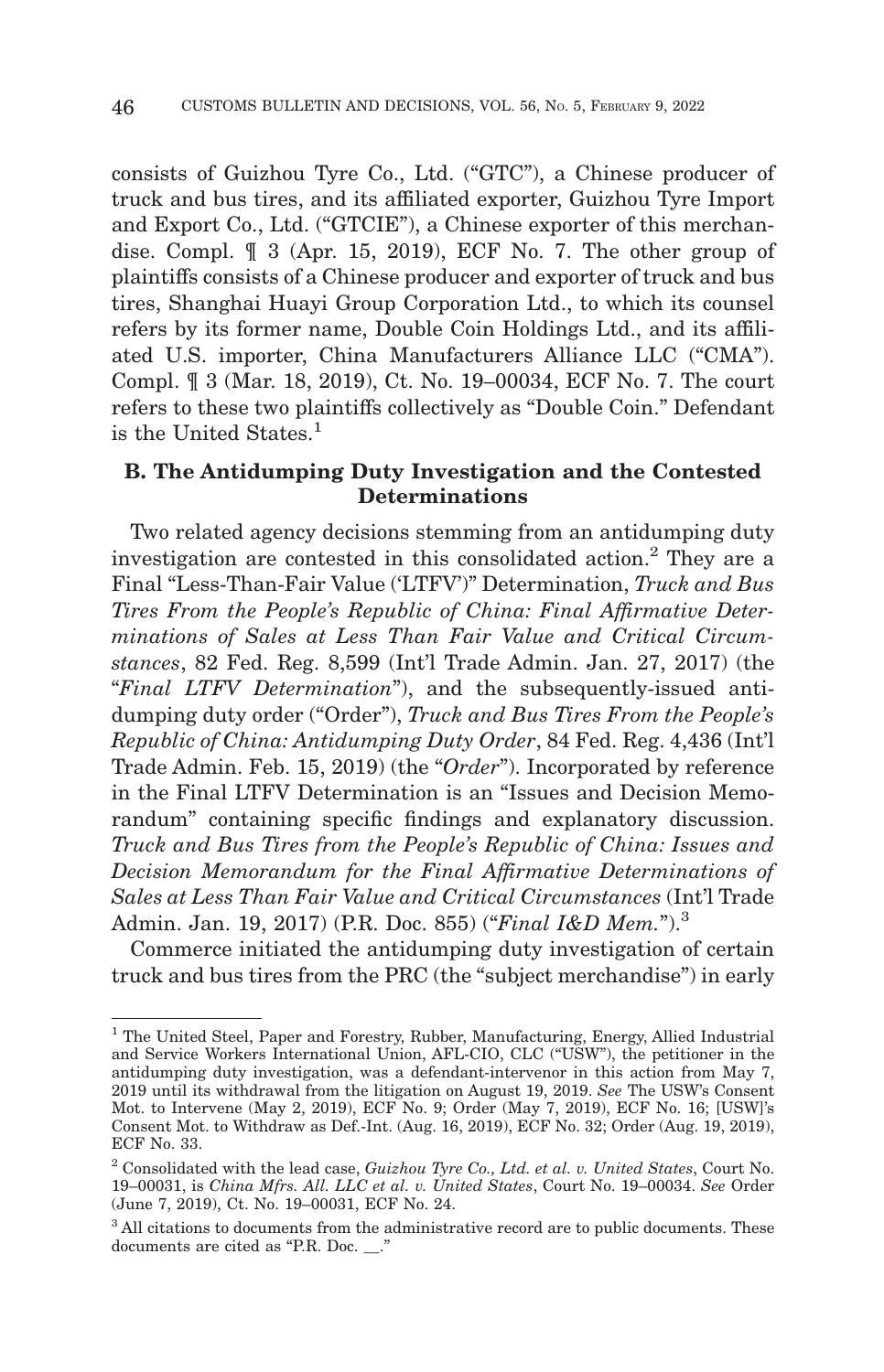2016, *Truck and Bus Tires From the People's Republic of China: Initiation of Antidumping Duty Investigation*, 81 Fed. Reg. 9,434 (Int'l Trade Admin. Feb. 25, 2016), with a period of investigation ("POI") of July 1, 2015 through December 31, 2015, *id*. at 9,435. Commerce published a Preliminary Affirmative LTFV Determination later that year, *Truck and Bus Tires From the People's Republic of China: Preliminary Affirmative Determinations of Sales at Less Than Fair Value and Critical Circumstances, and Postponement of Final Determination*, 81 Fed. Reg. 61,186 (Int'l Trade Admin. Sept. 6, 2016), which incorporated by reference the "Preliminary Decision Memorandum." *Truck and Bus Tires from the People's Republic of China: Decision Memorandum for the Preliminary Affirmative Determinations of Sales at Less Than Fair Value and Critical Circumstances, and Postponement of Final Determination* (Int'l Trade Admin. Aug. 26, 2016) (P.R. Doc. 716) (*"Prelim. Decision Mem."*). Commerce also published an Amended Preliminary LTFV Determination. *Truck and Bus Tires From the People's Republic of China: Amended Preliminary Affirmative Determination of Sales at Less Than Fair Value*, 81 Fed. Reg. 71,051 (Int'l Trade Admin. Oct. 14, 2016).

In the Final LTFV Determination, Commerce calculated an estimated weighted average dumping margin of 22.57% for what it considered to be a nationwide entity (the "PRC-wide" or "China-wide" entity) consisting of all exporters of the subject merchandise that it determined not to have rebutted its presumption of control by the PRC government. *Final LTFV Determination*, 82 Fed. Reg. at 8,604. Commerce included in the China-wide entity 102 companies that did not respond to the Department's requests for information during the preliminary phase of the antidumping duty investigation, *Prelim. Decision Mem.* at 4, and ten other companies that responded but were determined by Commerce to have failed to rebut its presumption of government control, *Prelim Decision Mem.* at 16–17*; Final I&D Mem.* at 6–8. Among the ten companies were Double Coin, *Prelim. Decision Mem.* at 16*; Final I&D Mem.* at 11–13, and GTCIE, *Prelim Decision Mem.* at 16*; Final I&D Mem.* at 24–28. Commerce calculated an individually determined estimated weighted average dumping margin of 9.00% for Prinx Chengshan (Shandong) Tire Co., Ltd., the other mandatory respondent, which Commerce considered to have rebutted its presumption of government control and thus was a "separate rate" respondent, i.e., a respondent entitled to receive a margin separate from the rate assigned to the PRC-wide entity. *Final I&D Mem.* at 6–7. Commerce assigned the 9.00% rate to the numerous other companies that Commerce also determined to have rebutted the pre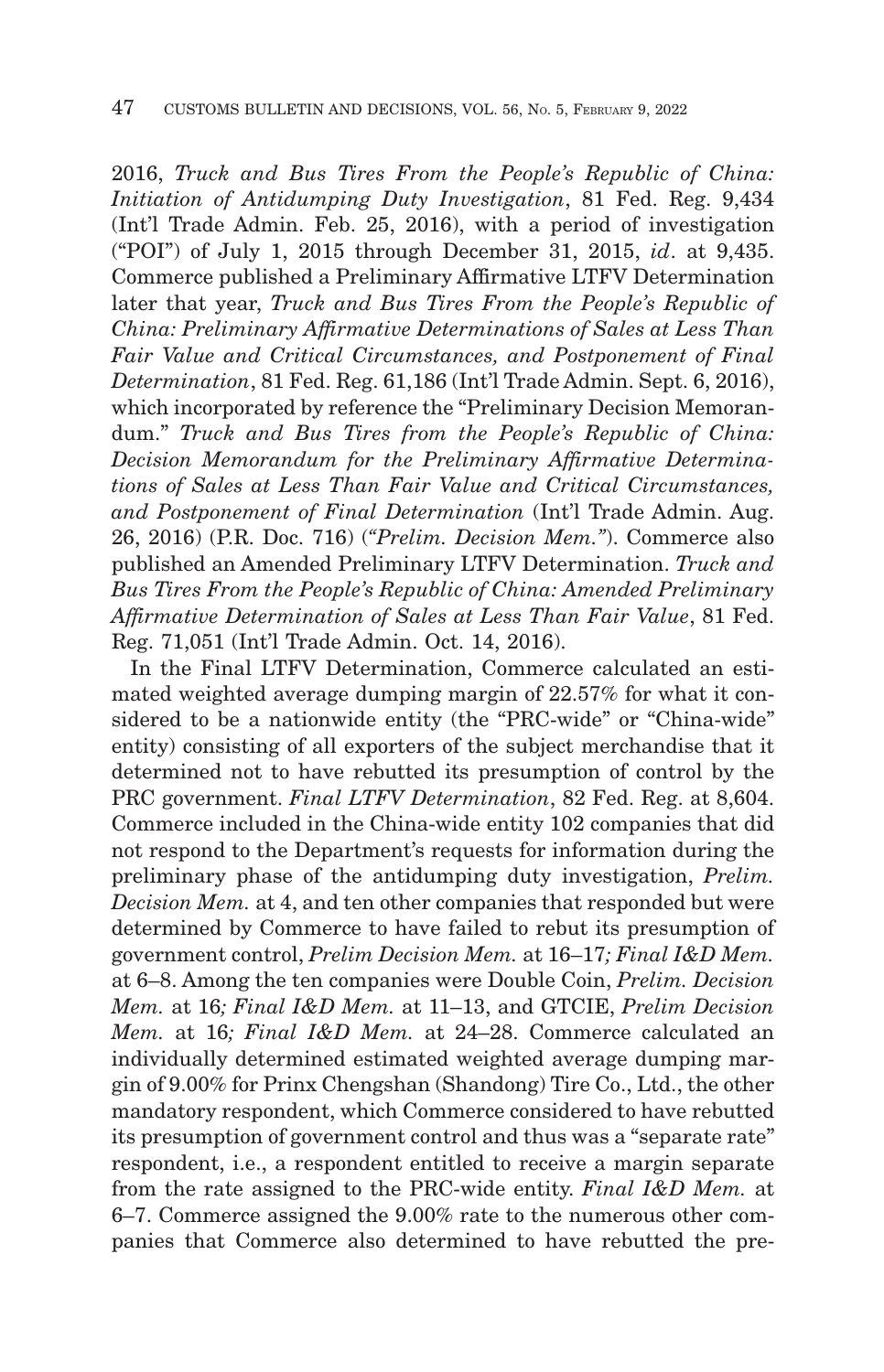sumption of government control and therefore qualified for a separate rate but, not having been individually investigated, did not receive an individually determined margin. *Final LTFV Determination*, 82 Fed. Reg. at 8,600–04; *Final I&D Mem.* at 6–7.

## **C. Proceedings Before the Court**

Guizhou Tyre and Double Coin commenced their respective actions on March 15, 2019. Summons, Ct. No. 19–00031, ECF No. 1; Compl. (Apr. 15, 2019), Ct. No. 19–00031, ECF No. 7; Summons, Ct. No. 19–00034, ECF No. 1; Compl. (Mar. 18, 2019), Ct. No. 19–00034, ECF No. 7. The actions were consolidated on June 7, 2019. Order, Ct. No. 19–00031, ECF No. 24.

Before the court are the Rule 56.2 motions for judgment on the agency record of Guizhou Tyre, *see* Mot. for J. on the Agency R. of Pls. [GTC] and [GTCIE] (Oct. 2, 2019), ECF Nos. 39 (conf.), 40 (public) ("Guizhou Tyre's Br."), and Double Coin, *see* Consolidated Pls.' Br. in Supp. of Rule 56.2 Mot. for J. on the Agency R. (Oct. 2, 2019), ECF No. 41–1 ("Double Coin's Br."). Defendant opposes both motions in all respects. Def.'s Resp. to Pls.' Rule 56.2 Mots. for J. on the Admin. R. (Feb. 7, 2020), ECF Nos. 48 (conf.), 49 (public) ("Def.'s Br."). Plaintiffs filed their replies to defendant's opposition on March 16, 2020. Reply of Pls. [GTC] & [GTCIE], ECF Nos. 50 (conf.), 51 (public) ("Guizhou Tyre's Reply"); Consolidated Pls.' Reply Br., ECF No. 52 ("Double Coin's Reply").

Guizhou Tyre submitted a Notice of Supplemental Authority in April 2021. Notice of Suppl. Authority (Apr. 30, 2021), ECF No. 61. Defendant filed a Notice of Supplemental Authority in June 2021. Notice of Suppl. Authority (June 28, 2021), ECF No. 62.

## **II. DISCUSSION**

## **A. Jurisdiction and Standard of Review**

The court exercises jurisdiction under section 201 of the Customs Courts Act of 1980, 28 U.S.C. § 1581(c), pursuant to which the court reviews actions commenced under section 516A of the Tariff Act of 1930 (the "Tariff Act"), *as amended* 19 U.S.C. § 1516a, including an action contesting a final determination that Commerce issues to conclude an antidumping duty investigation.<sup>4</sup>

In reviewing a final determination, the court "shall hold unlawful any determination, finding, or conclusion found . . . to be unsupported by substantial evidence on the record, or otherwise not in accordance

<sup>4</sup> All citations to the United States Code herein are to the 2012 edition, except where otherwise indicated.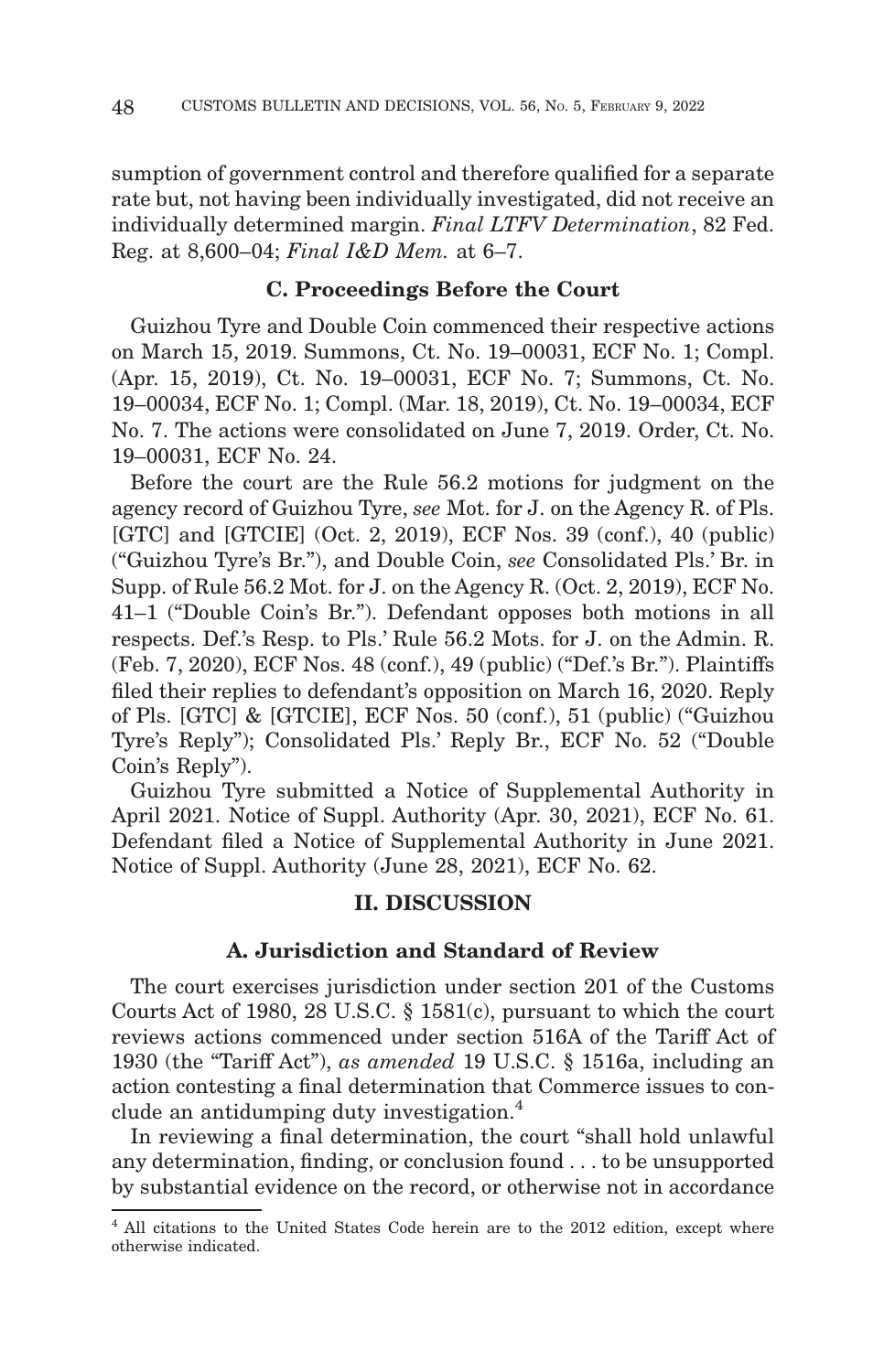with law." 19 U.S.C. § 1516a(b)(1)(B)(i). Substantial evidence refers to "such relevant evidence as a reasonable mind might accept as adequate to support a conclusion." *SKF USA, Inc. v. United States*, 537 F.3d 1373, 1378 (Fed. Cir. 2008) (quoting *Consol. Edison Co. v. Nat'l Labor Relations Bd.*, 305 U.S. 197, 229 (1938)).

## **B. Plaintiffs' Motions for Judgment on the Agency Record**

Guizhou Tyre raises three claims in contesting the Final LTFV Determination. One of its claims contests the legal basis for the Order: it asserts that the Order was invalid when issued because no affirmative finding of injury or threat by the U.S. International Trade Commission ("ITC" or "Commission") was in effect at that time. Guizhou Tyre's Br. 39–41. Guizhou Tyre claims, second, that the denial of its separate rate application was contrary to law because Commerce, abandoning its prior test for separate rate status without proper notice or explanation, failed to consider whether the government control it found was, specifically, control over export activities. *Id.* at 19–24. Its remaining claim is that the Department's determination that Guizhou Tyre did not rebut Commerce's presumption of *de facto* government control is unsupported by substantial evidence on the record. *Id.* at 24–30.

Double Coin asserts four claims. It claims that Commerce lacked statutory authority to establish a dumping margin for a nationwide entity. Double Coin's Br. 7–27. Its second and third claims, which parallel those of Guizhou Tyre, are that Commerce failed to apply its established separate rate methodology, *id.* at 27–29, and that Commerce was unsupported by substantial evidence in deciding that Double Coin did not rebut Commerce's presumption of *de facto* government control, *id.* at 30–49. Finally, Double Coin claims that Commerce contravened the antidumping duty statute when it selected Double Coin for individual investigation and then failed to verify Double Coin's relevant factual information. *Id.* at 49–53.

## **C. Guizhou Tyre's Claim that the Antidumping Duty Order Was Invalid at the Time of Issuance**

Guizhou Tyre claims that the Order was invalid when Commerce issued it on February 15, 2019, arguing that no affirmative injury or threat determination of the ITC had gone into effect as of that date. Guizhou Tyre's Br. 39–41. According to Guizhou Tyre, Commerce, before issuing the Order, should have awaited the outcome of litigation in this Court contesting the initial final determination of the ITC, which reached a negative finding of injury or threat to the domestic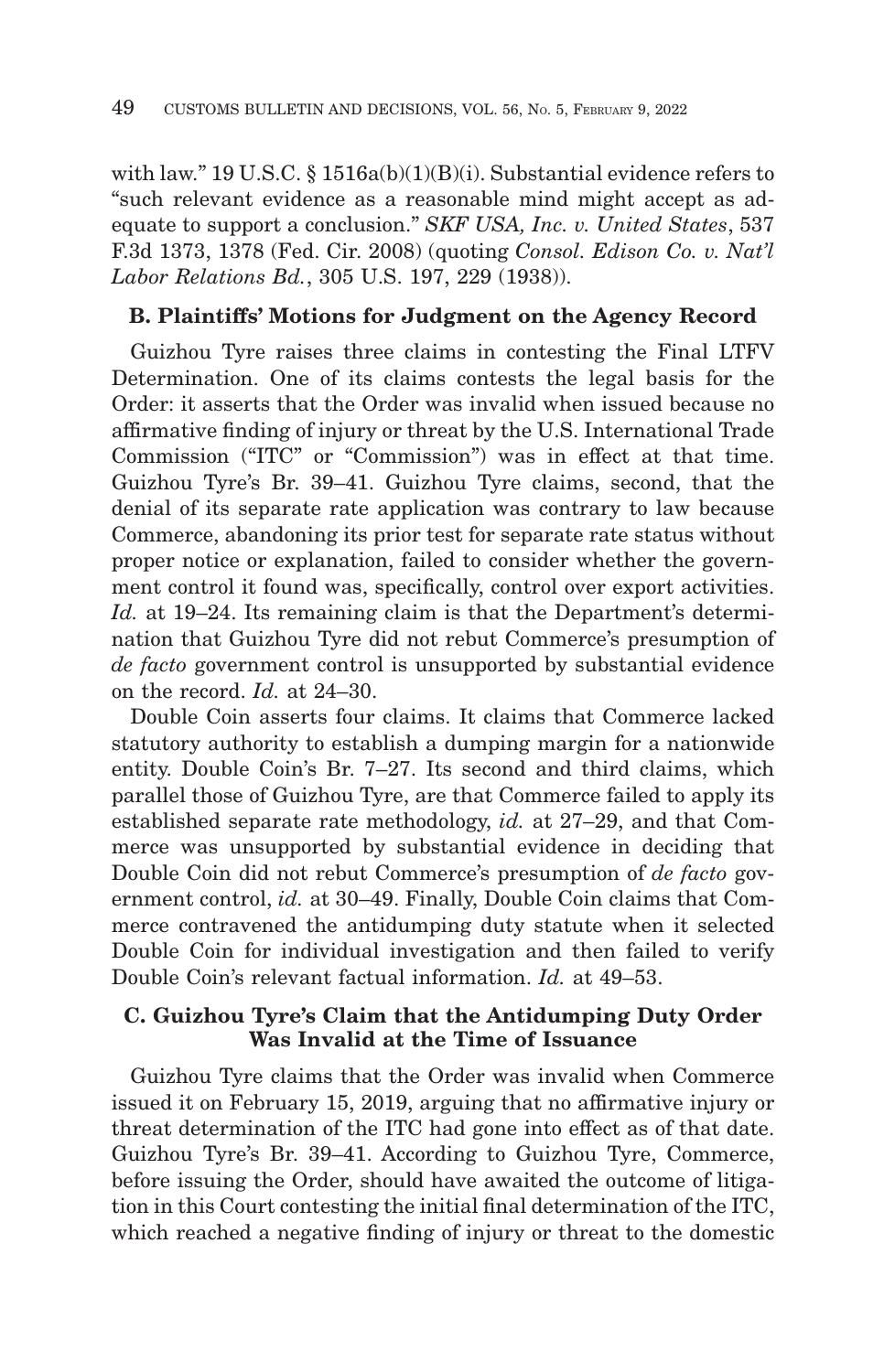industry. Guizhou Tyre's Reply 18; *see United Steel, Paper & Forestry, Rubber, Mfg., Energy, Allied Indus. & Serv. Workers, Int'l Union, AFL-CIO, CLC v. United States*, 42 CIT \_\_, \_\_, 348 F. Supp. 3d 1328, 1339 (2018) ("*USW I*"). Upon the conclusion of that litigation on February 18, 2020—approximately a year after Commerce issued the Order—this Court entered a judgment sustaining an affirmative final injury determination that the ITC submitted on remand. *United Steel, Paper & Forestry, Rubber, Mfg., Energy, Allied Indus. & Serv. Workers, Int'l Union, AFL-CIO, CLC v. United States*, 44 CIT \_\_, \_\_, 425 F. Supp. 3d 1374, 1381 (2020) ("*USW II*"). The court finds merit in Guizhou Tyre's claim.

Upon issuing the Order on February 15, 2019, Commerce, as background, referred to the Commission's initial, negative final determination, stating that "[o]n March 13, 2017, the ITC notified Commerce of its final determination that an industry in the United States is not materially injured or threatened with material injury within the meaning of section  $735(b)(1)(A)$  of the Act [19 U.S.C. § 1673d(b)(1)(A)] by reason of imports of truck and bus tires from China at less than fair value." *Order*, 84 Fed. Reg. at 4,436 (footnote omitted). "Accordingly, Commerce instructed CBP [U.S. Customs and Border Protection] to liquidate entries of subject merchandise without regard to antidumping duties." *Id*. (footnote omitted). The Commission published its negative final determination four days later. *Truck and Bus Tires From China*, 82 Fed. Reg. 14,232 (Int'l Trade Comm'n Mar. 17, 2017).

On April 14, 2017, the petitioner in the antidumping duty investigation commenced an action in this Court according to section 516A of the Tariff Act, 19 U.S.C. § 1516a, to contest the ITC's negative final determination. Summons (Apr. 14, 2017), Ct. No. 17–00078, ECF No. 1; Compl. (Apr. 14, 2017), Ct. No. 17–00078, ECF No. 6. Reviewing that determination, this Court held on November 1, 2018, that some, but not all, of the Commission's material findings of fact in the negative final determination were supported by substantial record evidence. *USW I*, 42 CIT at\_\_, 348 F. Supp. 3d at 1339–40. On that basis, this Court remanded the negative material injury determination back to the Commission for reconsideration of various findings. *Id*.

On January 30, 2019, the ITC issued its redetermination in response to this Court's order of remand in *USW I*. *See Order*, 84 Fed. Reg. at 4,436. This redetermination concluded that imports of truck and bus tires from China materially injured the domestic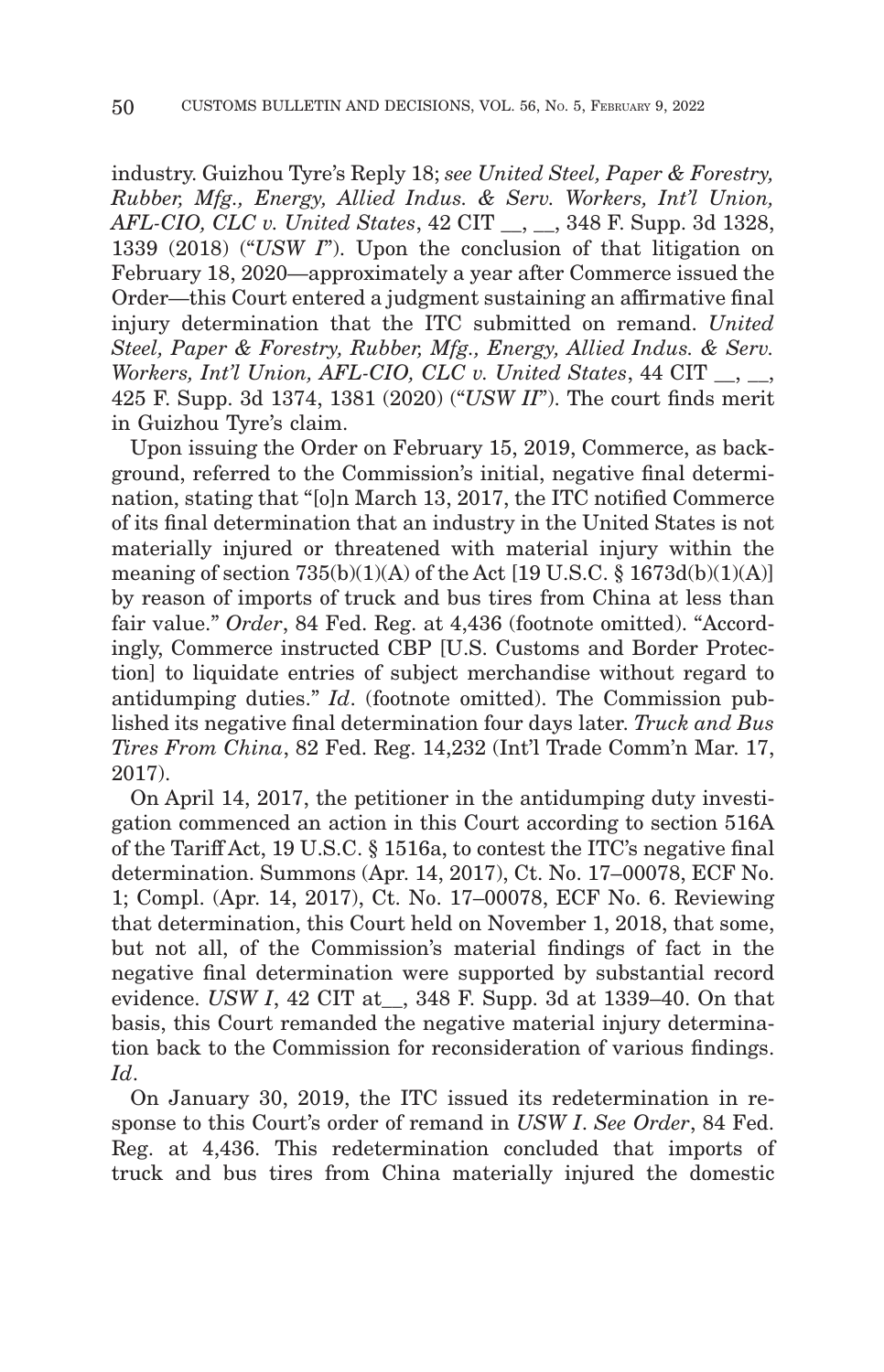industry.5 *See USW II*, 44 CIT at\_\_, 425 F. Supp. 3d at 1377. On February 8, 2019, the ITC notified Commerce of its affirmative remand redetermination. *Order*, 84 Fed. Reg. at 4,436. Seven days later, on February 15, 2019, Commerce published the Order. *Id*. The ITC published a notice announcing its affirmative remand redetermination. *Truck and Bus Tires From China*, 84 Fed. Reg. 4,855 (Int'l Trade Comm'n Feb. 19, 2019).

On February 18, 2020, more than a year after Commerce issued the Order, the Court of International Trade sustained the ITC's remand redetermination. *USW II*, 44 CIT at \_\_, 425 F. Supp. 3d at 1381. This Court entered judgment the same day.<sup>6</sup> Judgment (Feb. 18, 2020), Ct. No. 17–00078, ECF No. 120.

Guizhou Tyre argues that the ITC's remand redetermination had no legal effect at the time it was issued because it was merely a redetermination pending a decision of this Court. Guizhou Tyre's Br. 40 ("Just as all other trade redeterminations made on remand lack legal effect until affirmed by this Court, it is patently unreasonable for the *AD Order* to have issued before such affirmance."). It submits that "Commerce should not have issued the *AD Order* until after this Court affirmed the ITC redetermination." Guizhou Tyre's Reply 18.

Disagreeing with Guizhou's Tyre's argument, defendant responds that Commerce issued the Order in compliance with 19 U.S.C. § 1673e(a) (2018), which, according to defendant, required Commerce to issue an antidumping duty order within seven days of being notified by the Commission, on February 8, 2019, of the affirmative material injury determination. Def.'s Br. 30–31 (citing 19 U.S.C. § 1673e(a) (2018)). The government argues, in addition, that the Department's issuance of the Order following the ITC's notification to Commerce of the affirmative remand redetermination complied with its obligation under the relevant Tariff Act provisions as construed by the Court of Appeals for the Federal Circuit ("Court of Appeals" or "CAFC") in *Diamond Sawblades Mfrs. Coal. v. United States*, 626 F.3d 1374 (Fed. Cir. 2010) ("*Diamond Sawblades IV*"). *Id.* Guizhou Tyre maintains that *Diamond Sawblades IV* does not control the outcome of this case, arguing that certain language in the opinion, which addresses a factual situation other than the one that was

<sup>&</sup>lt;sup>5</sup> While reaching an affirmative injury determination in its remand redetermination, "the ITC found that critical circumstances do not exist with respect to imports of subject merchandise from China that are subject to Commerce's final affirmative critical circumstances finding." *Truck and Bus Tires From the People's Republic of China: Antidumping Duty Order*, 84 Fed. Reg. 4,436, 4,436 (Feb. 15, 2019).

<sup>6</sup> No notice of appeal having been filed in the *USW* litigation, the judgment of the Court of International Trade sustaining the ITC's affirmative injury determination became final and conclusive 60 days later, on April 18, 2020.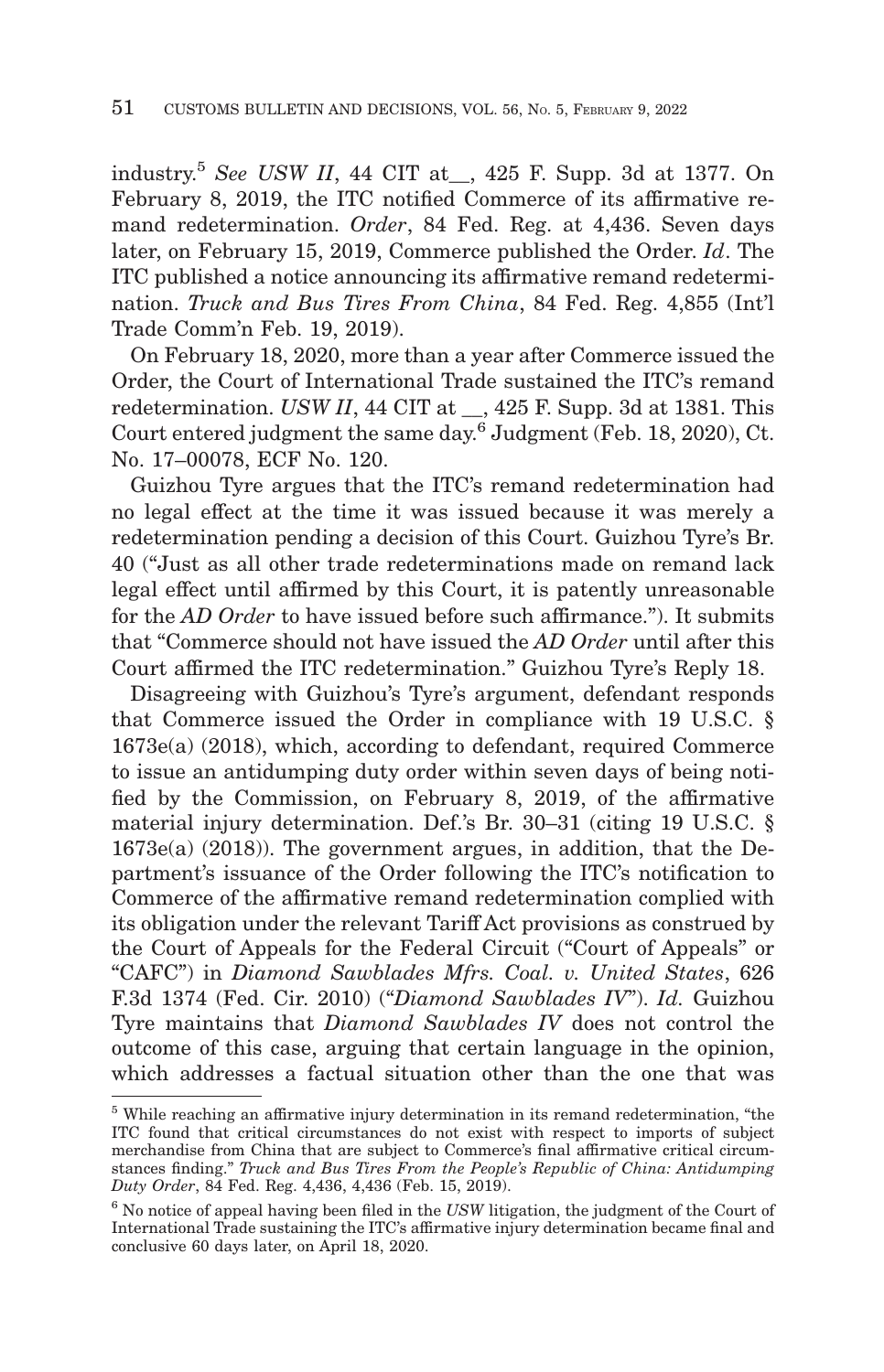before the Court of Appeals, is *dicta*. Guizhou Tyre's Reply 18. For the reasons discussed below, the court agrees with Guizhou Tyre's argument.

*Diamond Sawblades IV*, which affirmed the decision of this Court in *Diamond Sawblades Mfrs. Coal. v. United States*, 33 CIT 1422, 650 F. Supp. 2d 1331 (2009) ("*Diamond Sawblades III*"), arose from facts that were dissimilar, in a critical respect, to those of this case. As discussed below, the antidumping duty orders involved in the *Diamond Sawblades* litigation were issued after this Court sustained an affirmative ITC determination reached on remand during the litigation. The pertinent facts in the *Diamond Sawblades* litigation, as presented in the various judicial opinions, are as follows.

Following an affirmative final LTFV determination by Commerce on May 22, 2006, the ITC, on July 11, 2006, published a negative final determination, concluding that the diamond sawblades industry in the United States was neither materially injured, nor threatened with material injury, by the subject imports from Korea and China. *See Final Determination of Sales at Less Than Fair Value and Final Partial Affirmative Determination of Critical Circumstances: Diamond Sawblades and Parts Thereof from the People's Republic of China*, 71 Fed. Reg. 29,303 (Int'l Trade Comm'n May 22, 2006), *as amended by Notice of Amended Final Determination of Sales at Less Than Fair Value: Diamond Sawblades and Parts Thereof from the People's Republic of China*, 71 Fed. Reg. 35,864 (Int'l Trade Comm'n June 22, 2006); *Diamond Sawblades Mfrs. Coal. v. United States*, 32 CIT 134, 134 (2008) ("*Diamond Sawblades I*"). The petitioner in the antidumping duty investigation, the Diamond Sawblades Manufacturers Coalition, contested the Commission's negative final determination in an action brought in this Court, *Diamond Sawblades I* at 142, which ruled that the ITC had relied upon an unsupported finding and remanded the case to the Commission for further proceedings, *id*. at 150. On remand, the Commission, on May 14, 2008, reached a negative determination of injury, but an affirmative determination of threat, to the domestic industry; this Court sustained the ITC's remand redetermination on January 13, 2009. *Diamond Sawblades Mfrs. Coal. v. United States*, 33 CIT 48 (2009) ("*Diamond Sawblades II*").

On January 22, 2009, the Commission notified Commerce that the Court of International Trade had issued a final decision sustaining the ITC's affirmative remand redetermination, and in response, Commerce published a notice pursuant to 19 U.S.C.  $\S$  1516a(c)(1) (a "*Timken*" notice) on February 10, 2009. *See Diamond Sawblades III*,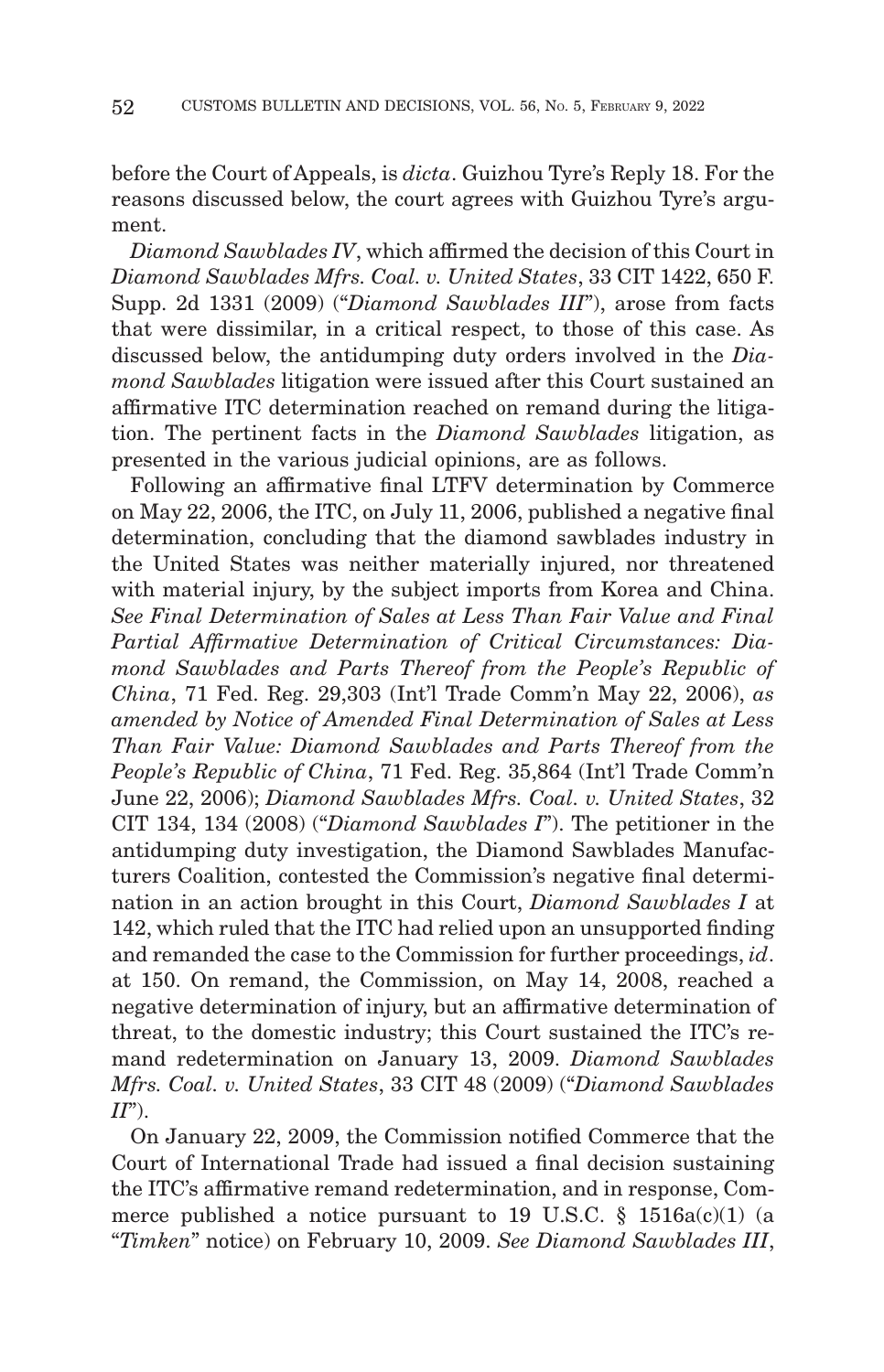33 CIT at 1424, 650 F. Supp. 2d at 1335; *see also Diamond Sawblades and Parts Thereof from the People's Republic of China and the Republic of Korea: Notice of Court Decision Not in Harmony With Final Determination of the Antidumping Duty Investigations*, 74 Fed. Reg. 6,570 (Int'l Trade Admin. Feb. 10, 2009).7 The Department's *Timken* notice on the decision of this Court in *Diamond Sawblades II* announced that "[i]f the [Court of International Trade's] opinion in this case is not appealed, or is affirmed on appeal, then antidumping duty orders on diamond sawblades from the PRC and Korea will be issued." *Diamond Sawblades and Parts Thereof from the People's Republic of China and the People's Republic of Korea: Notice of Court Decision Not in Harmony With Final Determination of the Antidumping Duty Investigations,* 74 Fed. Reg. at 6,570. On March 13, 2009, parties who had been defendant-intervenors in the litigation before this Court filed notices of appeal of the judgment sustaining the Commission's affirmative redetermination. *Diamond Sawblades III*, 33 CIT at 1425, 650 F. Supp. 2d at 1335.

The dispute in *Diamond Sawblades III* arose when the petitioner in the antidumping duty investigation, the Diamond Sawblades Manufacturers Coalition, claimed that Commerce erred in declining to issue antidumping duty orders, and declining to order the collection of cash deposits, until the judgment entered by this Court in *Diamond Sawblades II* became final and conclusive, i.e., when appeals had been exhausted. The petitioner sought as a remedy a writ of mandamus to compel Commerce to issue antidumping duty orders and order the collection of cash deposits. *Id*., 33 CIT at 1425, 650 F. Supp. 2d at 1336. In *Diamond Sawblades III*, this Court issued the writ of mandamus, and the Court of Appeals affirmed that decision in *Diamond Sawblades IV*, 626 F.3d at 1383. The Court of Appeals stated that "the statutory scheme imposes a mandatory duty on Commerce to issue antidumping duty orders covering the subject entries upon being notified of the Commission's final determination, a notification that in this case occurred on January 22, 2009," which was the date the ITC notified Commerce that the Court of International Trade, in *Diamond*

 $^7$  Sections 1516a(c)(1) and 1516a(e) of Title 19, United States Code, 19 U.S.C. § 1516a(c)(1), require publication of a notice of a final court decision of the Court of International Trade or the Court of Appeals for the Federal Circuit sustaining, in whole or in part, a cause of action brought under 19 U.S.C. § 1516a to contest a final determination of Commerce or the Commission, within 10 days of that court decision. *Timken Co. v. United States*, 893 F.2d 337 (Fed. Cir. 1990), held that the notice of a decision of the Court of International Trade under this provision must be published within 10 days of such decision, regardless of whether the decision remains subject to appeal, and that Commerce must order the liquidation of entries of subject merchandise to be suspended until there is a "conclusive" judicial decision in the case, i.e., when the decision can no longer be attacked on appeal. *Id.* at 341–42.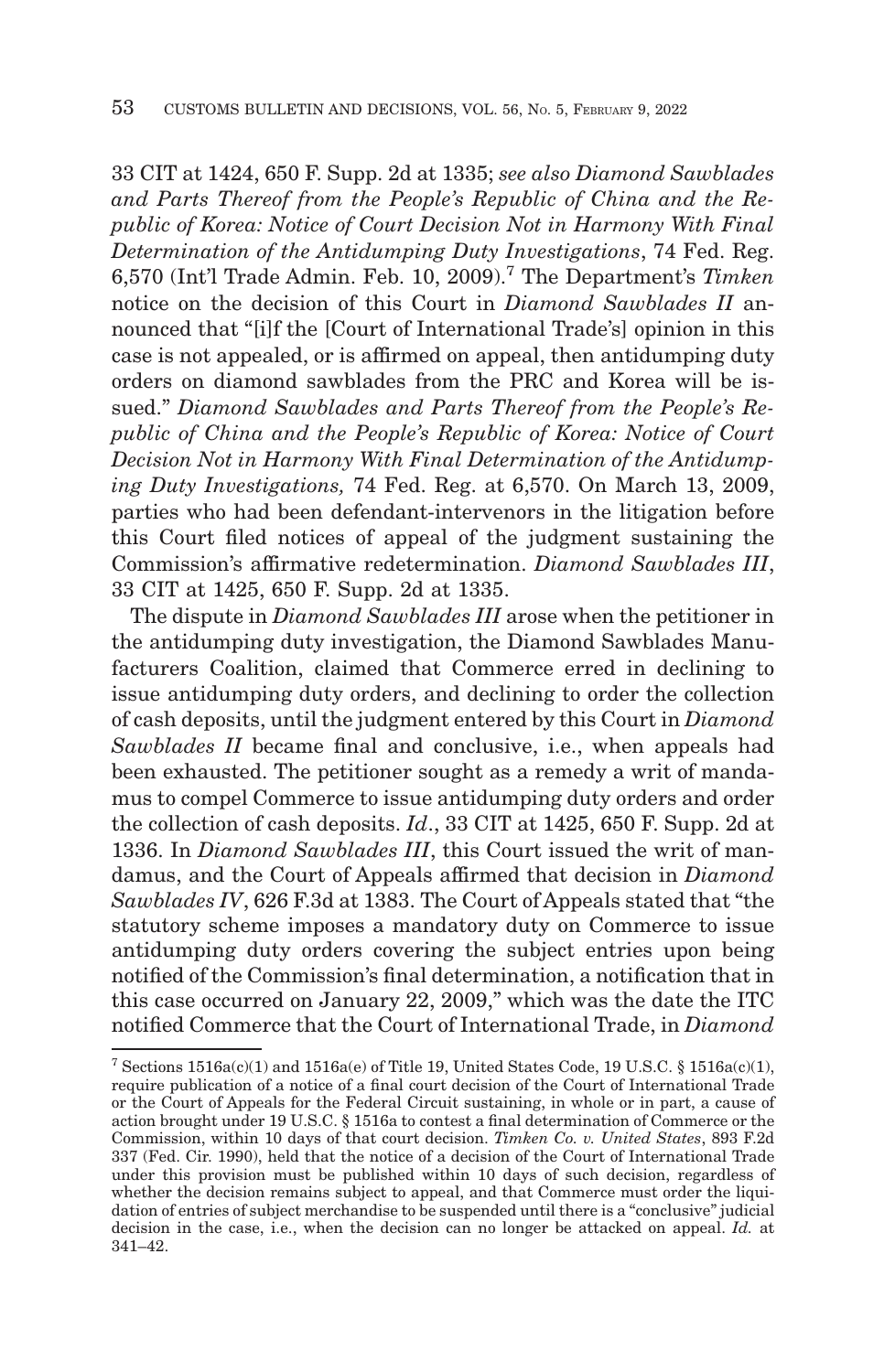*Sawblades II*, had sustained its remand redetermination. *Id.* The Court of International Trade had entered a judgment sustaining the Commission's remand redetermination on January 13, 2009, nine days prior to the ITC's notification. *Diamond Sawblades II*, 33 CIT at 48–49.

The issue before the Court of Appeals in *Diamond Sawblades IV* was whether the Court of International Trade erred in issuing a writ of mandamus to compel the immediate publication of the antidumping duty orders and order the collection of cash deposits. *Diamond Sawblades IV*, 626 F.3d at 1375–76. At that point in time, the Court of International Trade already had entered a judgment sustaining the ITC's remand redetermination, a judgment that was not yet "conclusive" as it still was subject to appeal. As the Court of Appeals explained,

Commerce took the position that under the governing statutes it was not required to issue antidumping duty orders or to collect cash deposits until the final conclusion of the litigation challenging the predicates for entering antidumping duty orders, i.e., until Commerce received notice from the Commission that no appeal would be taken to this court or, if an appeal was taken, until this court issued a "conclusive decision" upholding the decision of the Court of International Trade.

*Diamond Sawblades IV*, 626 F.3d at 1377. Rejecting the Department's position, the Court of Appeals resolved the issue before it by holding that Commerce erred in delaying the issuance of the antidumping duty orders, and ordering the collection of cash deposits, as it awaited a final and conclusive judicial determination in the parallel litigation contesting the ITC's negative final determination. *Id*. at 1383–84. The Court of Appeals ruled, therefore, that this Court had not abused its discretion in issuing the writ of mandamus to compel Commerce to issue the antidumping duty orders and collect cash deposits. *Id*.

The opinion in *Diamond Sawblades IV* contains the following passage:

 To be sure, as we have noted, the Commission in this case issued its notification to Commerce at the time of the court decision upholding its remand determination, rather than at the time of the remand determination itself. In that respect, the Commission appears to have erroneously assumed that its obligation to issue a notice under section 1673d(d) was triggered by the court decision upholding its remand determination, rather than by the issuance of the remand determination itself. Nonetheless, the Commission's notice, even if late, still constituted a valid notification of the Commission's final determination on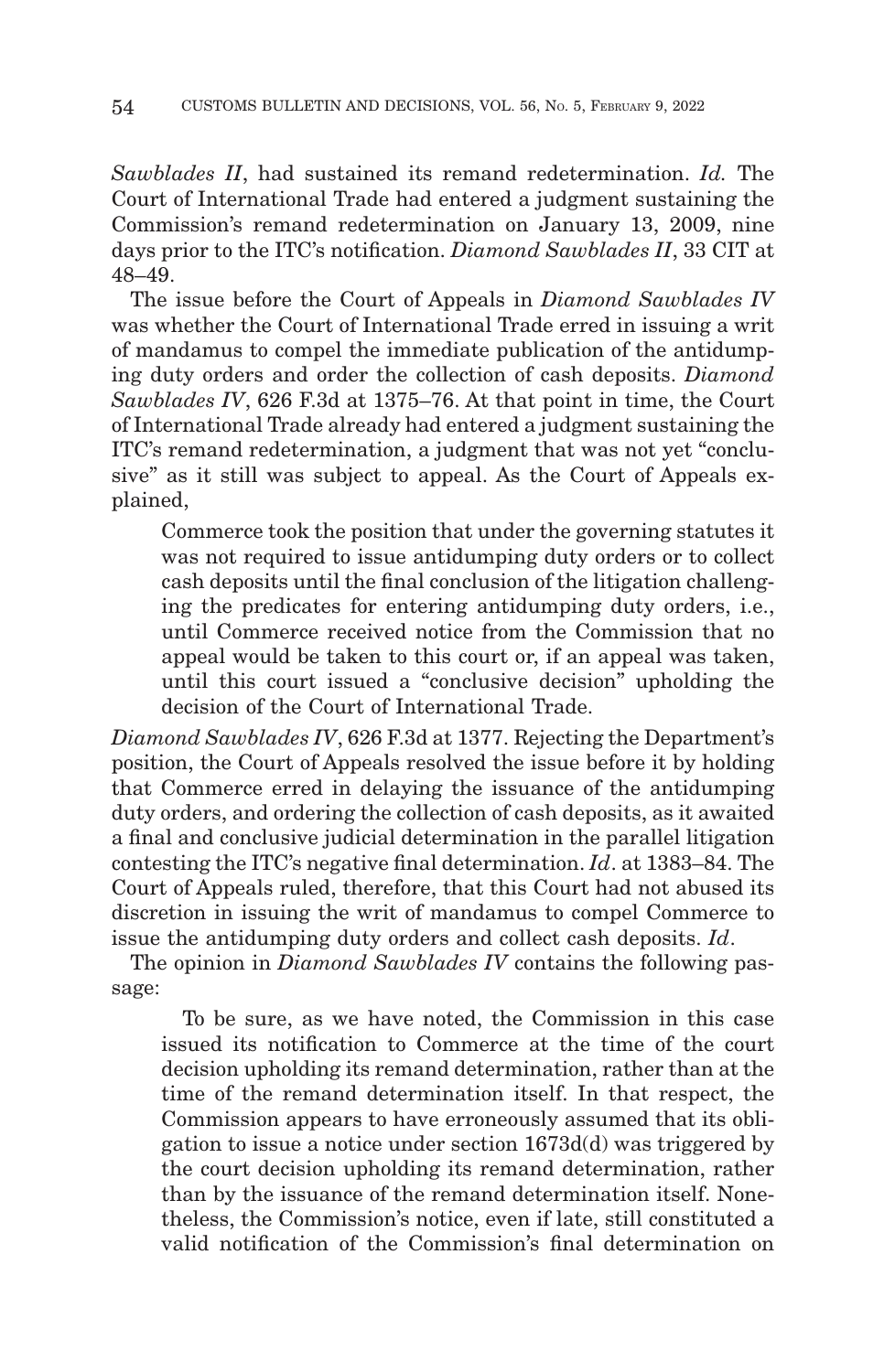remand for purposes of section 1673d(d), and it therefore triggered Commerce's obligation to issue an antidumping duty order under section 1673e(a). Nothing in *Timken* [*v. United States*, 893 F.2d 337 (Fed. Cir. 1990)] or any other decision of this court is to the contrary.

*Id*. at 1381. Earlier in the *Diamond Sawblades IV* opinion, in a footnote, the Court of Appeals stated that:

The Commission waited until after the Court of International Trade sustained its remand determination, even though the governing statute, 19 U.S.C. § 1673d(d), requires that notification of a determination be made "[w]henever the . . . Commission makes a determination" under section 1673d; the statute does not require or contemplate that the notification will issue only after court review of the Commission's remand redetermination.

*Id*. at 1378 n.1.

Guizhou Tyre argues that the conclusion by the Court of Appeals that the Commission's obligation to issue the *Timken* notice was triggered by the ITC's remand redetermination does not state the holding of *Diamond Sawblades IV* and is, instead, *dicta*. Guizhou Tyre is correct. The issue on appeal in *Diamond Sawblades IV* was whether Commerce unlawfully delayed the issuance of antidumping duty orders and cash deposit collection. The issue of whether the *Commission* erred in notifying Commerce of its remand redetermination only after that redetermination had been sustained by the Court of International Trade was not before, or decided by, the Court of International Trade in *Diamond Sawblades III* and accordingly was not before the Court of Appeals in *Diamond Sawblades IV*. Had that issue actually been before the Court of Appeals, and fully briefed on that basis, the appellate court may have reached a different conclusion. Although the opinion in *Diamond Sawblades IV* speculated that "the Commission appears to have erroneously assumed that its obligation to issue a notice under section 1673d(d) was triggered by the court decision upholding its remand determination, rather than by the issuance of the remand determination itself," *id*. at 1381, this sentence does not state a holding of the case and, therefore, is not controlling on the claim Guizhou Tyre raises in this dispute.

Unlike *Diamond Sawblades IV*, this case squarely presents the question of whether Commerce, as Guizhou Tyre claims, erred in issuing the Order, and directing the collection of cash deposits pursuant to that Order, *before* the Court of International Trade had decided whether the ITC's affirmative remand redetermination should be sustained or remanded back to the Commission. The court next turns to this question.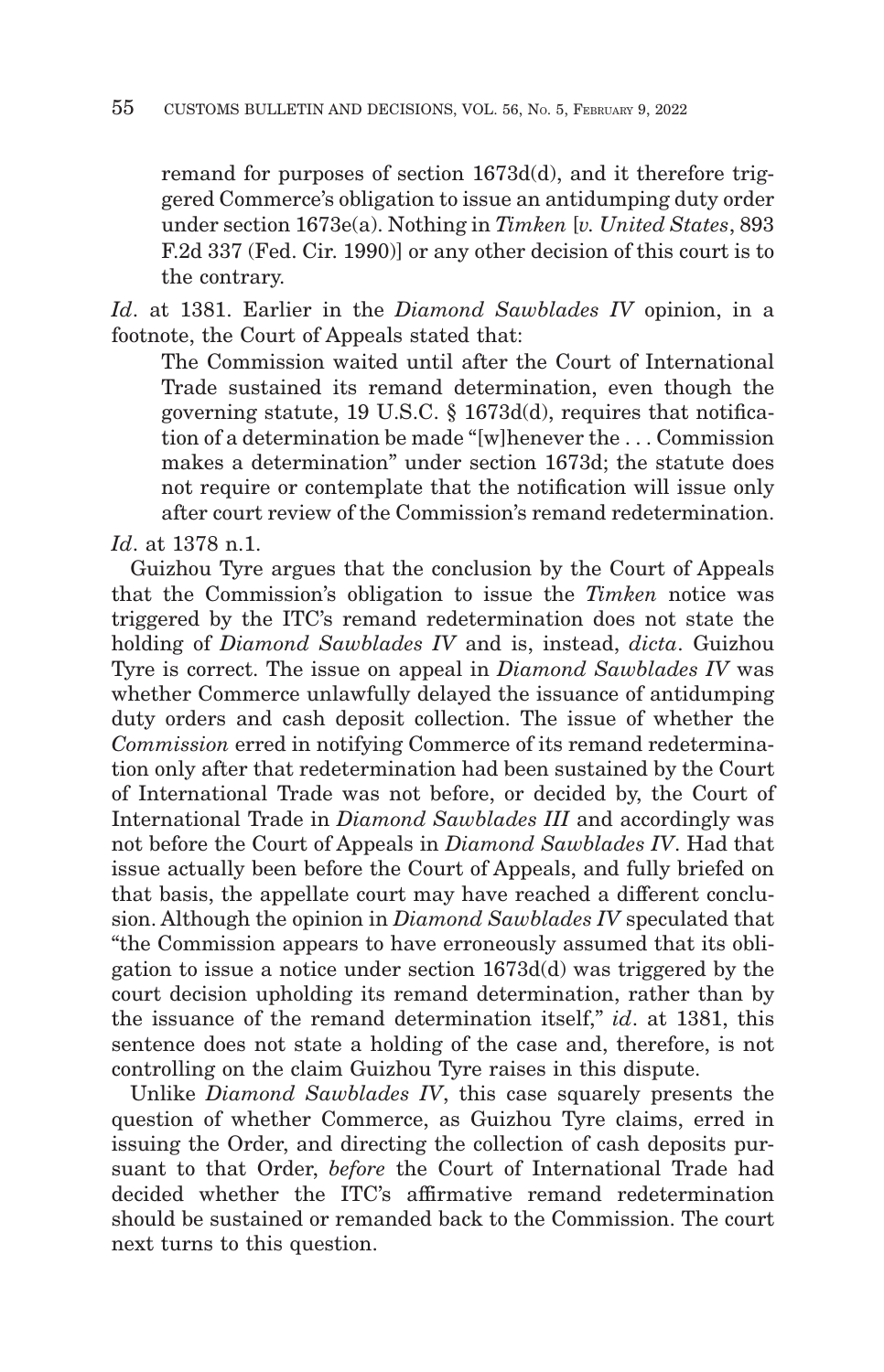The court considers, first, the immediate effect, and the continuing effect, of the ITC's negative final determination. The Commission notified Commerce of this determination on March 13, 2017.<sup>8</sup> See *Order*, 84 Fed. Reg. at 4,436. On March 17, 2017, the Commission published this determination in the Federal Register. *Truck and Bus Tires From China*, 82 Fed. Reg. at 14,232. According to the Tariff Act, the immediate effect of publication was to terminate the antidumping duty investigation, both as to the Commission and as to Commerce. *See* 19 U.S.C. § 1673d(c)(2) (directing, in the event of a negative final determination of the ITC under § 1673d(b), that "the investigation shall be terminated upon the publication of notice of that negative determination.")<sup>9</sup> The statute directed, further, that upon the publication of the Federal Register notice required by 19 U.S.C. § 1673d(d), Commerce "shall—(A) terminate the suspension of liquidation under section  $1673b(d)(2)$  of this title, and (B) release any bond or other security, and refund any cash deposit, required under section  $1673b(d)(1)(B)$  of this section."<sup>10</sup> *Id.* 

The continuing effect of the ITC's negative final determination is also defined by the Tariff Act. An affirmative final determination of the Commission being essential to the entry of an antidumping duty order, the effect of the Commission's negative final determination in this instance was to preclude the issuance of any antidumping duty order, from the date of publication (March 17, 2017) until invalidation of that negative final determination. *See* 19 U.S.C. §§ 1673,  $1673d(c)(2)$  (requiring for the issuance of an antidumping duty order an affirmative final less-than-fair value determination by Commerce and an affirmative final injury or threat determination by the Commission).

The court considers, next, the effect of the Commission's submitting its remand redetermination for this Court's consideration on January

<sup>8 &</sup>quot;Whenever the administering authority or the Commission makes a determination under this section [1673d], it shall notify the petitioner, other parties to the investigation, and the other agency of its determination and of the facts and conclusions of law upon which the determination is based, and it shall publish notice of its determination in the Federal Register." 19 U.S.C. § 1673d(d).

<sup>&</sup>lt;sup>9</sup> The *USW* litigation in this Court continued for approximately the next three years, i.e., from April 14, 2017 to February 18, 2020, the date this Court entered its judgment in *United Steel, Paper & Forestry, Rubber, Mfg., Energy, Allied Indus. & Serv. Workers, Int'l Union, AFL-CIO, CLC v. United States*, 44 CIT \_\_, 425 F. Supp. 3d 1374 (2020) ("*USW II*"). Therefore, the antidumping duty investigation, having been terminated by operation of 19 U.S.C. § 1673d(c)(2) on March 17, 2017, was not ongoing during the pendency of the *USW* litigation.

<sup>&</sup>lt;sup>10</sup> Commerce, on April 4, 2017, instructed U.S. Customs and Border Protection to liquidate all affected entries "without regard to antidumping duties." *Order*, 84 Fed. Reg. at 4,436 ("Accordingly, Commerce instructed CBP to liquidate entries of subject merchandise without regard to antidumping duties.") & 4,436 n.3 (citing CBP Message No. 7094307 dated Apr. 4, 2017).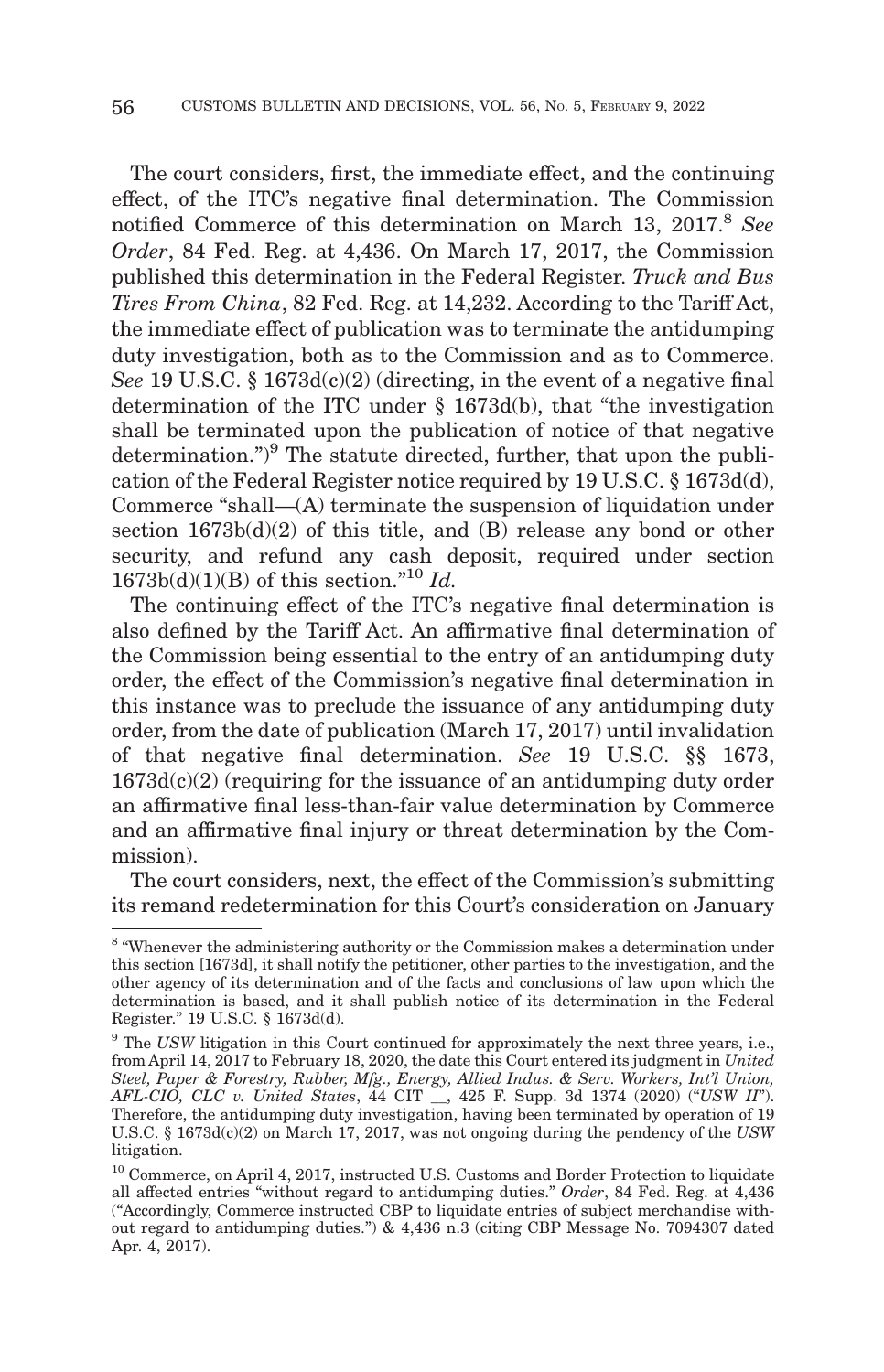30, 2019, during the *USW* litigation, and its notifying Commerce of its remand redetermination on February 8, 2019. The court concludes that neither event invalidated the ITC's negative final determination, and neither put the ITC's affirmative remand redetermination into effect.

The negative ITC determination was a *final* determination (as defined in 19 U.S.C.  $\S$  1673d(b)). By operation of 19 U.S.C.  $\S$  $1673d(c)(2)$ , it went into effect and was not invalidated by the subsequent commencement of the action under 19 U.S.C. § 1516a to contest it. After that action was brought, the Court of International Trade, on November 1, 2018, issued an interlocutory order directing the Commission to reconsider certain findings (on the nature of export subsidies and on price effects) it had made in reaching its negative determination and to submit a new decision upon remand. *USW I*, 42 CIT at \_\_, 348 F. Supp. 3d at 1339–40. This Court ordered reconsideration of the negative final determination "consistent with this opinion." *Id*. at 1339. The *USW* litigation continued for another year (until the entry of judgment on February 18, 2020) and entailed this Court's considering comments of the parties on the ITC's remand redetermination and an oral argument. *See USW II*, 44 CIT at \_\_, 425 F. Supp. 3d at 1377. Necessarily, the litigation carried with it the possibility of further changes to the outcome prior to a final disposition. *See*, *e.g.*, USCIT R. 54(b) (stating the general rule that any decision of this Court that does not adjudicate all claims or the rights and liabilities of all parties "may be revised at any time before the entry of a judgment").

While it is well established that the Court of International Trade, in conducting judicial reviews under section 516A of the Tariff Act, has the power to issue interlocutory orders, including orders for reconsideration of contested determinations of Commerce or the Commission, section 516A also contemplates that judicial review in the Court of International Trade will result in an agency "disposition" that is "consistent with the final disposition of the court." 19 U.S.C. § 1516a(c)(3) (2018) ("If the final disposition of an action brought under this section is not in harmony with the published determination of the Secretary, the administering authority, or the Commission, the matter shall be remanded to the Secretary, the administering authority, or the Commission, as appropriate, for disposition consistent with the final disposition of the court."). As of January 30, 2019, the date the ITC submitted its remand redetermination, as of February 8, 2019, the date the ITC notified Commerce of that redetermination, and as of February 15, 2019, the date Commerce published the Order, the Court of International Trade was far from reaching a final disposi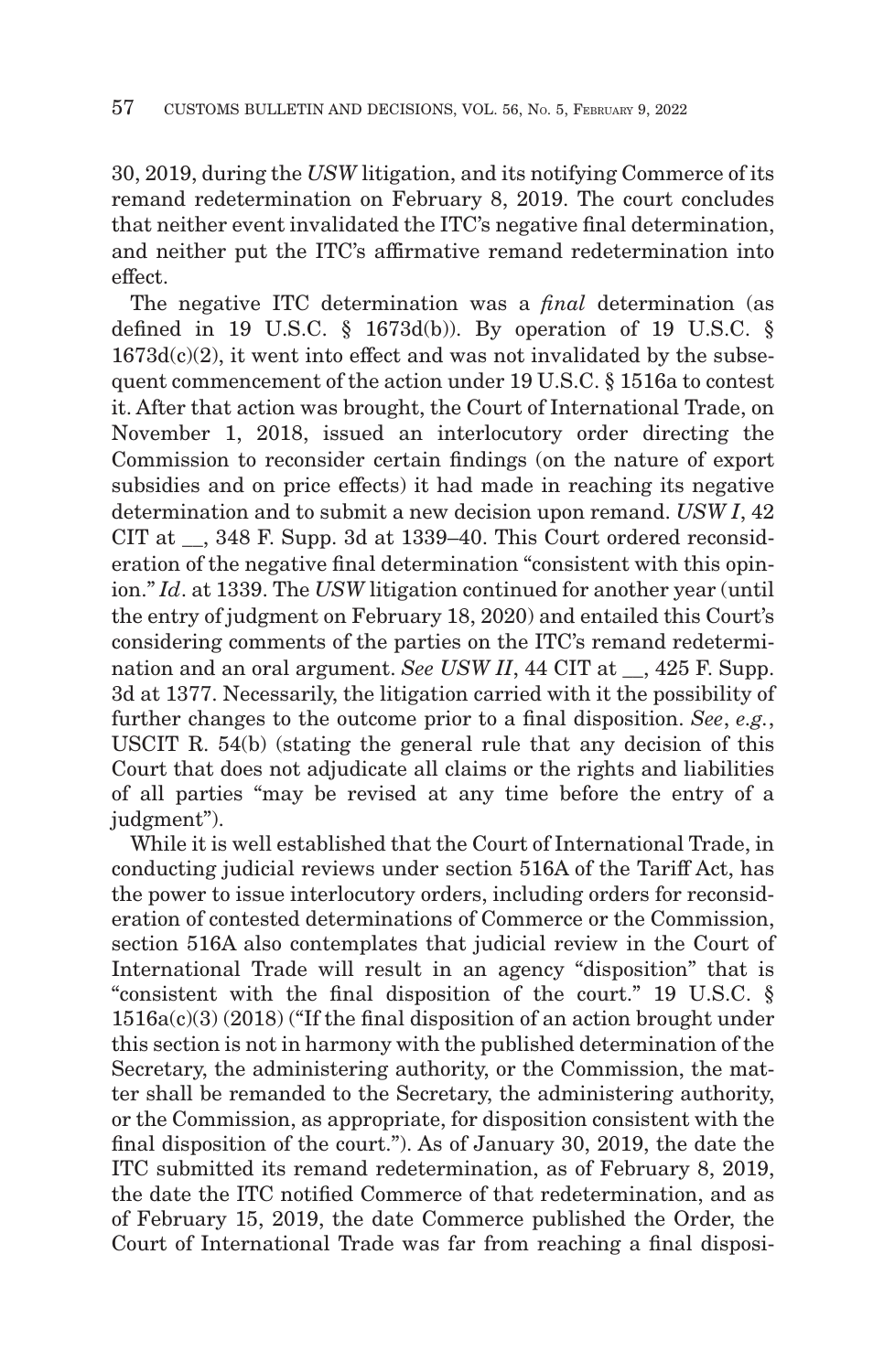tion, for it had yet even to decide whether the ITC's remand redetermination complied with the interlocutory order it had issued on November 1, 2018. Were that redetermination ultimately held by this Court not to so comply, it could not have been put into effect in any respect, including by the collection of cash deposits upon publication of an antidumping duty order. Nevertheless, Commerce took steps to effectuate the ITC's remand redetermination by issuing the Order and directing U.S. Customs and Border Protection ("Customs") to collect cash deposits thereunder. Those steps were authorized neither by the Tariff Act nor by the Court of International Trade, and in effect they usurped this Court's authority over the conduct of the judicial review proceeding.

In addition to arguing that the Department's action was in accord with the decision of the Court of Appeals in *Diamond Sawblades IV*, defendant also argues that Commerce was required to issue the Order when it did to comply with the directive in 19 U.S.C. § 1673e(a) (2018). Def.'s Br. 30–31. The court rejects this argument. The cited provision states that "[w]ithin 7 days after being notified by the Commission of an affirmative determination under section 1673d(b) of this title, the administering authority [i.e., Commerce] shall publish an antidumping duty order." 19 U.S.C. § 1673e(a) (2018). The "affirmative determination under section 1673d(b)" mentioned in this provision is a "final determination" of material injury or threat by the Commission, made in the ordinary course during an antidumping duty investigation, and following a final LTFV determination by Commerce. *See id.* § 1673d(b) (2018). That was not the situation at the time Commerce erroneously entered the Order. For the reasons the court discussed previously, the antidumping duty investigation, having been terminated upon the ITC's earlier negative final determination, was not ongoing at that time. Because finality—in any sense of the word—had not yet attached to the ITC's remand redetermination as of February 8, 2019, the date the ITC notified Commerce of it, Commerce did not have before it a notification by the Commission of a decision that was described by 19 U.S.C. § 1673e(a) (2018), and the Department's authority or duty to issue an antidumping duty order had not yet arisen.<sup>11</sup>

The court's conclusion is further illustrated by an example. If, for instance, a contested final determination of the ITC were an affirma-

<sup>&</sup>lt;sup>11</sup> In the *Diamond Sawblades* litigation, the Commission described its affirmative remand redetermination as "final" in the notification it submitted to Commerce. *See Diamond Sawblades IV*, 626 F.3d at 1379. As mentioned *supra*, this notification followed the entry of judgment by this Court sustaining the remand redetermination, an event that had not occurred as of the time the ITC notified Commerce of its remand redetermination in the *USW* litigation.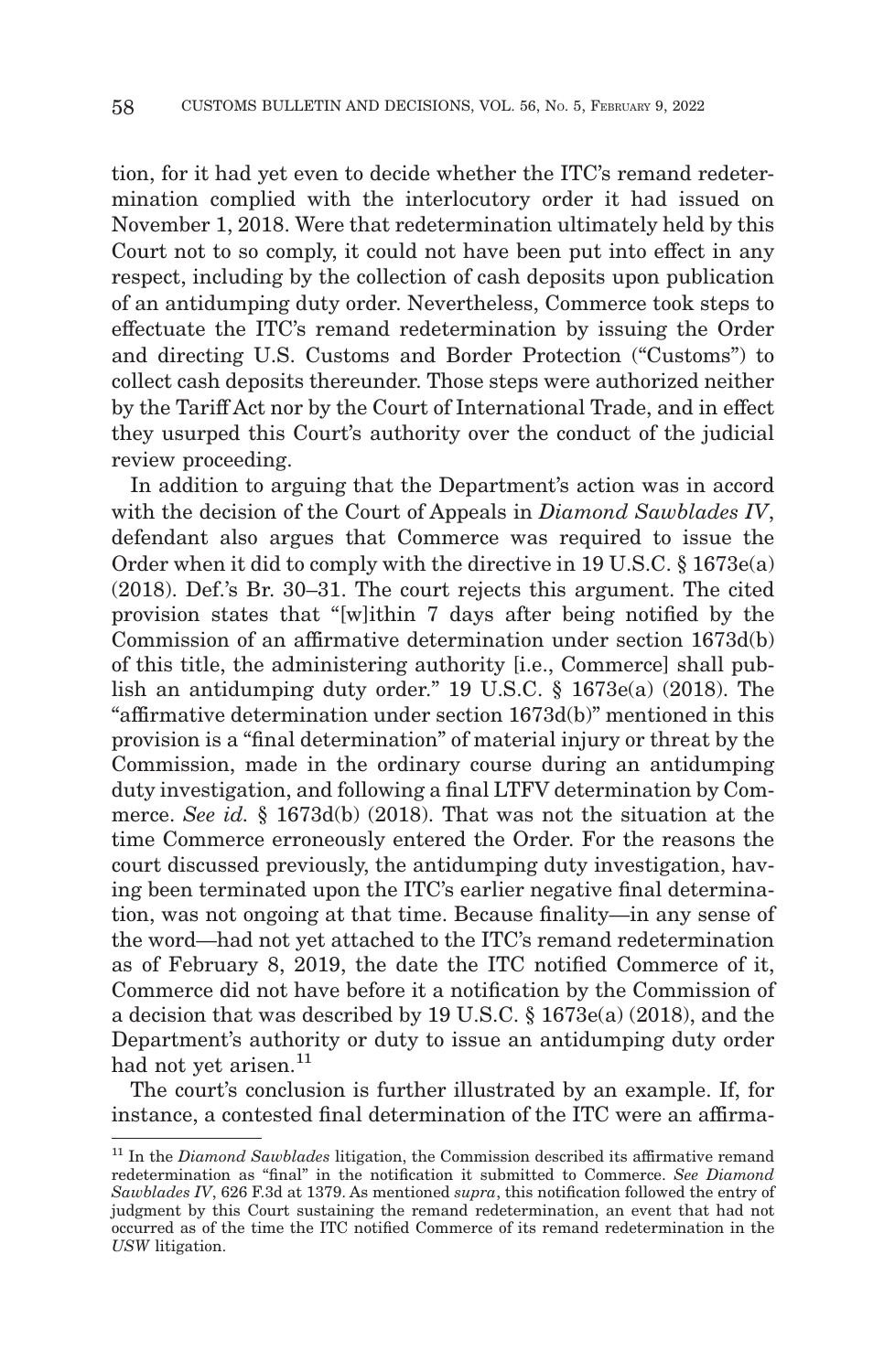tive one instead of a negative one (followed, necessarily, by the publication of an antidumping duty order), and were the ITC's affirmative final determination contested in this Court with the result that the Commission submitted a negative determination on remand, it could not correctly be argued that the ITC's mere notification to Commerce of that negative remand redetermination, or the submission of that decision for the consideration of this Court, would have been sufficient to revoke the antidumping duty order. The ITC's negative determination on remand would not have been the equivalent of a negative determination under 19 U.S.C. § 1673d(b)(1) (2018), which, in order to effect a termination of an antidumping duty investigation by operation of 19 U.S.C.  $\S$  1673d(c)(2) (2018), must be one to which finality has attached. Under neither that factual scenario, nor the one presented by this case, does any provision in the Tariff Act attach finality to a redetermination by an administrative agency that is submitted for this Court's consideration in remand proceedings this Court conducts to adjudicate a challenge to a final agency determination brought under 19 U.S.C. § 1516a (2018).

In summary, the ITC's remand redetermination was not a determination described by 19 U.S.C. § 1673e(a) (2018) as of February 8, 2019, the date the ITC notified Commerce of this decision. Therefore, the Department's issuance of the Order on February 15, 2019, *Order*, 84 Fed. Reg. at 4,436, was premature.

The court next addresses the issue of the procedure Commerce should have followed with respect to issuance of an antidumping duty order. In provisions that do not refer specifically to judicial review, the Tariff Act specifies the normal procedures for issuance of an antidumping duty order when Commerce and the ITC have issued affirmative final determinations: "If the determinations of the administering authority and the Commission under subsections (a)(1) [19 U.S.C.  $\S$  1673d(a)(1) (2018), the final less-than-fair value determination by Commerce] and (b)(1) [19 U.S.C. § 1673d(b)(1) (2018), the final determination of the Commission] are affirmative, then the administering authority shall issue an antidumping duty order under section 1673e(a) of this title." 19 U.S.C. § 1673d(c)(2) (2018). The Commission's affirmative remand redetermination was sustained in a judgment of this Court entered on February 18, 2020. Judgment, Ct. No. 17–00078, ECF No. 120. In accordance with the holding of *Diamond Sawblades IV*, Commerce was required to take steps to publish an antidumping duty order at that time rather than after any appeal of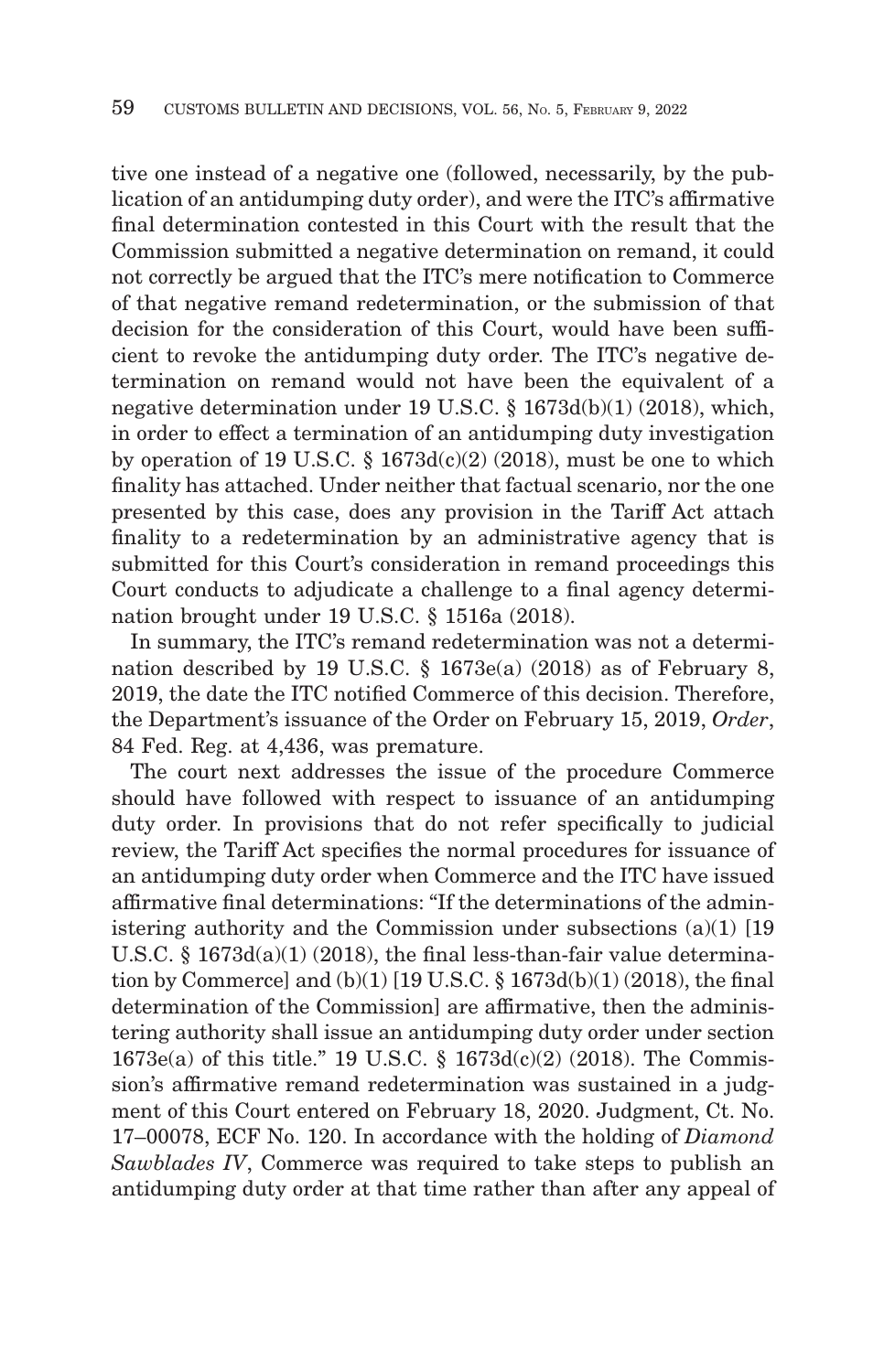the judgment entered in *USW II* had been exhausted.<sup>12</sup> Because the earliest date Commerce could have published an antidumping duty order in the Federal Register was February 21, 2020, the court, consistent with the holding in *Diamond Sawblades IV*, intends to adopt this date in fashioning a remedy for Guizhou Tyre's successful claim that the Order was issued prematurely.<sup>13</sup>

In issuing the Order on February 15, 2019, Commerce announced a series of implementing steps. It stated, first, that "Commerce will direct CBP to assess, upon further instruction by Commerce, antidumping duties equal to the amount by which the normal value of the merchandise exceeds the export price (or constructed export price) of the merchandise, for all relevant entries of truck and bus tires from China." *Order*, 84 Fed. Reg. at 4,436. "These antidumping duties will be assessed on unliquidated entries of truck and bus tires from China entered, or withdrawn from warehouse, for consumption on or after the effective date of this antidumping duty order." *Id*. Second, Commerce announced that "effective the publication date of this order, we will instruct CBP to suspend liquidation on all entries of truck and bus tires from China" and that "[t]hese instructions suspending liquidation will remain in effect until further notice." *Id*. at 4,437. Third, Commerce announced that "[w]e will also instruct CBP to require cash deposits at rates equal to the estimated weighted-average dumping margins indicated below." *Id*. The notice specified the rate of 22.57% for the "China-Wide Entity" (which included GTCIE), *id*. at 4,440, and which cash deposit rate would be adjusted downward to 2.83% upon deducting the amended countervailing duty rate of 19.74% attributable to domestic pass-through subsidies and export subsidies, as determined in "the concurrent countervailing duty investigation," *id*. at 4,437 n.9.

<sup>&</sup>lt;sup>12</sup> Under 19 U.S.C. § 1516a(c)(1) (2018) and the companion provision, 19 U.S.C. § 1516a(e) (2018), as interpreted by *Timken Co.*, 893 F.2d at 337, Commerce should have arranged for Federal Register publication of a *Timken* notice. The court is unable to find a *Timken* notice for the *USW II* decision of this Court in the Federal Register issues published for the ten-day period following February 18, 2020.

<sup>&</sup>lt;sup>13</sup> The court recognizes that as a practical matter, it would have been unlikely (but not impossible) that Commerce could have published an antidumping duty order on Friday, February 21, 2020. Under "regular schedule" procedures for Federal Register publication, doing so would have required Commerce to submit the document to the Federal Register by 2:00 p.m. on Tuesday, February 18, 2020, the same day this Court issued its judgment in *USW II. See* 1 C.F.R. § 17.2 (2019) (under which submission before 2:00 p.m. results in publication on the third day after submission). It would not appear that the publication under the "Criteria for emergency publication," *id*. § 17.3 ("prevention, alleviation, control, or relief of an emergency situation") would have been available, and even if it had been, publication earlier than February 21, 2020 would have been extremely unlikely. Based on the circumstances, court intends to adopt February 21, 2020 as the earliest date Commerce possibly could have published an antidumping duty order.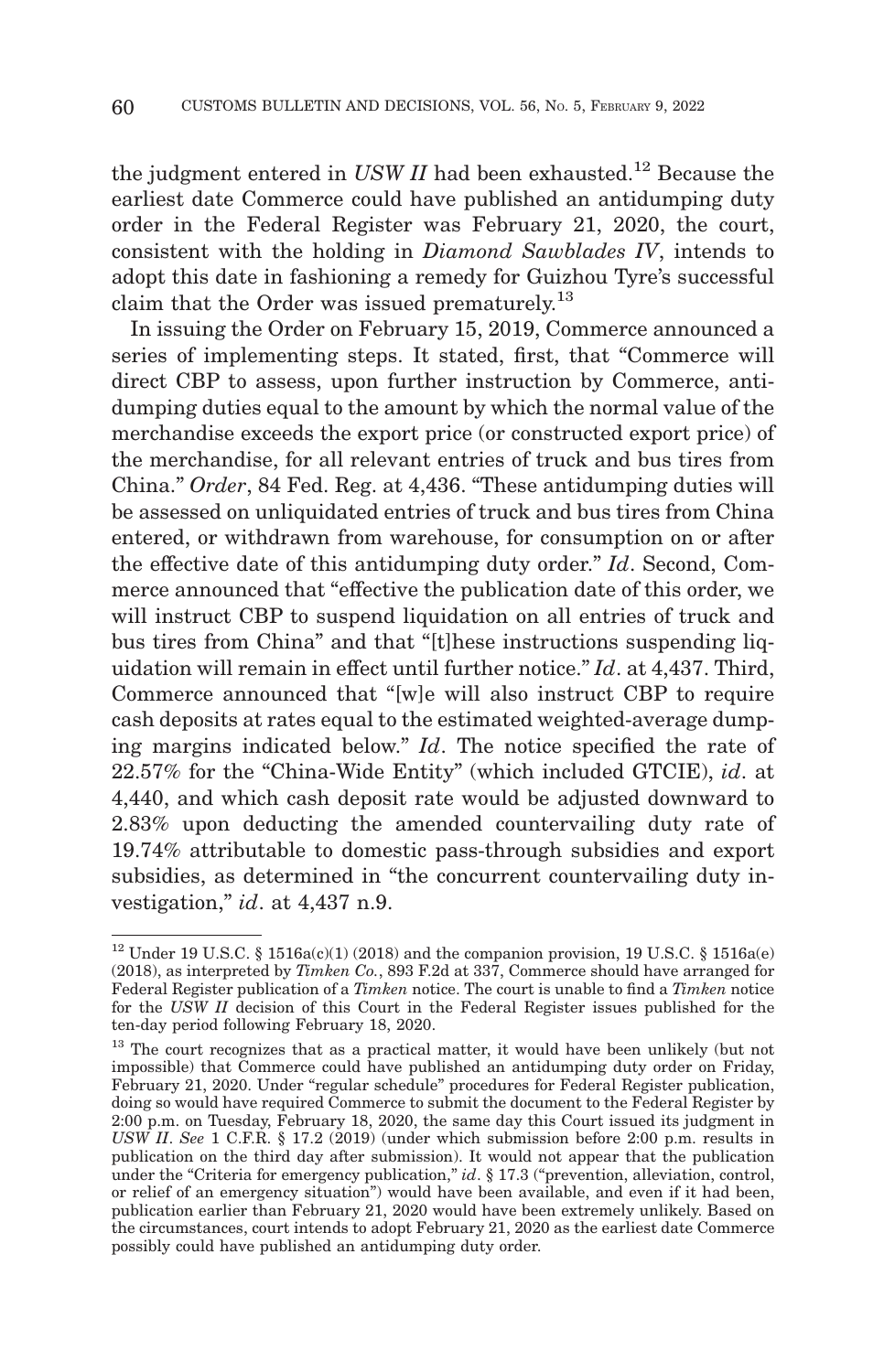As the court noted previously, the effect of the publication of the ITC's initial, negative determination on March 17, 2017, as provided by 19 U.S.C. §  $1673d(c)(2)$ , was termination of the investigation, termination of the suspension of liquidation that previously had been imposed under 19 U.S.C. § 1673b(d)(2), the release of any security, and the refund of any cash deposits. By operation of that statutory provision, the investigation remained terminated until the first possible effective date of an antidumping duty order, which in this instance appears to have been February 21, 2020. In this situation, the Tariff Act requires that entries made prior to that date not be assessed antidumping duties. The court intends to order Commerce to direct Customs to liquidate these entries without regard to antidumping duties and to refund all cash deposits collected on these entries, with interest as provided by law, when it enters a judgment to conclude this judicial review proceeding. In the remand redetermination that Commerce will file in response to this Opinion and Order, Commerce may comment on the remedy the court intends to order, including in particular the court's choice of February 21, 2020 as the earliest possible date the Order could have been entered. The parties may address that remedy also, in their comment submissions on the Department's remand redetermination.

## **D. The Department's Denial of Separate Rate Status for GTCIE**

In antidumping duty investigations of imports from nonmarket economy ("NME") countries, including the PRC, the Department's practice is to begin "with a rebuttable presumption that all companies within the country are subject to government control." *Final I&D Mem.* at 6. Under this practice, Commerce assigns all exporters and producers of investigated merchandise a single rate unless "an exporter can demonstrate that it is sufficiently independent to be entitled to a separate rate." *Id.* (footnote omitted). To rebut the presumption, an exporter or producer must demonstrate "*de jure*" and "*de facto*" independence from government control. *See id*. Commerce concluded that GTCIE had not rebutted its presumption of *de facto* control by the PRC government. *Id.* at 27.

Commerce noted, and it is not contested, that during the period of investigation the Guiyang Industry Investment Group Co., Ltd. ("GIIC") held a 25.20% ownership stake in GTC (which owned 100% of GTCIE), and that GIIC was 100% owned by a government entity, the Guiyang State-owned Assets Supervision and Administration Commission (the "Guiyang SASAC"). *See id.* at 24. In the Preliminary Decision Memorandum, Commerce preliminarily determined "that Guizhou Tyre Import & Export Co., Ltd. [GTCIE] did not rebut the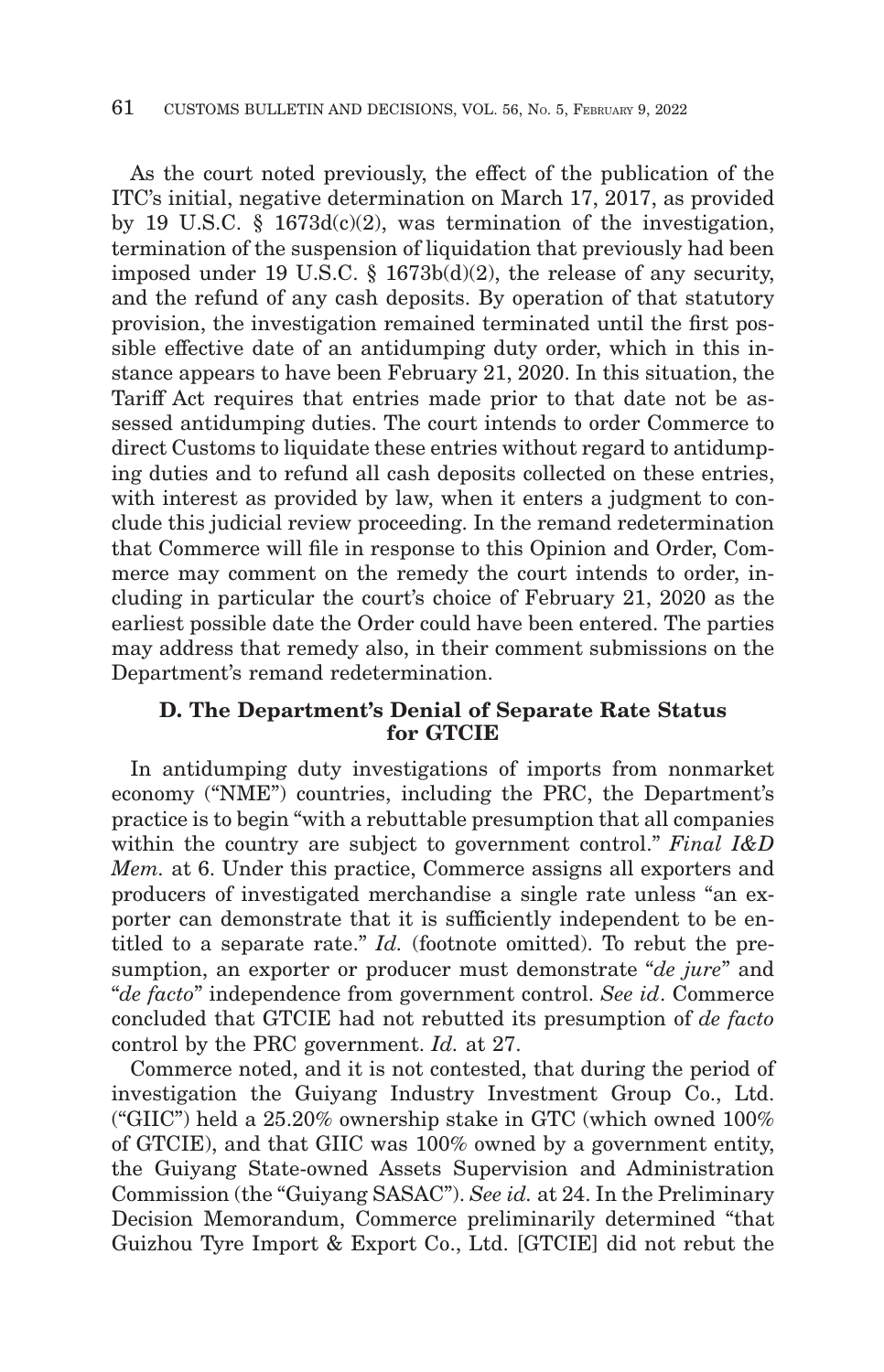presumption of the *de facto* control over the company's selection of the board and management and profit distribution." *Prelim. Decision Mem.* at 16 (footnote omitted). In the Issues and Decision Memorandum, Commerce stated that "[flor the final determination, we continue to deny separate rate eligibility for GTCIE." *Final I&D Mem.* at 27. Commerce again concluded that GTCIE failed to rebut the Department's presumption of *de facto* government control over GTC's selection of members of the board of directors, its selection of management, and its profit distribution. *Id*. As to selection of board members, Commerce referred to a shareholders' meeting held in May 2015, and another held in July 2015, concluding that "[r]ecord evidence does not support a finding that GTC's selection of the board took place in shareholders meetings available to all shareholders." *Final I&D Mem*. at 27; Guizhou Tyre's Br. 24–25. On profit distribution, Commerce referred to a 2014 preliminary profit distribution plan that was voted down at the May 2015 shareholders meeting and "passed in a shareholders meeting on July 16, 2015, in which the minority shareholders' rights were not protected, contrary to GTCIE's assertion." *Final I&D Mem*. at 28; Guizhou Tyre's Br. 25.

Guizhou Tyre argues that "Commerce's analysis is directly contrary to the record, which establishes that GTC's shareholders' meetings, in fact, were available to all shareholders." Guizhou Tyre's Br. 24. Guizhou Tyre identifies record evidence in support of its contention that the two shareholders' meetings that took place in May 2015 and July 2015, to each of which Commerce alluded in the Issues and Decision Memorandum, were announced to, and made available to, all shareholders. *Id*. at 25 (citing *GTCIE Second SRA Suppl.* Ex. 3D at "Resolution of the 2014 Annual Shareholders' General Meeting" ¶ I.1.6.). Commerce appears to have disregarded this evidence detracting from its conclusion.

Alluding to the July 2015 meeting, at which, as Guizhou Tyre acknowledges, "proposals favored by GIIC passed," *id.* at 24, defendant argues that "Commerce did not conclusively state and find that the shareholder meeting was not available to all shareholders." Def.'s Br. 14. This argument is unconvincing. Unquestionably, Commerce reached its decision after assuming that the meetings were not open to all shareholders. Defendant's assertion to the contrary impliedly acknowledges that this assumption might well have been false.

Under the standard of review it must apply, the court cannot sustain an agency determination that relies, in whole or in part, upon an invalid finding of material fact. Commerce built upon its invalid factual finding in stating that "[b]ecause of the type of shareholders meetings in which GIIC elected GTC's board members, we do not find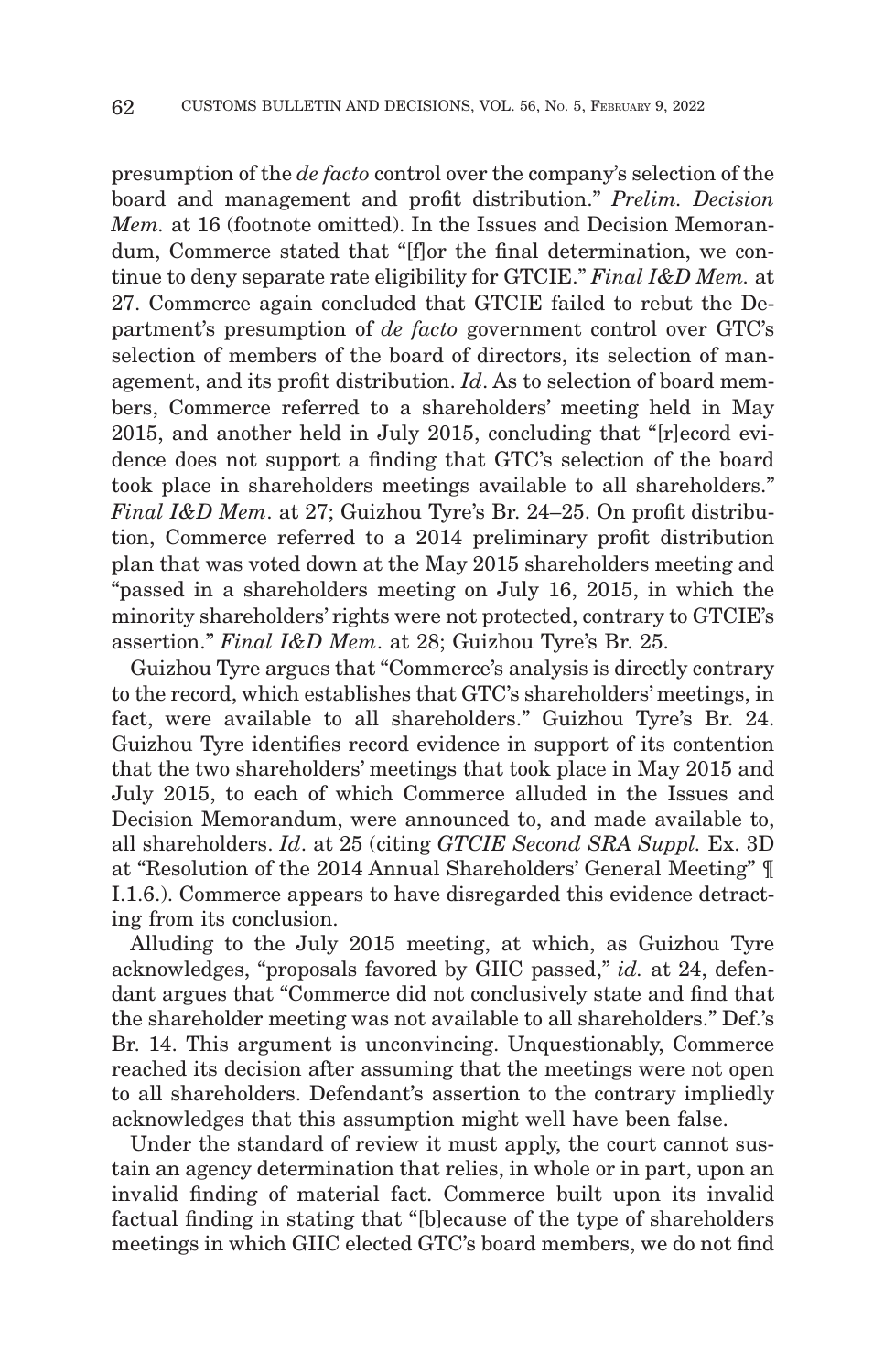any practical difference between electing board members or appointing board members" and that "GIIC's election of GTC's board members was like an appointment of board members." *Final I&D Mem.* at 27. The evidence upon which Commerce relied, which is that GIIC's shareholders succeeded in electing board members at the July 2015 meeting after being unsuccessful in attempting to do so at the May 2015 meeting, is less than substantial evidence for the Department's conclusion that GIIC effectively "appointed" board members at the July 2015 meeting. Because Commerce had no basis for a finding that the meetings were not open to all shareholders the court also must reject the derivative finding, that "record evidence demonstrates that GIIC intentionally selected a shareholders meeting that is most favorable to it to elect members of GTC's board." *Id*.

Commerce did not attempt to refute, and appears to have accepted, contentions by Guizhou Tyre that GIIC did not nominate board members during the period of investigation, and that the July 2015 shareholders meeting conformed to all applicable requirements for an election of board members, not an appointment process. Commerce itself acknowledges that "GIIC did not nominate any of the directors by itself under Article 82 of the articles of association." *Id*. But according to Commerce, "the process of nomination for GTC's board members was under the influence of GIIC." *Id*. Commerce added, but failed to support or justify, a conclusion that "[w]hether those shareholders meetings complied with the relevant laws and the articles of association is irrelevant in the selection of a particular type of shareholders meetings to elect GTC's board members." *Id*. While attaching significance to the *result* of the nomination and election process, Commerce does not cite any evidence that GIIC's shareholders exerted any irregular or improper influence over that process or did anything other than vote their shares, which, according to the evidence Commerce does not dispute, they were entitled to do. Commerce found that "GIIC's shares that elected the board members of its preference were present in shareholders' meetings," *id.*, but missing from the Issues and Decision Memorandum is discussion of evidence as to whether, or how, GIIC acted to prevent other shareholders from exercising their voting rights at the July 2015 meeting, either as to the election of board members or as to the approval of a profit distribution plan.

Having begun its analysis with an unwarranted assumption that shareholder meetings, including in particular the July 2015 meeting, were not open to all shareholders, Commerce proceeded to conclude that:

Although the articles of association: (1) require the election of senior managers by the board members and (2) prevents [*sic*] a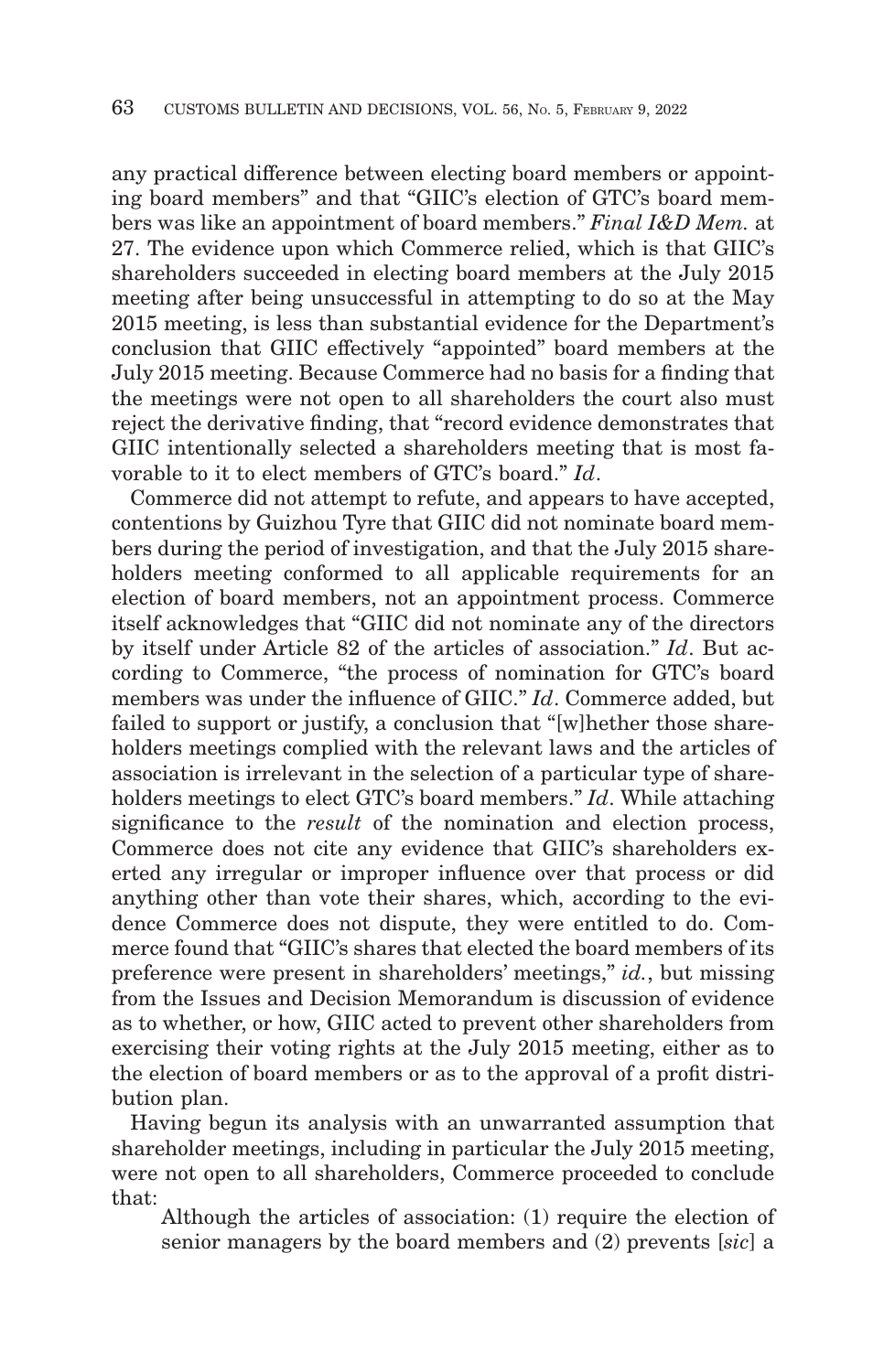person who is in a position other than a board of the controlling shareholders or the actual controllers of GTC from serving as a senior manager of GTC, we find that, given the specific nature of the election of the board members and the appointment of senior managers by the board, these provisions do not ensure the absence of the *de facto* control from the selection of management.

*Id*. The Department's invalid assumption concerning the unavailability of the meetings to all shareholders necessarily invalidates the Department's assumption about "the specific nature of the election of the board members." *Id.* As a result of these errors, Commerce proceeded to deny GTCIE a separate rate without a basis in substantial evidence for its finding that GIIC controlled the selection of board members and management of GTC and GTCIE.

The deficiency in the Department's analysis with respect to the findings on board member and manager selection, and on profit distribution, is not the only reason the court must remand to Commerce the decision to deny separate rate status to GTCIE. The court concludes, further, that the Department's reasoning is flawed, being vague and ambiguous as to whether its inquiry is focused on government control of export activities.<sup>14</sup>

In its Preliminary Decision Memorandum, Commerce stated that "[a]ccording to this separate rate test, the Department will assign a separate rate in NME proceedings if a respondent can demonstrate the absence of both *de jure* and *de facto* government control over its *export activities*." *Prelim. Decision Mem.* at 13 (emphasis added). Commerce identified criteria it considers when determining whether a company is free from "*de facto* government control of its *export functions*." *Id*. at 15 (emphasis added) (footnote omitted). Commerce stated the criteria as follows:

(1) whether the prices are set by, or are subject to the approval of, a government agency; (2) whether the respondent has authority to negotiate and sign contracts and other agreements; (3) whether the respondent has autonomy from the government in making decisions regarding the selection of management; and (4) whether the respondent retains the proceeds of its export sales and makes independent decisions regarding the disposition of profits or financing of losses.

Id. Commerce explained that in instances of minority government ownership, "we will analyze the impact of

<sup>&</sup>lt;sup>14</sup> As the court discusses later in this Opinion and Order, this flaw also affected the separate rate analysis Commerce applied to the issue of whether Double Coin rebutted its presumption of government control.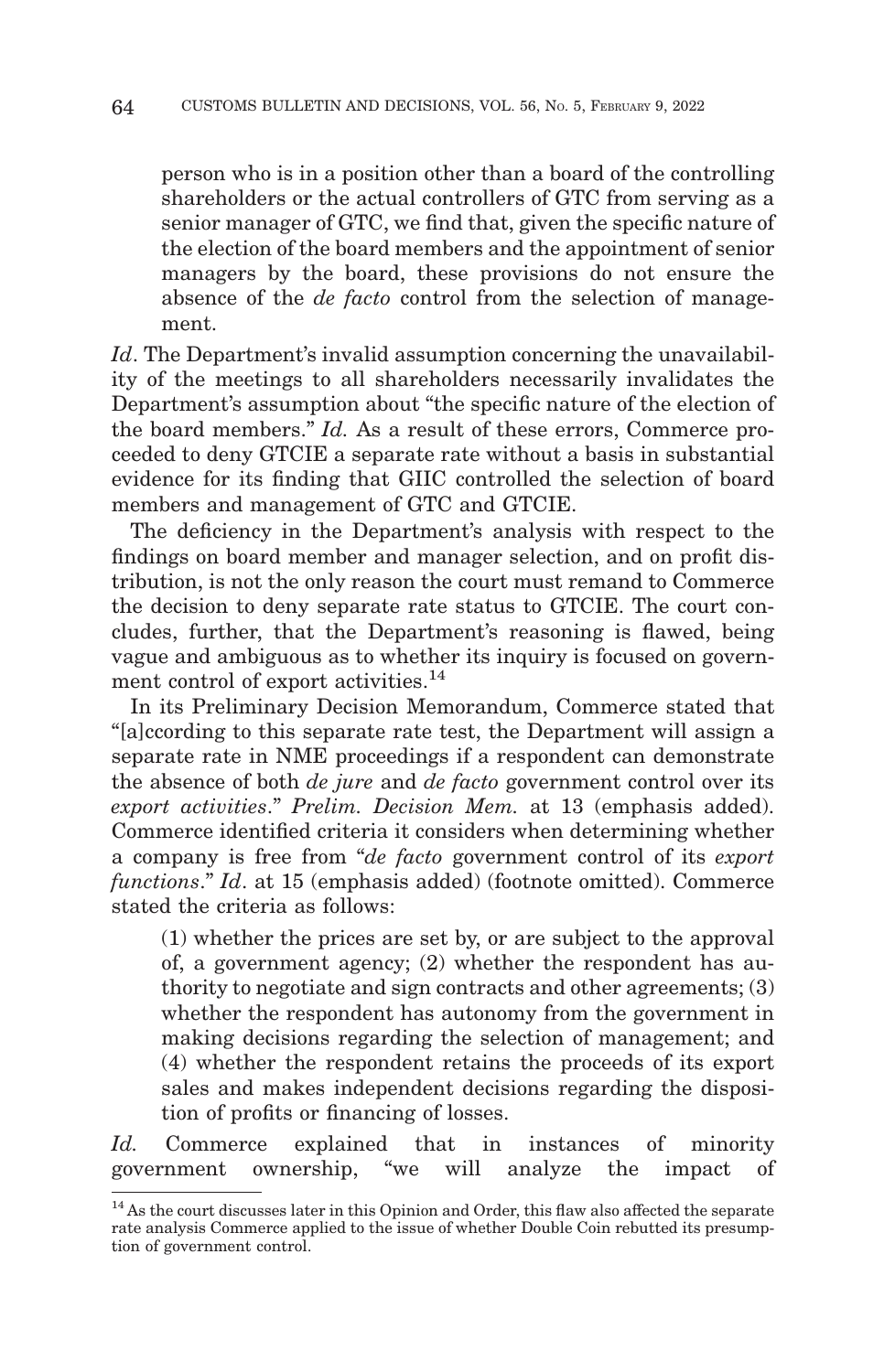government ownership within the context of the *de facto* criteria." *Id.* at 13.

Commerce did not indicate in the Issues and Decision Memorandum that it intended to make a change to the methodology Commerce described in the preliminary phase of the investigation. Nevertheless, the analysis as to GTCIE in that document does not focus specifically on export activities or functions in addressing government control. As a result, the separate rate analysis Commerce applied to GTCIE failed to show a factual relationship between the findings it made as to selection of board members and distribution of profits and the purpose it identified for applying its *de facto* separate rate criteria in the preliminary phase, which was to determine whether the government of the PRC exercised control of GTCIE's "export activities" or "export functions."

In its brief, defendant argues that Commerce "may deny a request for a separate rate if an applicant fails to demonstrate separation from the government with respect to any one of the *de jure* or *de facto* criteria." Def.'s Br. 9 (citing *Yantai CMC Bearing Co. v. United States*, 41 CIT \_\_, \_\_, 203 F. Supp. 3d 1317, 1326 (2017) ("*Yantai*"); *Advanced Tech. & Materials Co. v. United States*, 37 CIT 1487, 1490, 938 F. Supp. 2d 1342, 1345 (2013) ("*Advanced Tech. III*"), *aff'd*, 581 Fed. App'x 900 (Fed. Cir. 2014)). Defendant further elaborates that, "if an applicant fails to establish any one of the *de jure* or *de facto* criteria, Commerce is not required to continue its analysis and determine whether the applicant has, or has not, established the other applicable criteria." *Id.* (citing *Yantai*, 203 F. Supp. 3d at 1326). For this argument, defendant relies on *Yantai* and *Advanced Tech. III*, but neither decision was based on facts analogous to those in this investigation, in which ownership by government-controlled entities was only 25.20%, with 74.80% owned by public shareholders. *Final I&D Mem.* at 24; Guizhou Tyre's Br. 5; Def.'s Br. 10. In *Yantai*, the respondent had a "chain of ownership" that "extended to the Chinese government because Yantai CMC is more than majority owned by CMC, which is, in turn, more than majority owned by Genertec, and Genertec is wholly-owned by the State-owned Assets Supervision and Administration of the State Council ('SASAC')." 41 CIT at \_\_, 203 F. Supp. 3d at 1323 (footnote omitted) (citation omitted). In *Advanced Tech. III*, the respondent was similarly majority owned by a company that was wholly-owned by the SASAC. 37 CIT at 1494, 938 F. Supp. 2d at 1348.<sup>15</sup>

<sup>15</sup>*Advanced Tech. & Materials Co. v. United States*, 581 Fed. App'x 900 (Fed. Cir. 2014) was issued as a summary affirmance according to U.S. Court of Appeals for the Federal Circuit Rule 36 and therefore is not a precedential decision.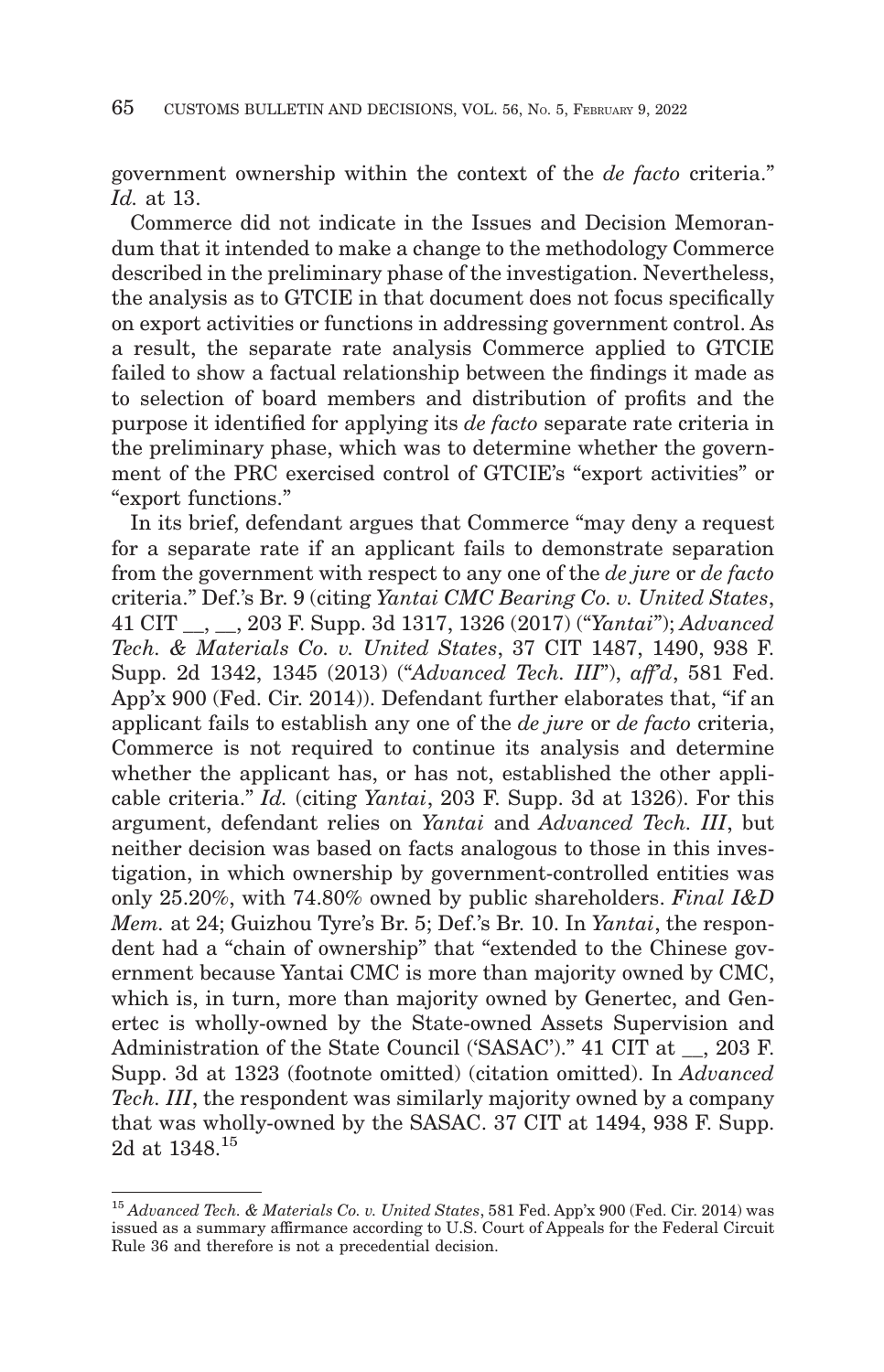The question of majority or minority government ownership aside, the Department's analysis fails to clarify or explain whether its finding of government control extended, specifically, to GTCIE's export activities during the period of investigation. The Tariff Act contemplates a retrospective approach to the determination of antidumping duties under 19 U.S.C. §§ 1673a et seq. *See Thyssenkrupp Steel North Am., Inc. v. United States*, 886 F.3d 1215, 1218 (Fed. Cir. 2018) ("[T]he United States uses a 'retrospective' assessment system to determine the 'final liability' for antidumping duties." (quoting 19 C.F.R. § 351.212(a) (2014)). The Department's rationale for placing GTCIE within the PRC-wide entity was that Commerce considered GTCIE, which Commerce determined not to have rebutted its presumption of *de facto* control, to be part of a single exporting entity consisting of all Chinese exporters of the subject merchandise that are under government control. *See Final I&D Mem.* at 27. Even if the court were to presume Commerce to be correct in its findings that GIIC controlled the selection of board members and the distribution of profits (and, as discussed above, the analysis Commerce has put forth does not allow it to so presume), the court could not conclude solely from those findings that the government of China exercised control of export "functions" or, specifically, the prices at which subject merchandise exported by GTCIE was sold during the period of investigation. Because the pricing decisions were already made by the time Commerce made its separate rate decision for GTCIE, a vague presumption that the government had the potential to control GTCIE's export activities and prices during the period of investigation is unconvincing and does not suffice for the purposes Commerce itself stated for its separate rate analysis.

Guizhou Tyre introduced evidence to support its contention that the Chinese government did not control GTCIE's export activities and in particular its export prices. *See* Guizhou Tyre's Br. 6–15, 24–30. Under the "rebuttable presumption" method of the Department's separate rate analysis, the information Guizhou Tyre put forward was sufficient to require Commerce to consider the record as a whole and make a factual determination on whether the Chinese government actually controlled Guizhou Tyre's export functions and export pricing decisions during the period of investigation. Having failed to address this pivotal inquiry, Commerce must do so on remand and reach a result supported by the record evidence.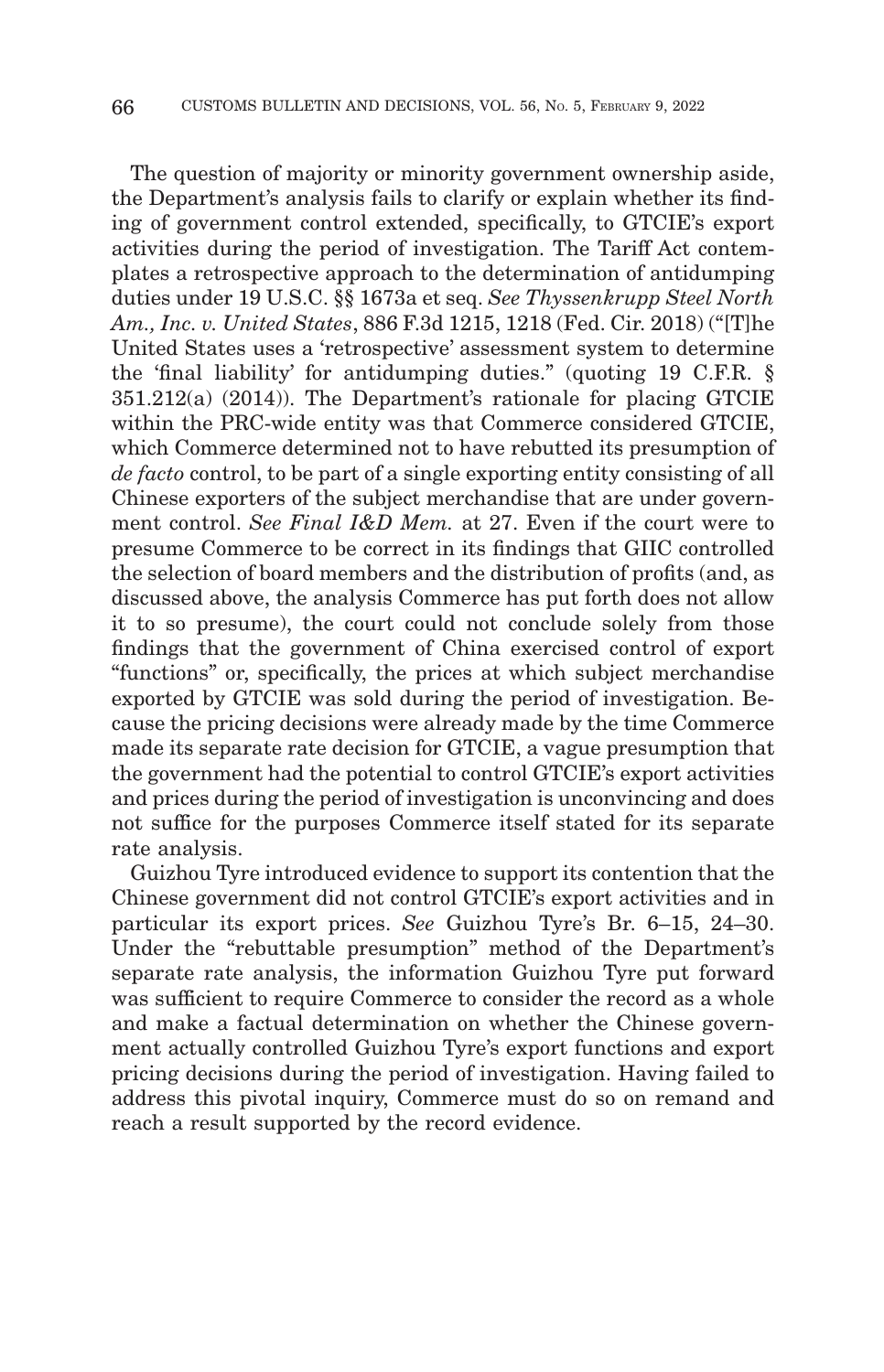# **E. Double Coin's Challenge to the Establishment of a Rate for the PRC-Wide Entity and the Assignment of that Rate to Double Coin**

Double Coin claims that, on the facts shown by the record of the subject investigation, Commerce acted without statutory authority in establishing an estimated dumping duty rate for the PRC-wide entity (specifically, 22.57%) and assigning that rate to Double Coin. Double Coin's Br. 7–27. Directing the court's attention to section  $735(c)(1)(B)(i)$  of the Tariff Act, 19 U.S.C. § 1673d $(c)(1)(B)(i)$ , Double Coin argues that the PRC-wide rate was invalid because it was neither an estimated weighted-average dumping margin for an individually-investigated exporter or producer, as required by §  $1673d(c)(1)(B)(i)(I)$ , nor an "all-others rate" of the type the Tariff Act, in §  $1673d(c)(1)(B)(i)(II)$ , requires Commerce to assign to "all exporters and producers not individually investigated." *Id.* at 8, 10–16. According to Double Coin, the "clear identification of these two options for antidumping rates necessarily forecloses Commerce from adopting and imposing a different kind of antidumping rate; one applying a country-wide [rate] *regardless* of whether a company has been 'individually investigated.'" *Id.* at 8 (emphasis in original). For comparison, Double Coin points to countervailing duty provisions in the Tariff Act, 19 U.S.C. § 1671d, which specify three types of rates: (a) an "individual countervailable subsidy rate for each exporter and producer individually investigated," (b) "an estimated all-others rate," and (c) "a single estimated country-wide subsidy rate." 19 U.S.C. § 1671 $d(c)(1)(B)(i)$ . Noting that the first and second rates parallel those found in section 1673d(c) while the third is not explicitly included in the antidumping duty provisions, Double Coin argues that "when Congress explicitly grants some authority in one part of a statute, that is a clear indication Congress knows how to grant that authority and its failure to provide that authority elsewhere in the same statute is deliberate." Double Coin's Br. 8–9 (citing *Loughrin v. United States*, 573 U.S. 351, 358 (2014)). Double Coin maintains that Congress, having expressly provided for a country-wide rate in the countervailing duty provisions but having declined to do so in the antidumping duty provisions, did not intend for Commerce to establish a country-wide rate in an antidumping duty investigation. Double Coin's Br. 8–9. For the reasons stated below, the court denies relief on Double Coin's claim.

The Tariff Act requires that Commerce, when making its final determination of whether the subject merchandise is being, or is likely to be, sold at less than fair value in the United States, "determine the estimated weighted average dumping *margin* for each ex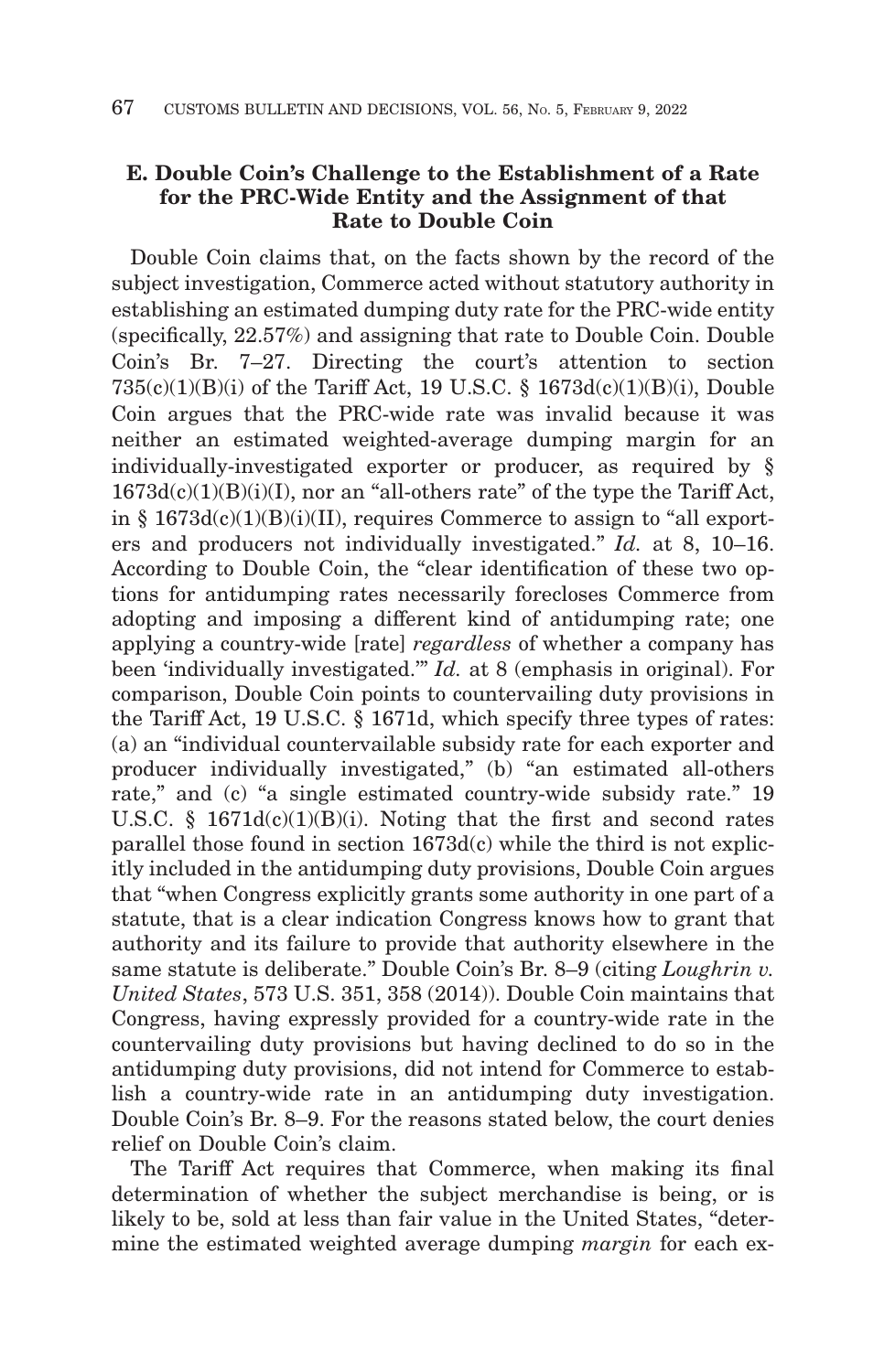porter and producer *individually investigated*, and . . . determine . . . the estimated all-others *rate* for all exporters and producers *not individually investigated*." 19 U.S.C. § 1673d(c)(1)(B)(i) (emphasis added). In this language, the statute draws a distinction between an estimated weighted average dumping duty "margin," which Commerce is to assign to each exporter or producer that it investigates individually, and a "rate" that Commerce is to assign to "all exporters and producers not individually investigated." *Id.*

A related provision, 19 U.S.C. § 1677f-1(c), states that in determining the weighted average dumping margin under section 1673d(c), Commerce "shall determine the individual weighted average dumping margin *for each known exporter and producer* of the subject merchandise." *Id.* § 1677f-1(c)(1) (emphasis added). The only exception the statute provides to this "[g]eneral rule," stated in the next paragraph, applies when "it is not practicable to make individual weighted average dumping margin determinations . . . because of the large number of exporters or producers involved in the investigation." *Id.* § 1677f-1(c)(2). In this instance, Commerce may "determine the weighted average dumping margins for a reasonable number of exporters or producers by limiting its examination to . . . [a] statistically valid [sample] . . . [of] exporters and producers accounting for the largest volume of the subject merchandise from the exporting country that can be reasonably examined." *Id.* Commerce did not invoke this exception, either as to an individual investigation of Double Coin (which, to the contrary, it selected for individual investigation) or as to the PRC-wide entity, which Commerce did not identify as an entity that it was declining to investigate because of the large number of exporters or producers involved in the investigation.<sup>16</sup> Moreover, Commerce did not state that it determined the 22.57% rate Commerce assigned to the PRC-wide entity according to the "[m]ethod for determining the all-others rate" that the statute specifies in 19 U.S.C. § 1673d(c)(5) (under which Commerce determined the 9.00% rate for the separate rate respondents). Instead, Commerce stated in the

<sup>16</sup> In the investigation, Commerce invoked the exception in section 1677f-1(c), but not to avoid an individual investigation of Double Coin, which was one of the two companies Commerce selected for individual investigation due to their accounting for the largest volume of the subject merchandise during the period of investigation. *See Truck and Bus Tires from the People's Republic of China: Decision Memorandum for the Preliminary Affirmative Determinations of Sales at Less Than Fair Value and Critical Circumstances, and Postponement of Final Determination* 1–2 (Int'l Trade Admin. Aug. 26, 2016) (P.R. Doc. 716). Instead, Commerce followed its practice of presuming that all exporters and producers of subject merchandise in the nonmarket economy ("NME") country that it considered not to have rebutted its presumption of government control, are to receive a single estimated weighted-average dumping margin. *Id.* at 12. Commerce concluded that the statute did not require it to assign Double Coin an individual margin because it found that Double Coin was part of the government-controlled PRC-wide entity. *See id.* at 3, 16.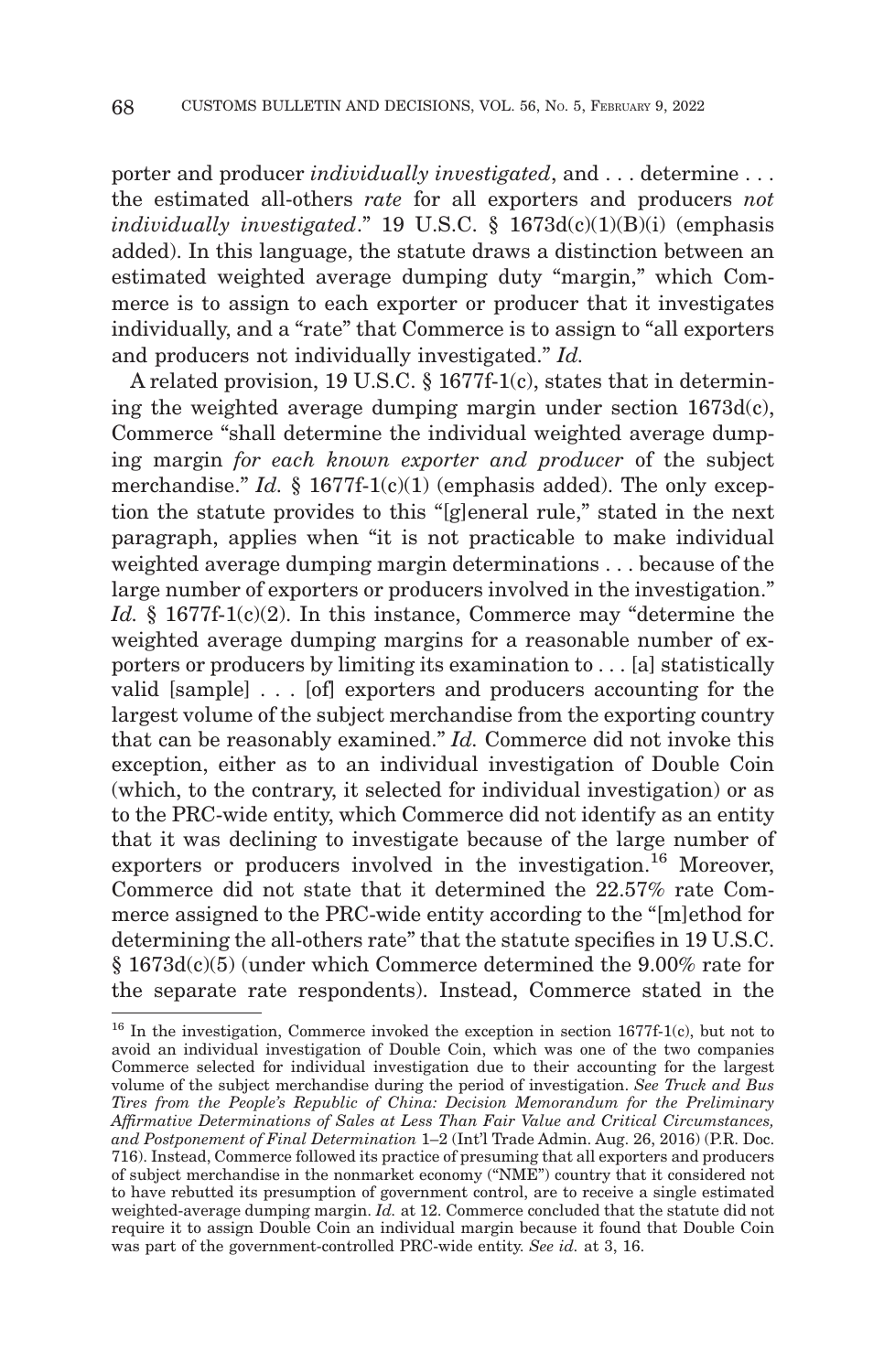Issues and Decision Memorandum that "[f]or the final determination, we continue to base the PRC-wide rate on AFA" and that "we have selected the highest petition ratell to determine the AFA rate for the PRC-wide entity." *Final I&D Mem.* at 7. In using the term "AFA," Commerce used its acronym for "adverse facts available," by which it meant a combination of the use of "facts otherwise available" under 19 U.S.C. § 1677e(a) and an "adverse inference" under 19 U.S.C. § 1677e(b). A "margin" can be based in part or entirely on § 1677e(a) and (b), *see, e.g.*, 19 U.S.C. § 1673d(c)(5), but only if the respective requirements of § 1677e(a) and (b) are met, which include, *inter alia*, a finding that an interested party has failed to cooperate by not acting to the best of its ability to comply with a request for information from Commerce. *See id.* § 1677e(b).

In its response to Double Coin's Rule 56.2 motion, defendant argues that "Commerce's PRC-wide rate is an individually investigated rate pursuant to 19 U.S.C.  $\S 1673d(c)(1)(B)(i)(I)$ ." Def.'s Br. 29. Addressing Double Coin's argument, Double Coin's Br. at 20–27, that the Department's interpretation of the Tariff Act is unreasonable and therefore does not qualify for deference under *Chevron U.S.A., Inc. v. Natural Resources Defense Council, Inc*., 467 U.S. 837 (1984), defendant maintains that "Commerce's PRC-wide rate is one of the two statutorily authorized rates under 19 U.S.C. §  $1677d(c)(1)(B)(i)$ , and thus, it is unnecessary to conduct a *Chevron* step two analysis." Def.'s Br. 30. Because the PRC-wide rate was not determined according to 19 U.S.C.  $\frac{8}{1673d(c)(1)(B)(i)(II)}$ , the court next considers whether the PRC-wide rate Commerce assigned to the PRC-wide entity conforms to the requirements of 19 U.S.C.  $\S$  1673d(c)(1)(B)(i)(I).

The provision at issue contains two specific requirements. In taking an action under this provision, Commerce must determine an "estimated weighted average dumping *margin*," and it must assign that margin to "*each* exporter and producer" that is "individually investigated," 19 U.S.C. §  $1673d(c)(1)(B)(i)(I)$  (emphasis added), and as to the latter the statute provides, further, that in this circumstance Commerce "shall determine the individual weighted average dumping margin for each *known* exporter and producer of the subject merchandise."17 *Id.* § 1677f-1(c)(1) (emphasis added). Adjudicating Double Coin's claim, therefore, requires the court to answer two questions: was the 22.57% rate Commerce assigned to the PRC-wide

<sup>&</sup>lt;sup>17</sup> The Tariff Act specifies that "[t]he term 'dumping margin' means the amount by which the normal value exceeds the export price or constructed export price of the subject merchandise," 19 U.S.C. § 1677(35)(A), and that "[t]he term 'weighted average dumping margin' is the percentage determined by dividing the aggregate dumping margins determined for a specific exporter or producer by the aggregate export prices and constructed export prices of such exporter or producer," *id*. § 1677(35)(B).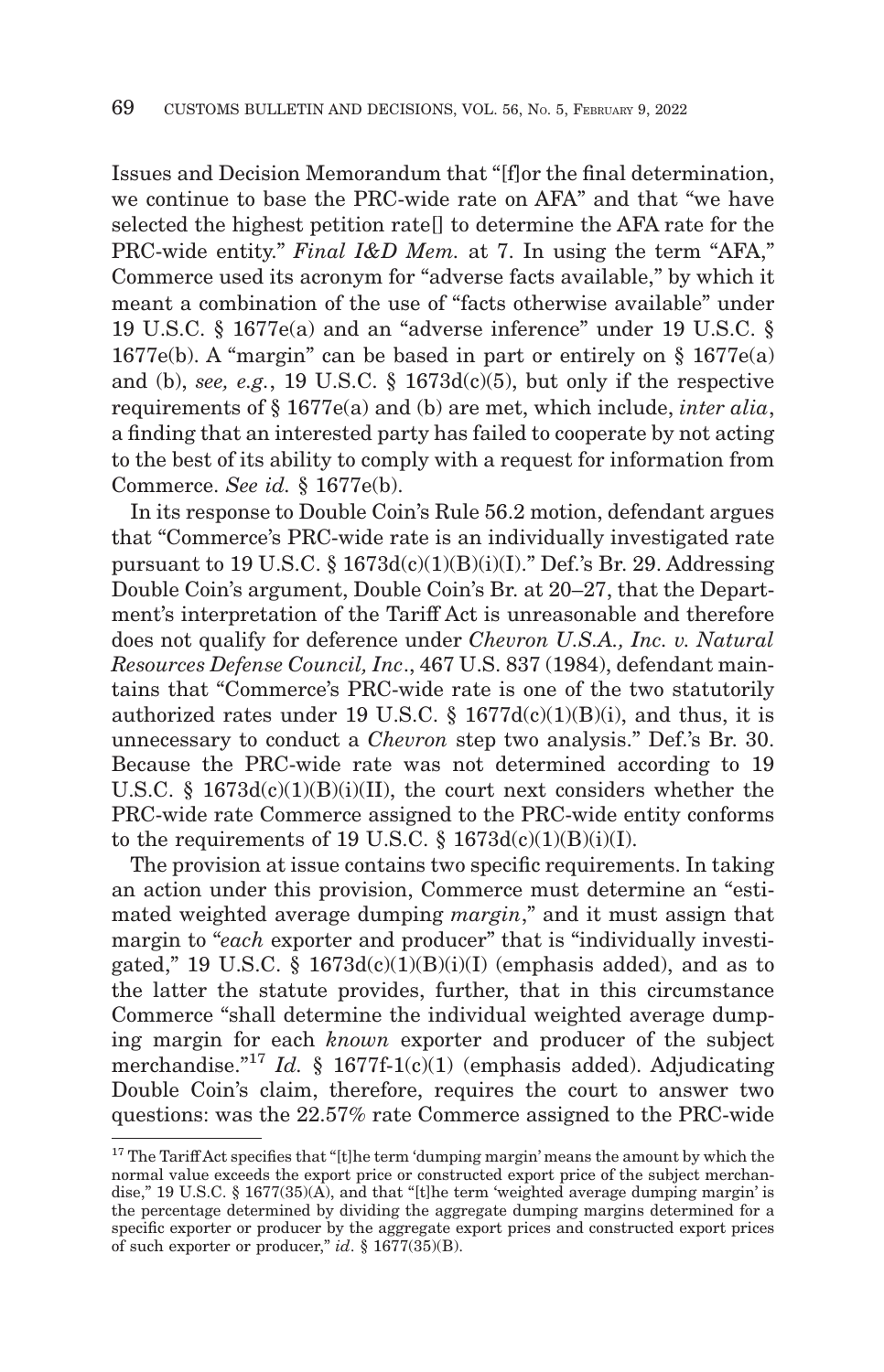entity an estimated "weighted average dumping margin," and was the entity to which Commerce assigned it a "known" exporter or producer of the subject merchandise that was "individually investigated"?

The Court of Appeals provided the answers to both questions in *China Mfrs. Alliance, LLC v. United States*, 1 F.4th 1028 (Fed. Cir. 2021), a precedential decision on material facts analogous to those of this case (and in which the plaintiff-appellee was Double Coin). Upon applying the facts of this investigation to the holding in *China Mfrs. Alliance*, which the court considers controlling on the claim Double Coin raises in this proceeding, the court concludes that the rate Commerce assigned to the PRC-wide entity qualifies as an "estimated weighted average dumping margin" within the meaning of that term as used in 19 U.S.C. § 1673d(c)(1)(B)(i)(I). Also based on the holding in *China Mfrs. Alliance*, the court concludes that the PRC-wide rate must be deemed to have been assigned to a known, "individuallyinvestigated" exporter and producer consisting of the PRC-wide entity.

*China Mfrs. Alliance* involved the fifth administrative review of an antidumping duty order on certain off-the-road tires from China. In the investigation resulting in the antidumping duty order, "Commerce sent quantity and value questionnaires to ninety-four identified Chinese exporters, and received responses from only thirty." *China Mfrs. Alliance*, 1 F.4th at 1037. The Court of Appeals noted that "[b]ased on that information, Commerce identified an entity composed of uncooperative exporters, who had failed to rebut the presumption of government control and for whom Commerce had no individual data" and that "[a]ccordingly, Commerce calculated an AFA rate for this PRC-wide entity." *Id.* The Court of Appeals concluded from these facts that "[t]he PRC-wide entity rate resulting from Commerce's initial investigation constitutes an 'individually investigated' weighted average dumping margin within the meaning of 19 U.S.C. § 1673d(c)(1)(B)(i)(I) because 'Commerce treats the companies comprising the China-wide entity as a single entity and investigated them as such in the original investigation.'" *Id*. (citation omitted). The Court of Appeals held, further, that on the facts presented, Commerce may recognize a single NME-wide entity to include all exporters that fail to rebut the presumption of government control. *Id*.

In the investigation at issue, Commerce stated that "the Department did not receive responses to its Q&V [quantity and value] questionnaire from certain PRC exporters and/or producers of the merchandise under consideration that were named in the Petition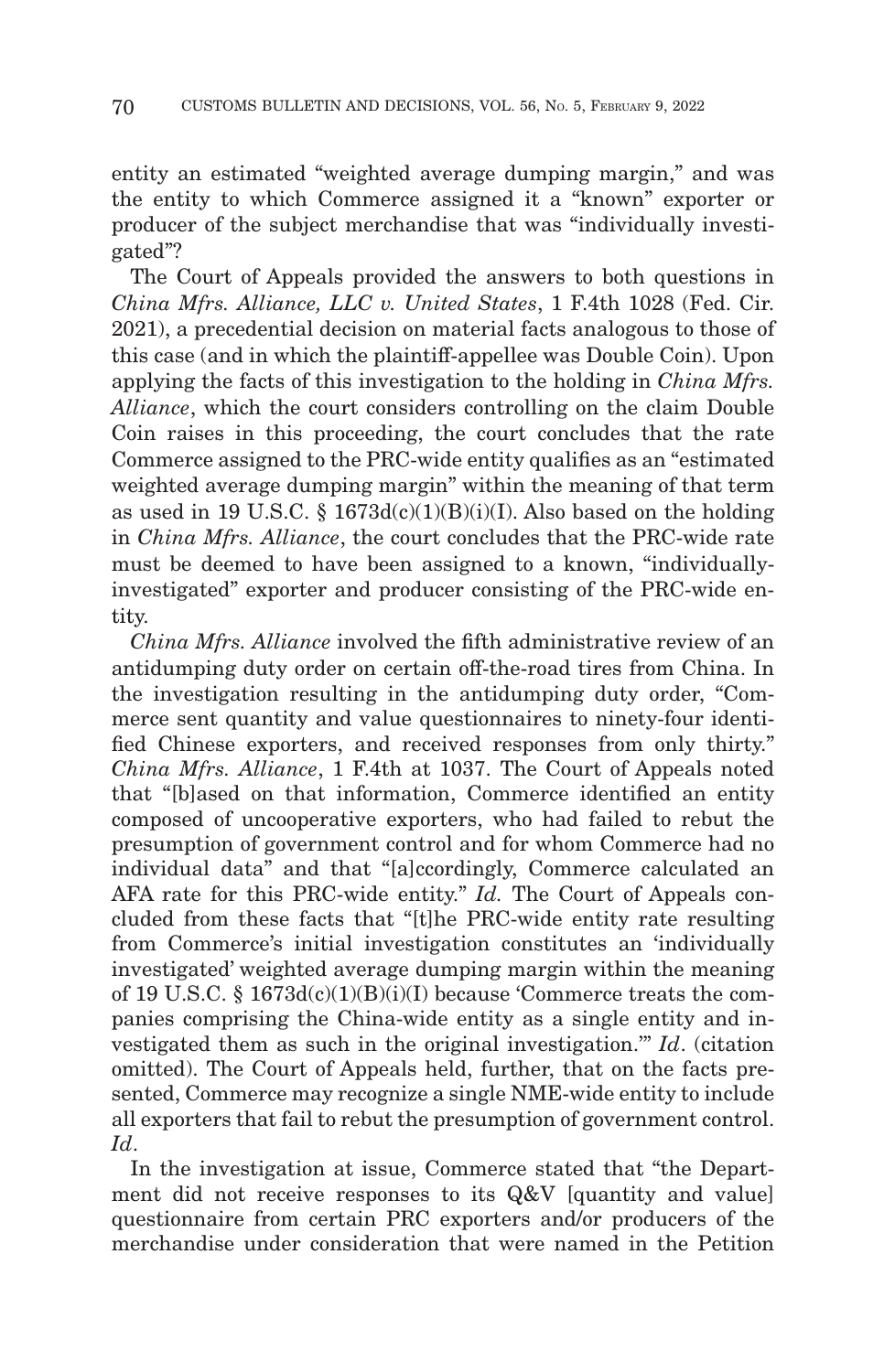and received the Q&V questionnaires the Department issued." *Prelim. Decision Mem.* at 17. "Because non-responsive PRC companies have not demonstrated that they are eligible for separate rate status, the Department finds that they have not rebutted the presumption of government control and, therefore, considers them to be part of the PRC-wide entity" and "preliminarily [is] determining the PRC-wide rate on the basis of AFA." *Id.* In the final phase of the investigation, Commerce made no change to this methodology in determining "the AFA rate for the PRC-wide entity" by selecting "the highest petition rate," *Final I&D Mem.* at 7, which was 22.57%, *Final LTFV Determination*, 82 Fed. Reg. at 8,604.

The material facts concerning the PRC-wide entity in the investigation at issue do not differ materially from the facts pertaining to the investigation that resulted in the antidumping duty order, and the establishment of a single, PRC-wide rate, upon which the Court of Appeals based its holdings in *China Mfrs. Alliance*. Because those holdings are controlling on the claim Double Coin directs to the Department's authority to establish a rate for a PRC-wide entity and assign that rate to Double Coin, the court may not grant a remedy on this claim. Accordingly, the court next considers Double Coin's claim that Commerce erred in denying separate rate status to Double Coin on a factual determination that Double Coin had failed to rebut the Department's presumption of *de facto* control by the government of the PRC.

# **F. The Department's Denial of Separate Rate Status for Double Coin**

In the Issues and Decision Memorandum, Commerce noted, as stated in Double Coin's response to Section A of the Department's questionnaire, that "Double Coin is 72.15 percent owned by Shanghai Huayi, which is 100 percent owned by Shanghai SASAC." *Final I&D Mem.* at 12. Here also, the Department's reference to a "SASAC" was to a "State-owned Assets Supervision and Administration Commission." *Id*. at 3. In the Preliminary Determination, *Prelim. Decision Mem.* at 16, and again in the Final LTFV Determination, Commerce found that "Shanghai SASAC controls Double Coin through Shanghai Huayi." *Final I&D Mem.* at 22. Moreover, Commerce found that:

As the majority shareholder, Shanghai Huayi has rights to elect directors at the shareholders' general meetings in accordance with the number of shares it owns, *i.e.*, 72.15 percent. Double Coin's board appoints its general manager and the general man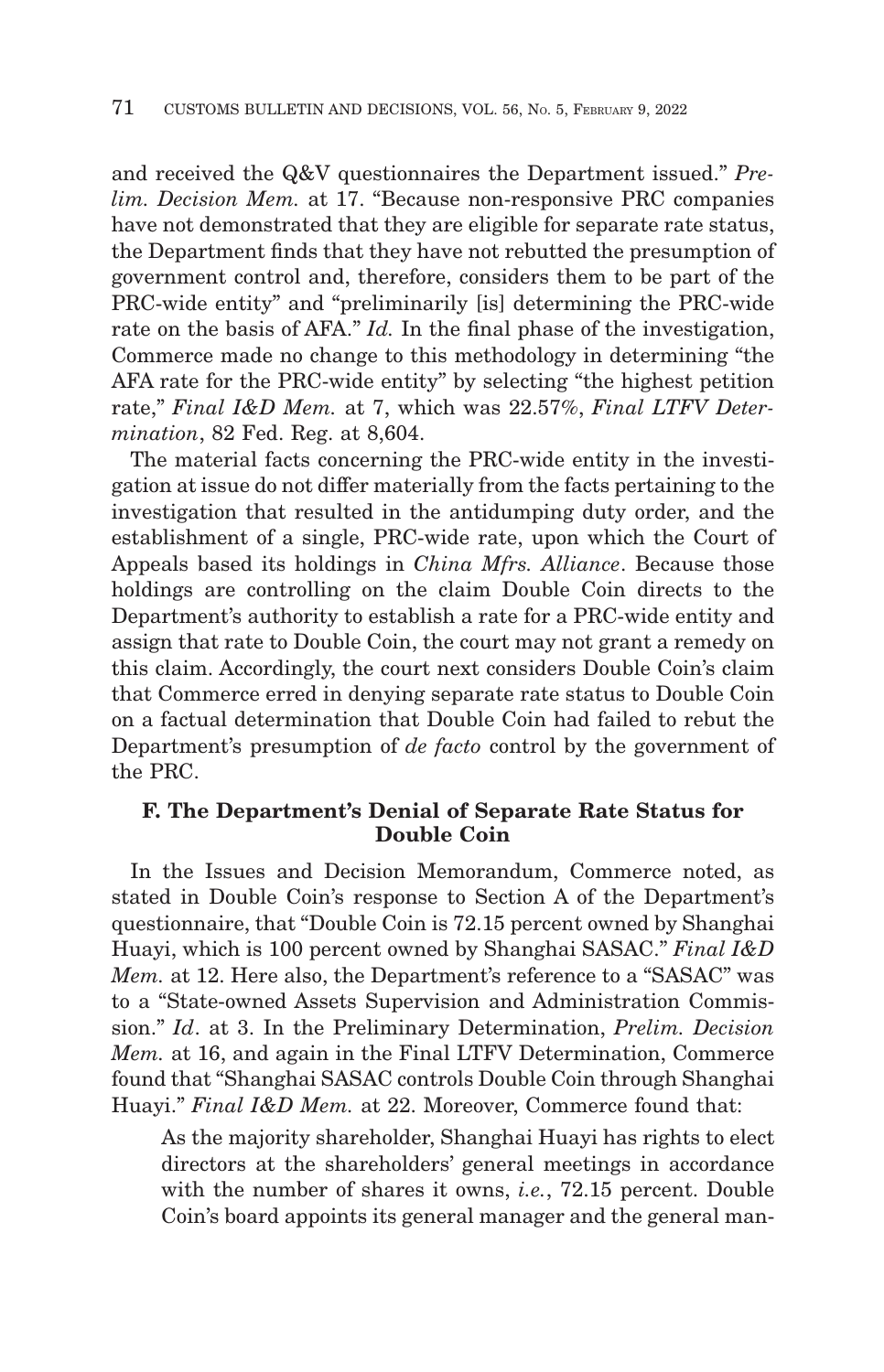ager appoints other managers, including deputy general managers. Three of four directors are general manager and deputy general managers.

*Id*. at 12 Commerce concluded from these facts that "[t]herefore, Shanghai SASAC controls the selection of Double Coin's management and the *de facto* control over Double Coin exists." *Id*. (citing *Double Coin's Section A Response* 11–19 (May 23, 2016)). While not contesting these factual findings, Double Coin argues, *inter alia*, that the record evidence does not establish "Chinese Government control over Double Coin's export activities." Double Coin's Br. 31. Double Coin argued that it placed evidence on the record, which included excerpts from Double Coin's Articles of Association, demonstrating, for example, that Double Coin, as a publicly listed company subject to China's "Company Law," was not under the control of its majority shareholder as to its "business" or its "financial and accounting activities." *Id*. at 34 (quoting, *inter alia*, Article 25 (". . . Controlling shareholders shall respect the financial independence of the company and shall not interfere with the financial and accounting activities of the company.") & Article 27 ("A listed company's business shall be completely independent from that of its controlling shareholders.")).

The court concludes that it must remand to Commerce the decision to deny separate rate status to Double Coin. A court is obligated to review a decision of an administrative agency according to the reasoning the agency puts forth. *See Burlington Truck Lines, Inc. v. United States*, 371 U.S. 156, 168–69 (1962). To do that, a court must be able to discern and evaluate that reasoning according to the applicable standard of review. Because, as discussed below, the reasoning underlying the Department's decision, as stated in the Issues and Decision Memorandum, is unclear and ambiguous, the court is unable to proceed further in adjudicating Double Coin's claim and instead must issue an order of remand with respect to the denial of separate rate status for Double Coin.

It is not clear to the court whether, or to what extent, the Department's separate rate inquiry was focused on Double Coin's *export* activities, as opposed to control of the selection of board members and management, and the Department's statements on this question are internally inconsistent. As discussed earlier in this Opinion and Order, Commerce described its four-part test for *de facto* independence as one according to which a respondent "can demonstrate the absence of both *de jure* and *de facto* government control over its *export activities*." *Prelim. Decision Mem.* at 13 (emphasis added). But at the same time, the Department's depiction of its methodology indicates that a respondent situated as was Double Coin in the instant investigation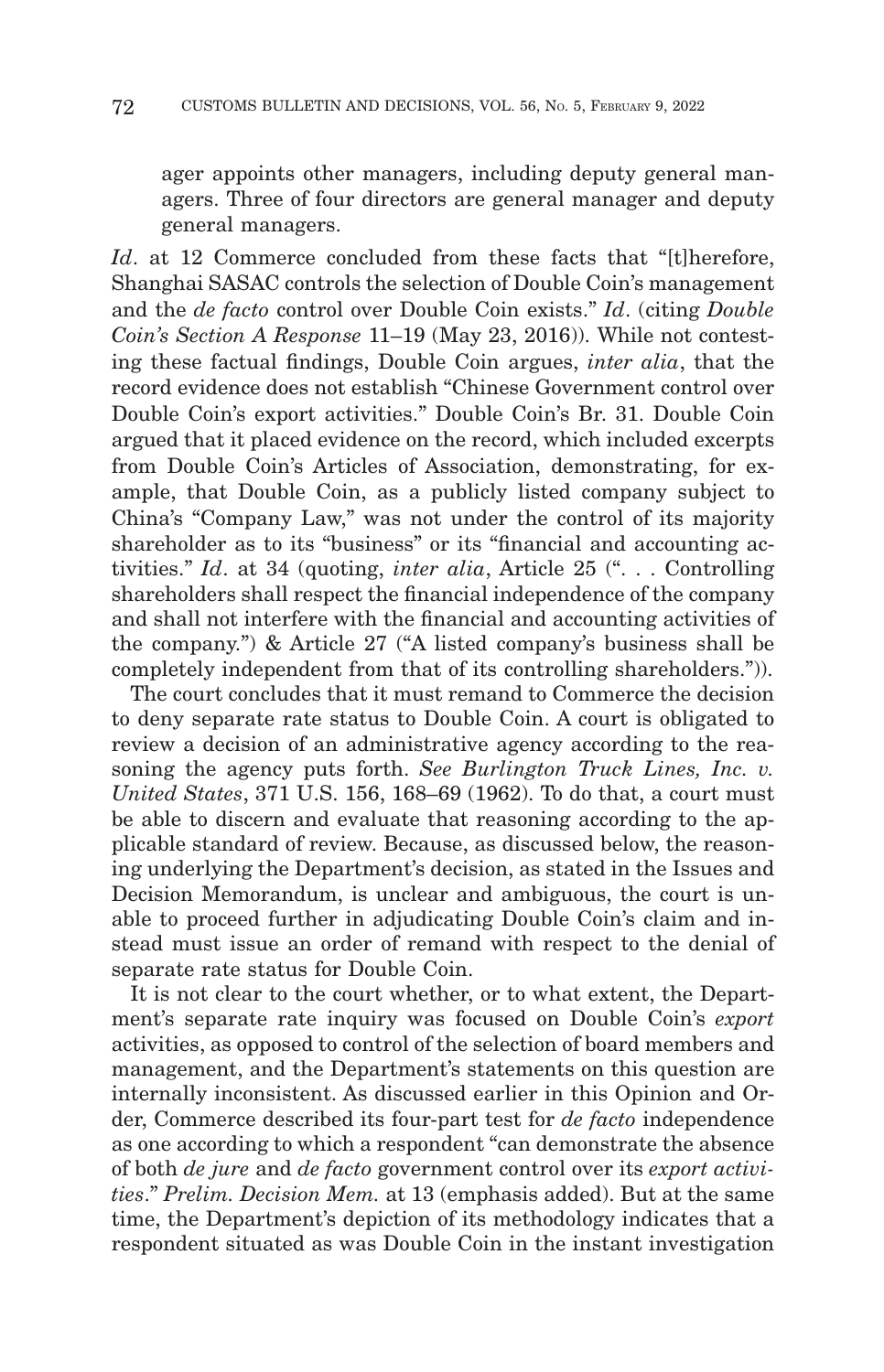may lack a meaningful opportunity to make such a demonstration. The court notes, for example, that an analysis of the presence of, or extent of, government control over Double Coin's export activities—as opposed to the selection of board members and management—played no part in the explanation Commerce put forth, *Final I&D Mem.* at 22–24, to support its denial of separate rate status to Double Coin. To the contrary, Commerce went so far as to explain that control of any "daily operations"—including, impliedly, control of daily operations involving export sales—was not the issue with which it was concerned. *See id.* at 23 ("Whether or not Shanghai Huayi, which is Double Coin's majority owner, demonstrably exercised control over Double Coin's daily operations does not refute the fact that a government-owned entity appears to have near complete control of shareholder decisions of Double Coin." (footnote omitted)).

As to "shareholder decisions," Commerce explained that "[r]egardless of the restrictions of the PRC laws and the protection afforded to minority shareholders, Double Coin's articles of association demonstrate that a majority shareholder—and particularly one with 72.15 percent ownership—would be expected to have near complete control over any shareholder decisions, including decisions which may affect the management and operations of the company." *Id.* (footnote omitted). Despite the evidence Double Coin placed on the record, including that pertaining to Articles 25 and 27 of the Articles of Association, which place restrictions on the authority of controlling shareholders, the court is asked to speculate that "shareholder" decisions "*may* affect" the management and operations of Double Coin. *Id.* (emphasis added). Even were the court to do so, it would require further speculation to conclude that the affected operations were equivalent to government control over Double Coin's export activities during the period of investigation.

The Department's analysis calls for other speculation as well. Addressing Double Coin's contention that "the price negotiations with unaffiliated U.S. customers for sales of subject merchandise were conducted by Double Coin's U.S. subsidiary, which is far removed from the PRC government," *id*. at 22, Commerce responded that "the price negotiations between Double Coin's U.S. subsidiary and the unaffiliated U.S. customers do not rebut the presumption of the PRC government control." *Id.* at 23. Commerce reasoned that "[t]he actual setting of price is only one of the four *de facto* criteria, 'whereas government manipulation of the cost of inputs, . . . or rationalization of industry or output are among numerous other scenarios of concern that can affect seller pricing.'" *Id*. at 23–25 (quoting *Advanced Tech. & Materials Co., Ltd., et. al. v. United States*, 36 CIT \_\_, \_\_\_, 885 F.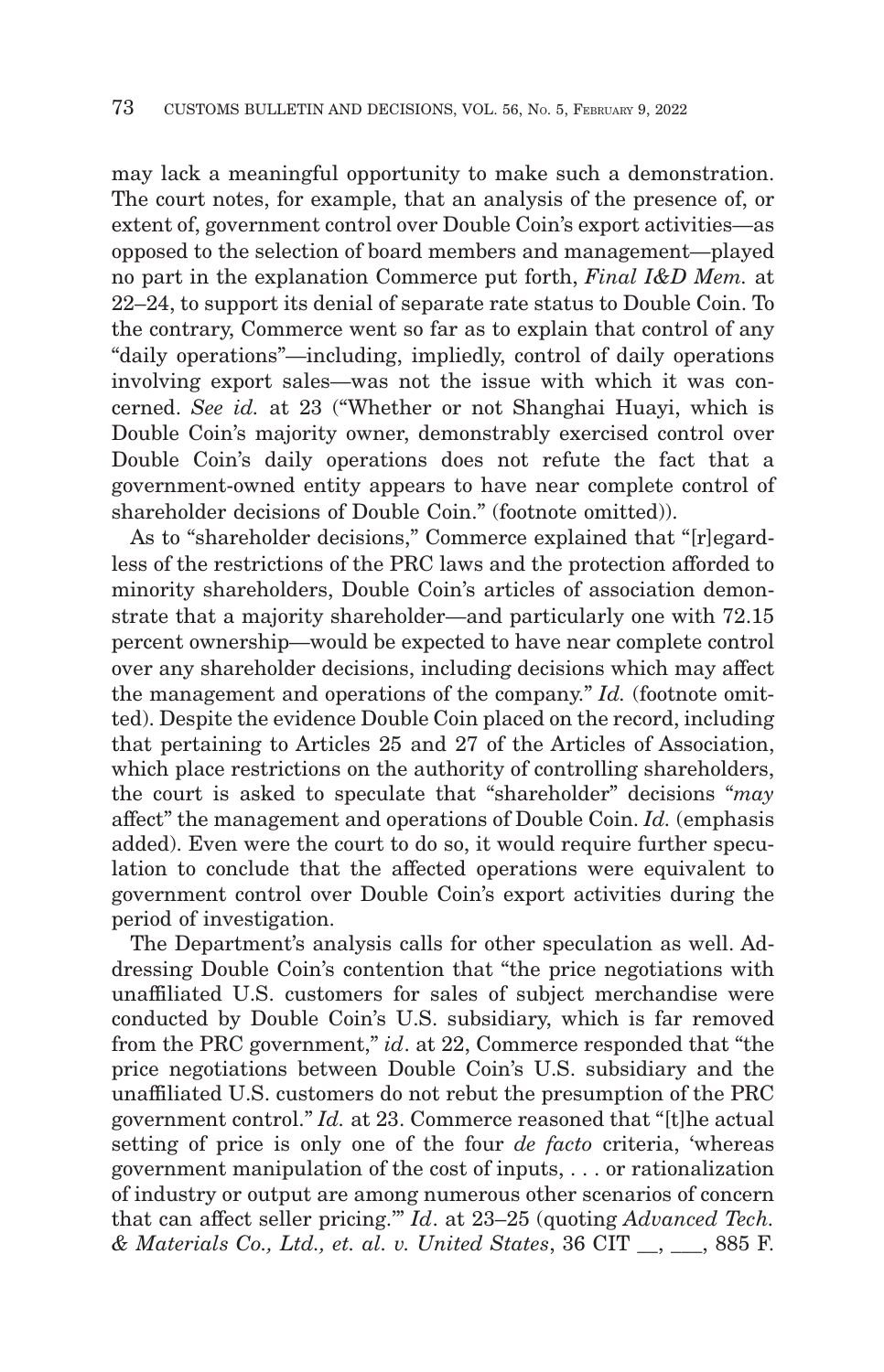Supp. 2d 1343, 1359–60 (2012)). Commerce would infer that majority ownership of Double Coin by a government-owned entity affected export pricing in these ways without pointing to record evidence or explaining the significance of these "concerns." Commerce did not explain, for example, why government manipulation of input costs was "of concern" when input pricing in China is disregarded in the determination of normal value under the Department's longestablished NME country methodology as applied under the "surrogate value" provisions of 19 U.S.C. § 1677b(c). Nor did it shed any light on how the issue of "rationalization of industry or output" was pertinent to this investigation as it related to Double Coin.

Overall, the Department's analysis is unclear and ambiguous as to whether, upon a finding by Commerce of majority ownership by a government entity allowing control of the selection of board and management, the Department's presumption of control of export activities by the PRC government remains rebuttable or, in effect, becomes irrebuttable. Despite some indications to the contrary in the Issues and Decision Memorandum, the latter would appear to be the case, although the Department's explanation of its decision, considered on the whole, is ambiguous on this point. While Commerce described the presumption as a rebuttable one, the Issues and Decision Memorandum appears to conclude that a majority shareholder would be "expected to" have control of the company through its "near complete control of any shareholder decisions," *Final I&D Mem.* at 23, regardless of the absence of evidence to support a factual finding that a majority shareholder actually exercised control of business decisions, including, in particular, those involving export activities, during the period of investigation and regardless of evidence, such as, in this instance, evidence in the company's Articles of Association, that would detract from any such finding.

Commerce has not promulgated a rule of general applicability for NME country investigations or reviews that addresses the question of whether government control of selection of board and management is either a rebuttable or irrebuttable presumption of government control over export activities.<sup>18</sup> In the absence of such a rule, it is possible to construe some, but not all, of the relevant discussion in the Issues and Decision Memorandum to mean that the Department's current practice, as applied to Double Coin in the investigation under review,

 $^{\rm 18}$  A rulemaking process with notice and comment procedures might provide much-needed clarity that could resolve the ambiguities the court has identified as well as allow comment on the validity and implementation of any such rule. As this Court has observed, Commerce has not developed its larger, and evolving, NME country policy through a rulemaking process. *See Jilin Forest Indus. Grp. Jinqiao Flooring Grp. Co., Ltd. v. United States*, 45 CIT

 $\_, \_$ , 519 F. Supp. 3d 1224, 1240 (2021) ("The NME policy has not been codified by regulation and remains policy.").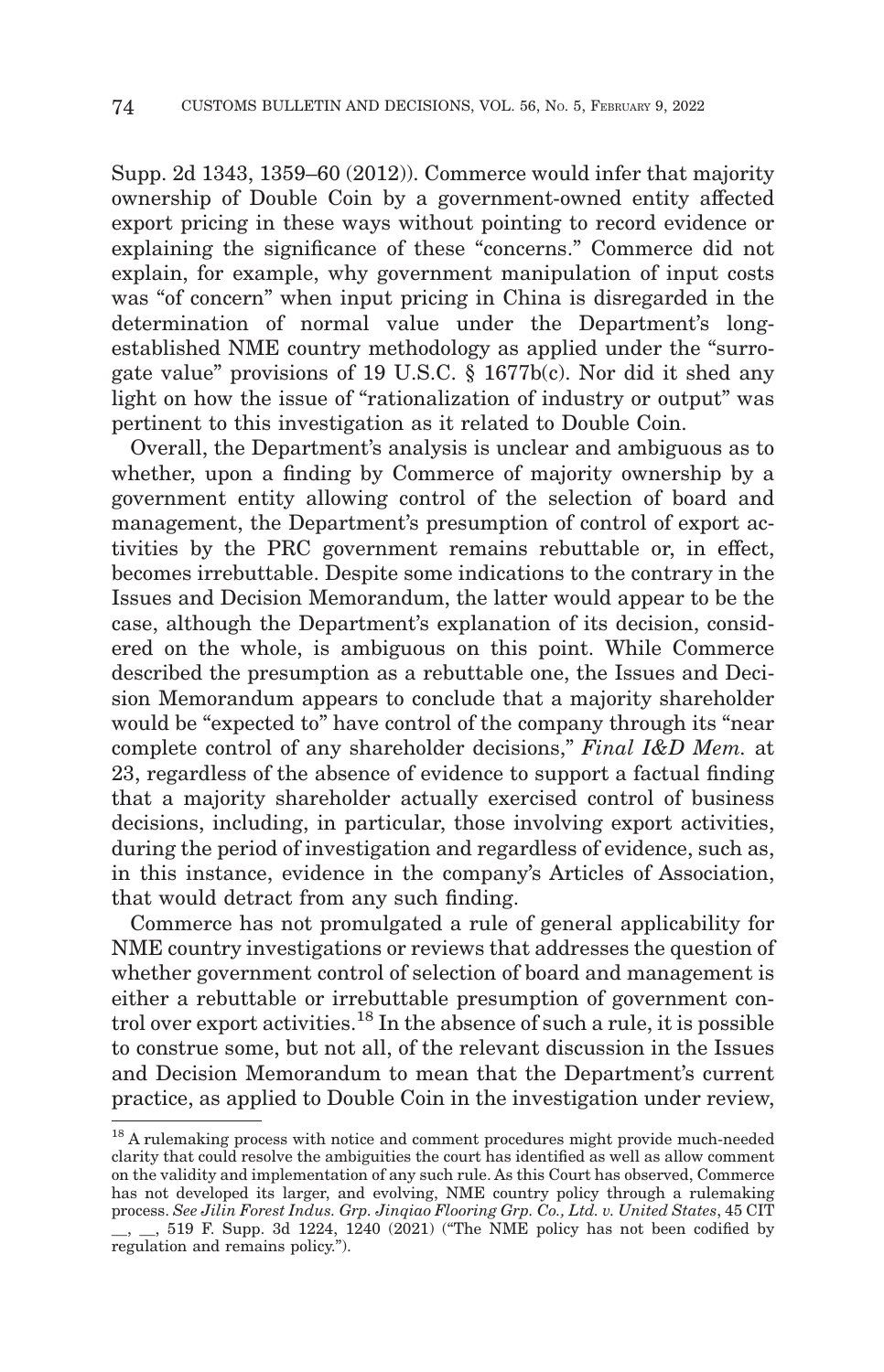is that government control of selection of board and management is, in effect, an irrebuttable presumption of control of export activities. But if that is the current Commerce position, the discussion Commerce put forth in the Issues and Decision Memorandum cannot suffice as an explanation for adoption of such a rule or policy.

In light of the unclear and ambiguous reasoning the court has identified, the court is unable to sustain the Department's decision to deny Double Coin separate rate status. In its redetermination upon remand, Commerce must address the court's concerns by presenting a statement of the reasoning underlying any decision it reaches.

#### **G. The Department's Decision Not to Conduct a Verification of Double Coin's Information**

Double Coin claims that Commerce unlawfully denied it separate rate status without verifying the factual information upon which Commerce based its decision. Double Coin's Br. 49–53. Because the court is remanding to Commerce the decision denying Double Coin separate rate status, it is not known at this time what record information will form the basis for the Department's new decision, as set forth in a redetermination submitted upon remand, and whether any factual determinations underlying that redetermination will be in dispute. Therefore, the court defers any consideration of this claim.

#### **III. CONCLUSION AND ORDER**

Upon consideration of plaintiffs' motions for judgment on the agency record, all papers and proceedings had herein, and upon due deliberation, it is hereby

**ORDERED** that Commerce shall submit a redetermination upon remand ("Remand Redetermination") that complies with this Opinion and Order, in which it reconsiders its decisions not to accord separate rate status to GTCIE and to Double Coin; it is further

**ORDERED** that Commerce shall submit its Remand Redetermination within 90 days of the date of this Opinion and Order; it is further

**ORDERED** that comments of plaintiffs on the Remand Redetermination must be filed with the court no later than 30 days after the filing of the Remand Redetermination; it is further

**ORDERED** that the response of defendant to the aforementioned comments must be filed no later than 15 days from the date on which the last comment is filed; and it is further

**ORDERED** that the joint request for oral argument of plaintiffs Guizhou Tyre and Double Coin, Joint Mot. for Oral Arg. (Mar. 30, 2020), ECF No. 53, is denied.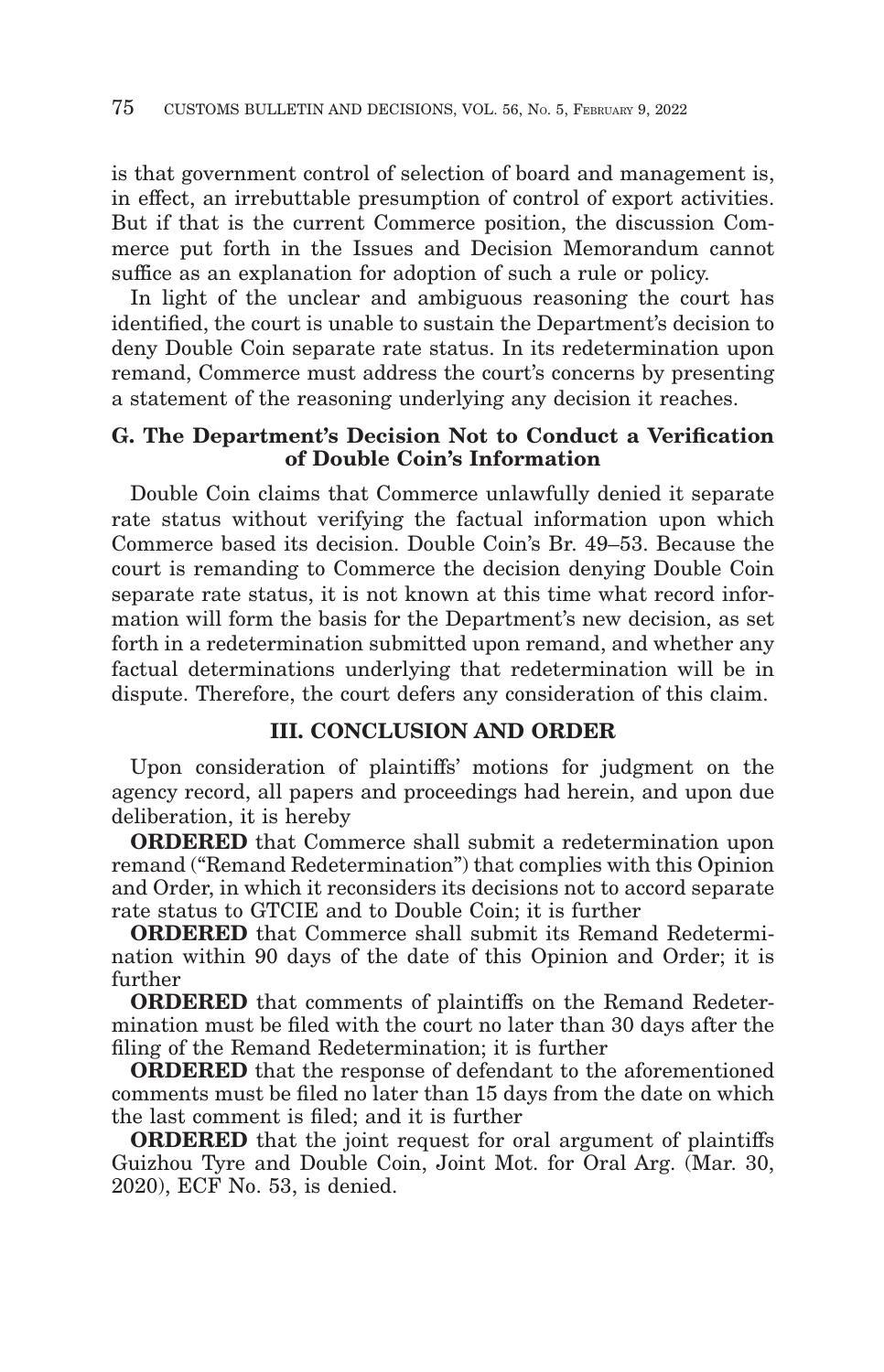Dated: January 24, 2022 New York, New York

*/s/ Timothy C. Stanceu* TIMOTHY C. STANCEU JUDGE